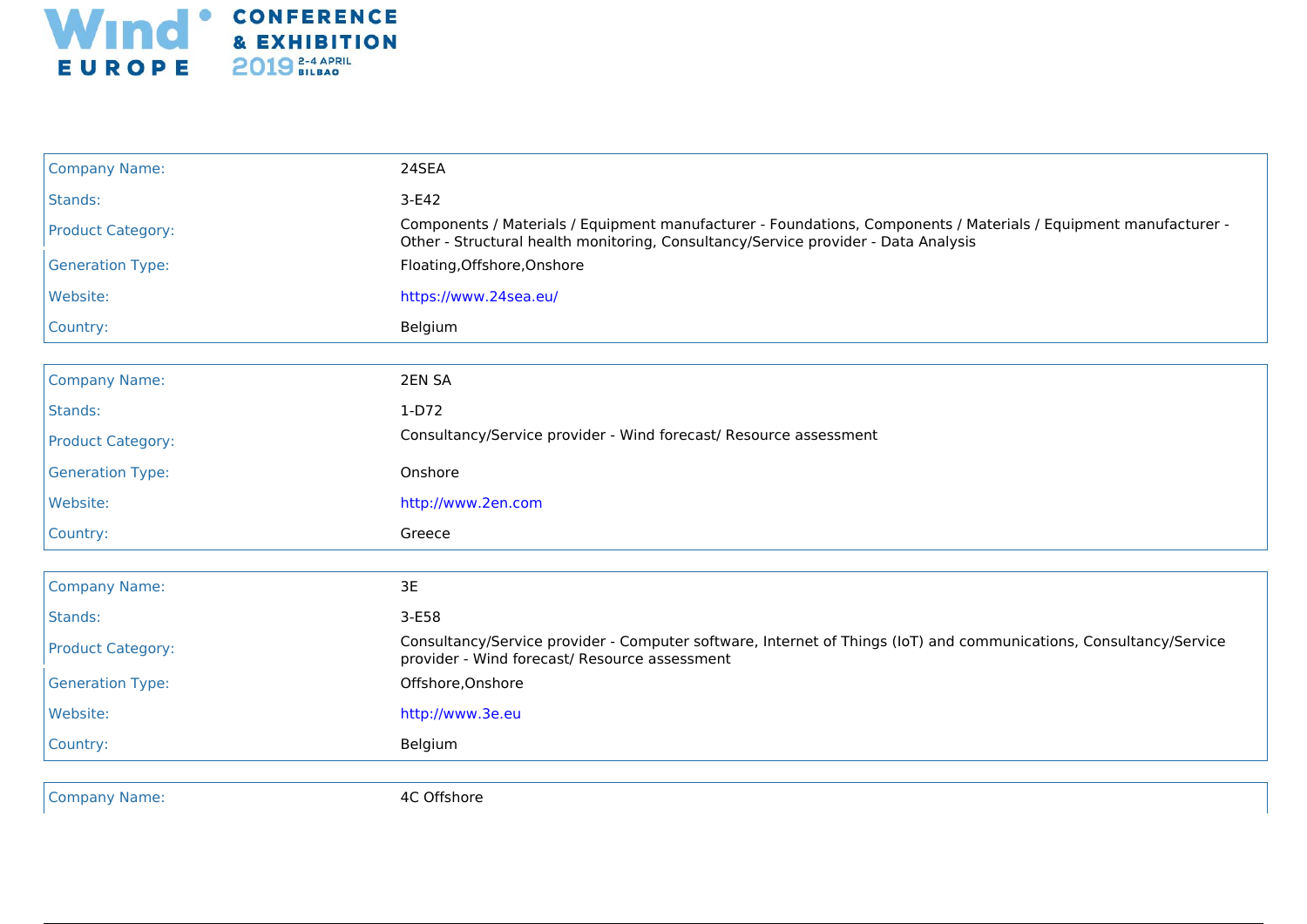

| Stands:                  | $3-E38$                                                                                                                                                                                                            |
|--------------------------|--------------------------------------------------------------------------------------------------------------------------------------------------------------------------------------------------------------------|
| <b>Product Category:</b> | Consultancy/Service provider - Market & business analysis                                                                                                                                                          |
| <b>Generation Type:</b>  | Floating, Offshore                                                                                                                                                                                                 |
| Website:                 | https://www.4coffshore.com/                                                                                                                                                                                        |
| Country:                 | United Kingdom                                                                                                                                                                                                     |
|                          |                                                                                                                                                                                                                    |
| <b>Company Name:</b>     | ABB                                                                                                                                                                                                                |
| Stands:                  | 3-E30                                                                                                                                                                                                              |
| <b>Product Category:</b> | Components / Materials / Equipment manufacturer - Electrical systems/ connections, Components / Materials / Equipment<br>manufacturer - Generators, Components / Materials / Equipment manufacturer - Transformers |
| <b>Generation Type:</b>  | Offshore, Onshore                                                                                                                                                                                                  |
| Website:                 | http://new.abb.com/windpower                                                                                                                                                                                       |
|                          |                                                                                                                                                                                                                    |
| Country:                 | Spain                                                                                                                                                                                                              |
|                          |                                                                                                                                                                                                                    |
| <b>Company Name:</b>     | AD3R                                                                                                                                                                                                               |
| Stands:                  | 1-D60                                                                                                                                                                                                              |
| <b>Product Category:</b> | Components / Materials / Equipment manufacturer - Generators, Consultancy/Service provider - Recycling, Installation /<br>Logistics - Decommissioning                                                              |
| <b>Generation Type:</b>  | Onshore                                                                                                                                                                                                            |
| Website:                 | http://www.ad3r.fr                                                                                                                                                                                                 |
| Country:                 | France                                                                                                                                                                                                             |
|                          |                                                                                                                                                                                                                    |
| <b>Company Name:</b>     | AEE- Spanish Wind Energy Association                                                                                                                                                                               |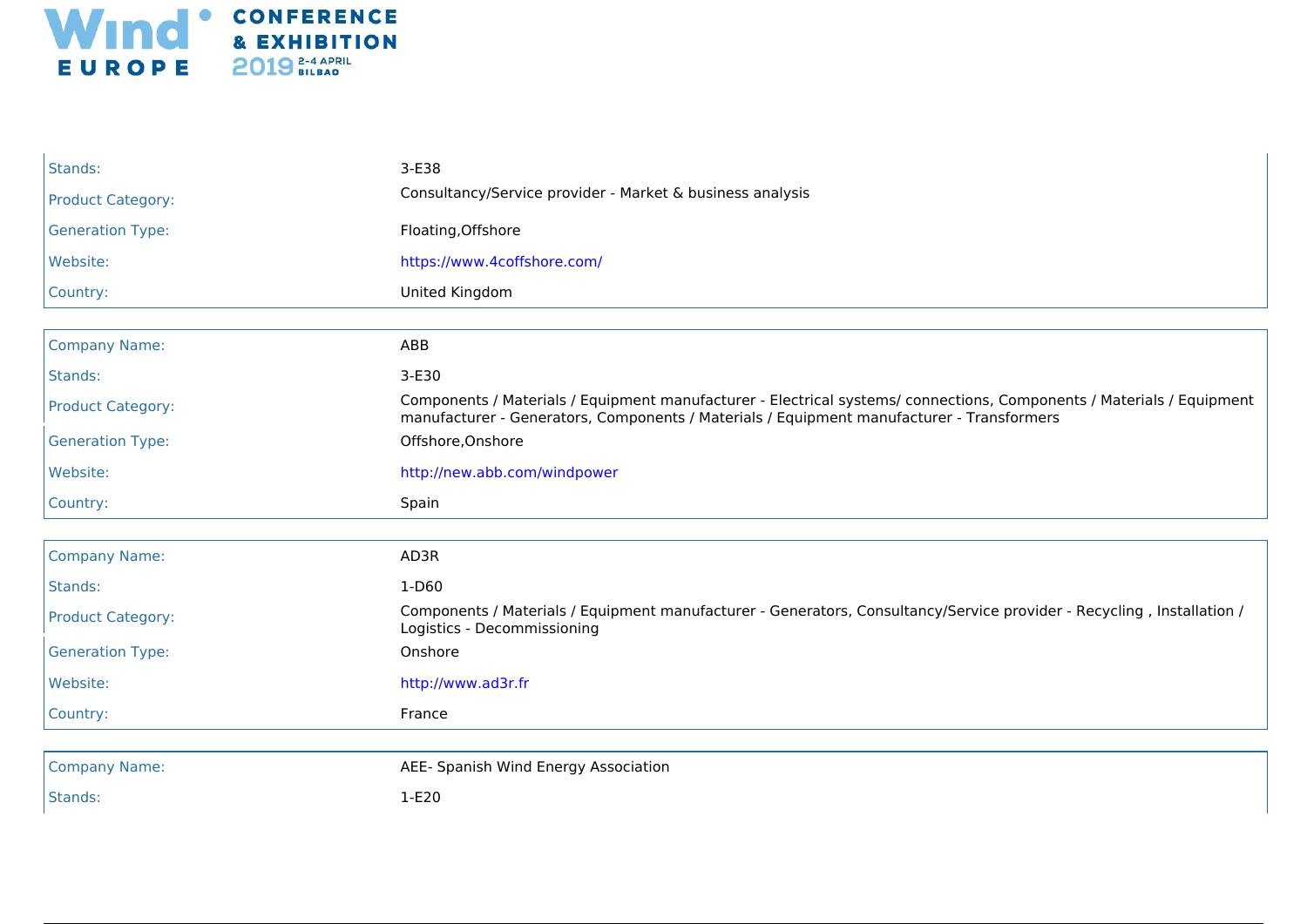

| <b>Product Category:</b> | Wind energy association                                                                                                                                                                               |
|--------------------------|-------------------------------------------------------------------------------------------------------------------------------------------------------------------------------------------------------|
| <b>Generation Type:</b>  | Floating, Offshore, Onshore                                                                                                                                                                           |
| Website:                 | http://www.aeeolica.org                                                                                                                                                                               |
| Country:                 | Spain                                                                                                                                                                                                 |
|                          |                                                                                                                                                                                                       |
| <b>Company Name:</b>     | Aero Enterprise GmbH                                                                                                                                                                                  |
| Stands:                  | $1 - B55$                                                                                                                                                                                             |
| <b>Product Category:</b> | Operations & maintenance, Consultancy/Service provider - Civil/Mechanical services providers, Consultancy/Service<br>provider - Other - Wind turbine inspection with drones (analysis & digitization) |
| <b>Generation Type:</b>  | Offshore, Onshore                                                                                                                                                                                     |
| Website:                 | http://www.aero-enterprise.com                                                                                                                                                                        |
| Country:                 | Austria                                                                                                                                                                                               |
|                          |                                                                                                                                                                                                       |
| <b>Company Name:</b>     | AEROBLADE                                                                                                                                                                                             |
| Stands:                  | $1-C20$                                                                                                                                                                                               |
| <b>Product Category:</b> | Operations & maintenance, Consultancy/Service provider - Other - Wind Services Engineering                                                                                                            |
| <b>Generation Type:</b>  | Floating, Offshore, Onshore                                                                                                                                                                           |
| Website:                 | http://www.aeroblade.com                                                                                                                                                                              |
| Country:                 | Spain                                                                                                                                                                                                 |
|                          |                                                                                                                                                                                                       |
| <b>Company Name:</b>     | <b>AGUADO WIND SERVICES</b>                                                                                                                                                                           |
| Stands:                  | $1-D50$                                                                                                                                                                                               |
| <b>Product Category:</b> | Consultancy/Service provider - Civil/Mechanical services providers, Consultancy/Service provider - Electrical,<br>Consultancy/Service provider - Training                                             |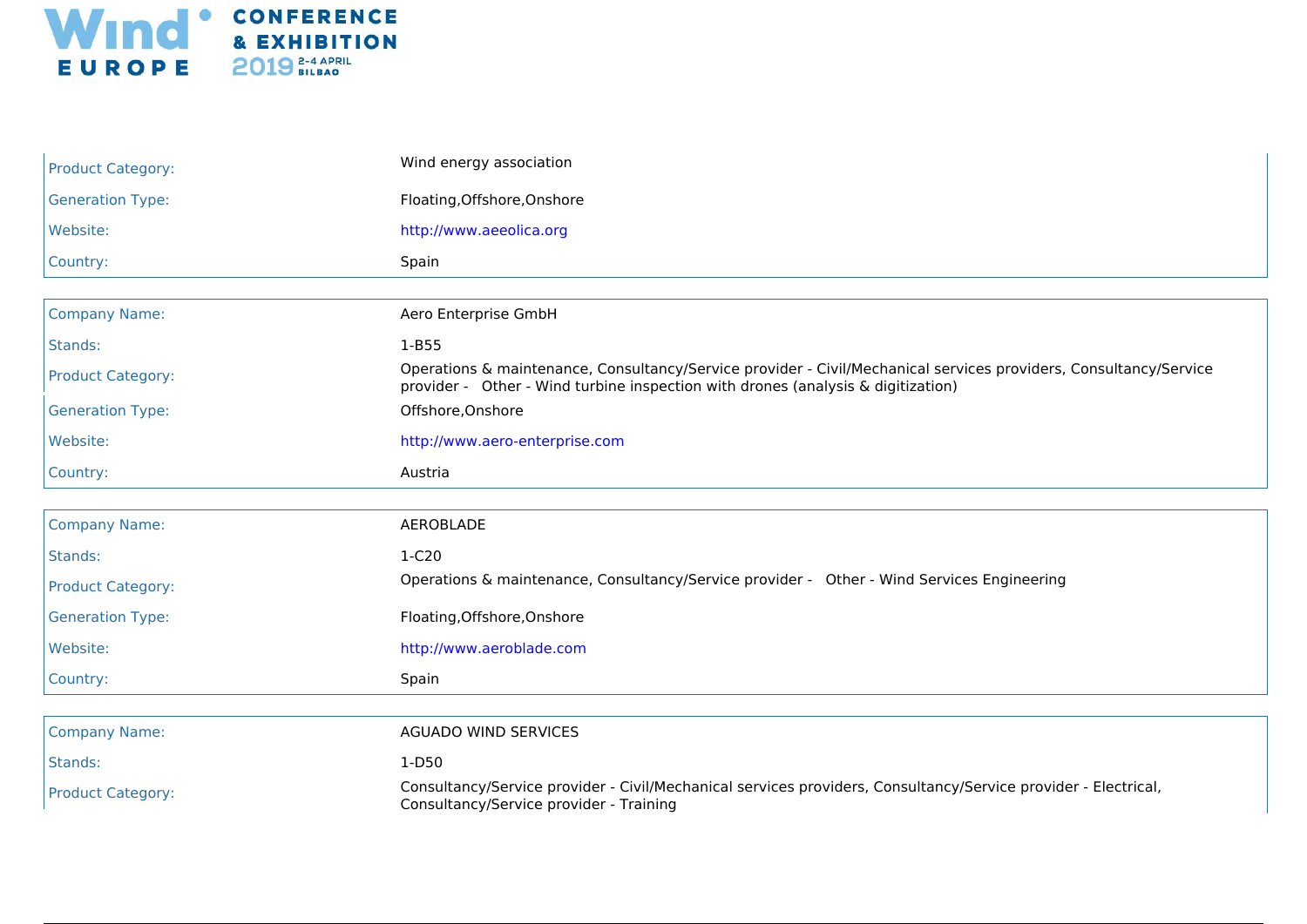

| <b>Generation Type:</b>  | Onshore                                                                     |
|--------------------------|-----------------------------------------------------------------------------|
| Website:                 | http://www.gruasaguado.com                                                  |
| Country:                 | Spain                                                                       |
|                          |                                                                             |
| <b>Company Name:</b>     | <b>AIRPES S.L</b>                                                           |
| Stands:                  | 3-D49                                                                       |
| <b>Product Category:</b> | Components / Materials / Equipment manufacturer - Other - LIFTING EQUIPMENT |
| <b>Generation Type:</b>  | Offshore, Onshore                                                           |
| Website:                 | http://www.airpes.com                                                       |
| Country:                 | Spain                                                                       |
|                          |                                                                             |
| <b>Company Name:</b>     | <b>ALERION</b>                                                              |
| Stands:                  | 1-C32                                                                       |
| <b>Product Category:</b> | Consultancy/Service provider - Data Analysis                                |
| <b>Generation Type:</b>  | Floating, Offshore, Onshore                                                 |
| Website:                 | https://www.aleriontec.com                                                  |
| Country:                 | Spain                                                                       |
|                          |                                                                             |
| <b>Company Name:</b>     | Alpha Offshore Service A/S                                                  |
| Stands:                  | $3-D62$                                                                     |
| <b>Product Category:</b> | Operations & maintenance                                                    |
| <b>Generation Type:</b>  | Offshore, Onshore                                                           |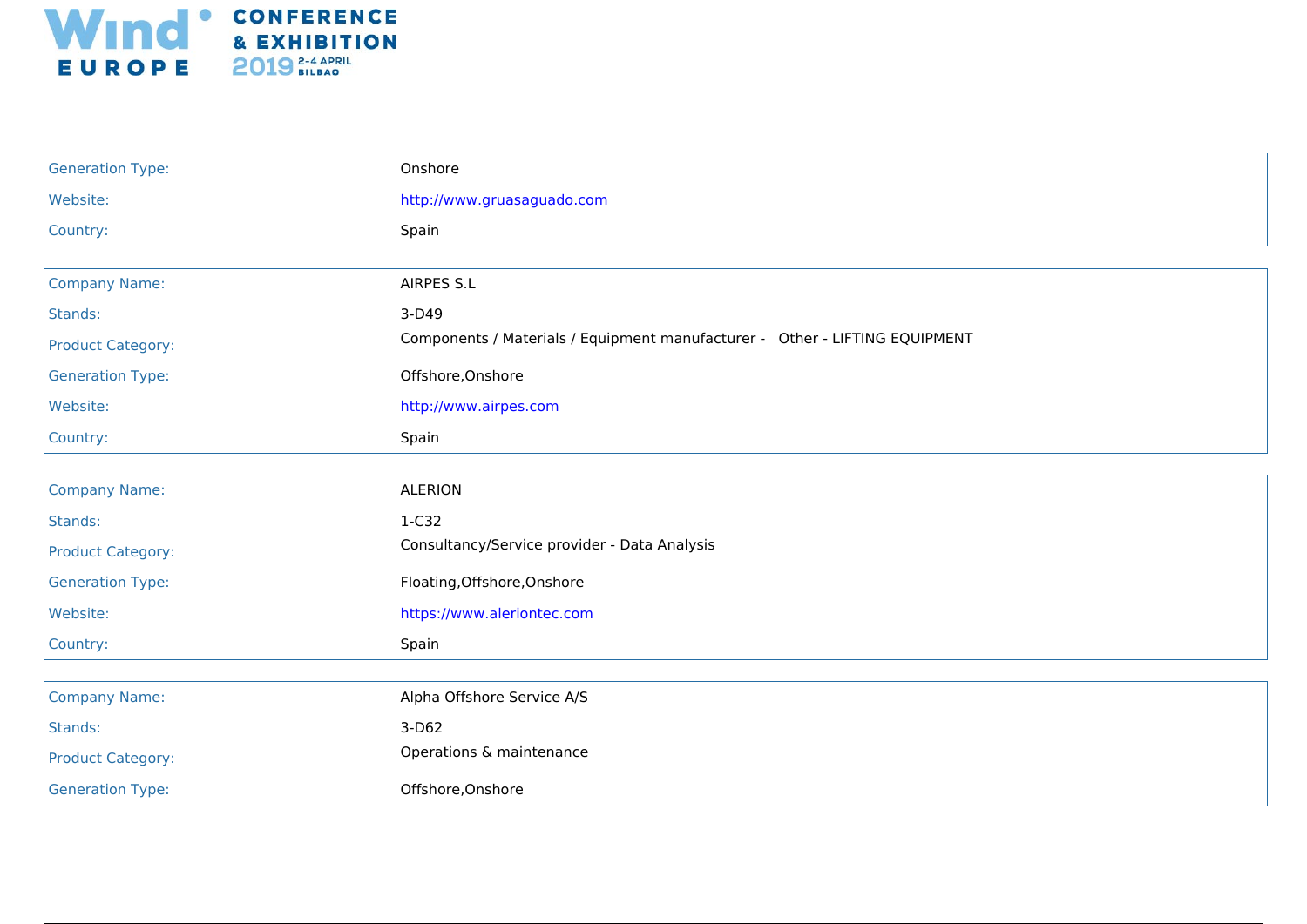

| Website:                 | http://alphaoffshore.dk/                                                                                                                                                                                        |
|--------------------------|-----------------------------------------------------------------------------------------------------------------------------------------------------------------------------------------------------------------|
| Country:                 | Denmark                                                                                                                                                                                                         |
|                          |                                                                                                                                                                                                                 |
| <b>Company Name:</b>     | Amsoil                                                                                                                                                                                                          |
| Stands:                  | 1-E50                                                                                                                                                                                                           |
| <b>Product Category:</b> | Components / Materials / Equipment manufacturer - Lubricants                                                                                                                                                    |
| <b>Generation Type:</b>  | Offshore, Onshore                                                                                                                                                                                               |
| Website:                 | http://www.amsoilwind.com                                                                                                                                                                                       |
| Country:                 | Denmark                                                                                                                                                                                                         |
|                          |                                                                                                                                                                                                                 |
| <b>Company Name:</b>     | <b>ANTEC</b>                                                                                                                                                                                                    |
| Stands:                  | $1-D32$                                                                                                                                                                                                         |
| <b>Product Category:</b> | Components / Materials / Equipment manufacturer - Brake systems                                                                                                                                                 |
| <b>Generation Type:</b>  | Floating, Offshore, Onshore                                                                                                                                                                                     |
| Website:                 | http://en.antecsa.com/                                                                                                                                                                                          |
| Country:                 | Spain                                                                                                                                                                                                           |
|                          |                                                                                                                                                                                                                 |
| <b>Company Name:</b>     | APAR INDUSTRIES LTD                                                                                                                                                                                             |
| Stands:                  | $1-A48$                                                                                                                                                                                                         |
| <b>Product Category:</b> | Components / Materials / Equipment manufacturer - Cables and accessories, Components / Materials / Equipment<br>manufacturer - Lubricants, Components / Materials / Equipment manufacturer - Other - Conductors |
| <b>Generation Type:</b>  | Offshore                                                                                                                                                                                                        |
| Website:                 | http://www.apar.com                                                                                                                                                                                             |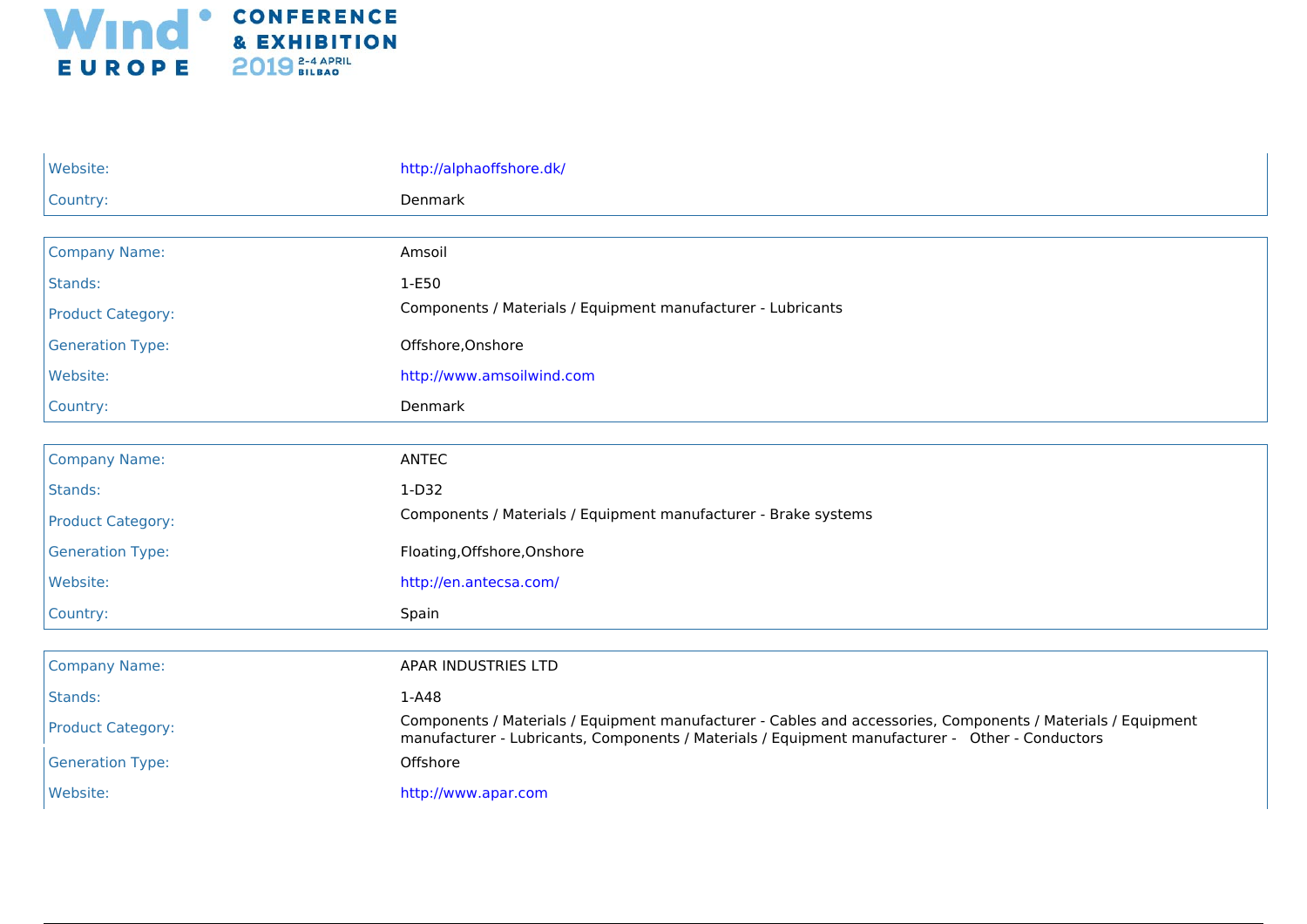

| Country:                 | India                                                                                                                                                                                   |
|--------------------------|-----------------------------------------------------------------------------------------------------------------------------------------------------------------------------------------|
|                          |                                                                                                                                                                                         |
| <b>Company Name:</b>     | <b>ARTIFICIAL VISION</b>                                                                                                                                                                |
| Stands:                  | $1-C63$                                                                                                                                                                                 |
| <b>Product Category:</b> | Wind energy association, Consultancy/Service provider - Environmental impact assessment, Consultancy/Service provider<br>- Wind forecast/ Resource assessment                           |
| <b>Generation Type:</b>  | Onshore                                                                                                                                                                                 |
| Website:                 | http://www.artificialvision.es                                                                                                                                                          |
| Country:                 | Spain                                                                                                                                                                                   |
|                          |                                                                                                                                                                                         |
| <b>Company Name:</b>     | ASIME, The Galician Association of Metal Industries                                                                                                                                     |
| Stands:                  | $3-E66$                                                                                                                                                                                 |
| <b>Product Category:</b> | Wind energy association, Components / Materials / Equipment manufacturer - Generators, Components / Materials /<br>Equipment manufacturer - Towers                                      |
| <b>Generation Type:</b>  | Floating, Offshore, Onshore                                                                                                                                                             |
| Website:                 | http://www.asime.es                                                                                                                                                                     |
| Country:                 | Spain                                                                                                                                                                                   |
|                          |                                                                                                                                                                                         |
| <b>Company Name:</b>     | Atten2 Advanced Monitoring Technologies                                                                                                                                                 |
| Stands:                  | $3-E46$                                                                                                                                                                                 |
| <b>Product Category:</b> | Operations & maintenance, Components / Materials / Equipment manufacturer - Gearboxes, Consultancy/Service provider<br>- Computer software, Internet of Things (IoT) and communications |
| <b>Generation Type:</b>  | Offshore, Onshore                                                                                                                                                                       |
| Website:                 | http://www.atten2.com                                                                                                                                                                   |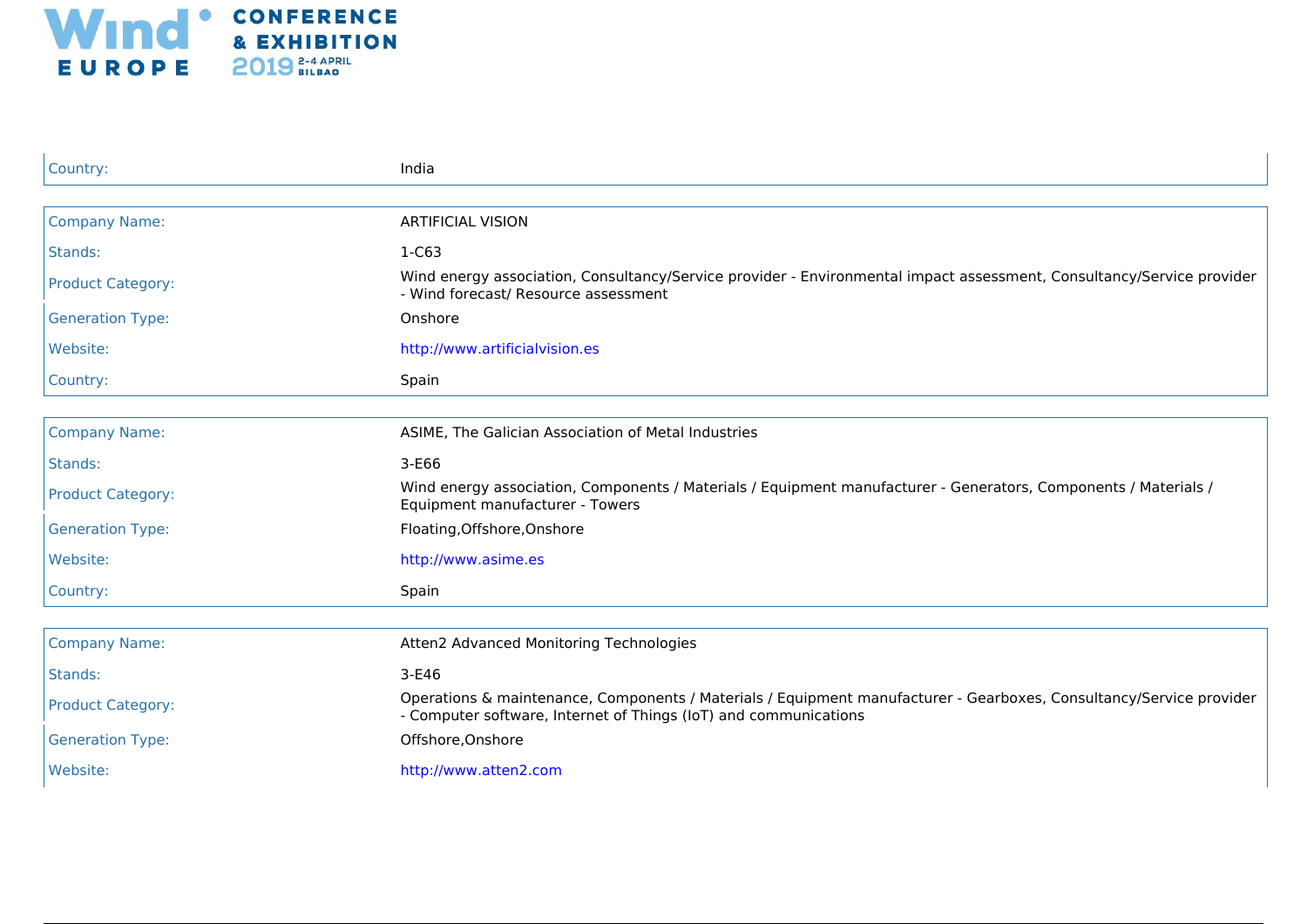

| Country:                 | Spain                                                                                                                                 |
|--------------------------|---------------------------------------------------------------------------------------------------------------------------------------|
|                          |                                                                                                                                       |
| <b>Company Name:</b>     | Avanti Wind Systems                                                                                                                   |
| Stands:                  | $1 - B41$                                                                                                                             |
| <b>Product Category:</b> | Operations & maintenance, Components / Materials / Equipment manufacturer - Towers, Consultancy/Service provider -<br>Health & safety |
| <b>Generation Type:</b>  | floating, offshore, on shore                                                                                                          |
| Website:                 | http://Avanti-online.com                                                                                                              |
| Country:                 | Denmark                                                                                                                               |
|                          |                                                                                                                                       |
| <b>Company Name:</b>     | <b>AXIS</b>                                                                                                                           |
| Stands:                  | $1-E42$                                                                                                                               |
| <b>Product Category:</b> | Insurance, Other - Insurance                                                                                                          |
| <b>Generation Type:</b>  | Offshore, Onshore                                                                                                                     |
| Website:                 | http://www.axiscapital.com                                                                                                            |
| Country:                 | United Kingdom                                                                                                                        |
|                          |                                                                                                                                       |
| <b>Company Name:</b>     | <b>B&amp;K Vibro</b>                                                                                                                  |
| Stands:                  | $3-D20$                                                                                                                               |
| <b>Product Category:</b> | Consultancy/Service provider - Data Analysis, Consultancy/Service provider - Other - CMS, Consultancy/Service provider -<br>Training  |
| <b>Generation Type:</b>  | Onshore                                                                                                                               |
| Website:                 | http://www.bkvibro.com                                                                                                                |
| Country:                 | Germany                                                                                                                               |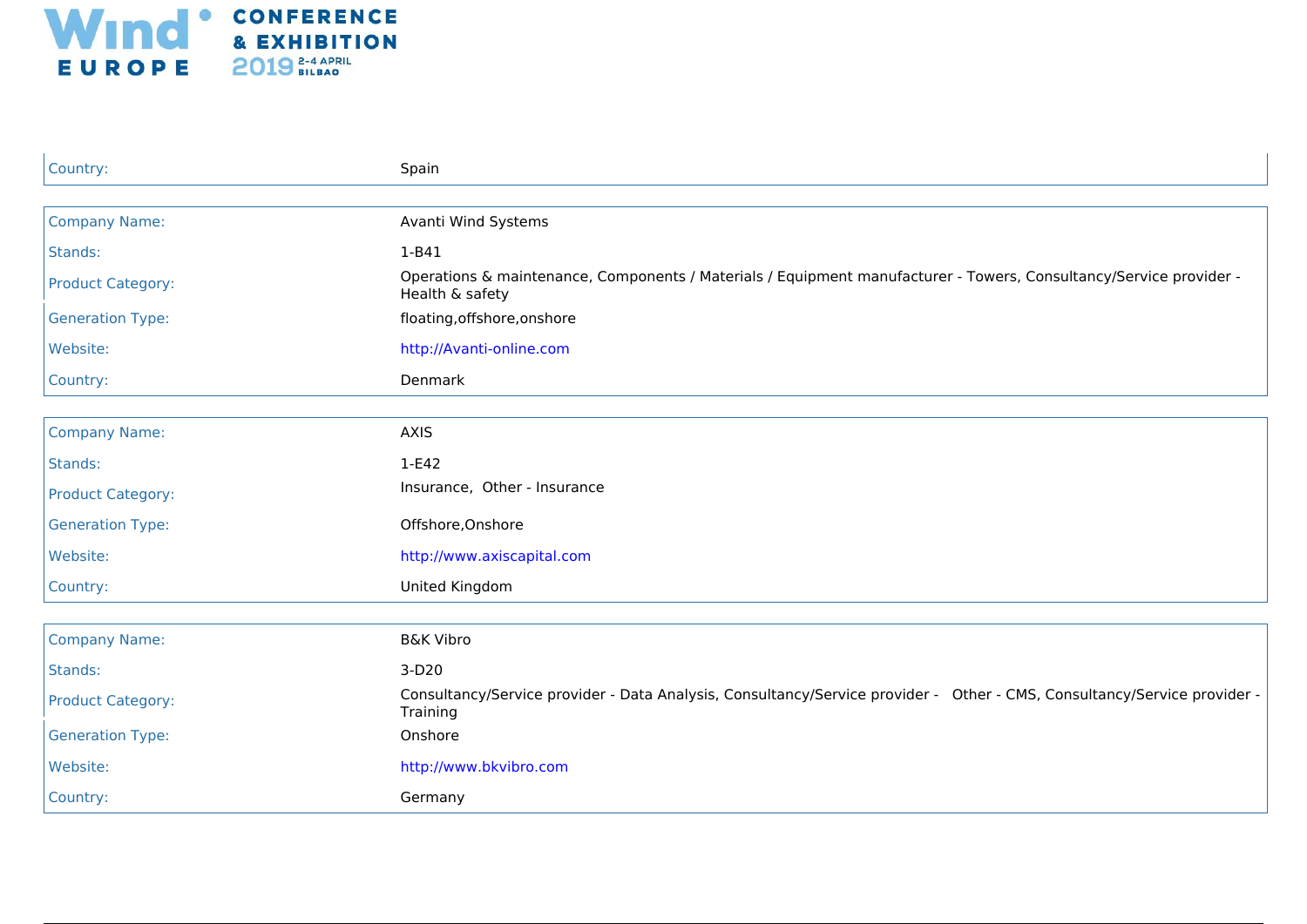

| <b>Company Name:</b>     | <b>B&amp;R</b>                                                                                                                                                                                                                                        |
|--------------------------|-------------------------------------------------------------------------------------------------------------------------------------------------------------------------------------------------------------------------------------------------------|
| Stands:                  | $1-E21$                                                                                                                                                                                                                                               |
| <b>Product Category:</b> | Components / Materials / Equipment manufacturer - Control systems, Components / Materials / Equipment manufacturer -<br>Yaw systems, Consultancy/Service provider - Computer software, Internet of Things (IoT) and communications                    |
| <b>Generation Type:</b>  | Floating, Offshore, Onshore                                                                                                                                                                                                                           |
| Website:                 | http://www.br-automation.com                                                                                                                                                                                                                          |
| Country:                 | Austria                                                                                                                                                                                                                                               |
|                          |                                                                                                                                                                                                                                                       |
| <b>Company Name:</b>     | Bachmann electronic GmbH                                                                                                                                                                                                                              |
| Stands:                  | 1-C40                                                                                                                                                                                                                                                 |
| <b>Product Category:</b> | Other - Condition Monitoring Systems, SCADA, Park Controller, Components / Materials / Equipment manufacturer -<br>Control systems, Components / Materials / Equipment manufacturer - Other - Condition Monitoring Systems, SCADA, Park<br>Controller |
| <b>Generation Type:</b>  | Floating, Offshore, Onshore                                                                                                                                                                                                                           |
| Website:                 | http://www.bachmann.info                                                                                                                                                                                                                              |
| Country:                 | Austria                                                                                                                                                                                                                                               |
|                          |                                                                                                                                                                                                                                                       |
| <b>Company Name:</b>     | <b>Barlovento Recursos Naturales</b>                                                                                                                                                                                                                  |
| Stands:                  | $1-F42$                                                                                                                                                                                                                                               |
| <b>Product Category:</b> | Consultancy/Service provider - Electrical, Consultancy/Service provider - Environmental impact assessment,<br>Consultancy/Service provider - Wind forecast/ Resource assessment                                                                       |
| <b>Generation Type:</b>  | Floating, Offshore, Onshore                                                                                                                                                                                                                           |
| Website:                 | http://www.barloventorecursos.com                                                                                                                                                                                                                     |
| Country:                 | Spain                                                                                                                                                                                                                                                 |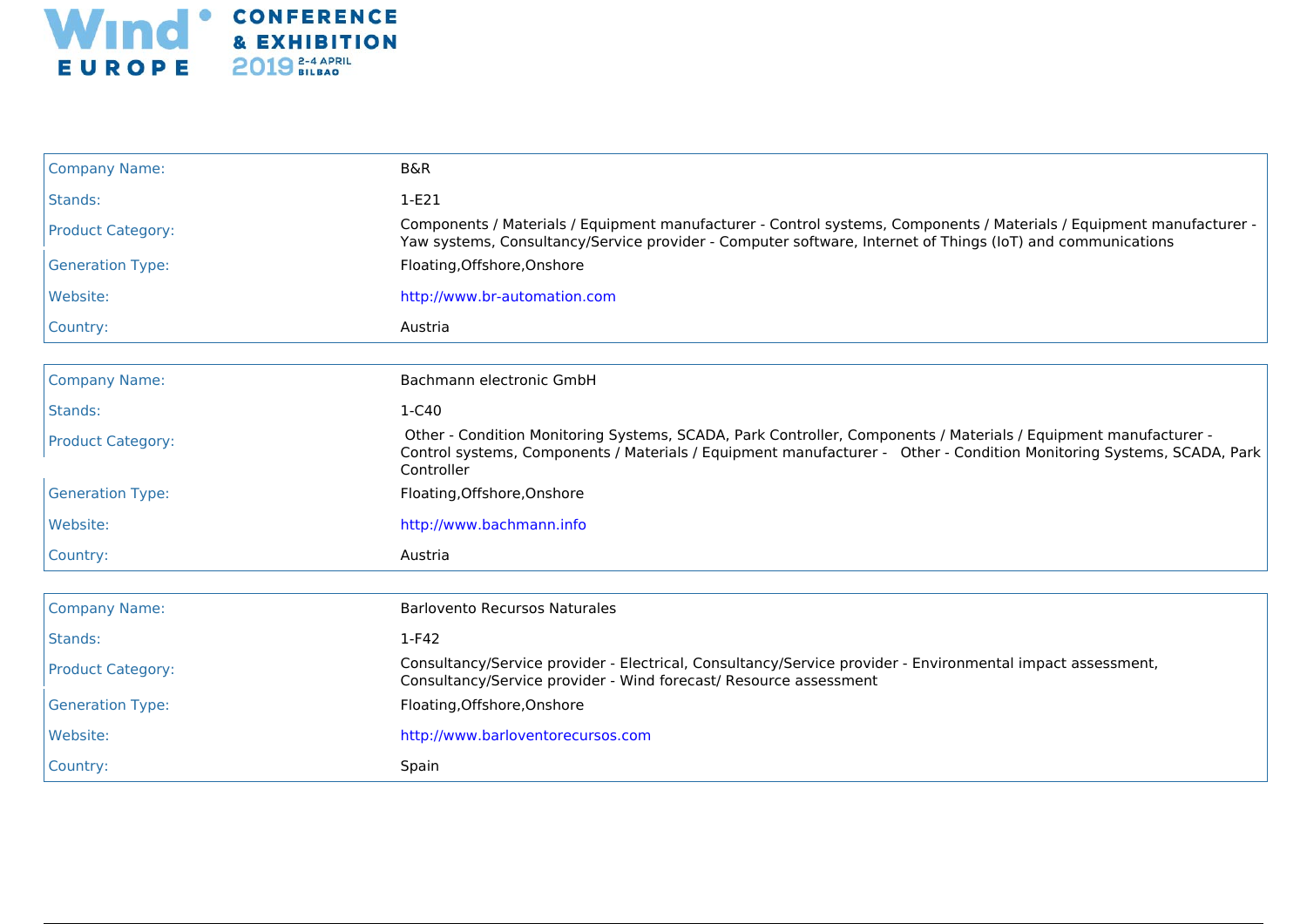

| <b>Company Name:</b>     | <b>BASQUE COUNTRY - BIMEP</b>                                                                                                                                            |
|--------------------------|--------------------------------------------------------------------------------------------------------------------------------------------------------------------------|
| Stands:                  | 1-C32, 1-D30                                                                                                                                                             |
| <b>Product Category:</b> | Components / Materials / Equipment manufacturer - Facilities management, Components / Materials / Equipment<br>manufacturer - Other - Test facilities                    |
| <b>Generation Type:</b>  | Floating, Offshore                                                                                                                                                       |
| Website:                 | http://www.bimep.com                                                                                                                                                     |
| Country:                 | Spain                                                                                                                                                                    |
|                          |                                                                                                                                                                          |
| <b>Company Name:</b>     | BASQUE COUNTRY - WIND ENERGY                                                                                                                                             |
| Stands:                  | 1-B20, 1-B21, 1-B30, 1-B32, 1-C20, 1-C22, 1-C30, 1-C32, 1-D20, 1-D22, 1-D30, 1-D32                                                                                       |
| <b>Product Category:</b> | Public authorities, Wind energy association, Wind turbine manufacturer                                                                                                   |
| <b>Generation Type:</b>  | Floating, Offshore, Onshore                                                                                                                                              |
| Website:                 | http://www.clusterenergia.com                                                                                                                                            |
| Country:                 | Spain                                                                                                                                                                    |
|                          |                                                                                                                                                                          |
| <b>Company Name:</b>     | <b>Bazefield AS</b>                                                                                                                                                      |
| Stands:                  | $3-D30$                                                                                                                                                                  |
| <b>Product Category:</b> | Operations & maintenance, Consultancy/Service provider - Computer software, Internet of Things (IoT) and<br>communications, Consultancy/Service provider - Data Analysis |
| <b>Generation Type:</b>  | Floating, Offshore, Onshore                                                                                                                                              |
| Website:                 | http://www.bazefield.com                                                                                                                                                 |
| Country:                 | Norway                                                                                                                                                                   |
|                          |                                                                                                                                                                          |

Company Name: Beckhoff Automation GmbH & Co. KG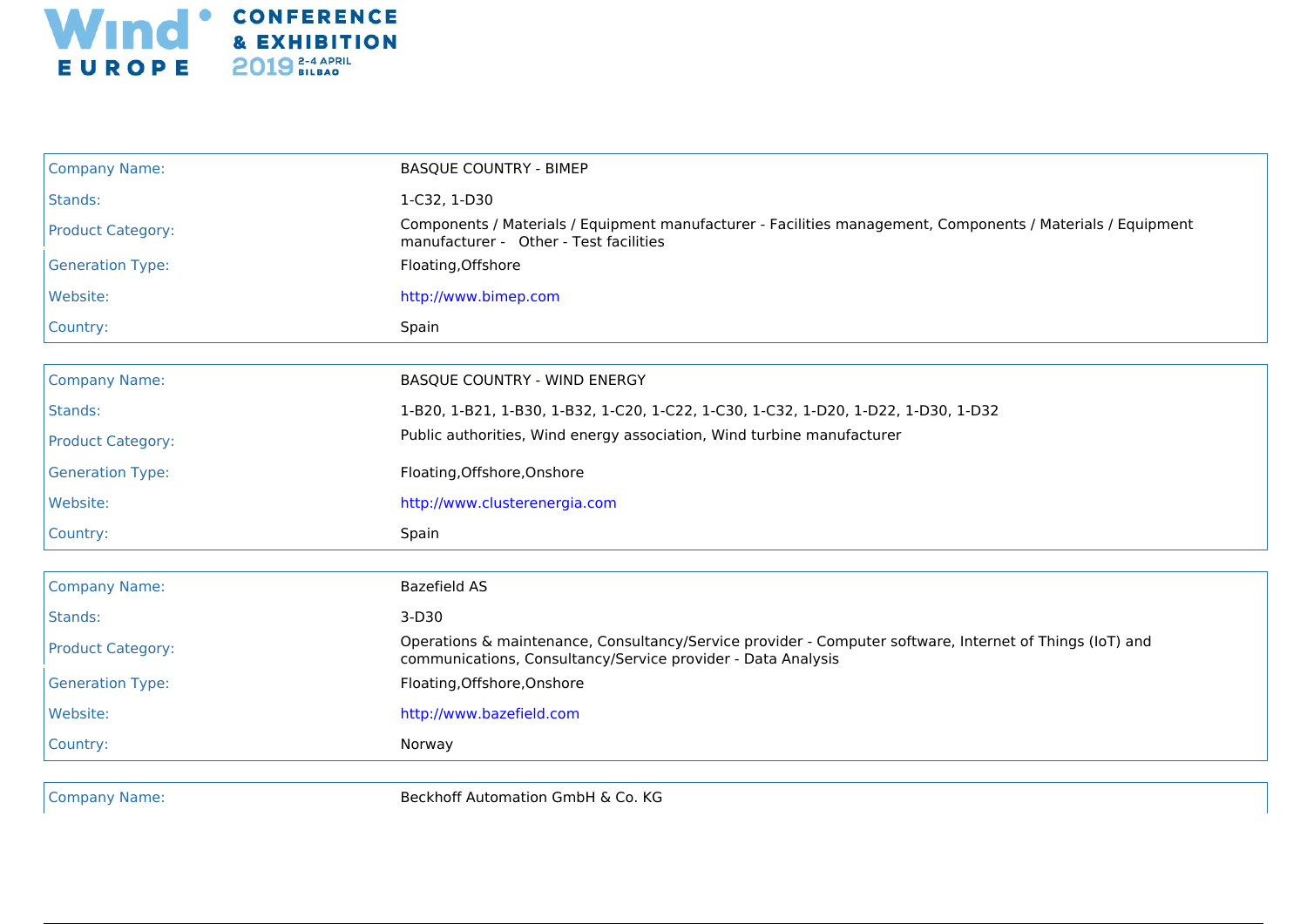

| Stands:                  | $3-C51$                                                                                                                                                                                |
|--------------------------|----------------------------------------------------------------------------------------------------------------------------------------------------------------------------------------|
| <b>Product Category:</b> | Components / Materials / Equipment manufacturer - Control systems                                                                                                                      |
| <b>Generation Type:</b>  | Offshore, Onshore                                                                                                                                                                      |
| Website:                 | http://www.beckhoff.com                                                                                                                                                                |
| Country:                 | Germany                                                                                                                                                                                |
|                          |                                                                                                                                                                                        |
| <b>Company Name:</b>     | Belzona                                                                                                                                                                                |
| Stands:                  | $3-E31$                                                                                                                                                                                |
| <b>Product Category:</b> | Operations & maintenance, Components / Materials / Equipment manufacturer - Corrosion protection materials,<br>Components / Materials / Equipment manufacturer - Facilities management |
| <b>Generation Type:</b>  | Floating, Offshore, Onshore                                                                                                                                                            |
| Website:                 | http://www.belzona.com                                                                                                                                                                 |
|                          |                                                                                                                                                                                        |
| Country:                 | United Kingdom                                                                                                                                                                         |
|                          |                                                                                                                                                                                        |
| <b>Company Name:</b>     | <b>Bently Nevada</b>                                                                                                                                                                   |
| Stands:                  | $1 - B48$                                                                                                                                                                              |
| <b>Product Category:</b> | Components / Materials / Equipment manufacturer - Other - Condition Monitoring Systems, Consultancy/Service provider<br>- Data Analysis                                                |
| <b>Generation Type:</b>  | Floating, Offshore, Onshore                                                                                                                                                            |
| Website:                 | https://www.industrial.ai/bently-nevada                                                                                                                                                |
| Country:                 | <b>United States</b>                                                                                                                                                                   |
|                          |                                                                                                                                                                                        |
| <b>Company Name:</b>     | <b>BIOINSIGHT</b>                                                                                                                                                                      |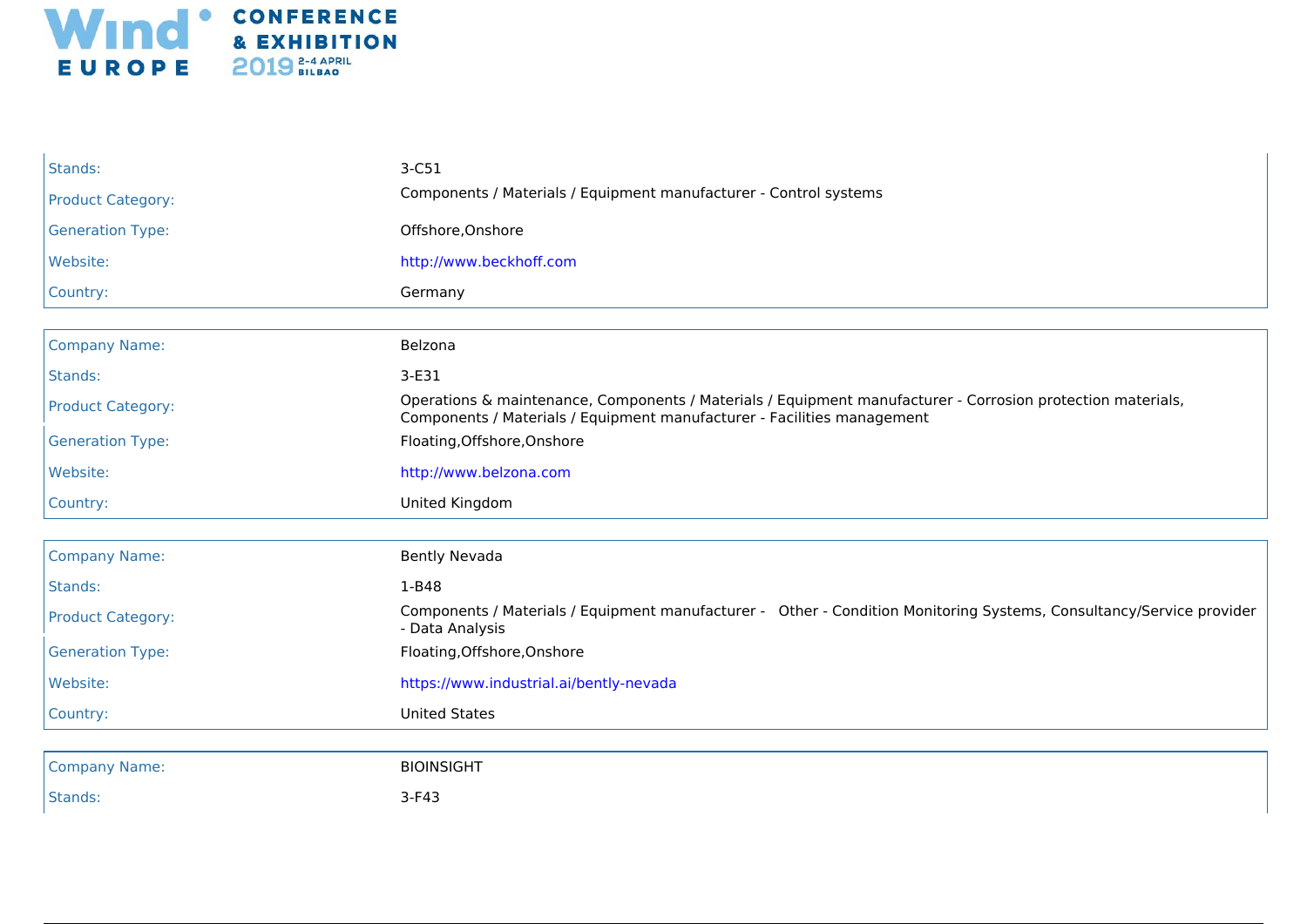

| <b>Product Category:</b> | Consultancy/Service provider - Environmental impact assessment                                                               |
|--------------------------|------------------------------------------------------------------------------------------------------------------------------|
| <b>Generation Type:</b>  | Onshore                                                                                                                      |
| Website:                 | http://www.bioinsight.pt                                                                                                     |
| Country:                 | Portugal                                                                                                                     |
|                          |                                                                                                                              |
| <b>Company Name:</b>     | Bladefence                                                                                                                   |
| Stands:                  | $3-D60$                                                                                                                      |
| <b>Product Category:</b> | Other - Wind turbine blade maintenance                                                                                       |
| <b>Generation Type:</b>  | Offshore, Onshore                                                                                                            |
| Website:                 | http://www.bladefence.com                                                                                                    |
| Country:                 | Finland                                                                                                                      |
|                          |                                                                                                                              |
| <b>Company Name:</b>     | <b>BUREAU VERITAS</b>                                                                                                        |
| Stands:                  | 1-B61                                                                                                                        |
| <b>Product Category:</b> | Certification / Classification body, Consultancy/Service provider - Health & safety, Consultancy/Service provider - Training |
| <b>Generation Type:</b>  | Floating, Offshore, Onshore                                                                                                  |
| Website:                 | http://www.bureauveritas.com                                                                                                 |
| Country:                 | Spain                                                                                                                        |
|                          |                                                                                                                              |
| <b>Company Name:</b>     | <b>Business France</b>                                                                                                       |
| Stands:                  | 1-C62, 1-D60                                                                                                                 |
| <b>Product Category:</b> | Other - National Agency                                                                                                      |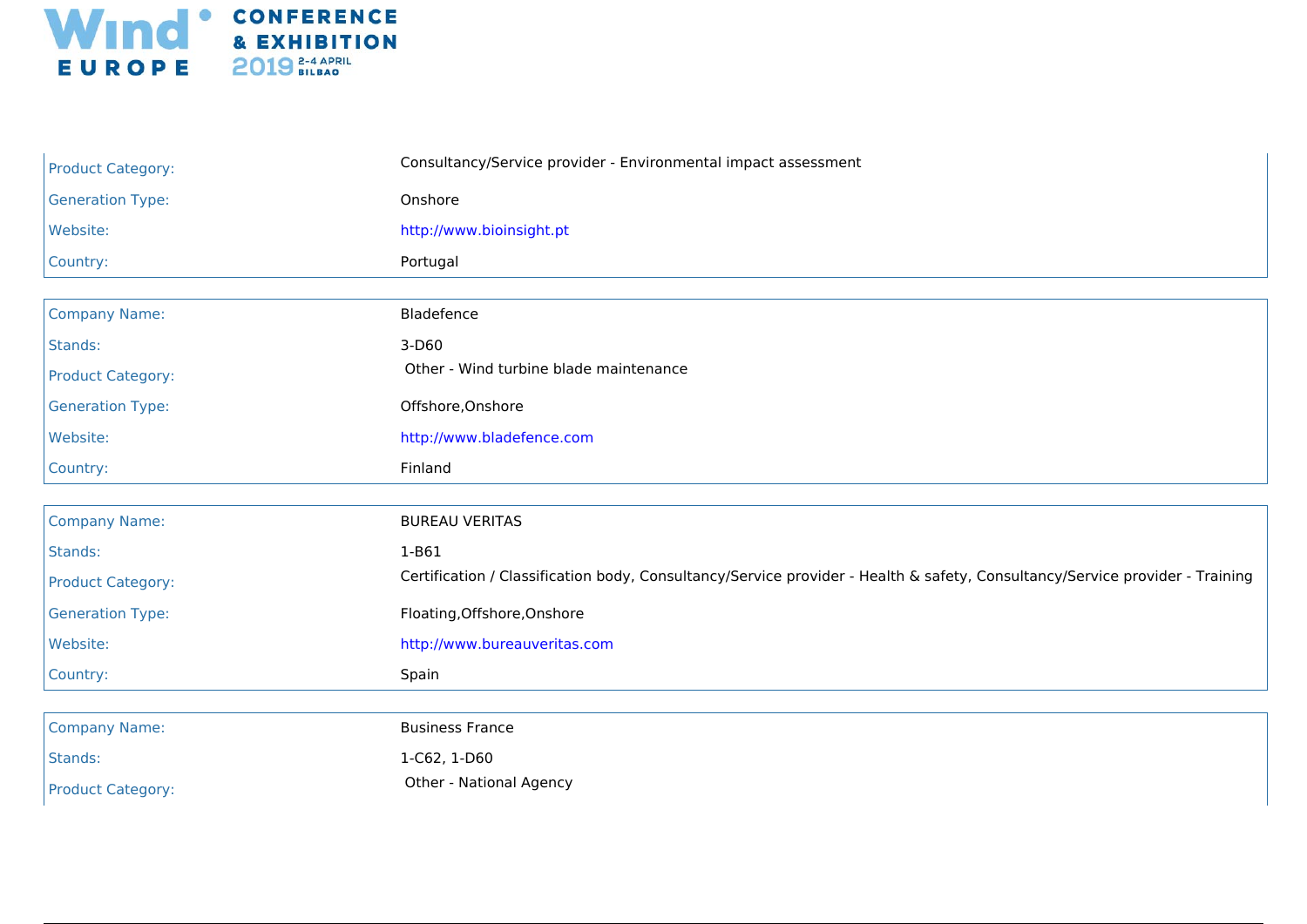

| <b>Generation Type:</b>  | Floating, Offshore, Onshore                                                                                                                                              |
|--------------------------|--------------------------------------------------------------------------------------------------------------------------------------------------------------------------|
| Website:                 | http://www.businessfrance.fr                                                                                                                                             |
| Country:                 | France                                                                                                                                                                   |
|                          |                                                                                                                                                                          |
| <b>Company Name:</b>     | Campbell Scientific Ltd                                                                                                                                                  |
| Stands:                  | 3-D61                                                                                                                                                                    |
| <b>Product Category:</b> | Consultancy/Service provider - Computer software, Internet of Things (IoT) and communications, Consultancy/Service<br>provider - Wind forecast/ Resource assessment      |
| <b>Generation Type:</b>  | Offshore, Onshore                                                                                                                                                        |
| Website:                 | http://www.campbellsci.eu                                                                                                                                                |
| Country:                 | United Kingdom                                                                                                                                                           |
|                          |                                                                                                                                                                          |
| <b>Company Name:</b>     | <b>CENER</b>                                                                                                                                                             |
| Stands:                  | $1-F52$                                                                                                                                                                  |
| <b>Product Category:</b> | Certification / Classification body, R&D / University / Institute, Consultancy/Service provider - Wind forecast/ Resource<br>assessment                                  |
| <b>Generation Type:</b>  | Floating, Offshore, Onshore                                                                                                                                              |
| Website:                 | https://www.cener.com                                                                                                                                                    |
| Country:                 | Spain                                                                                                                                                                    |
| <b>Company Name:</b>     | CGI                                                                                                                                                                      |
| Stands:                  | $3-F43$                                                                                                                                                                  |
| <b>Product Category:</b> | Operations & maintenance, Consultancy/Service provider - Computer software, Internet of Things (IoT) and<br>communications, Consultancy/Service provider - Data Analysis |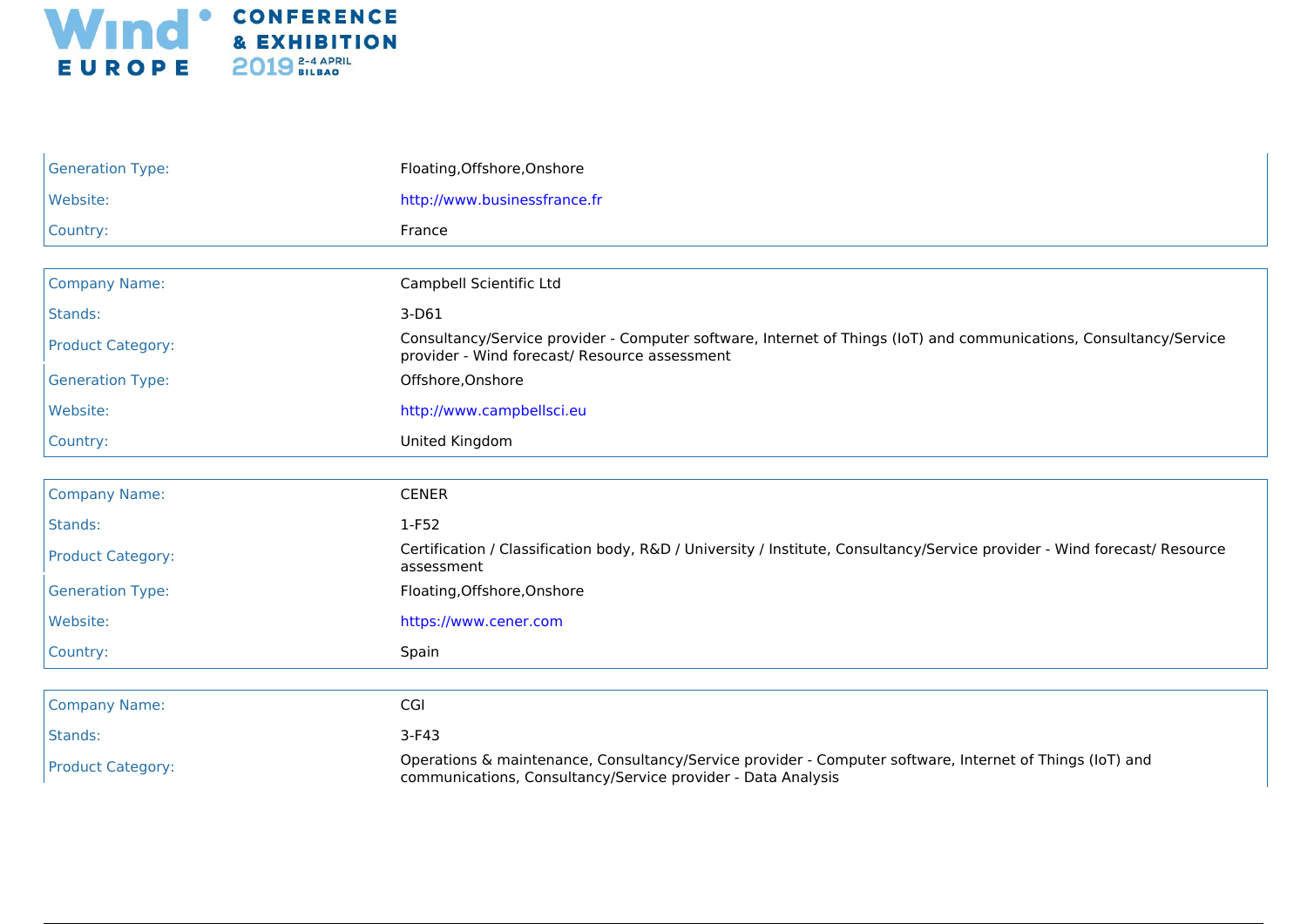

| <b>Generation Type:</b>  | Floating, Offshore, Onshore                                                                                                                                                                         |
|--------------------------|-----------------------------------------------------------------------------------------------------------------------------------------------------------------------------------------------------|
| Website:                 | http://www.cgi.com                                                                                                                                                                                  |
| Country:                 | Portugal                                                                                                                                                                                            |
| <b>Company Name:</b>     | <b>Clir Renewables</b>                                                                                                                                                                              |
| Stands:                  | 3-F38                                                                                                                                                                                               |
| <b>Product Category:</b> | Consultancy/Service provider - Computer software, Internet of Things (IoT) and communications, Consultancy/Service<br>provider - Data Analysis, Consultancy/Service provider - Other - Optimisation |
| <b>Generation Type:</b>  | Floating, Offshore, Onshore                                                                                                                                                                         |
| Website:                 | http://www.clir.eco                                                                                                                                                                                 |
| Country:                 | United Kingdom                                                                                                                                                                                      |
| <b>Company Name:</b>     | <b>CLOBOTICS</b>                                                                                                                                                                                    |
| Stands:                  | $3-E51a$                                                                                                                                                                                            |
| <b>Product Category:</b> | Operations & maintenance, Consultancy/Service provider - Computer software, Internet of Things (IoT) and<br>communications, Consultancy/Service provider - Data Analysis                            |
| <b>Generation Type:</b>  | Offshore, Onshore                                                                                                                                                                                   |
| Website:                 | https://www.clobotics.com/                                                                                                                                                                          |
| Country:                 | China                                                                                                                                                                                               |
| <b>Company Name:</b>     | Cluster Energia (Basque Energy Cluster)                                                                                                                                                             |
| Stands:                  | $1-D30$                                                                                                                                                                                             |
| <b>Product Category:</b> | Wind energy association                                                                                                                                                                             |
| <b>Generation Type:</b>  | Floating, Offshore, Onshore                                                                                                                                                                         |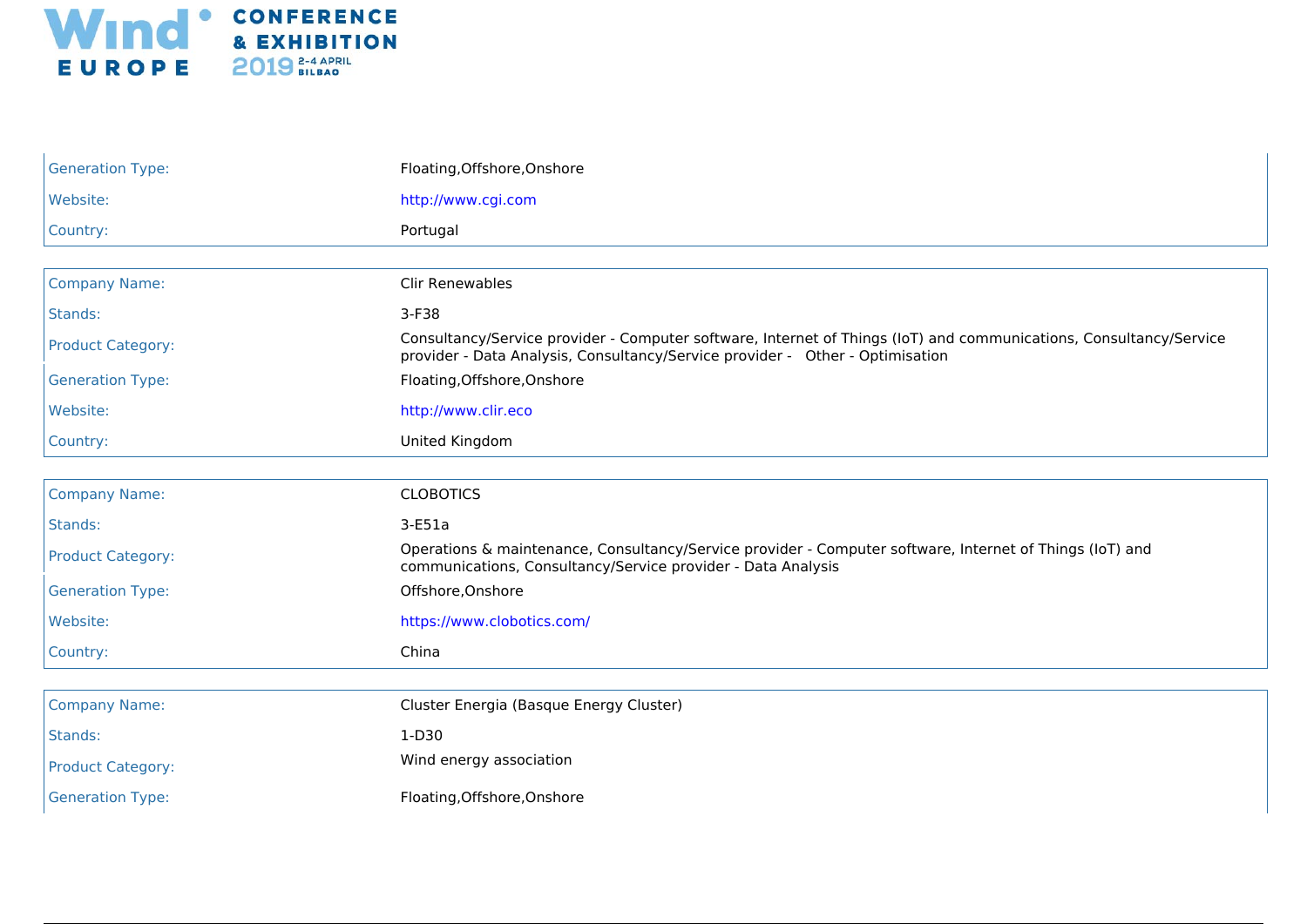

| Website:                 | http://www.clusterenergia.com                                                                                                                                                 |
|--------------------------|-------------------------------------------------------------------------------------------------------------------------------------------------------------------------------|
| Country:                 | Spain                                                                                                                                                                         |
|                          |                                                                                                                                                                               |
| <b>Company Name:</b>     | Comantur SL                                                                                                                                                                   |
| Stands:                  | 3-B45                                                                                                                                                                         |
| <b>Product Category:</b> | Operations & maintenance, Components / Materials / Equipment manufacturer - Rotor blades                                                                                      |
| <b>Generation Type:</b>  | Offshore, Onshore                                                                                                                                                             |
| Website:                 | http://www.comantur.net                                                                                                                                                       |
| Country:                 | Spain                                                                                                                                                                         |
|                          |                                                                                                                                                                               |
| <b>Company Name:</b>     | COORDINADORA INTERNACIONAL DE CARGAS                                                                                                                                          |
| Stands:                  | $3 - B58$                                                                                                                                                                     |
| <b>Product Category:</b> | Installation / Logistics - Other - Logistics Hub Management ,, Installation / Logistics - Transportation, Installation /<br>Logistics - Vessels - brokering                   |
| <b>Generation Type:</b>  | Floating, Offshore                                                                                                                                                            |
| Website:                 | http://www.coordinadoraetm.com                                                                                                                                                |
| Country:                 | Spain                                                                                                                                                                         |
|                          |                                                                                                                                                                               |
| <b>Company Name:</b>     | COWI                                                                                                                                                                          |
| Stands:                  | $1-E54$                                                                                                                                                                       |
| <b>Product Category:</b> | Consultancy/Service provider - Data Analysis, Consultancy/Service provider - Market & business analysis,<br>Consultancy/Service provider - Wind forecast/ Resource assessment |
| <b>Generation Type:</b>  | Floating, Offshore, Onshore                                                                                                                                                   |
| Website:                 | http://www.cowi.dk                                                                                                                                                            |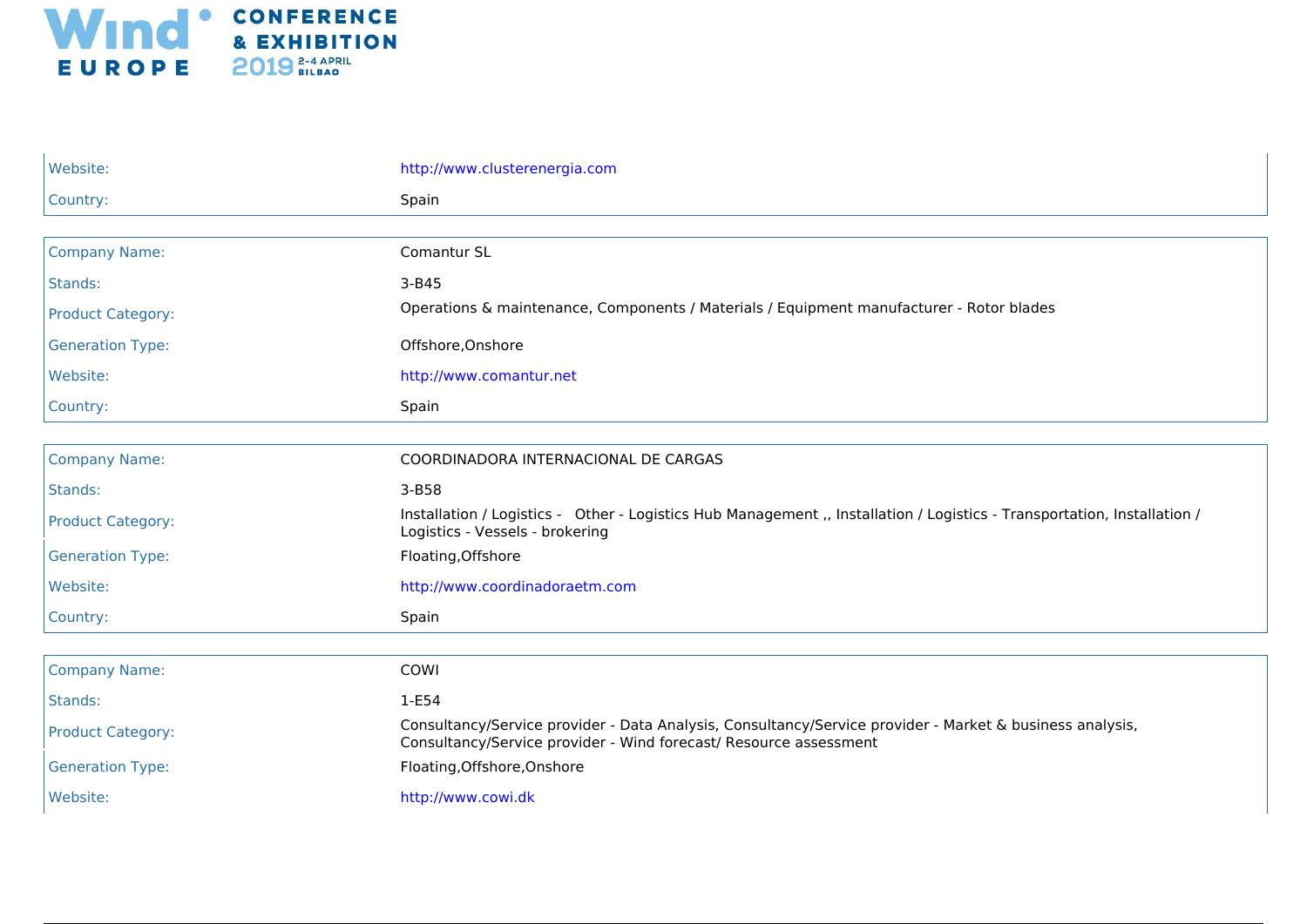

| Country:                 | Denmark                                                                                                                                                                                                                |
|--------------------------|------------------------------------------------------------------------------------------------------------------------------------------------------------------------------------------------------------------------|
|                          |                                                                                                                                                                                                                        |
| <b>Company Name:</b>     | <b>CREADIS Development S.A.</b>                                                                                                                                                                                        |
| Stands:                  | 1-E50                                                                                                                                                                                                                  |
| <b>Product Category:</b> | Other - . Engineering service provider, Components / Materials / Equipment manufacturer - Other - Manufacturing<br>equipment / tooling, Consultancy/Service provider - Other - Engineering design and asset management |
| <b>Generation Type:</b>  | Offshore, Onshore                                                                                                                                                                                                      |
| Website:                 | http://www.creadis.com                                                                                                                                                                                                 |
| Country:                 | Spain                                                                                                                                                                                                                  |
|                          |                                                                                                                                                                                                                        |
| <b>Company Name:</b>     | CTE WIND CIVIL ENGINEERING                                                                                                                                                                                             |
| Stands:                  | $3-B42$                                                                                                                                                                                                                |
| <b>Product Category:</b> | Consultancy/Service provider - Other - WTG Foundation Design, Installation / Logistics - Foundations                                                                                                                   |
| <b>Generation Type:</b>  | Onshore                                                                                                                                                                                                                |
| Website:                 | http://www.cte-sa.com                                                                                                                                                                                                  |
| Country:                 | France                                                                                                                                                                                                                 |
|                          |                                                                                                                                                                                                                        |
| <b>Company Name:</b>     | Danish Wind Export Association                                                                                                                                                                                         |
| Stands:                  | 1-E50                                                                                                                                                                                                                  |
| <b>Product Category:</b> | Event organiser/Media, Consultancy/Service provider - Other - organiser                                                                                                                                                |
| <b>Generation Type:</b>  | Offshore, Onshore                                                                                                                                                                                                      |
| Website:                 | http://www.dwea.dk                                                                                                                                                                                                     |
| Country:                 | Denmark                                                                                                                                                                                                                |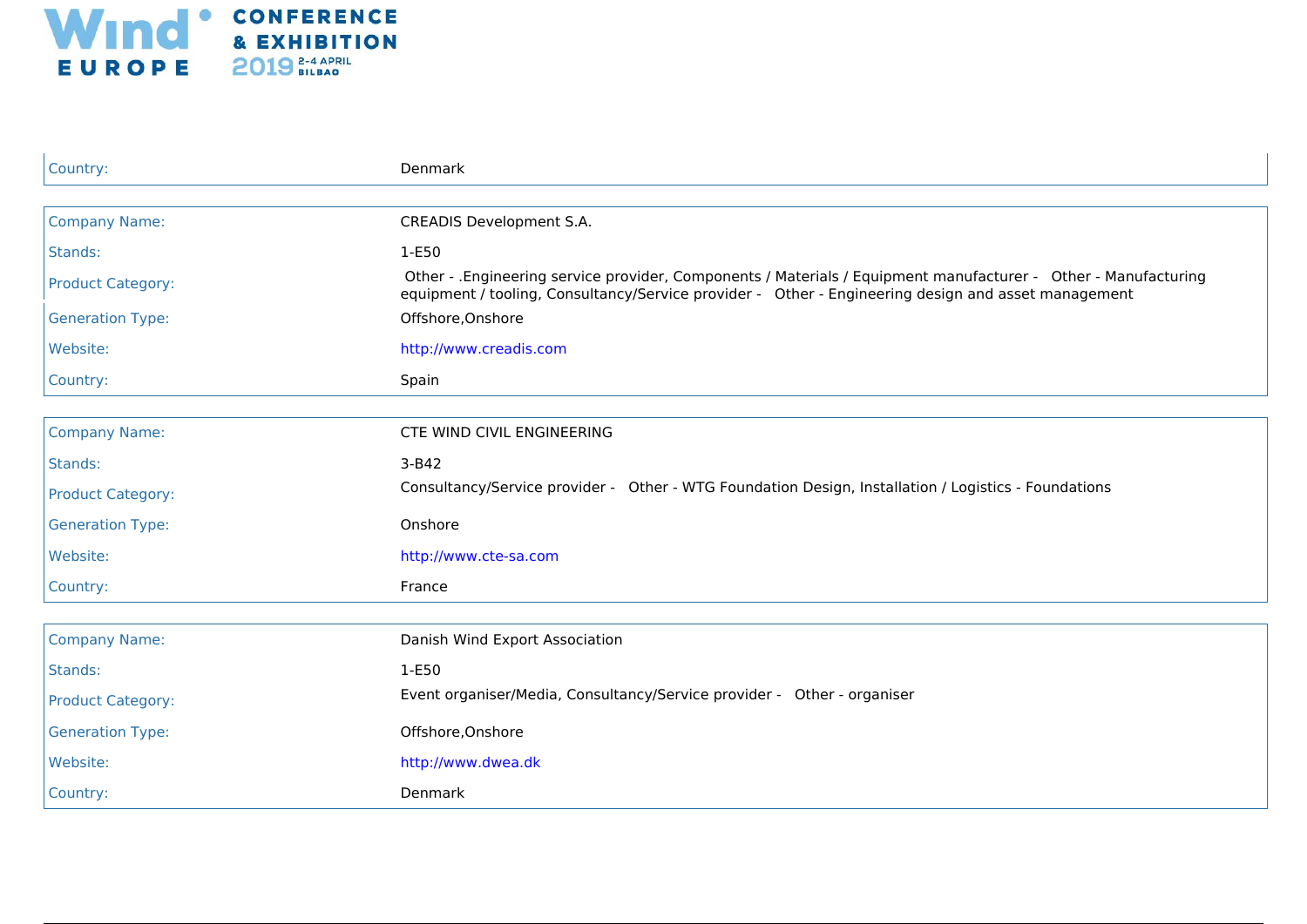

| <b>Company Name:</b>     | das-Nano                                                                                                                                                                                                  |
|--------------------------|-----------------------------------------------------------------------------------------------------------------------------------------------------------------------------------------------------------|
| Stands:                  | $1-F54$                                                                                                                                                                                                   |
| <b>Product Category:</b> | Components / Materials / Equipment manufacturer - Rotor blades                                                                                                                                            |
| <b>Generation Type:</b>  | Onshore                                                                                                                                                                                                   |
| Website:                 | http://www.das-nano.com                                                                                                                                                                                   |
| Country:                 | Spain                                                                                                                                                                                                     |
|                          |                                                                                                                                                                                                           |
| <b>Company Name:</b>     | Davi Promau srl                                                                                                                                                                                           |
| Stands:                  | 1-F44                                                                                                                                                                                                     |
| <b>Product Category:</b> | Components / Materials / Equipment manufacturer - Foundations, Components / Materials / Equipment manufacturer -<br>Towers                                                                                |
| <b>Generation Type:</b>  | Offshore, Onshore                                                                                                                                                                                         |
| Website:                 | http://www.davi.com                                                                                                                                                                                       |
| Country:                 | Italy                                                                                                                                                                                                     |
|                          |                                                                                                                                                                                                           |
| <b>Company Name:</b>     | DEIF A/S                                                                                                                                                                                                  |
| Stands:                  | $1-D54$                                                                                                                                                                                                   |
| <b>Product Category:</b> | Components / Materials / Equipment manufacturer - Control systems, Components / Materials / Equipment manufacturer -<br>Pitch systems, Components / Materials / Equipment manufacturer - Power converters |
| <b>Generation Type:</b>  | Offshore, Onshore                                                                                                                                                                                         |
| Website:                 | http://www.deif.com                                                                                                                                                                                       |
| Country:                 | Denmark                                                                                                                                                                                                   |

Company Name: Company Name: Company Name: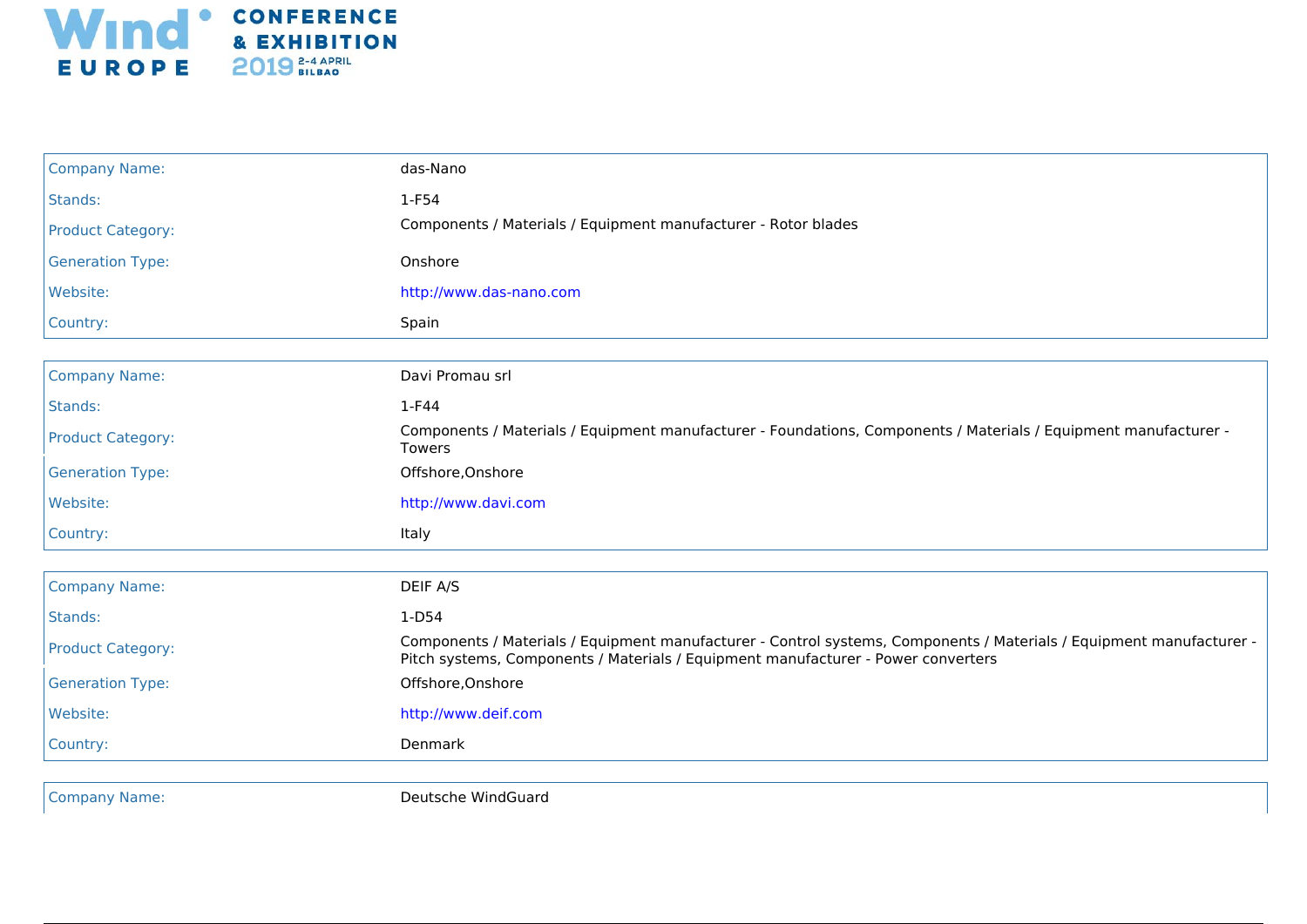

| Stands:                  | $3-B53$                                                                                                                                                                 |
|--------------------------|-------------------------------------------------------------------------------------------------------------------------------------------------------------------------|
| <b>Product Category:</b> | Certification / Classification body, Consultancy/Service provider - Health & safety, Consultancy/Service provider - Wind<br>forecast/ Resource assessment               |
| <b>Generation Type:</b>  | Onshore                                                                                                                                                                 |
| Website:                 | http://www.windguard.de                                                                                                                                                 |
| Country:                 | Germany                                                                                                                                                                 |
|                          |                                                                                                                                                                         |
| <b>Company Name:</b>     | Deutsche Windtechnik                                                                                                                                                    |
| Stands:                  | $1-B57$                                                                                                                                                                 |
| <b>Product Category:</b> | Operations & maintenance                                                                                                                                                |
| <b>Generation Type:</b>  | Offshore, Onshore                                                                                                                                                       |
| Website:                 | http://www.deutsche-windtechnik.com/                                                                                                                                    |
|                          |                                                                                                                                                                         |
| Country:                 | Germany                                                                                                                                                                 |
|                          |                                                                                                                                                                         |
| <b>Company Name:</b>     | DIgSILENT GmbH                                                                                                                                                          |
| Stands:                  | $1-B42$                                                                                                                                                                 |
| <b>Product Category:</b> | Project developer / Operator, Consultancy/Service provider - Computer software, Internet of Things (IoT) and<br>communications, Consultancy/Service provider - Training |
| <b>Generation Type:</b>  | Floating, Offshore, Onshore                                                                                                                                             |
| Website:                 | http://www.digsilent.de                                                                                                                                                 |
| Country:                 | Germany                                                                                                                                                                 |
|                          |                                                                                                                                                                         |
| <b>Company Name:</b>     | <b>DNV GL</b>                                                                                                                                                           |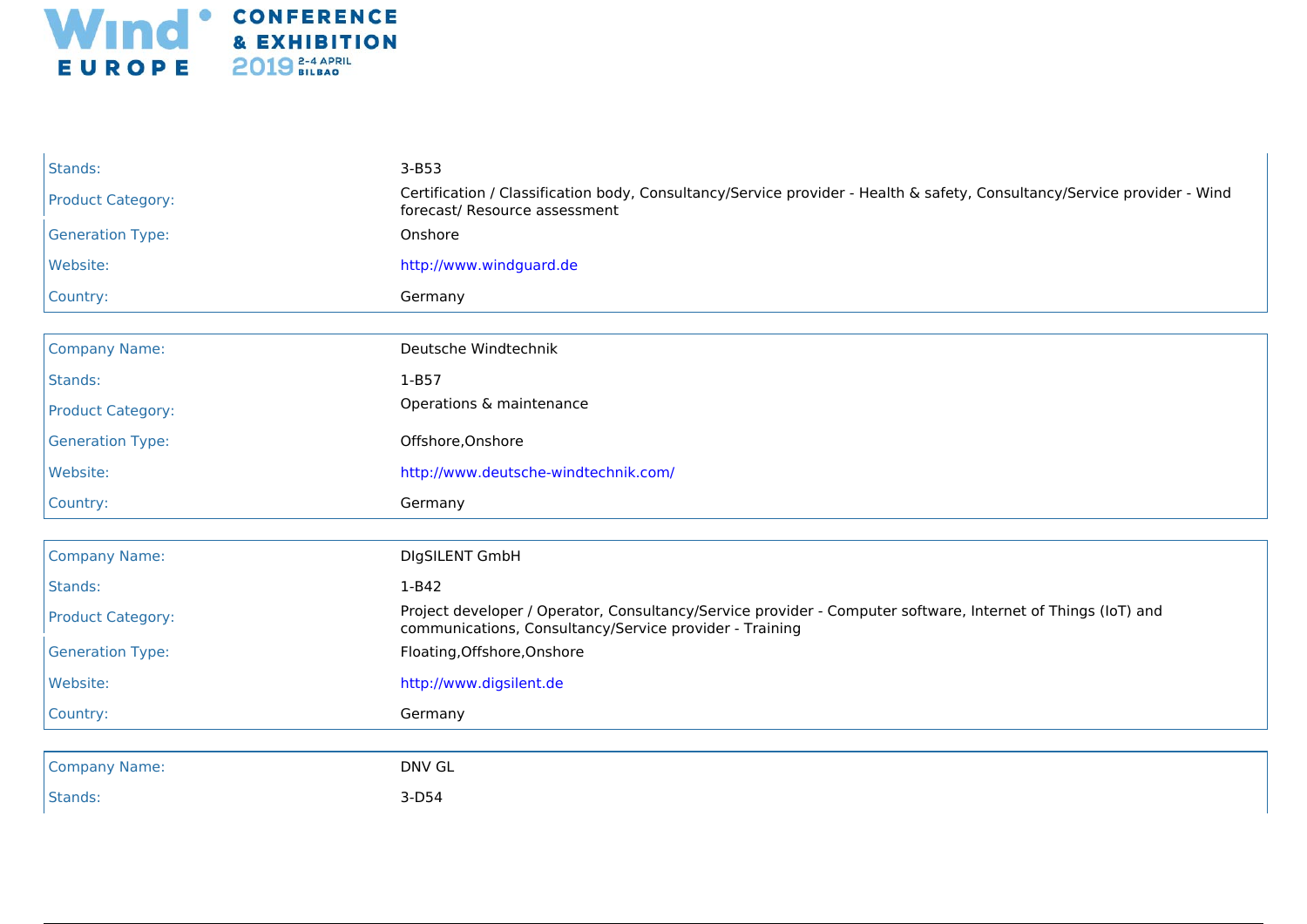

| <b>Product Category:</b> | Certification / Classification body, Consultancy/Service provider - Wind forecast/ Resource assessment                                                                                                                                                                           |
|--------------------------|----------------------------------------------------------------------------------------------------------------------------------------------------------------------------------------------------------------------------------------------------------------------------------|
| <b>Generation Type:</b>  | Offshore, Onshore                                                                                                                                                                                                                                                                |
| Website:                 | http://www.dnvgl.com/energy                                                                                                                                                                                                                                                      |
| Country:                 | Germany                                                                                                                                                                                                                                                                          |
|                          |                                                                                                                                                                                                                                                                                  |
| <b>Company Name:</b>     | DTBird® & DTBat®                                                                                                                                                                                                                                                                 |
| Stands:                  | $1-F42$                                                                                                                                                                                                                                                                          |
| <b>Product Category:</b> | Components / Materials / Equipment manufacturer - Other - Bird & Bat monitoring and mortality mitigation components,<br>Consultancy/Service provider - Environmental impact assessment, Consultancy/Service provider - Other - Bird & Bat<br>monitoring and mortality mitigation |
| <b>Generation Type:</b>  | Floating, Offshore, Onshore                                                                                                                                                                                                                                                      |
| Website:                 | http://www.dtbird.com                                                                                                                                                                                                                                                            |
|                          |                                                                                                                                                                                                                                                                                  |
| Country:                 | Spain                                                                                                                                                                                                                                                                            |
| <b>Company Name:</b>     | Duelco A/S                                                                                                                                                                                                                                                                       |
| Stands:                  | 1-E50                                                                                                                                                                                                                                                                            |
| <b>Product Category:</b> | Components / Materials / Equipment manufacturer - Cables and accessories, Components / Materials / Equipment<br>manufacturer - Control systems, Components / Materials / Equipment manufacturer - Electrical systems/ connections                                                |
| <b>Generation Type:</b>  | Offshore, Onshore                                                                                                                                                                                                                                                                |
| Website:                 | http://www.duelco.dk                                                                                                                                                                                                                                                             |
| Country:                 | Denmark                                                                                                                                                                                                                                                                          |
|                          |                                                                                                                                                                                                                                                                                  |
| <b>Company Name:</b>     | East Of England Energy Zone                                                                                                                                                                                                                                                      |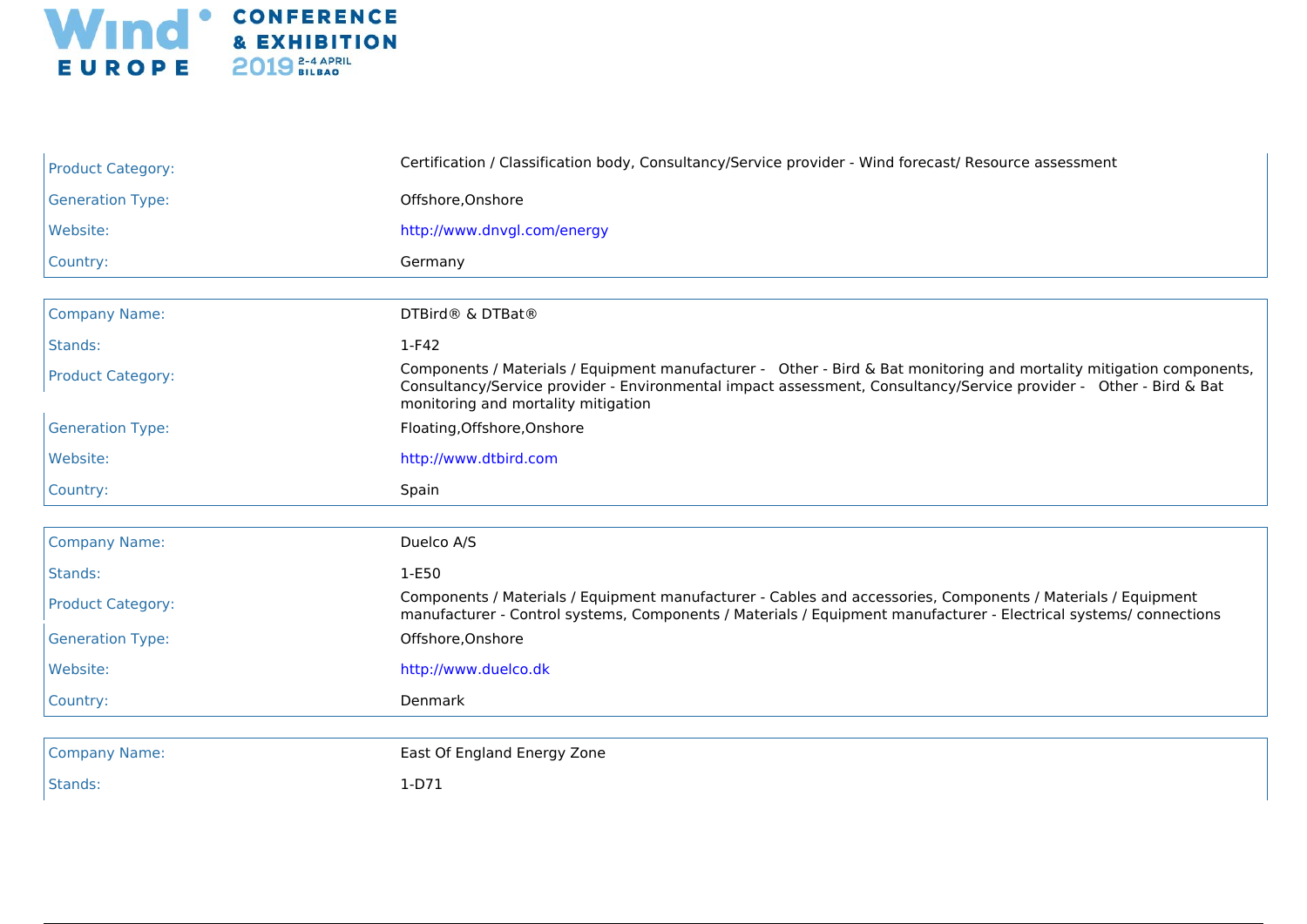

| <b>Product Category:</b> | Public authorities, Finance - Other - Grant Funding                                                                                                                                                         |
|--------------------------|-------------------------------------------------------------------------------------------------------------------------------------------------------------------------------------------------------------|
| <b>Generation Type:</b>  | Offshore                                                                                                                                                                                                    |
| Website:                 | https://www.theenergyzone.co.uk                                                                                                                                                                             |
| Country:                 | United Kingdom                                                                                                                                                                                              |
| <b>Company Name:</b>     | ECN part of TNO                                                                                                                                                                                             |
|                          |                                                                                                                                                                                                             |
| Stands:                  | 1-G40                                                                                                                                                                                                       |
| <b>Product Category:</b> | R&D / University / Institute, Consultancy/Service provider - Other - wind turbine- and wind farm controller; installation<br>strategy; O&M strategy; accredited wind resource and wind turbine measurements |
| <b>Generation Type:</b>  | Offshore                                                                                                                                                                                                    |
| Website:                 | https://www.tno.nl/nl/aandachtsgebieden/ecn-part-of-tno/                                                                                                                                                    |
| Country:                 | Netherlands                                                                                                                                                                                                 |
|                          |                                                                                                                                                                                                             |
| <b>Company Name:</b>     | Eemshaven (Groningen Seaports)                                                                                                                                                                              |
| Stands:                  | $3-F20$                                                                                                                                                                                                     |
| <b>Product Category:</b> | Marine/Shipyard - Ports                                                                                                                                                                                     |
| <b>Generation Type:</b>  | Offshore                                                                                                                                                                                                    |
| Website:                 | http://www.offshoreport.eu                                                                                                                                                                                  |
| Country:                 | Netherlands                                                                                                                                                                                                 |
|                          |                                                                                                                                                                                                             |
| <b>Company Name:</b>     | EEX                                                                                                                                                                                                         |
| Stands:                  | 3-B18                                                                                                                                                                                                       |
| <b>Product Category:</b> | Other association, Finance - Power Exchange                                                                                                                                                                 |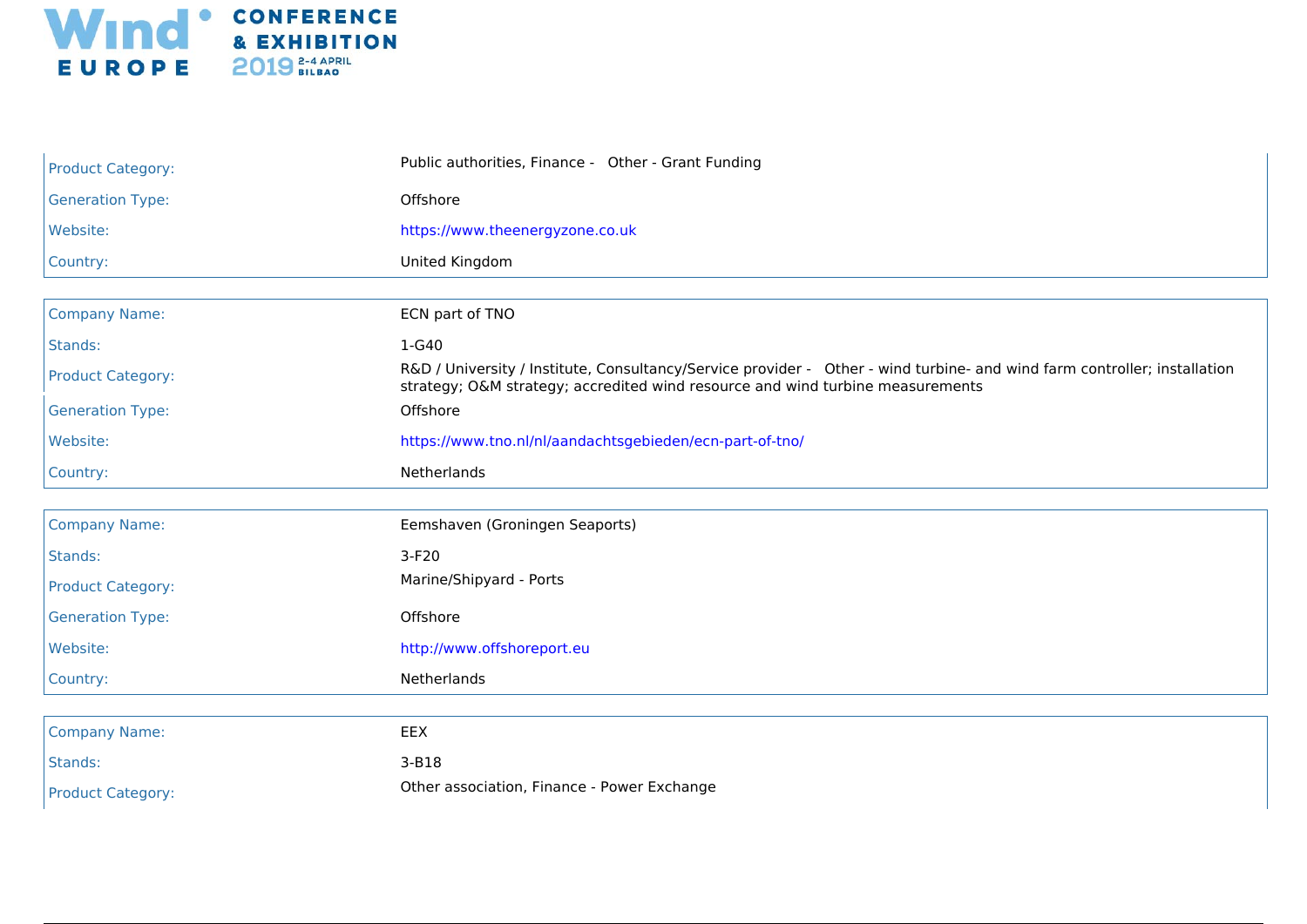

| <b>Generation Type:</b>  | Onshore                                                                                                                                                                                                                                                                                  |
|--------------------------|------------------------------------------------------------------------------------------------------------------------------------------------------------------------------------------------------------------------------------------------------------------------------------------|
| Website:                 | http://www.eex.com                                                                                                                                                                                                                                                                       |
| Country:                 | Germany                                                                                                                                                                                                                                                                                  |
|                          |                                                                                                                                                                                                                                                                                          |
| <b>Company Name:</b>     | <b>EGA MASTER</b>                                                                                                                                                                                                                                                                        |
| Stands:                  | $1-B20$                                                                                                                                                                                                                                                                                  |
| <b>Product Category:</b> | Components / Materials / Equipment manufacturer - Control systems, Components / Materials / Equipment manufacturer -<br>Other - Industrial Hand Tools, Safety Tools, Pipe Tools and Tool Control Systems, Consultancy/Service provider - Other -<br><b>Safety Tool Training Services</b> |
| <b>Generation Type:</b>  | Floating, Offshore, Onshore                                                                                                                                                                                                                                                              |
| Website:                 | http://www.egamaster.com                                                                                                                                                                                                                                                                 |
| Country:                 | Spain                                                                                                                                                                                                                                                                                    |
|                          |                                                                                                                                                                                                                                                                                          |
| <b>Company Name:</b>     | Eickhoff Antriebstechnik GmbH                                                                                                                                                                                                                                                            |
| Stands:                  | $1-B20$                                                                                                                                                                                                                                                                                  |
| <b>Product Category:</b> | Components / Materials / Equipment manufacturer - Gearboxes                                                                                                                                                                                                                              |
| <b>Generation Type:</b>  | Onshore                                                                                                                                                                                                                                                                                  |
| Website:                 | http://www.eickhoff-bochum.de                                                                                                                                                                                                                                                            |
| Country:                 | Germany                                                                                                                                                                                                                                                                                  |
|                          |                                                                                                                                                                                                                                                                                          |
| <b>Company Name:</b>     | Elpress A/S                                                                                                                                                                                                                                                                              |
| Stands:                  | $1-D54$                                                                                                                                                                                                                                                                                  |
| <b>Product Category:</b> | Components / Materials / Equipment manufacturer - Cables and accessories, Components / Materials / Equipment<br>manufacturer - Electrical systems/connections, Consultancy/Service provider - Training                                                                                   |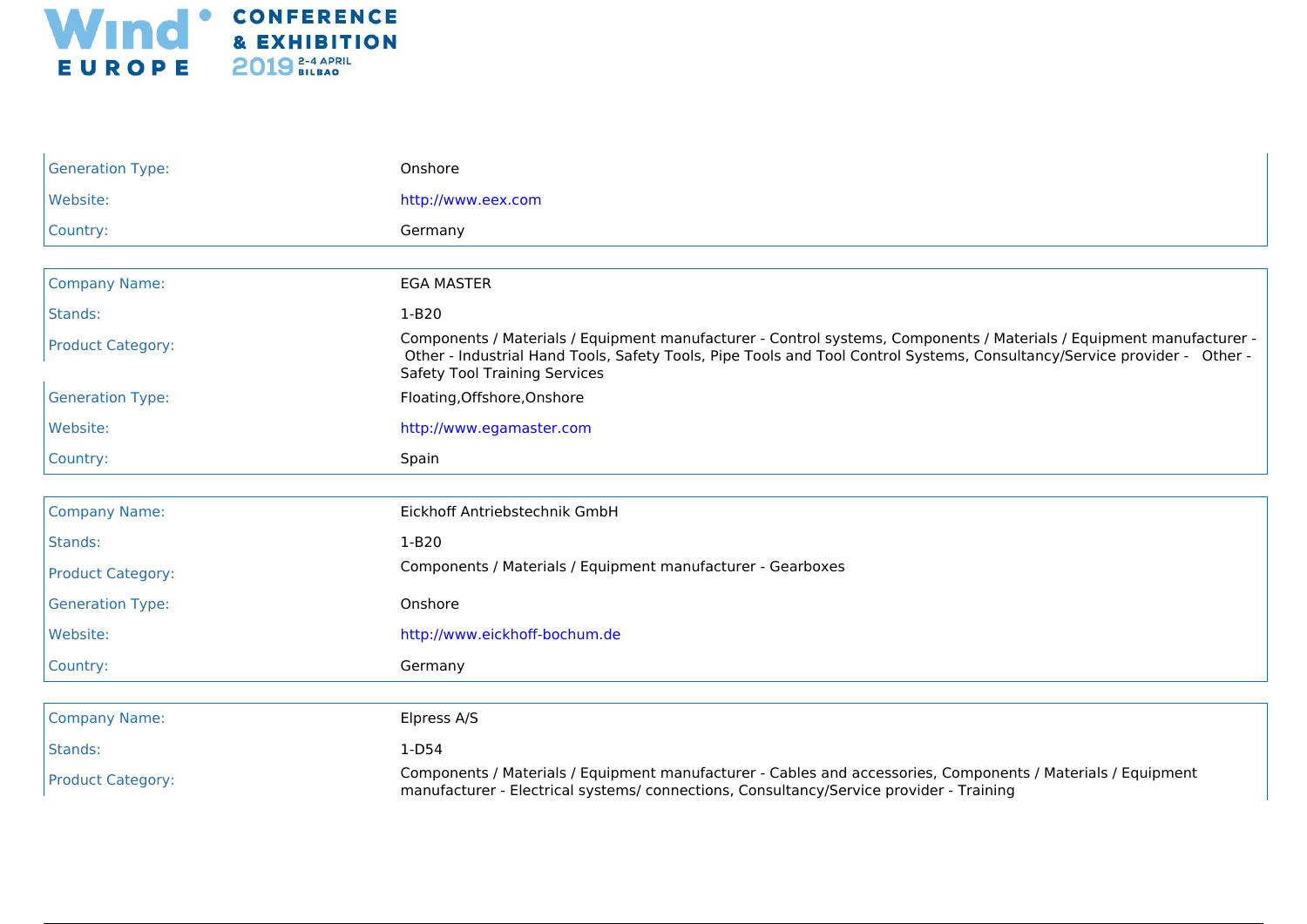

| <b>Generation Type:</b>  | Floating, Offshore, Onshore                                                                                                                |
|--------------------------|--------------------------------------------------------------------------------------------------------------------------------------------|
| Website:                 | http://www.elpress.se                                                                                                                      |
| Country:                 | Denmark                                                                                                                                    |
|                          |                                                                                                                                            |
| <b>Company Name:</b>     | EMD International A/S                                                                                                                      |
| Stands:                  | 1-D56                                                                                                                                      |
| <b>Product Category:</b> | Consultancy/Service provider - Other - Software developer                                                                                  |
| <b>Generation Type:</b>  | Onshore                                                                                                                                    |
| Website:                 | http://www.emd.dk                                                                                                                          |
| Country:                 | Denmark                                                                                                                                    |
|                          |                                                                                                                                            |
| <b>Company Name:</b>     | Endiprev S.A.                                                                                                                              |
| Stands:                  | $3-C25$                                                                                                                                    |
| <b>Product Category:</b> | Operations & maintenance, Consultancy/Service provider - Civil/Mechanical services providers, Consultancy/Service<br>provider - Electrical |
| <b>Generation Type:</b>  | Floating, Offshore, Onshore                                                                                                                |
| Website:                 | http://endiprev.com                                                                                                                        |
| Country:                 | Portugal                                                                                                                                   |
|                          |                                                                                                                                            |
| <b>Company Name:</b>     | ENERCLUSTER - WIND ENERGY CLUSTER OF NAVARRE SPAIN                                                                                         |
| Stands:                  | 1-F54                                                                                                                                      |
| <b>Product Category:</b> | Wind energy association                                                                                                                    |
| <b>Generation Type:</b>  | Onshore                                                                                                                                    |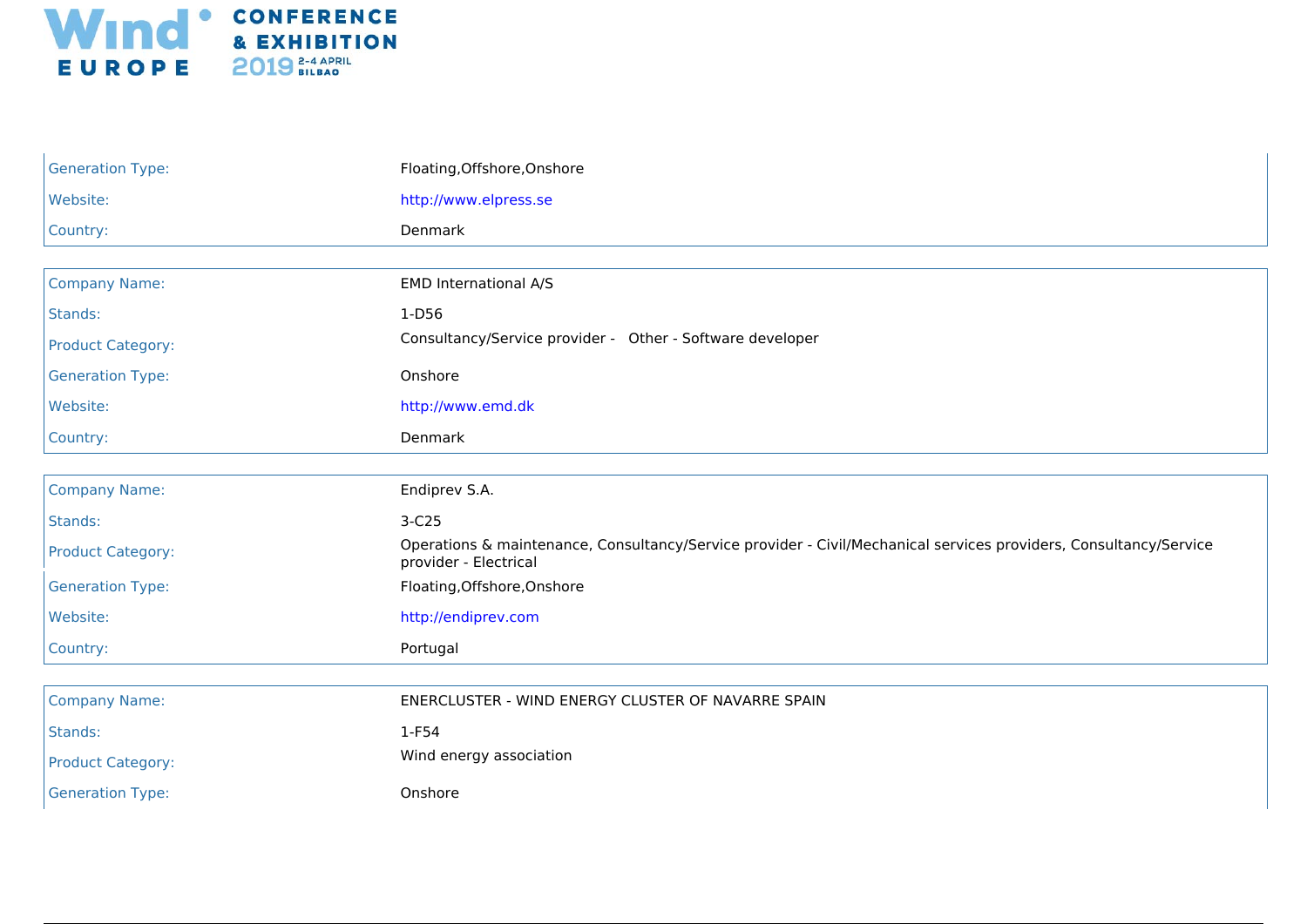

| Website:                 | http://www.enercluster.com                                                                                                                                                                                                                                                                         |
|--------------------------|----------------------------------------------------------------------------------------------------------------------------------------------------------------------------------------------------------------------------------------------------------------------------------------------------|
| Country:                 | Spain                                                                                                                                                                                                                                                                                              |
|                          |                                                                                                                                                                                                                                                                                                    |
| <b>Company Name:</b>     | <b>ENERCON GmbH</b>                                                                                                                                                                                                                                                                                |
| Stands:                  | $1-D42$                                                                                                                                                                                                                                                                                            |
| <b>Product Category:</b> | Wind turbine manufacturer                                                                                                                                                                                                                                                                          |
| <b>Generation Type:</b>  | Onshore                                                                                                                                                                                                                                                                                            |
| Website:                 | http://www.enercon.de                                                                                                                                                                                                                                                                              |
| Country:                 | Germany                                                                                                                                                                                                                                                                                            |
|                          |                                                                                                                                                                                                                                                                                                    |
| <b>Company Name:</b>     | <b>ENERTRONIC S.A.</b>                                                                                                                                                                                                                                                                             |
| Stands:                  | 3-B48                                                                                                                                                                                                                                                                                              |
| <b>Product Category:</b> | Components / Materials / Equipment manufacturer - Control systems, Components / Materials / Equipment manufacturer -<br>Electrical systems/connections, Components / Materials / Equipment manufacturer - Other - Beaconing lighting for wind<br>turbines, Energy meters, Surge protection devices |
| <b>Generation Type:</b>  | Onshore                                                                                                                                                                                                                                                                                            |
| Website:                 | http://www.enertronic.es                                                                                                                                                                                                                                                                           |
| Country:                 | Spain                                                                                                                                                                                                                                                                                              |
|                          |                                                                                                                                                                                                                                                                                                    |
| <b>Company Name:</b>     | <b>ENGIE</b>                                                                                                                                                                                                                                                                                       |
| Stands:                  | 3-B46                                                                                                                                                                                                                                                                                              |
| <b>Product Category:</b> | Other - RENEWABLE ENERGY OFFTAKER, Utility / Power generation / Energy company                                                                                                                                                                                                                     |
| <b>Generation Type:</b>  | Offshore, Onshore                                                                                                                                                                                                                                                                                  |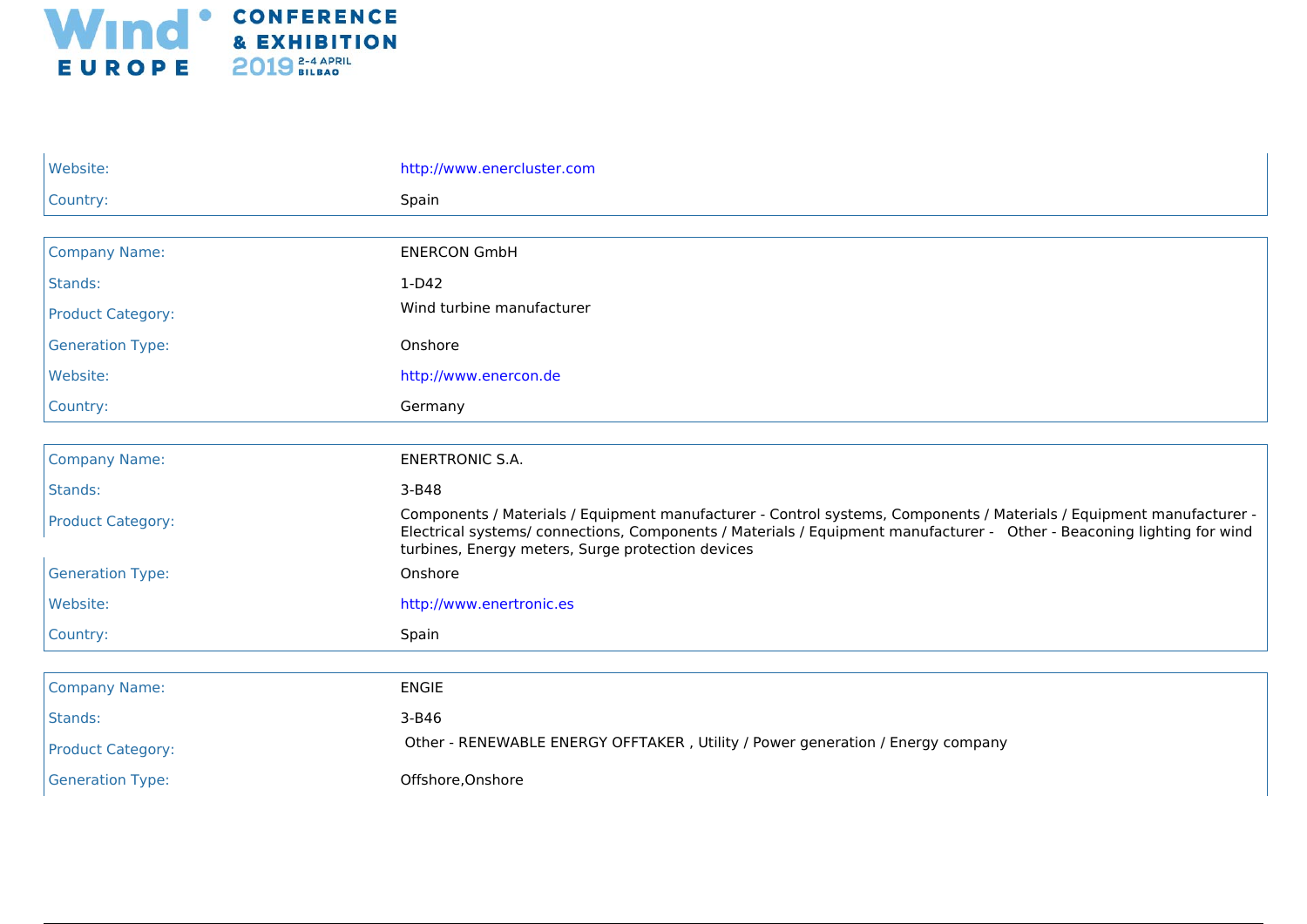

| Website:                 | http://gems.engie.com                                                                                                                                               |
|--------------------------|---------------------------------------------------------------------------------------------------------------------------------------------------------------------|
| Country:                 | France                                                                                                                                                              |
|                          |                                                                                                                                                                     |
| <b>Company Name:</b>     | eologix sensor technology gmbh                                                                                                                                      |
| Stands:                  | 1-B46                                                                                                                                                               |
| <b>Product Category:</b> | Components / Materials / Equipment manufacturer - Electrical systems/ connections                                                                                   |
| <b>Generation Type:</b>  | Offshore, Onshore                                                                                                                                                   |
| Website:                 | http://www.eologix.com                                                                                                                                              |
| Country:                 | Austria                                                                                                                                                             |
|                          |                                                                                                                                                                     |
| <b>Company Name:</b>     | <b>Eolos Floating Lidar Solutions</b>                                                                                                                               |
| Stands:                  | 1-C54                                                                                                                                                               |
| <b>Product Category:</b> | Consultancy/Service provider - Computer software, Internet of Things (IoT) and communications, Consultancy/Service<br>provider - Wind forecast/ Resource assessment |
| <b>Generation Type:</b>  | Floating, Offshore                                                                                                                                                  |
| Website:                 | https://www.eolossolutions.com                                                                                                                                      |
| Country:                 | Spain                                                                                                                                                               |
|                          |                                                                                                                                                                     |
| <b>Company Name:</b>     | Eoltech                                                                                                                                                             |
| Stands:                  | $1-D60$                                                                                                                                                             |
| <b>Product Category:</b> | Consultancy/Service provider - Wind forecast/ Resource assessment                                                                                                   |
| <b>Generation Type:</b>  | Offshore, Onshore                                                                                                                                                   |
| Website:                 | http://www.eoltech.fr/                                                                                                                                              |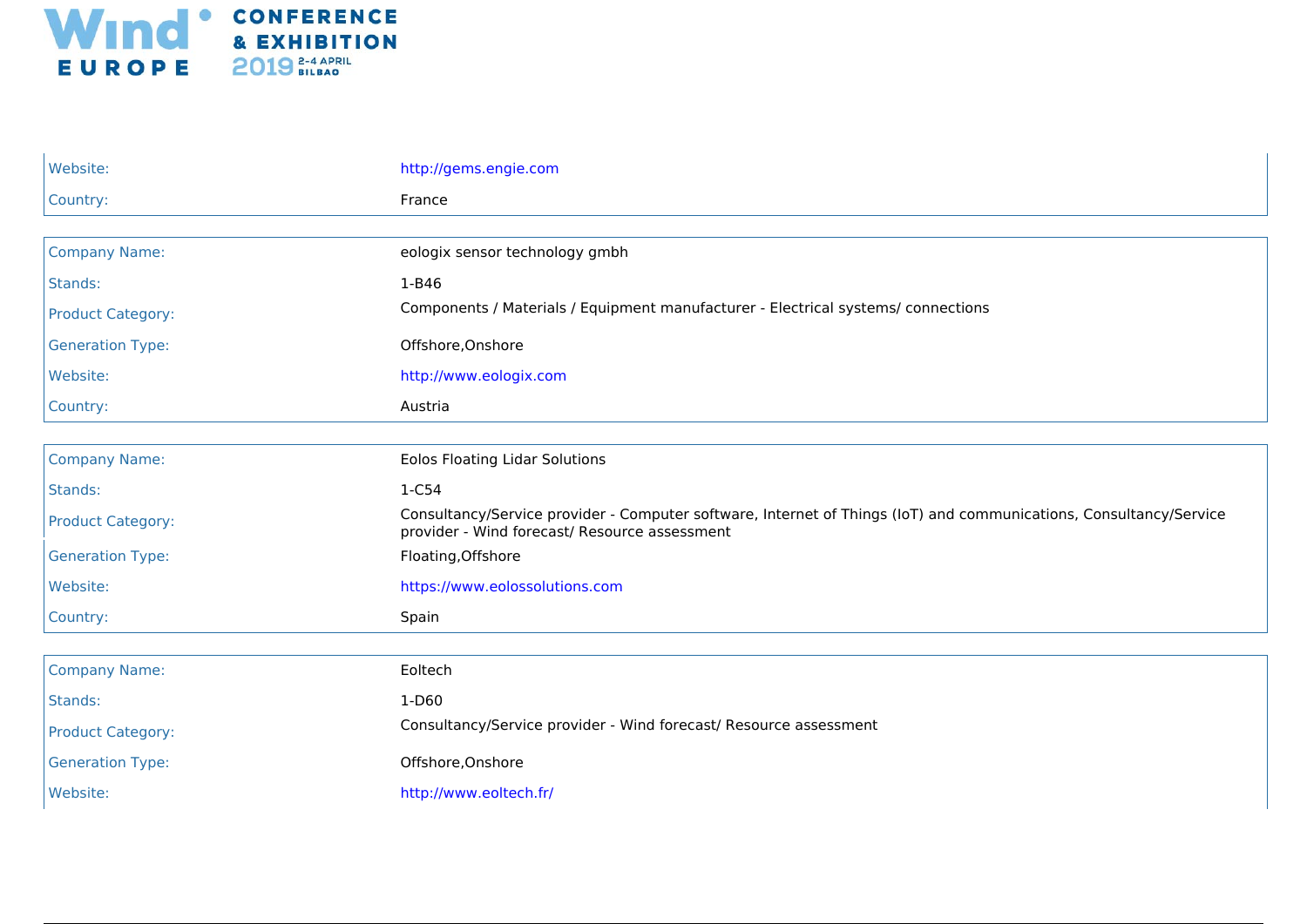

| Country:                 | France                                                                                                                                                                                                                    |
|--------------------------|---------------------------------------------------------------------------------------------------------------------------------------------------------------------------------------------------------------------------|
|                          |                                                                                                                                                                                                                           |
| <b>Company Name:</b>     | Epsiline                                                                                                                                                                                                                  |
| Stands:                  | $1-D60$                                                                                                                                                                                                                   |
| <b>Product Category:</b> | Components / Materials / Equipment manufacturer - Control systems, Components / Materials / Equipment manufacturer -<br>Yaw systems, Consultancy/Service provider - Wind forecast/ Resource assessment                    |
| <b>Generation Type:</b>  | Offshore, Onshore                                                                                                                                                                                                         |
| Website:                 | http://www.epsiline.com                                                                                                                                                                                                   |
| Country:                 | France                                                                                                                                                                                                                    |
|                          |                                                                                                                                                                                                                           |
| <b>Company Name:</b>     | <b>ERREKA Fastening Solutions</b>                                                                                                                                                                                         |
| Stands:                  | $1-C32$                                                                                                                                                                                                                   |
| <b>Product Category:</b> | Components / Materials / Equipment manufacturer - Screws/Bolts                                                                                                                                                            |
| <b>Generation Type:</b>  | Floating, Offshore, Onshore                                                                                                                                                                                               |
| Website:                 | http://www.errekafasteningsolutions.com                                                                                                                                                                                   |
| Country:                 | Spain                                                                                                                                                                                                                     |
|                          |                                                                                                                                                                                                                           |
| <b>Company Name:</b>     | <b>EUSKALFORGING</b>                                                                                                                                                                                                      |
| Stands:                  | $1-C30$                                                                                                                                                                                                                   |
| <b>Product Category:</b> | Components / Materials / Equipment manufacturer - Foundations, Components / Materials / Equipment manufacturer -<br>Gearboxes, Components / Materials / Equipment manufacturer - Other - SEAMLESS ROLLED RINGS UP TO 10 M |
| <b>Generation Type:</b>  | Offshore                                                                                                                                                                                                                  |
| Website:                 | http://www.euskalforging.com                                                                                                                                                                                              |
| Country:                 | Spain                                                                                                                                                                                                                     |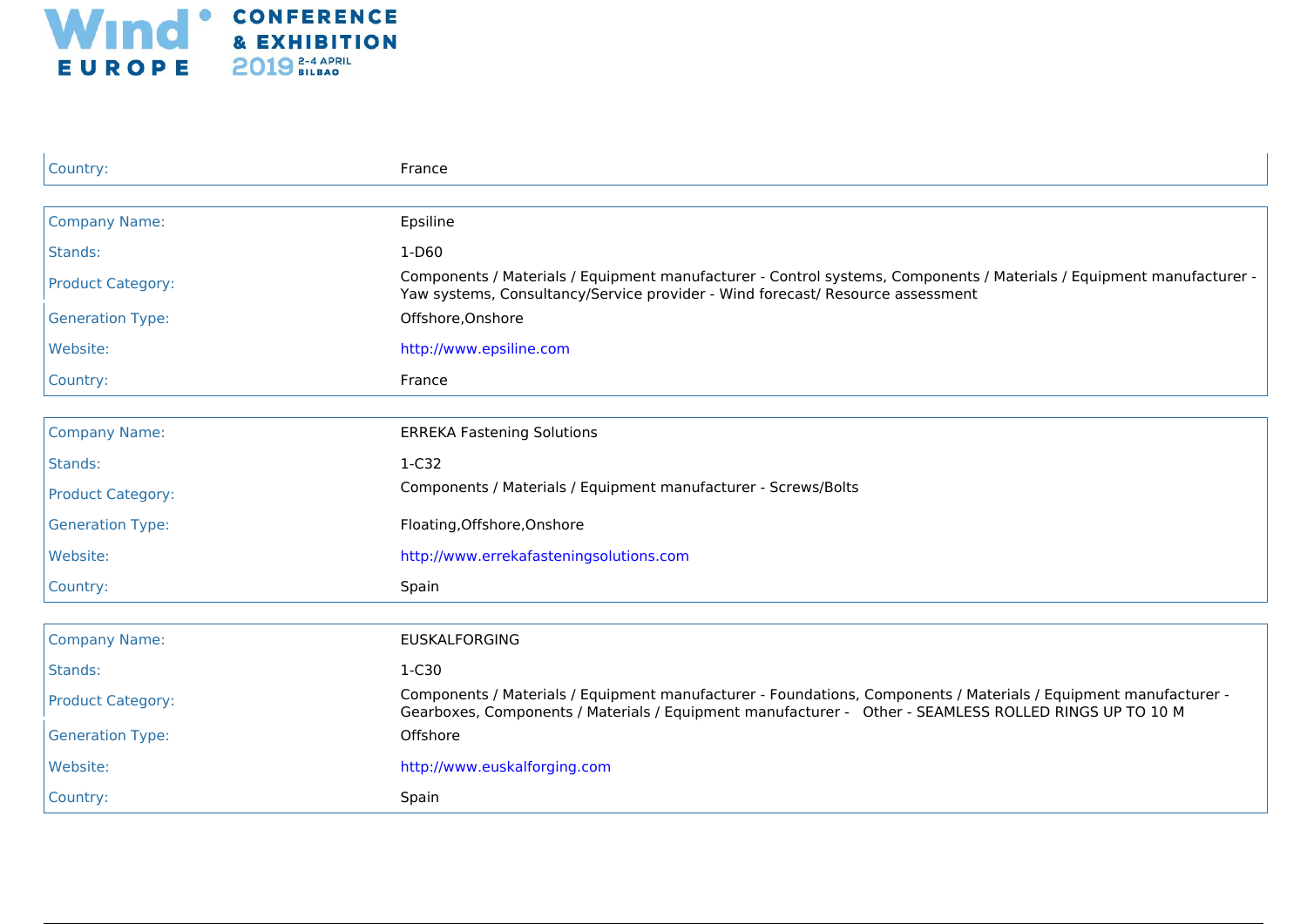

| <b>Company Name:</b>     | F-Engel                                                                                                                                                               |
|--------------------------|-----------------------------------------------------------------------------------------------------------------------------------------------------------------------|
| Stands:                  | 1-E50                                                                                                                                                                 |
| <b>Product Category:</b> | Components / Materials / Equipment manufacturer - Other - Workwear                                                                                                    |
| <b>Generation Type:</b>  | Floating, Offshore, Onshore                                                                                                                                           |
| Website:                 | http://wwwf-engel.com                                                                                                                                                 |
| Country:                 | Denmark                                                                                                                                                               |
|                          |                                                                                                                                                                       |
| <b>Company Name:</b>     | FACCIN S.p.A.                                                                                                                                                         |
| Stands:                  | $3-F31$                                                                                                                                                               |
| <b>Product Category:</b> | Components / Materials / Equipment manufacturer - Foundations, Components / Materials / Equipment manufacturer -<br>Towers, Installation / Logistics - Foundations    |
| <b>Generation Type:</b>  | Floating, Offshore, Onshore                                                                                                                                           |
| Website:                 | http://www.faccin.com                                                                                                                                                 |
| Country:                 | Italy                                                                                                                                                                 |
| <b>Company Name:</b>     | Filtertechnik Ltd                                                                                                                                                     |
| Stands:                  | $3-E46$                                                                                                                                                               |
| <b>Product Category:</b> | Components / Materials / Equipment manufacturer - Gearboxes, Components / Materials / Equipment manufacturer -<br>Lubricants, Installation / Logistics - Construction |
| <b>Generation Type:</b>  | Floating, Offshore, Onshore                                                                                                                                           |
| Website:                 | http://www.filtertechnik.co.uk/                                                                                                                                       |
| Country:                 | United Kingdom                                                                                                                                                        |
|                          |                                                                                                                                                                       |

Company Name: The Company Name: The Company Name: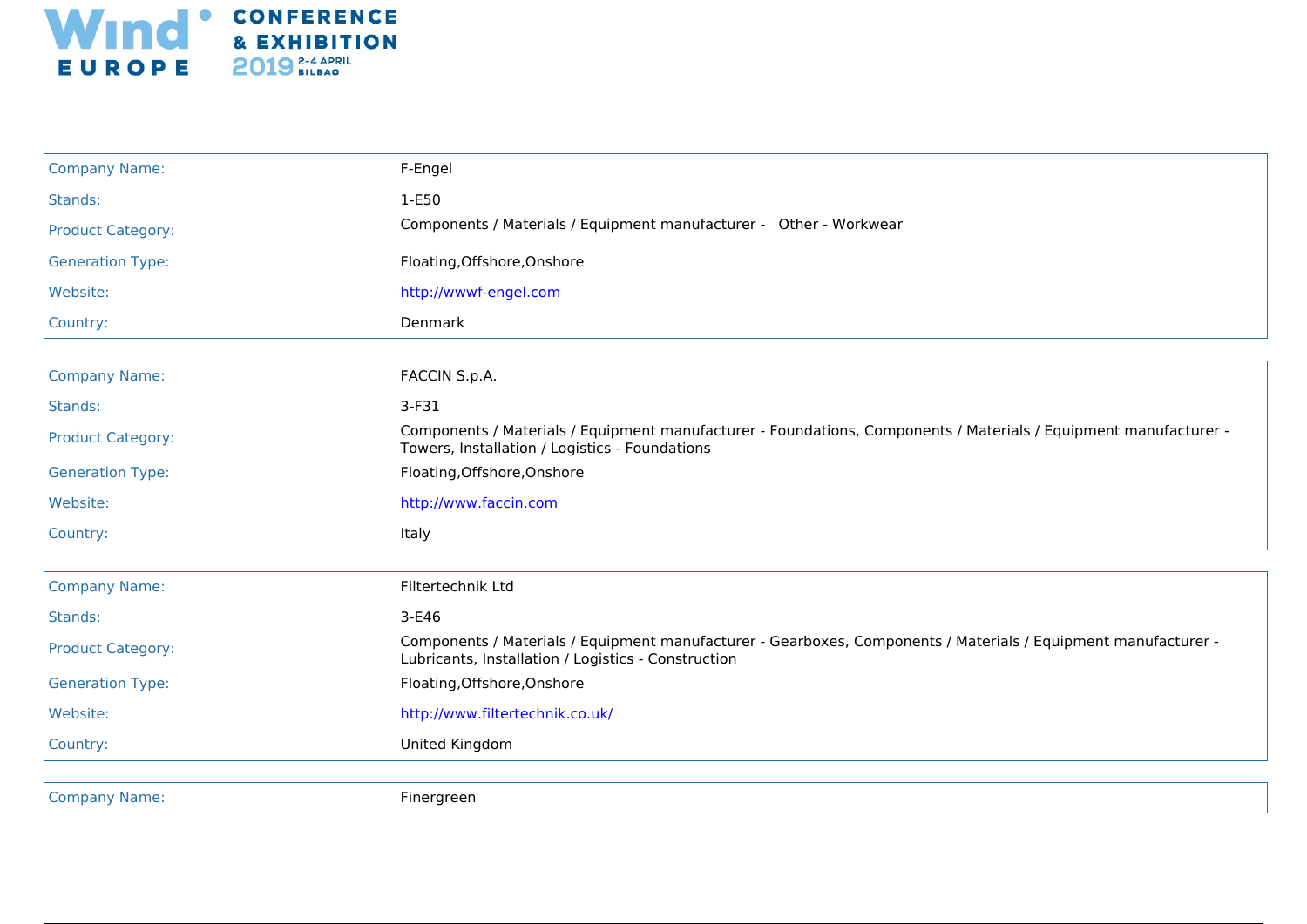

| Stands:                  | $1-D60$                                                                                                                                                 |
|--------------------------|---------------------------------------------------------------------------------------------------------------------------------------------------------|
| <b>Product Category:</b> | Consultancy/Service provider - Market & business analysis, Consultancy/Service provider - Other - Finance advisor,<br>Finance - Other - Finance Advisor |
| <b>Generation Type:</b>  | Offshore, Onshore                                                                                                                                       |
| Website:                 | http://www.finergreen.com/                                                                                                                              |
| Country:                 | France                                                                                                                                                  |
|                          |                                                                                                                                                         |
| <b>Company Name:</b>     | Finework (Hunan) New Energy Technology Co., Ltd.                                                                                                        |
| Stands:                  | $1-A50$                                                                                                                                                 |
| <b>Product Category:</b> | Components / Materials / Equipment manufacturer - Screws/Bolts, Components / Materials / Equipment manufacturer -<br><b>Towers</b>                      |
| <b>Generation Type:</b>  | Floating, Offshore, Onshore                                                                                                                             |
| Website:                 | http://www.hnfinework.com                                                                                                                               |
| Country:                 | China                                                                                                                                                   |
|                          |                                                                                                                                                         |
| <b>Company Name:</b>     | FORO MARITIMO VASCO                                                                                                                                     |
| Stands:                  | $1-B20$                                                                                                                                                 |
| <b>Product Category:</b> | Wind energy association, Components / Materials / Equipment manufacturer - Foundations                                                                  |
| <b>Generation Type:</b>  | Floating, Offshore                                                                                                                                      |
| Website:                 | http://www.foromaritimovasco.com                                                                                                                        |
| Country:                 | Spain                                                                                                                                                   |
|                          |                                                                                                                                                         |
| <b>Company Name:</b>     | <b>FOSROC</b>                                                                                                                                           |
| Stands:                  | 3-B19                                                                                                                                                   |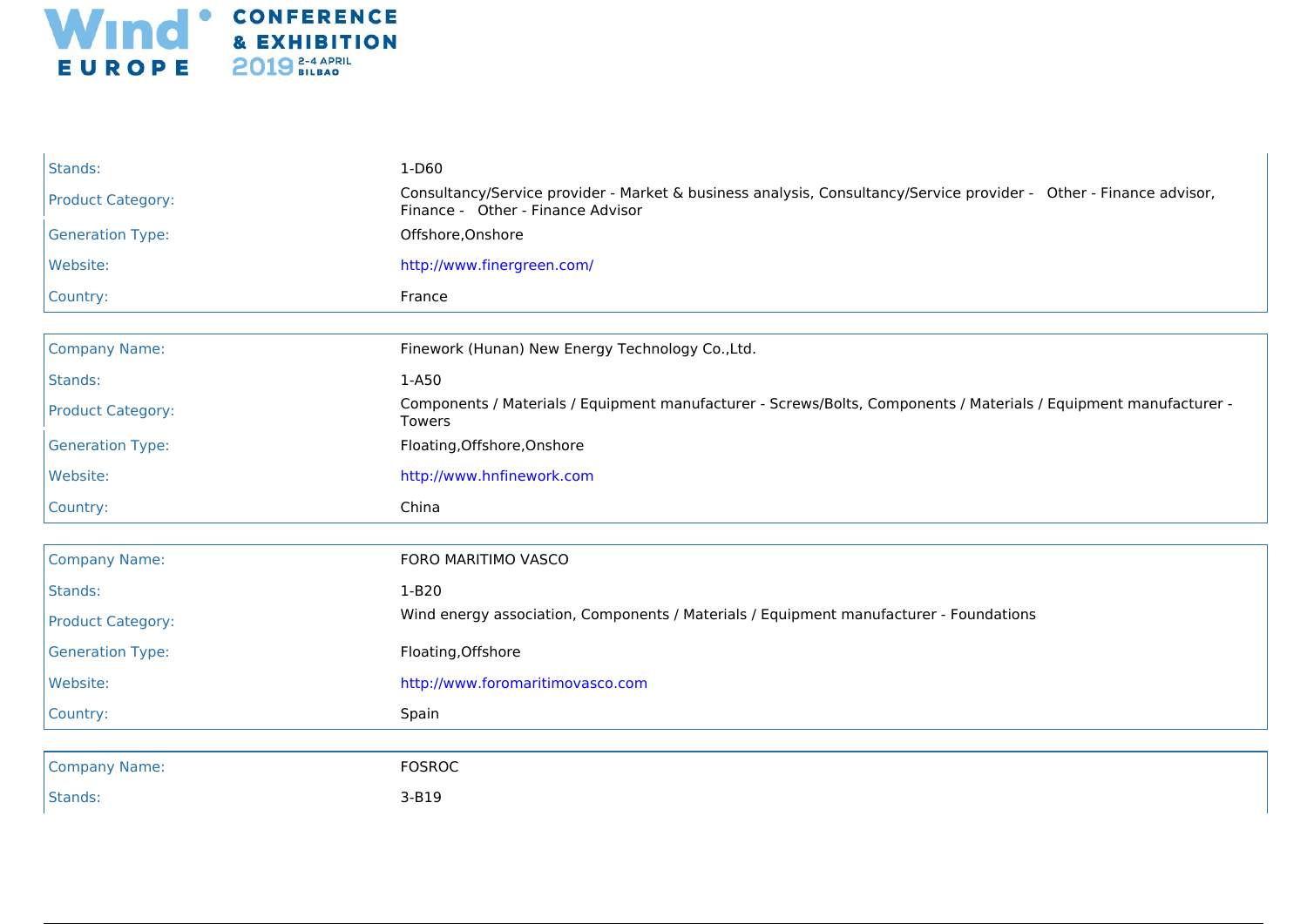

| <b>Product Category:</b> | Components / Materials / Equipment manufacturer - Corrosion protection materials, Components / Materials / Equipment<br>manufacturer - Foundations |
|--------------------------|----------------------------------------------------------------------------------------------------------------------------------------------------|
| <b>Generation Type:</b>  | Onshore                                                                                                                                            |
| Website:                 | http://www.fosroc.com                                                                                                                              |
| Country:                 | Spain                                                                                                                                              |
|                          |                                                                                                                                                    |
| <b>Company Name:</b>     | France Energie Eolienne                                                                                                                            |
| Stands:                  | $1-D60$                                                                                                                                            |
| <b>Product Category:</b> | Wind energy association                                                                                                                            |
| <b>Generation Type:</b>  | Floating, Offshore, Onshore                                                                                                                        |
| Website:                 | http://www.fee.asso.fr                                                                                                                             |
| Country:                 | France                                                                                                                                             |
|                          |                                                                                                                                                    |
| <b>Company Name:</b>     | French Pavilion                                                                                                                                    |
| Stands:                  | 1-C62, 1-D60                                                                                                                                       |
| <b>Product Category:</b> | Other - National Agency                                                                                                                            |
| <b>Generation Type:</b>  | Floating, Offshore, Onshore                                                                                                                        |
| Website:                 | http://www.businessfrance.fr                                                                                                                       |
| Country:                 | France                                                                                                                                             |
|                          |                                                                                                                                                    |
| <b>Company Name:</b>     | French renewable energy industries association (Syndicat des énergies renouvelables)                                                               |
| Stands:                  | 1-C62                                                                                                                                              |
| <b>Product Category:</b> | Other - Trade Union, Other association, Wind energy association                                                                                    |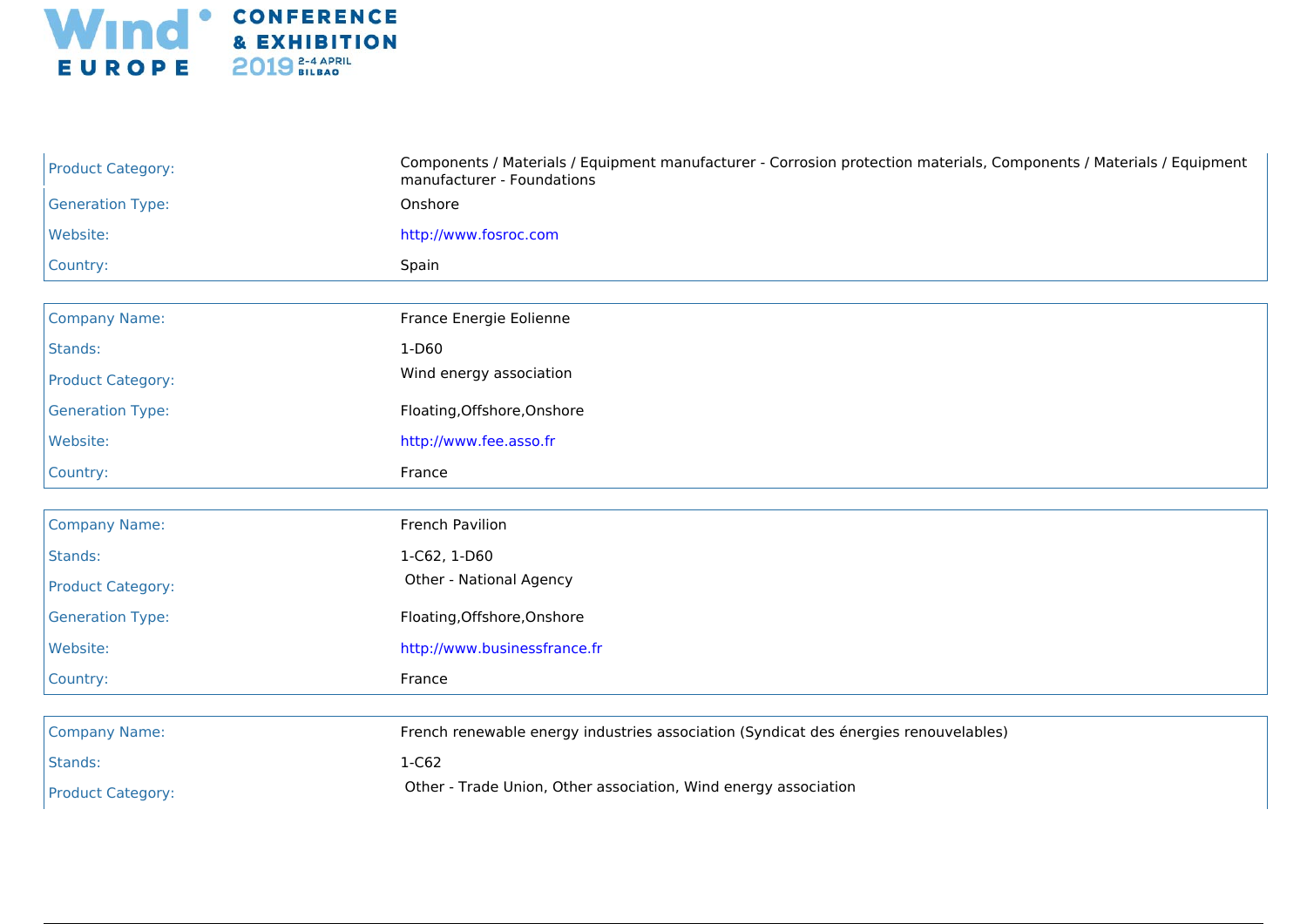

| <b>Generation Type:</b>  | Floating, Offshore, Onshore                                                                                                                                                                        |
|--------------------------|----------------------------------------------------------------------------------------------------------------------------------------------------------------------------------------------------|
| Website:                 | http://www.enr.fr                                                                                                                                                                                  |
| Country:                 | France                                                                                                                                                                                             |
|                          |                                                                                                                                                                                                    |
| <b>Company Name:</b>     | <b>FREYSSINET</b>                                                                                                                                                                                  |
| Stands:                  | $1-D60$                                                                                                                                                                                            |
| <b>Product Category:</b> | Components / Materials / Equipment manufacturer - Foundations, Components / Materials / Equipment manufacturer -<br>Towers                                                                         |
| <b>Generation Type:</b>  | Onshore                                                                                                                                                                                            |
| Website:                 | http://www.freyssinet.com                                                                                                                                                                          |
| Country:                 | France                                                                                                                                                                                             |
|                          |                                                                                                                                                                                                    |
| <b>Company Name:</b>     | Fritz Schur Energy A/S                                                                                                                                                                             |
| Stands:                  | 1-D56                                                                                                                                                                                              |
| <b>Product Category:</b> | Components / Materials / Equipment manufacturer - Brake systems, Components / Materials / Equipment manufacturer -<br>Pitch systems, Components / Materials / Equipment manufacturer - Yaw systems |
| <b>Generation Type:</b>  | Offshore, Onshore                                                                                                                                                                                  |
| Website:                 | http://www.fsenergy.com                                                                                                                                                                            |
| Country:                 | Denmark                                                                                                                                                                                            |
|                          |                                                                                                                                                                                                    |
| <b>Company Name:</b>     | FT Technologies                                                                                                                                                                                    |
| Stands:                  | $1-D52$                                                                                                                                                                                            |
| <b>Product Category:</b> | Components / Materials / Equipment manufacturer - Control systems                                                                                                                                  |
| <b>Generation Type:</b>  | Offshore, Onshore                                                                                                                                                                                  |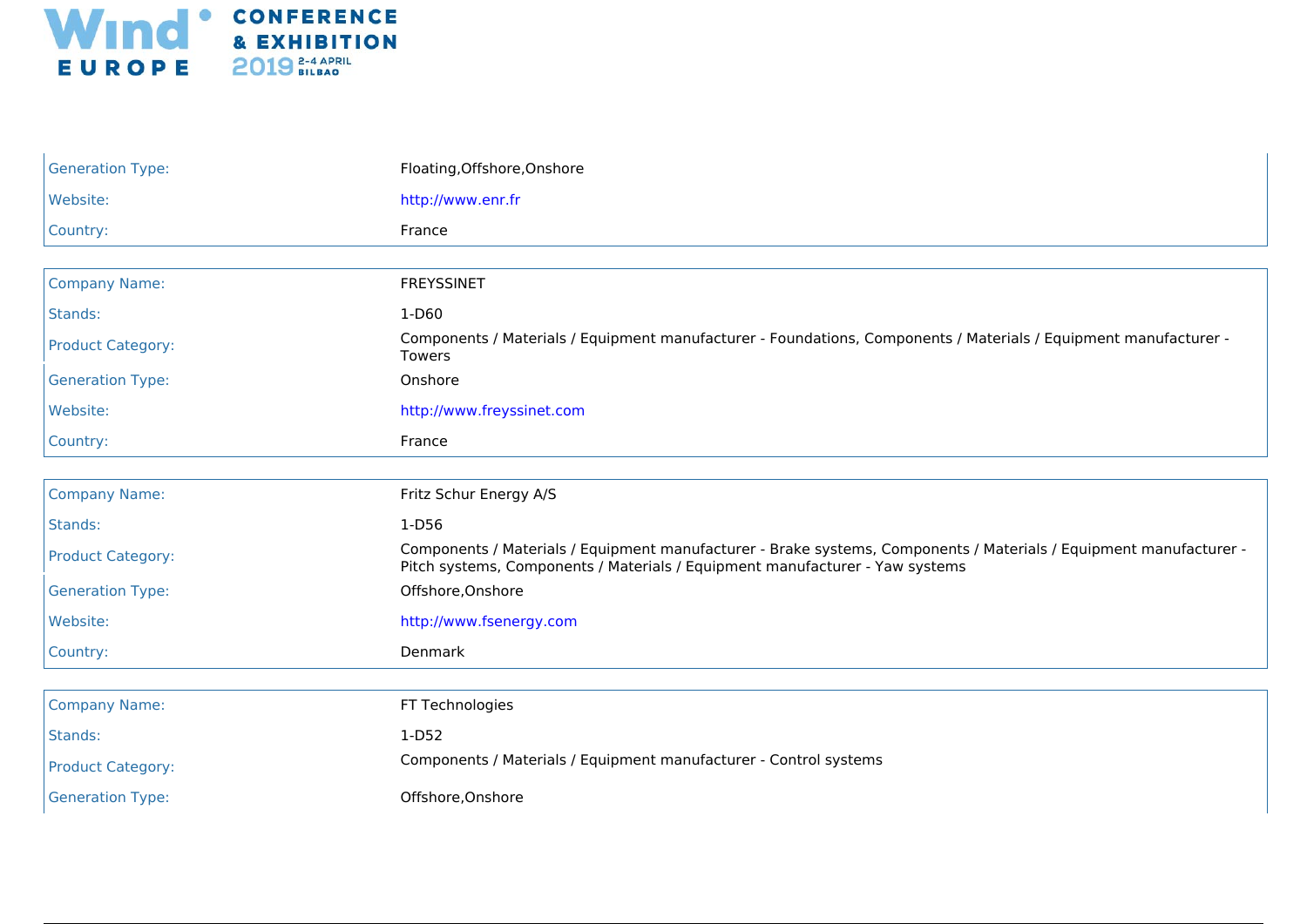

| Website:                 | http://www.fttechnologies.com                                                                                         |
|--------------------------|-----------------------------------------------------------------------------------------------------------------------|
| Country:                 | Denmark                                                                                                               |
|                          |                                                                                                                       |
| <b>Company Name:</b>     | FuturENERGY                                                                                                           |
| Stands:                  | $1 - B45$                                                                                                             |
| <b>Product Category:</b> | Event organiser/Media                                                                                                 |
| <b>Generation Type:</b>  | Offshore, Onshore                                                                                                     |
| Website:                 | http://www.futurenergyweb.com                                                                                         |
| Country:                 | Spain                                                                                                                 |
|                          |                                                                                                                       |
| <b>Company Name:</b>     | G Y G                                                                                                                 |
| Stands:                  | 1-B56                                                                                                                 |
| <b>Product Category:</b> | Certification / Classification body, Components / Materials / Equipment manufacturer - Corrosion protection materials |
| <b>Generation Type:</b>  | Onshore                                                                                                               |
| Website:                 | http://geoygeo.com/                                                                                                   |
| Country:                 | Mexico                                                                                                                |
|                          |                                                                                                                       |
| <b>Company Name:</b>     | G2WIND.                                                                                                               |
| Stands:                  | 1-C64                                                                                                                 |
| <b>Product Category:</b> | Operations & maintenance, Components / Materials / Equipment manufacturer - Other - Spare parts                       |
| <b>Generation Type:</b>  | Onshore                                                                                                               |
| Website:                 | http://www.g2wind.com                                                                                                 |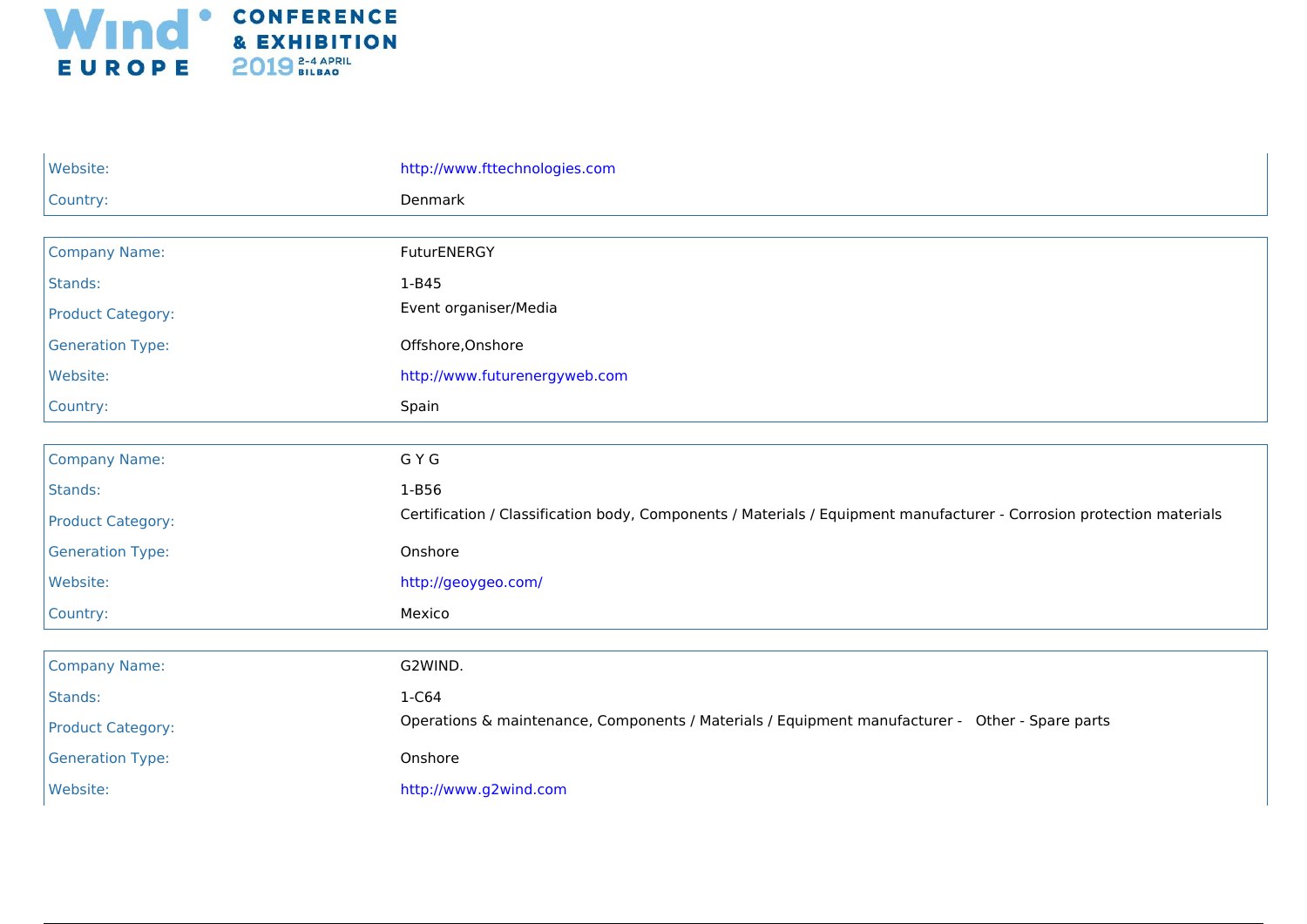

| Country:                 | Spain                                                                                                |
|--------------------------|------------------------------------------------------------------------------------------------------|
|                          |                                                                                                      |
| <b>Company Name:</b>     | <b>GE Renewable Energy</b>                                                                           |
| Stands:                  | $3-D40$                                                                                              |
| <b>Product Category:</b> | Wind turbine manufacturer                                                                            |
| <b>Generation Type:</b>  | Offshore, Onshore                                                                                    |
| Website:                 | http://www.ge.com                                                                                    |
| Country:                 | <b>United States</b>                                                                                 |
|                          |                                                                                                      |
| <b>Company Name:</b>     | GES - Global Energy Services                                                                         |
| Stands:                  | $1-F51$                                                                                              |
| <b>Product Category:</b> | Operations & maintenance, Installation / Logistics - Construction, Installation / Logistics - Cranes |
| <b>Generation Type:</b>  | Onshore                                                                                              |
| Website:                 | http://www.services-ges.com                                                                          |
| Country:                 | Spain                                                                                                |
|                          |                                                                                                      |
| <b>Company Name:</b>     | <b>GEV Group</b>                                                                                     |
| Stands:                  | $3-E51a$                                                                                             |
| <b>Product Category:</b> | Wind energy association, Components / Materials / Equipment manufacturer - Rotor blades              |
| <b>Generation Type:</b>  | Offshore, Onshore                                                                                    |
| Website:                 | http://www.gevwindpower.com                                                                          |
| Country:                 | United Kingdom                                                                                       |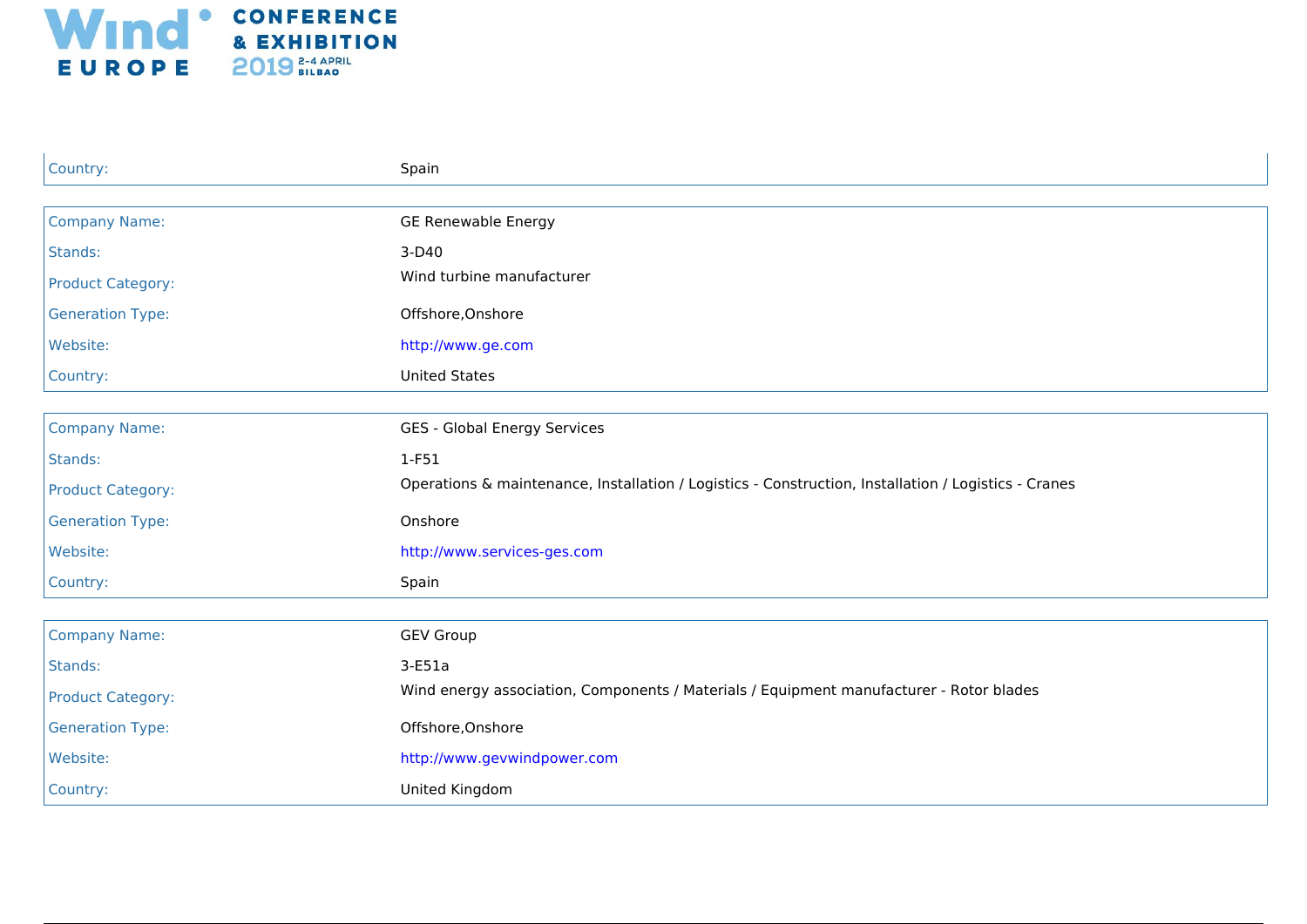

| <b>Company Name:</b>     | Global Wind Energy Council (GWEC)                                                             |
|--------------------------|-----------------------------------------------------------------------------------------------|
| Stands:                  | $3-F24$                                                                                       |
| <b>Product Category:</b> | Wind energy association                                                                       |
| <b>Generation Type:</b>  | Offshore, Onshore                                                                             |
| Website:                 | http://www.gwec.net                                                                           |
| Country:                 | Belgium                                                                                       |
|                          |                                                                                               |
| <b>Company Name:</b>     | <b>Global Wind Power</b>                                                                      |
| Stands:                  | $1-D60$                                                                                       |
| <b>Product Category:</b> | Project developer / Operator                                                                  |
| <b>Generation Type:</b>  | Onshore                                                                                       |
| Website:                 | https://www.globalwindpower.fr                                                                |
| Country:                 | France                                                                                        |
|                          |                                                                                               |
| <b>Company Name:</b>     | Globalstar Europe                                                                             |
| Stands:                  | $1-B62$                                                                                       |
| <b>Product Category:</b> | Consultancy/Service provider - Computer software, Internet of Things (IoT) and communications |
| <b>Generation Type:</b>  | Floating, Offshore, Onshore                                                                   |
| Website:                 | http://www.globalstar.com/en-gb/                                                              |
| Country:                 | Ireland                                                                                       |
|                          |                                                                                               |
| <b>Company Name:</b>     | <b>GLUAL ENERGY SL</b>                                                                        |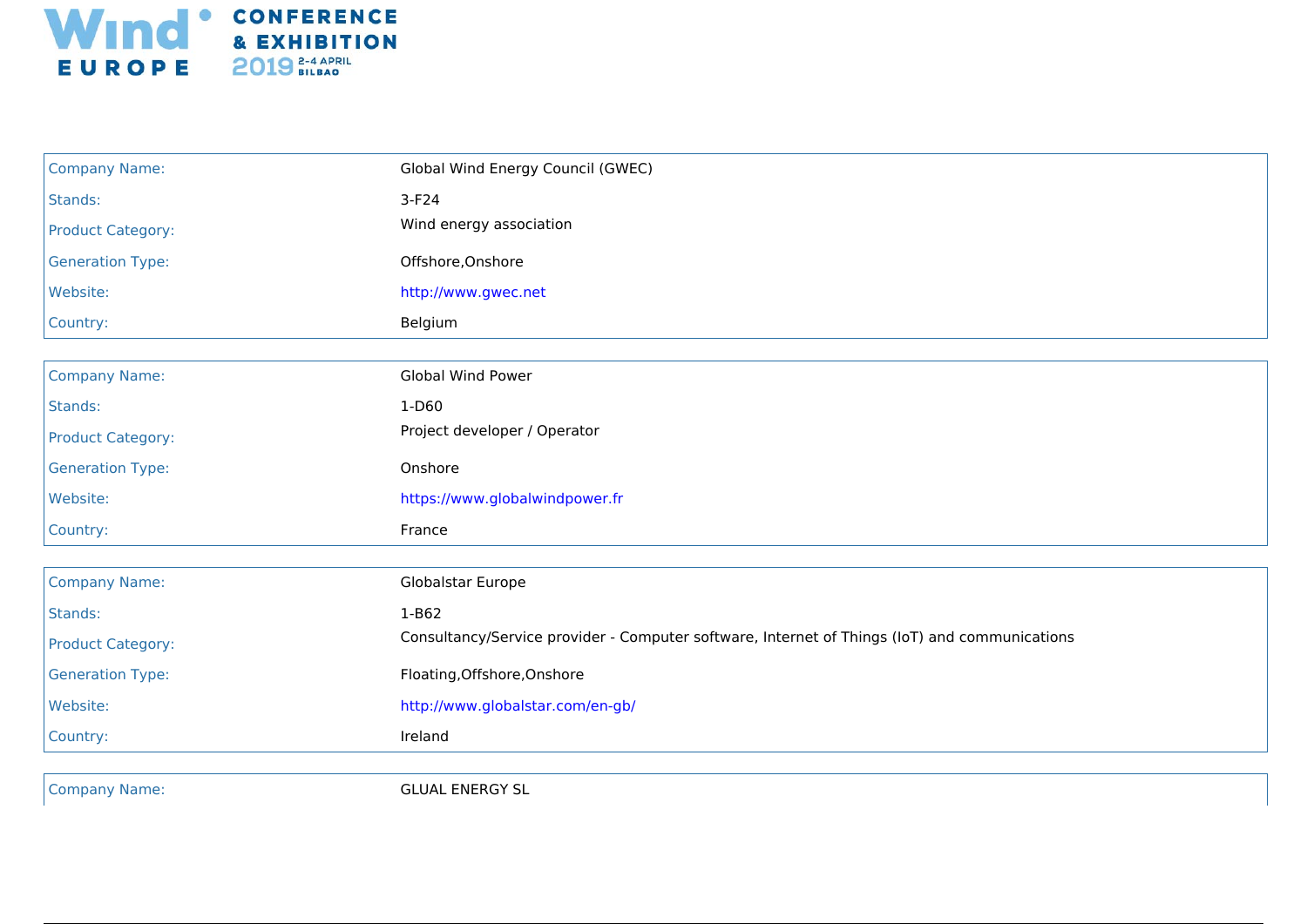

| Stands:                  | 1-C30                                                                                                                                                                                                                     |
|--------------------------|---------------------------------------------------------------------------------------------------------------------------------------------------------------------------------------------------------------------------|
| <b>Product Category:</b> | Components / Materials / Equipment manufacturer - Brake systems, Components / Materials / Equipment manufacturer -<br>Pitch systems, Components / Materials / Equipment manufacturer - Yaw systems                        |
| <b>Generation Type:</b>  | Floating, Offshore, Onshore                                                                                                                                                                                               |
| Website:                 | http://www.glual.com                                                                                                                                                                                                      |
| Country:                 | Spain                                                                                                                                                                                                                     |
|                          |                                                                                                                                                                                                                           |
| <b>Company Name:</b>     | <b>GOIMEK</b>                                                                                                                                                                                                             |
| Stands:                  | $1-A47$                                                                                                                                                                                                                   |
| <b>Product Category:</b> | Components / Materials / Equipment manufacturer - Gearboxes, Components / Materials / Equipment manufacturer - Main<br>shafts, Components / Materials / Equipment manufacturer - Other - Precision & large size machining |
| <b>Generation Type:</b>  | Offshore, Onshore                                                                                                                                                                                                         |
| Website:                 | http://www.goimek.com                                                                                                                                                                                                     |
| Country:                 | Spain                                                                                                                                                                                                                     |
|                          |                                                                                                                                                                                                                           |
| <b>Company Name:</b>     | Gram & Juhl                                                                                                                                                                                                               |
| Stands:                  | $1-D56$                                                                                                                                                                                                                   |
| <b>Product Category:</b> | Operations & maintenance, Other - CMS (Condition Monitoring)                                                                                                                                                              |
| <b>Generation Type:</b>  | Offshore, Onshore                                                                                                                                                                                                         |
| Website:                 | http://www.gramjuhl.com                                                                                                                                                                                                   |
| Country:                 | Denmark                                                                                                                                                                                                                   |
|                          |                                                                                                                                                                                                                           |
| <b>Company Name:</b>     | <b>Green Eagle Solutions</b>                                                                                                                                                                                              |
| Stands:                  | $3-E60$                                                                                                                                                                                                                   |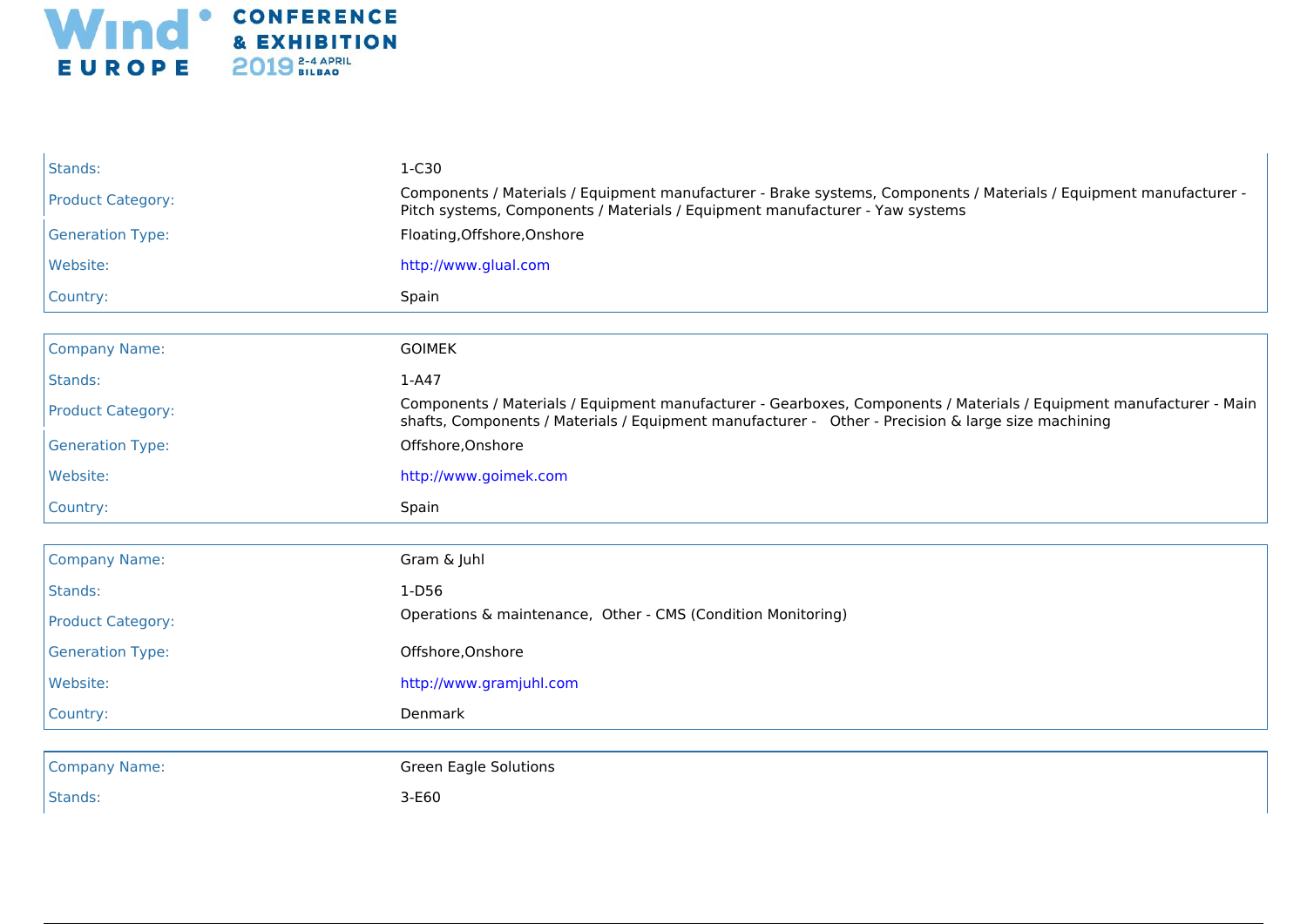

| <b>Product Category:</b> | Consultancy/Service provider - Computer software, Internet of Things (IoT) and communications                                        |
|--------------------------|--------------------------------------------------------------------------------------------------------------------------------------|
| <b>Generation Type:</b>  | Offshore, Onshore                                                                                                                    |
| Website:                 | http://greeneaglesolutions.com                                                                                                       |
| Country:                 | Spain                                                                                                                                |
|                          |                                                                                                                                      |
| <b>Company Name:</b>     | Green Giraffe                                                                                                                        |
| Stands:                  | 3-F60                                                                                                                                |
| <b>Product Category:</b> | Consultancy/Service provider - Market & business analysis, Finance - Banks, Finance - Investment funds                               |
| <b>Generation Type:</b>  | Floating, Offshore, Onshore                                                                                                          |
| Website:                 | http://green-giraffe.eu                                                                                                              |
| Country:                 | Netherlands                                                                                                                          |
|                          |                                                                                                                                      |
| <b>Company Name:</b>     | Greenbyte                                                                                                                            |
| Stands:                  | $3-D56$                                                                                                                              |
| <b>Product Category:</b> | Consultancy/Service provider - Computer software, Internet of Things (IoT) and communications                                        |
| <b>Generation Type:</b>  | Onshore                                                                                                                              |
| Website:                 | http://www.greenbyte.com                                                                                                             |
| Country:                 | Sweden                                                                                                                               |
|                          |                                                                                                                                      |
| <b>Company Name:</b>     | Greensolver                                                                                                                          |
| Stands:                  | $3-C55$                                                                                                                              |
| <b>Product Category:</b> | Operations & maintenance, Consultancy/Service provider - Other - Technical due diligence, Installation / Logistics -<br>Construction |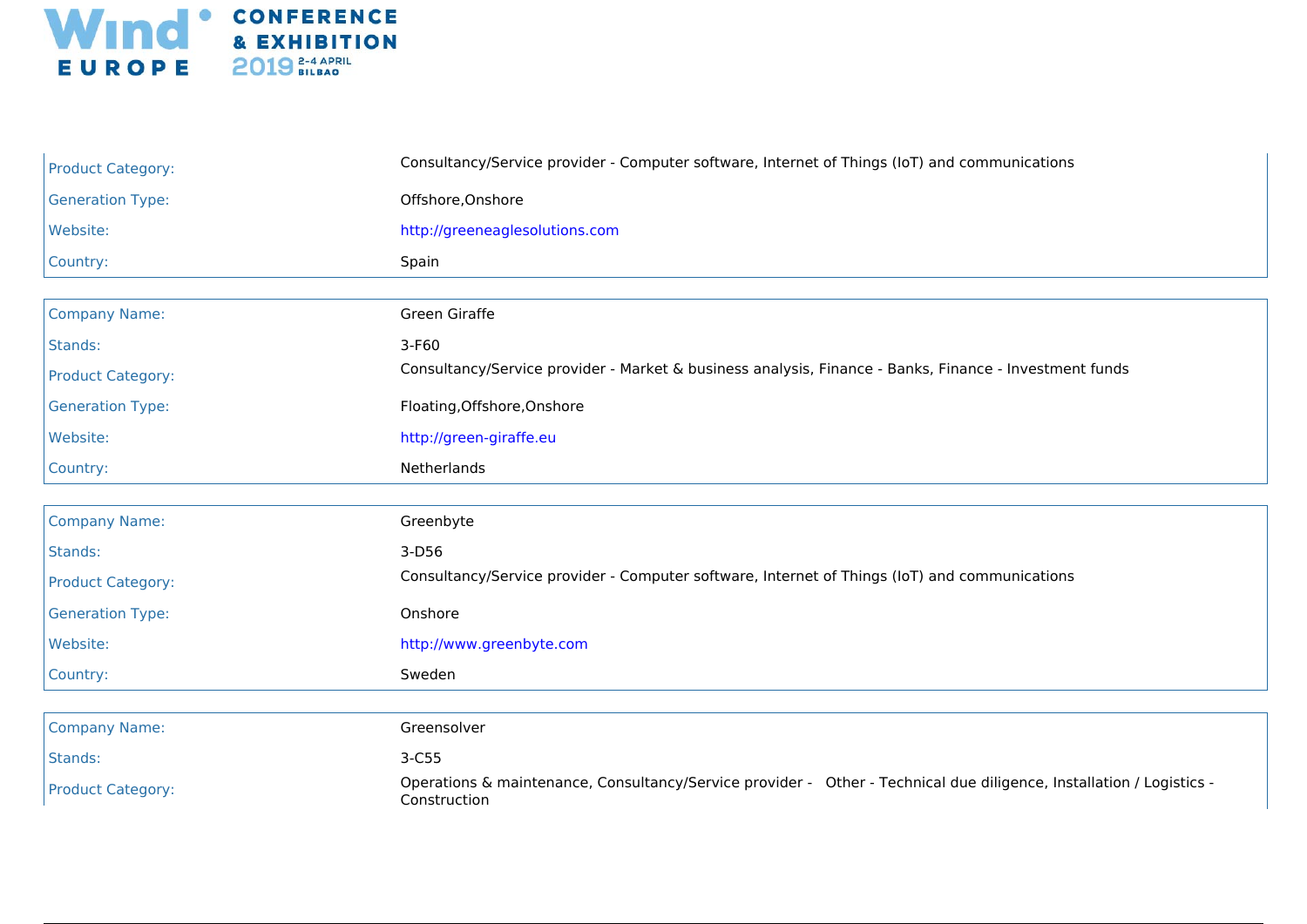

| <b>Generation Type:</b>  | Onshore                                                                                                                                                                                                                                                                      |
|--------------------------|------------------------------------------------------------------------------------------------------------------------------------------------------------------------------------------------------------------------------------------------------------------------------|
| Website:                 | http://www.greensolver.net                                                                                                                                                                                                                                                   |
| Country:                 | France                                                                                                                                                                                                                                                                       |
|                          |                                                                                                                                                                                                                                                                              |
| <b>Company Name:</b>     | <b>GRI Renewable Industries</b>                                                                                                                                                                                                                                              |
| Stands:                  | $1-E72$                                                                                                                                                                                                                                                                      |
| <b>Product Category:</b> | Components / Materials / Equipment manufacturer - Towers, Installation / Logistics - Construction                                                                                                                                                                            |
| <b>Generation Type:</b>  | Offshore, Onshore                                                                                                                                                                                                                                                            |
| Website:                 | http://wwww.gri.com.es                                                                                                                                                                                                                                                       |
| Country:                 | Spain                                                                                                                                                                                                                                                                        |
|                          |                                                                                                                                                                                                                                                                              |
| <b>Company Name:</b>     | <b>GRUPO ROXU</b>                                                                                                                                                                                                                                                            |
| Stands:                  | $1-E74$                                                                                                                                                                                                                                                                      |
| <b>Product Category:</b> | Installation / Logistics - Cranes                                                                                                                                                                                                                                            |
| <b>Generation Type:</b>  | Onshore                                                                                                                                                                                                                                                                      |
| Website:                 | http://www.gruasroxu.com                                                                                                                                                                                                                                                     |
| Country:                 | Spain                                                                                                                                                                                                                                                                        |
|                          |                                                                                                                                                                                                                                                                              |
| <b>Company Name:</b>     | <b>GUREAK LANEAN SA</b>                                                                                                                                                                                                                                                      |
| Stands:                  | $1-C32$                                                                                                                                                                                                                                                                      |
| <b>Product Category:</b> | Components / Materials / Equipment manufacturer - Cables and accessories, Components / Materials / Equipment<br>manufacturer - Electrical systems/ connections, Components / Materials / Equipment manufacturer - Other -<br>Multi-Technological FULL assemblies - Add Value |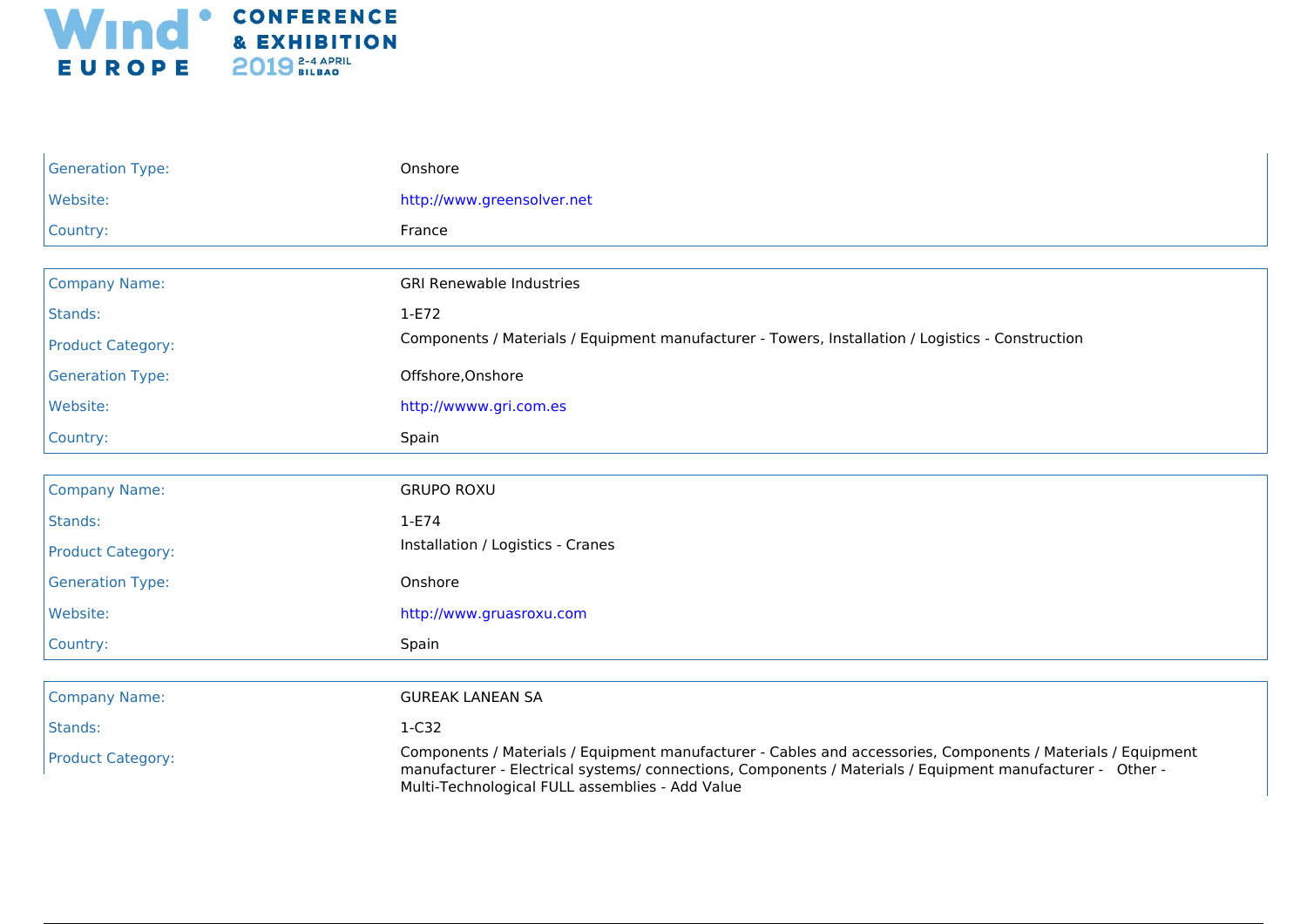

| <b>Generation Type:</b>  | Offshore, Onshore                                                                                                                                                                               |
|--------------------------|-------------------------------------------------------------------------------------------------------------------------------------------------------------------------------------------------|
| Website:                 | http://www.gureakindustrial.com                                                                                                                                                                 |
| Country:                 | Spain                                                                                                                                                                                           |
|                          |                                                                                                                                                                                                 |
| <b>Company Name:</b>     | Haizea Wind Group                                                                                                                                                                               |
| Stands:                  | $1-D22$                                                                                                                                                                                         |
| <b>Product Category:</b> | Components / Materials / Equipment manufacturer - Foundations, Components / Materials / Equipment manufacturer -<br>Towers                                                                      |
| <b>Generation Type:</b>  | Offshore, Onshore                                                                                                                                                                               |
| Website:                 | http://haizeawindgroup.com                                                                                                                                                                      |
| Country:                 | Spain                                                                                                                                                                                           |
|                          |                                                                                                                                                                                                 |
| <b>Company Name:</b>     | Hauff-Technik GmbH & Co. KG                                                                                                                                                                     |
| Stands:                  | $3-E65$                                                                                                                                                                                         |
| <b>Product Category:</b> | Components / Materials / Equipment manufacturer - Other - House entries                                                                                                                         |
| <b>Generation Type:</b>  | Onshore                                                                                                                                                                                         |
| Website:                 | http://www.hauff-technik.de                                                                                                                                                                     |
| Country:                 | Germany                                                                                                                                                                                         |
|                          |                                                                                                                                                                                                 |
| <b>Company Name:</b>     | HEICO FASTENERS S.A.U.                                                                                                                                                                          |
| Stands:                  | $3-F36$                                                                                                                                                                                         |
| <b>Product Category:</b> | Components / Materials / Equipment manufacturer - Generators, Components / Materials / Equipment manufacturer -<br>Screws/Bolts, Components / Materials / Equipment manufacturer - Transformers |
| <b>Generation Type:</b>  | Offshore                                                                                                                                                                                        |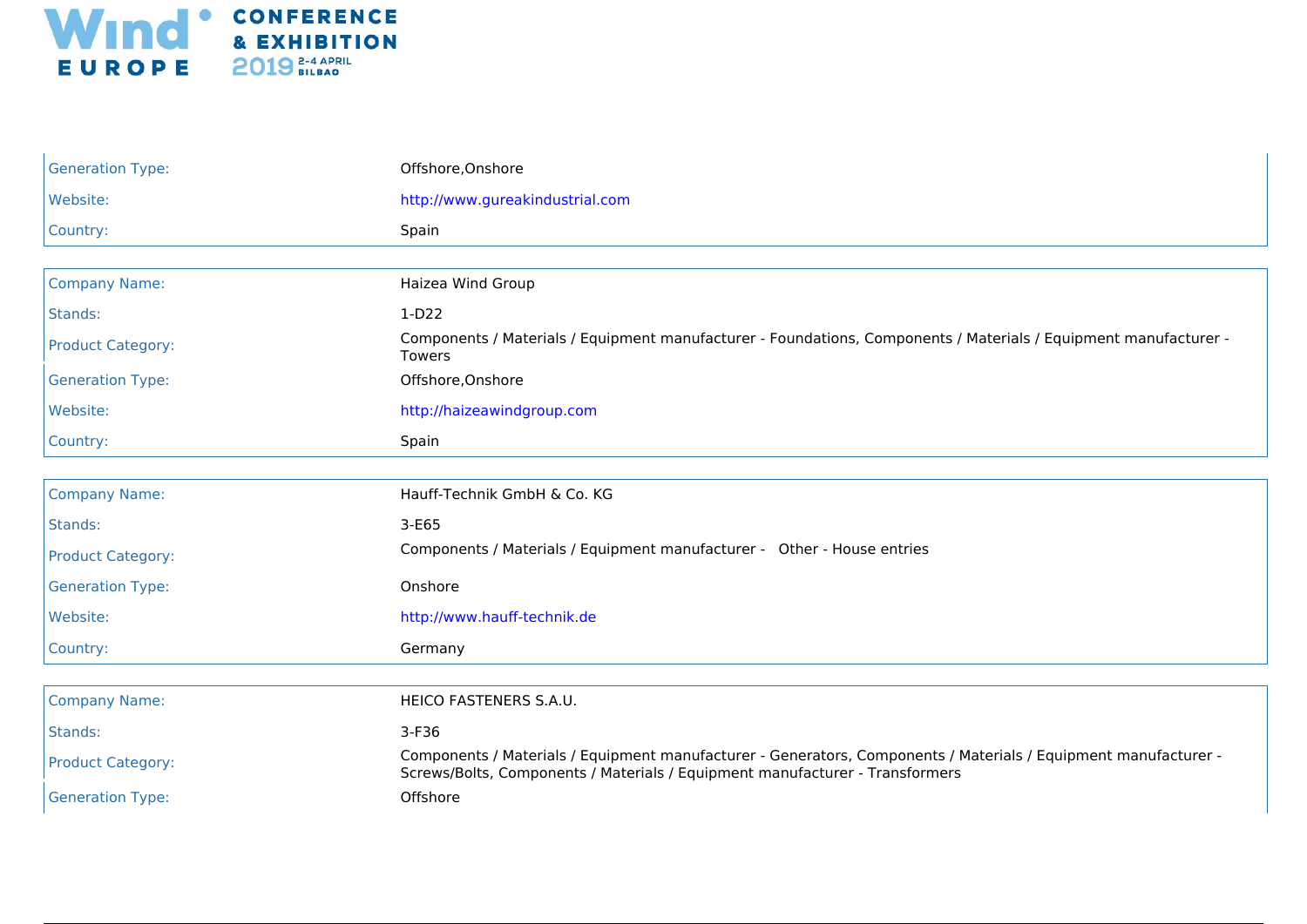

| Website:                 | http://www.heico-lock.de/es                                                          |
|--------------------------|--------------------------------------------------------------------------------------|
| Country:                 | Spain                                                                                |
|                          |                                                                                      |
| <b>Company Name:</b>     | <b>HELUKABEL GmbH</b>                                                                |
| Stands:                  | 1-C60                                                                                |
| <b>Product Category:</b> | Components / Materials / Equipment manufacturer - Cables and accessories             |
| <b>Generation Type:</b>  | Offshore                                                                             |
| Website:                 | http://www.helukabel.com                                                             |
| Country:                 | Germany                                                                              |
|                          |                                                                                      |
| <b>Company Name:</b>     | Hempel                                                                               |
| Stands:                  | $1-D69$                                                                              |
| <b>Product Category:</b> | Operations & maintenance, Consultancy/Service provider - Other - Protective Coatings |
| <b>Generation Type:</b>  | Offshore, Onshore                                                                    |
| Website:                 | http://www.hempel.com                                                                |
| Country:                 | Denmark                                                                              |
|                          |                                                                                      |
| <b>Company Name:</b>     | <b>Hexicon AB</b>                                                                    |
| Stands:                  | $1 - B63$                                                                            |
| <b>Product Category:</b> | Components / Materials / Equipment manufacturer - Foundations                        |
| <b>Generation Type:</b>  | Floating, Offshore                                                                   |
| Website:                 | https://www.hexicon.eu/                                                              |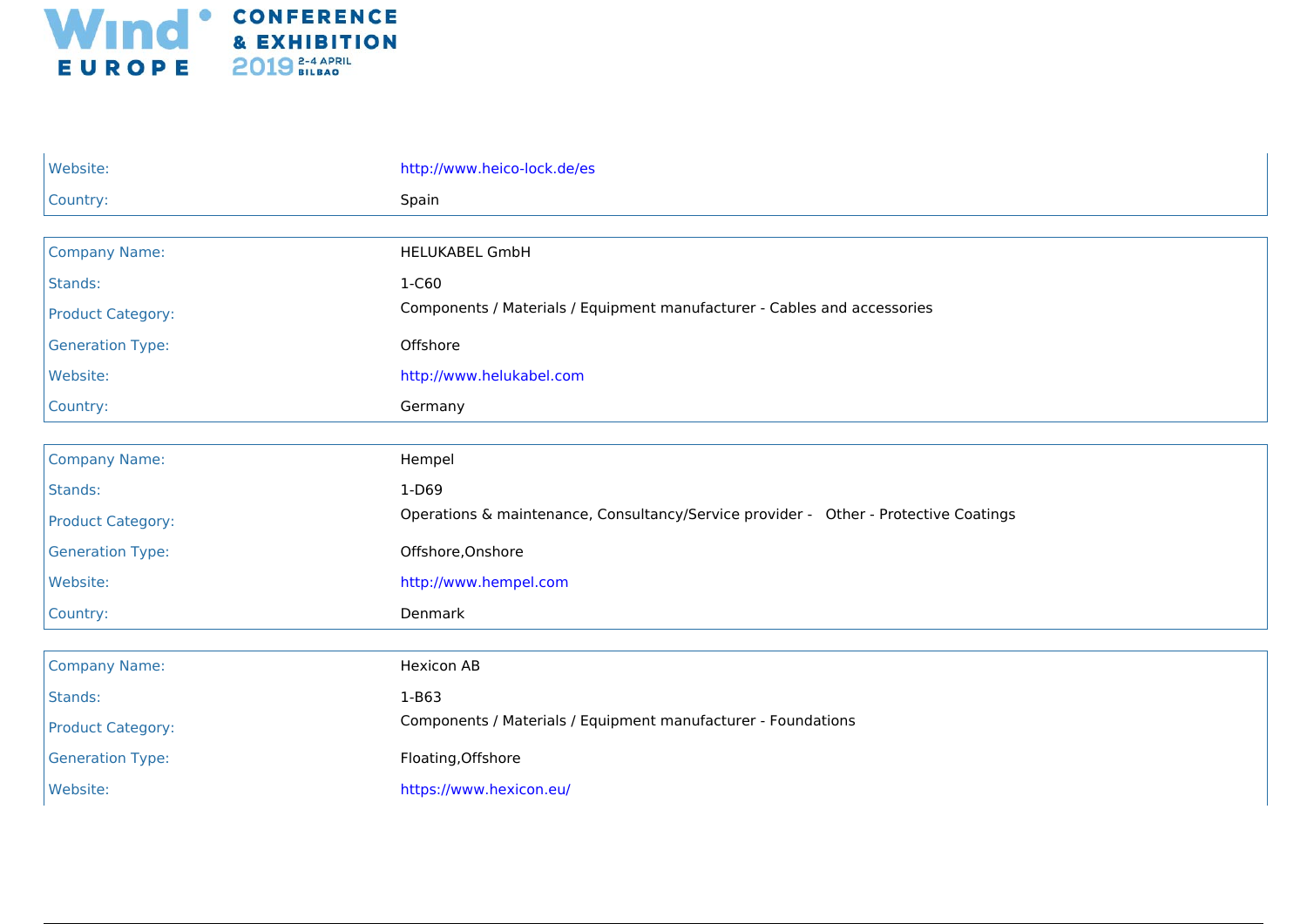

| Country:                 | Sweden                                                                                                                                                    |
|--------------------------|-----------------------------------------------------------------------------------------------------------------------------------------------------------|
|                          |                                                                                                                                                           |
| <b>Company Name:</b>     | <b>HIDRAMAR GROUP</b>                                                                                                                                     |
| Stands:                  | $1-B30$                                                                                                                                                   |
| <b>Product Category:</b> | Consultancy/Service provider - Civil/Mechanical services providers, Installation / Logistics - Construction, Installation /<br>Logistics - Infrastructure |
| <b>Generation Type:</b>  | Offshore                                                                                                                                                  |
| Website:                 | http://www.hidramar.com                                                                                                                                   |
| Country:                 | Spain                                                                                                                                                     |
|                          |                                                                                                                                                           |
| <b>Company Name:</b>     | <b>HINE</b>                                                                                                                                               |
| Stands:                  | $1-D32$                                                                                                                                                   |
| <b>Product Category:</b> |                                                                                                                                                           |
| <b>Generation Type:</b>  |                                                                                                                                                           |
| Website:                 | http://www.hinegroup.com                                                                                                                                  |
| Country:                 | Spain                                                                                                                                                     |
|                          |                                                                                                                                                           |
| <b>Company Name:</b>     | <b>Hoyer Motors</b>                                                                                                                                       |
| Stands:                  | $1-D56$                                                                                                                                                   |
| <b>Product Category:</b> | Components / Materials / Equipment manufacturer - Other - Electric motors                                                                                 |
| <b>Generation Type:</b>  | Offshore, Onshore                                                                                                                                         |
| Website:                 | http://www.hoyermotors.com                                                                                                                                |
| Country:                 | Denmark                                                                                                                                                   |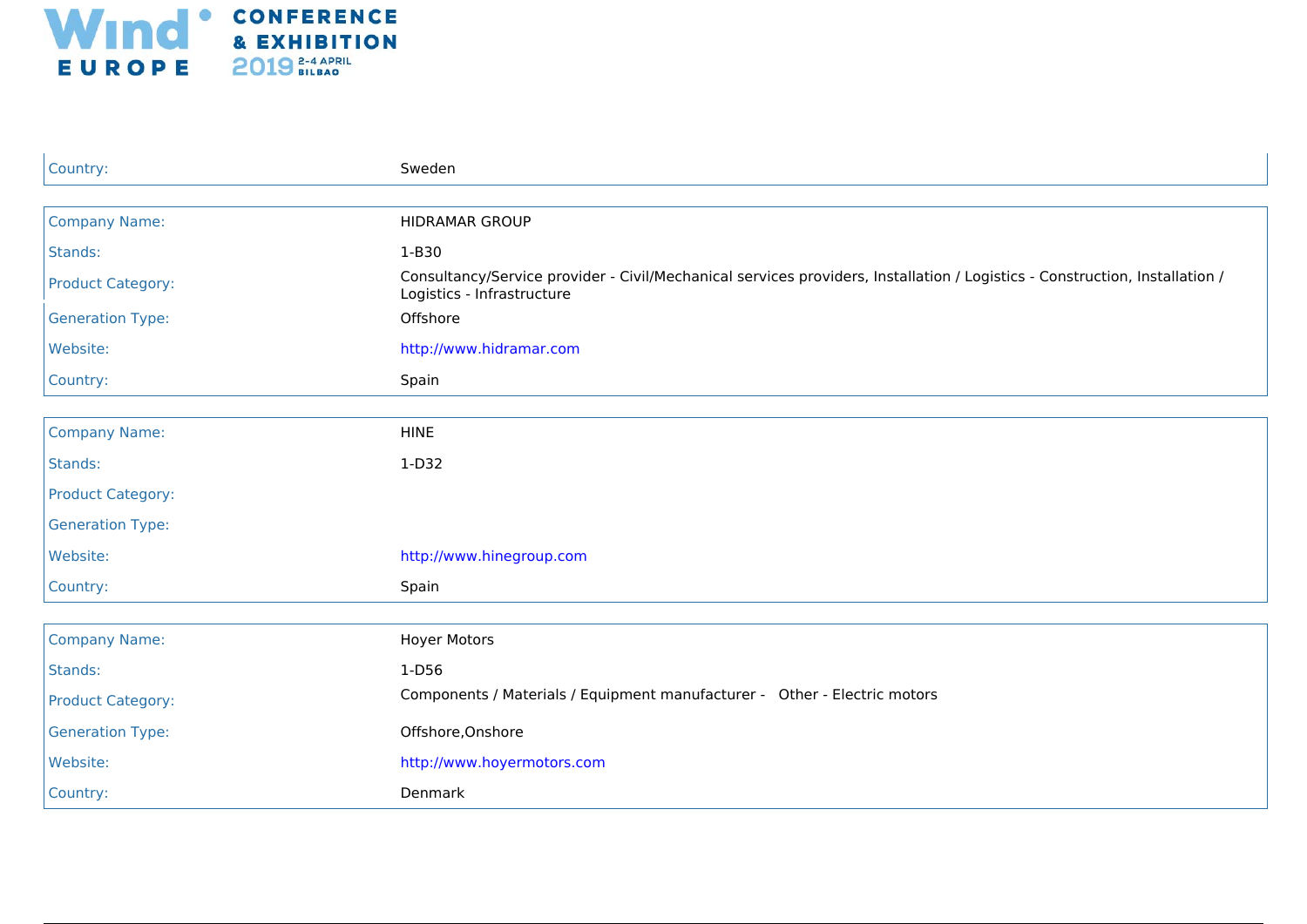

| <b>Company Name:</b>     | <b>HWS Concrete Towers</b>                                                                                                                                                                         |
|--------------------------|----------------------------------------------------------------------------------------------------------------------------------------------------------------------------------------------------|
| Stands:                  | 1-D30                                                                                                                                                                                              |
| <b>Product Category:</b> | Components / Materials / Equipment manufacturer - Foundations, Installation / Logistics - Construction, Installation /<br>Logistics - Cranes                                                       |
| <b>Generation Type:</b>  | Floating, Offshore, Onshore                                                                                                                                                                        |
| Website:                 | http://www.hwstowers.com                                                                                                                                                                           |
| Country:                 | Spain                                                                                                                                                                                              |
|                          |                                                                                                                                                                                                    |
| <b>Company Name:</b>     | Hydratech IndustriesWind Power                                                                                                                                                                     |
| Stands:                  | $1-D52$                                                                                                                                                                                            |
| <b>Product Category:</b> | Components / Materials / Equipment manufacturer - Brake systems, Components / Materials / Equipment manufacturer -<br>Pitch systems, Components / Materials / Equipment manufacturer - Yaw systems |
| <b>Generation Type:</b>  | Onshore                                                                                                                                                                                            |
| Website:                 | http://www.hydratech-industries.com                                                                                                                                                                |
| Country:                 | Denmark                                                                                                                                                                                            |
|                          |                                                                                                                                                                                                    |
| <b>Company Name:</b>     | Hydrogenics                                                                                                                                                                                        |
| Stands:                  | $1-C45$                                                                                                                                                                                            |
| <b>Product Category:</b> | Other - hydrogen / energy storage                                                                                                                                                                  |
| <b>Generation Type:</b>  | Offshore, Onshore                                                                                                                                                                                  |
| Website:                 | http://www.hydrogenics.com                                                                                                                                                                         |
| Country:                 | Belgium                                                                                                                                                                                            |
|                          |                                                                                                                                                                                                    |
|                          | $\sim$ $\sim$                                                                                                                                                                                      |

Company Name: Iberdrola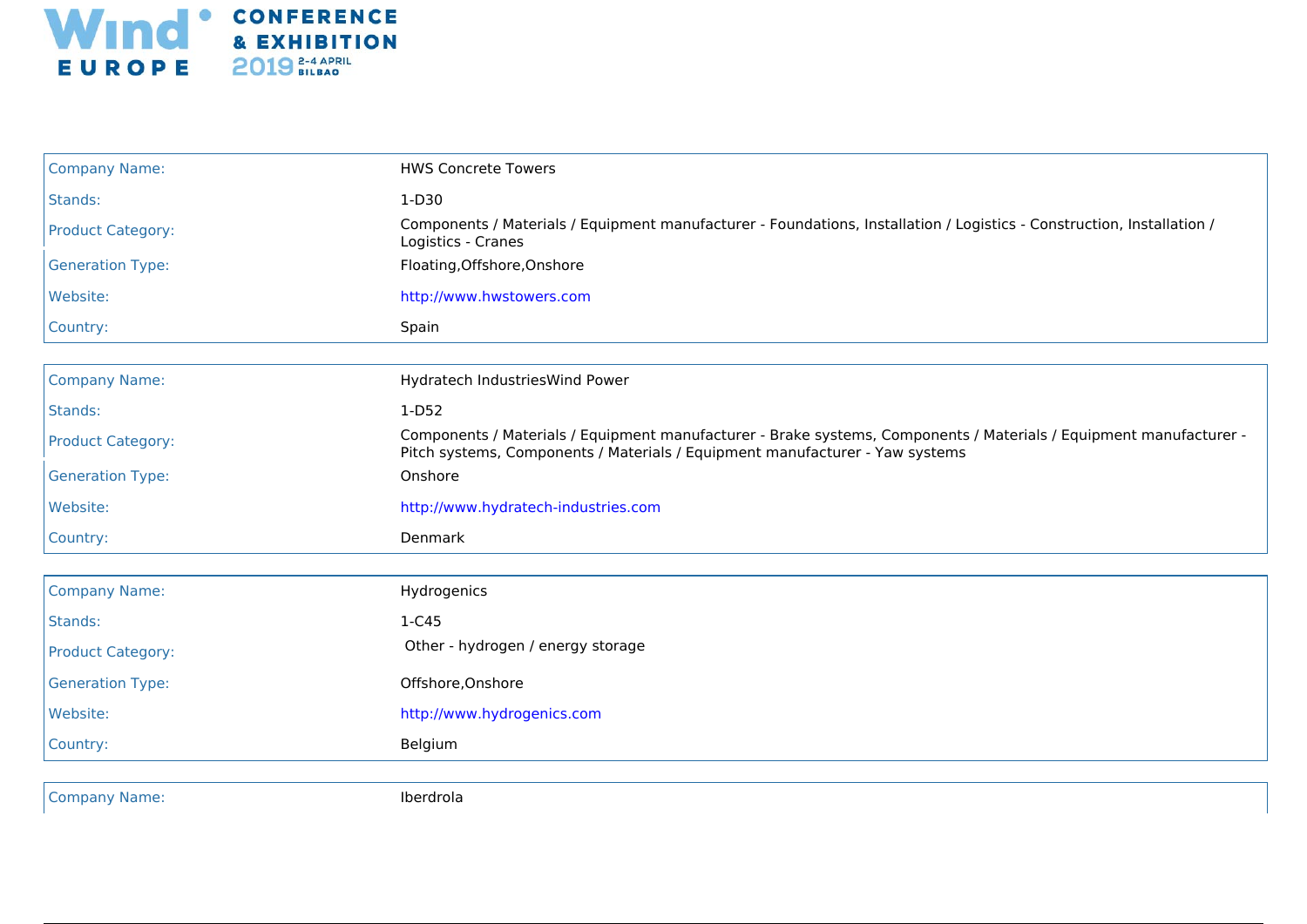

| Stands:                  | 1-E60                                                                                                                             |
|--------------------------|-----------------------------------------------------------------------------------------------------------------------------------|
| <b>Product Category:</b> | Utility / Power generation / Energy company                                                                                       |
| <b>Generation Type:</b>  | Offshore, Onshore                                                                                                                 |
| Website:                 | http://www.iberdrola.com                                                                                                          |
| Country:                 | Spain                                                                                                                             |
|                          |                                                                                                                                   |
| <b>Company Name:</b>     | Iberdrola Virtual Experience                                                                                                      |
| Stands:                  | $3-F62$                                                                                                                           |
| <b>Product Category:</b> | Utility / Power generation / Energy company                                                                                       |
| <b>Generation Type:</b>  | Offshore, Onshore                                                                                                                 |
| Website:                 | http://www.iberdrola.com                                                                                                          |
| Country:                 | Spain                                                                                                                             |
|                          |                                                                                                                                   |
| <b>Company Name:</b>     | ICP Wind                                                                                                                          |
| Stands:                  | $3-E41$                                                                                                                           |
| <b>Product Category:</b> | Components / Materials / Equipment manufacturer - Brake systems, Components / Materials / Equipment manufacturer -<br>Yaw systems |
| <b>Generation Type:</b>  | Onshore                                                                                                                           |
| Website:                 | http://icpwind.com                                                                                                                |
| Country:                 | United Kingdom                                                                                                                    |
|                          |                                                                                                                                   |
| <b>Company Name:</b>     | <b>IDNAMIC</b>                                                                                                                    |
| Stands:                  | $3-F15$                                                                                                                           |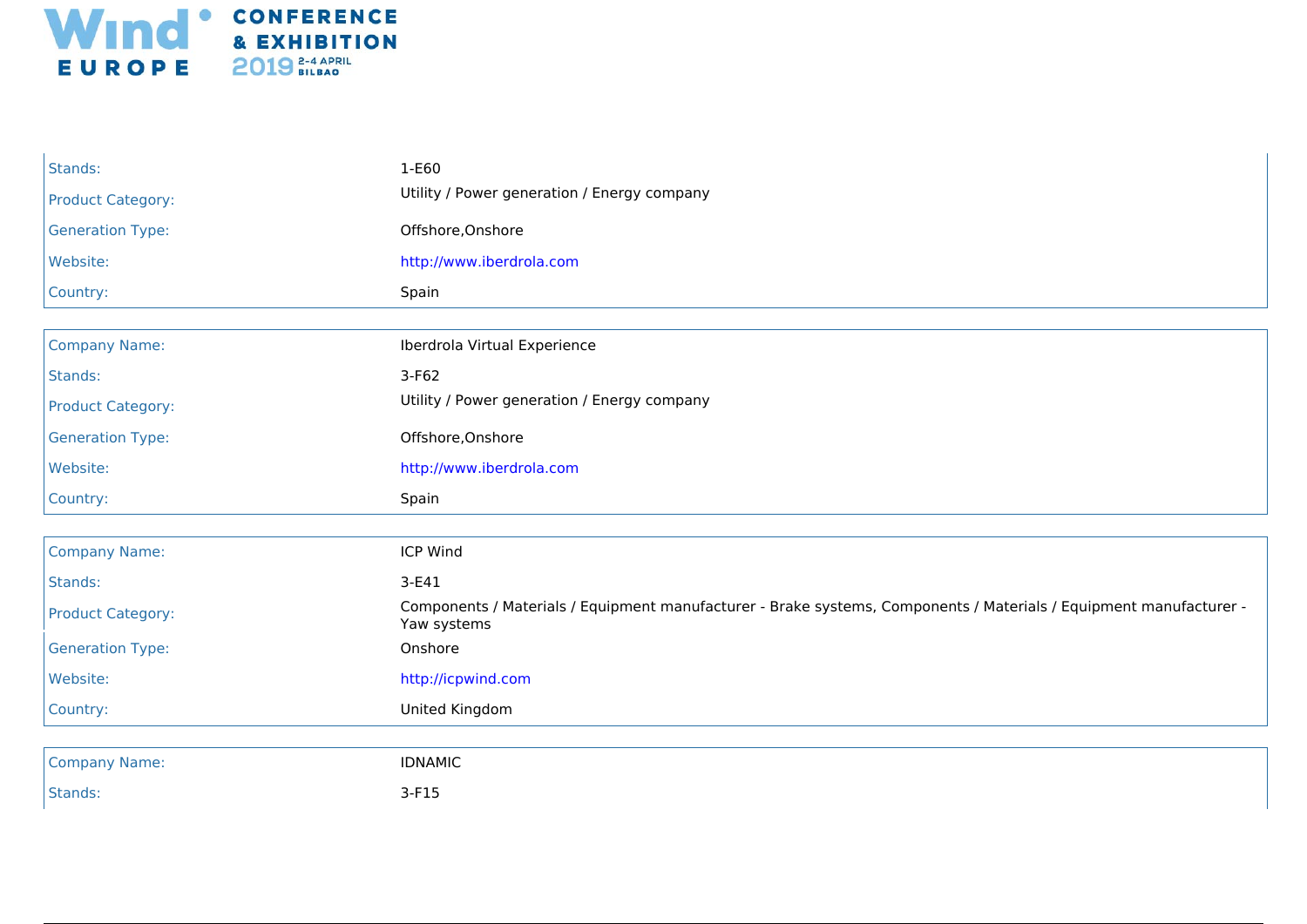

| <b>Product Category:</b> | Operations & maintenance, Installation / Logistics - Construction, Installation / Logistics - Electrical systems/connections                                                                                                 |
|--------------------------|------------------------------------------------------------------------------------------------------------------------------------------------------------------------------------------------------------------------------|
| <b>Generation Type:</b>  | Offshore, Onshore                                                                                                                                                                                                            |
| Website:                 | http://www.idnamic.com                                                                                                                                                                                                       |
| Country:                 | Spain                                                                                                                                                                                                                        |
|                          |                                                                                                                                                                                                                              |
| <b>Company Name:</b>     | <b>IED Greenpower</b>                                                                                                                                                                                                        |
| Stands:                  | $1-F54$                                                                                                                                                                                                                      |
| <b>Product Category:</b> | Components / Materials / Equipment manufacturer - Electrical systems/ connections, Components / Materials / Equipment<br>manufacturer - Other - Wind Turbine Indoor lighting, Consultancy/Service provider - Health & safety |
| <b>Generation Type:</b>  | Floating, Offshore, Onshore                                                                                                                                                                                                  |
| Website:                 | http://iedgreenpower.com                                                                                                                                                                                                     |
| Country:                 | Spain                                                                                                                                                                                                                        |
|                          |                                                                                                                                                                                                                              |
| <b>Company Name:</b>     | IFP Energies Nouvelles                                                                                                                                                                                                       |
| Stands:                  | 1-D60                                                                                                                                                                                                                        |
| <b>Product Category:</b> | R&D / University / Institute, Components / Materials / Equipment manufacturer - Control systems, Consultancy/Service<br>provider - Wind forecast/ Resource assessment                                                        |
| <b>Generation Type:</b>  | Floating, Offshore, Onshore                                                                                                                                                                                                  |
| Website:                 | http://www.ifpen.fr                                                                                                                                                                                                          |
| Country:                 | France                                                                                                                                                                                                                       |
|                          |                                                                                                                                                                                                                              |
| <b>Company Name:</b>     | <b>IKERLAN</b>                                                                                                                                                                                                               |
| Stands:                  | $1-C22$                                                                                                                                                                                                                      |
| <b>Product Category:</b> | Other - .                                                                                                                                                                                                                    |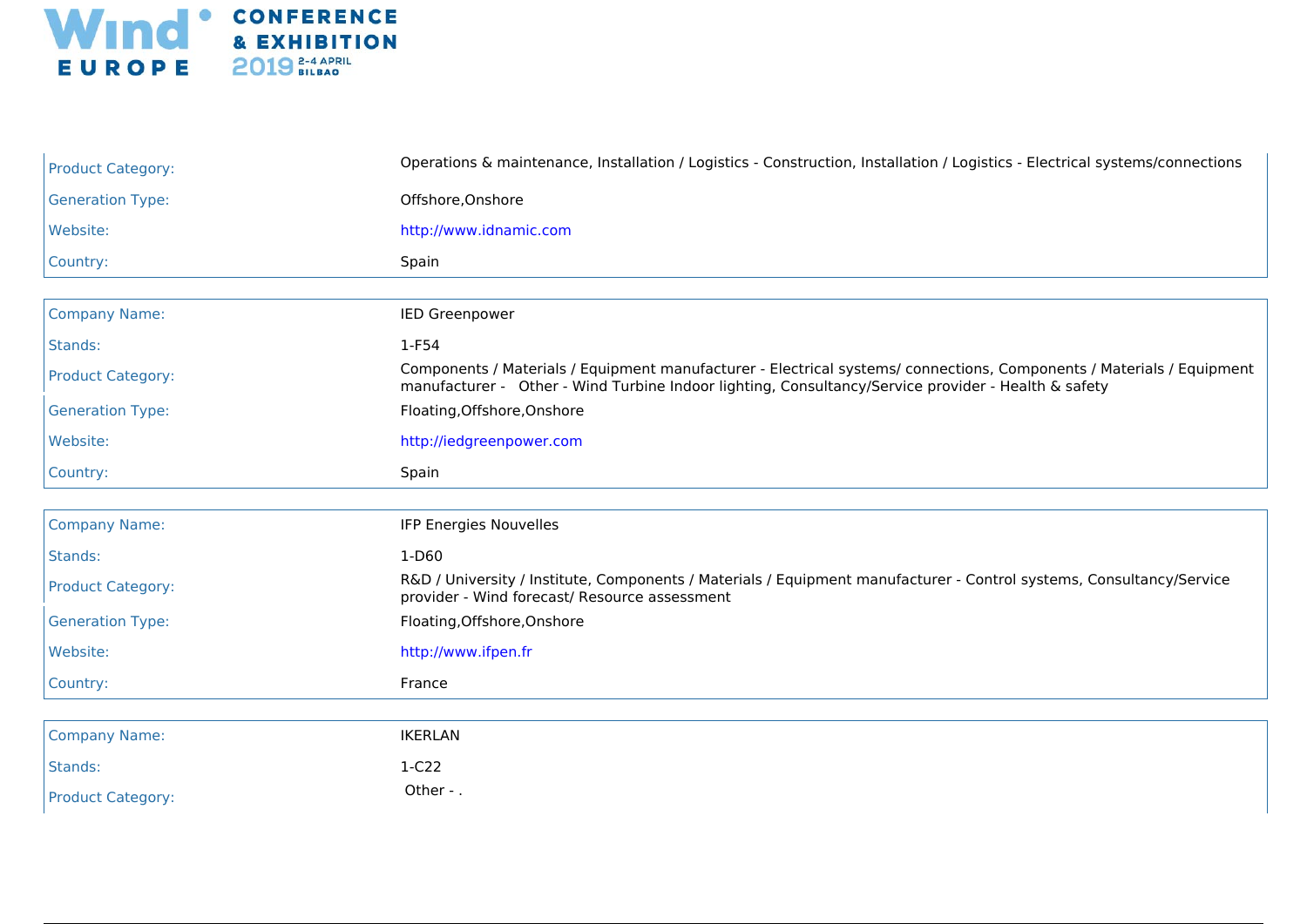

| <b>Generation Type:</b>  | Onshore                                                                                                                                                                                                         |
|--------------------------|-----------------------------------------------------------------------------------------------------------------------------------------------------------------------------------------------------------------|
| Website:                 | http://www.ikerlan.es                                                                                                                                                                                           |
| Country:                 | Spain                                                                                                                                                                                                           |
|                          |                                                                                                                                                                                                                 |
| <b>Company Name:</b>     | <b>INCOMIMEX</b>                                                                                                                                                                                                |
| Stands:                  | $1-D30$                                                                                                                                                                                                         |
| <b>Product Category:</b> | Components / Materials / Equipment manufacturer - Cables and accessories, Components / Materials / Equipment<br>manufacturer - Screws/Bolts, Consultancy/Service provider - Civil/Mechanical services providers |
| <b>Generation Type:</b>  | Floating, Offshore, Onshore                                                                                                                                                                                     |
| Website:                 | http://www.incomimex.com                                                                                                                                                                                        |
| Country:                 | Spain                                                                                                                                                                                                           |
| <b>Company Name:</b>     | INDUSTRIAL BARRANQUESA S.A                                                                                                                                                                                      |
| Stands:                  | $1-F54$                                                                                                                                                                                                         |
| <b>Product Category:</b> | Components / Materials / Equipment manufacturer - Foundations, Components / Materials / Equipment manufacturer -<br><b>Towers</b>                                                                               |
| <b>Generation Type:</b>  | Onshore                                                                                                                                                                                                         |
| Website:                 | http://www.barranquesa.com                                                                                                                                                                                      |
| Country:                 | Spain                                                                                                                                                                                                           |
|                          |                                                                                                                                                                                                                 |
| <b>Company Name:</b>     | Industrias FERRI, S.A.                                                                                                                                                                                          |
| Stands:                  | $1-B20$                                                                                                                                                                                                         |
| <b>Product Category:</b> | Operations & maintenance, Installation / Logistics - Cranes, Installation / Logistics - Other - WINCHES,                                                                                                        |
| <b>Generation Type:</b>  | Floating, Offshore, Onshore                                                                                                                                                                                     |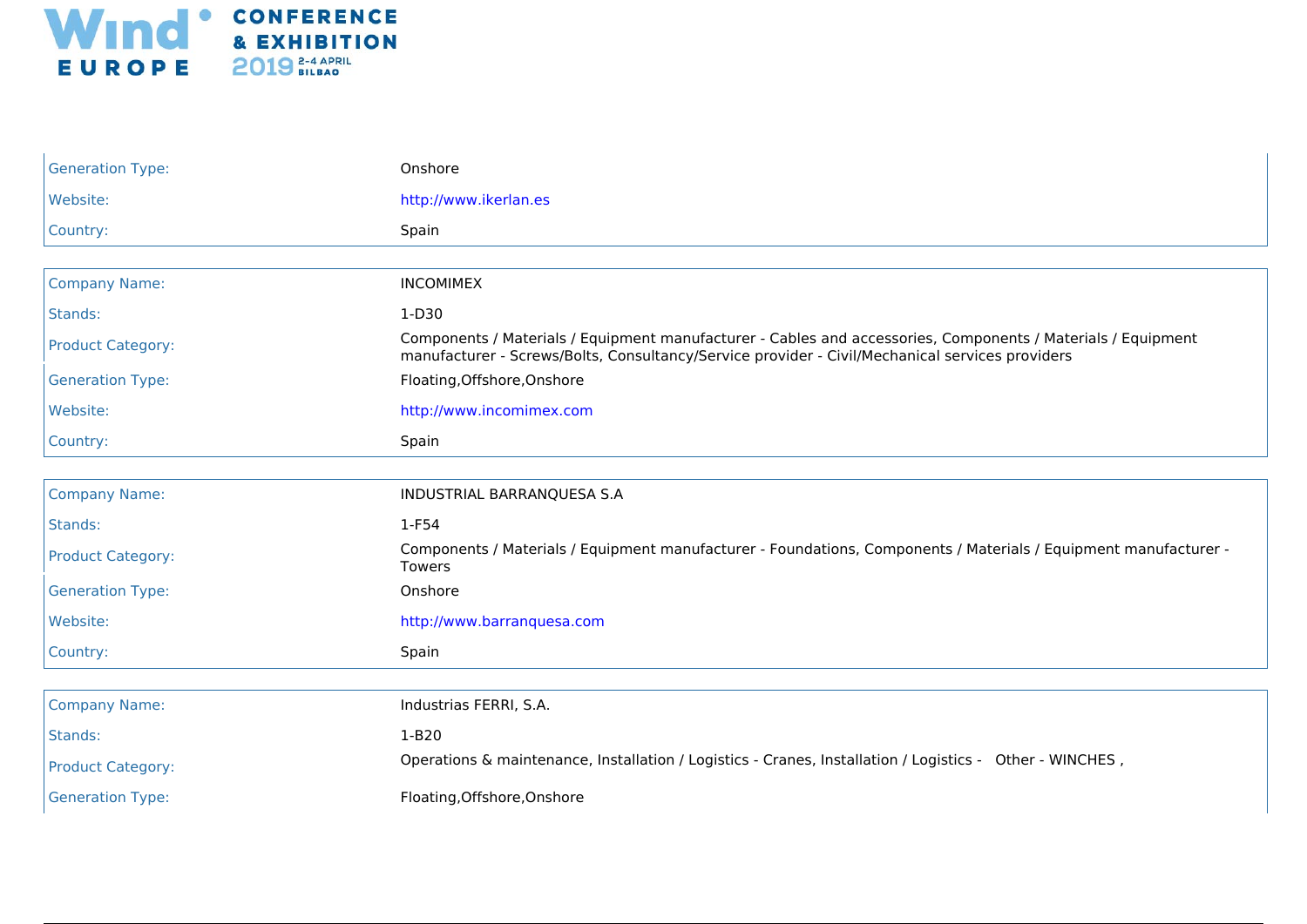

| Website:                 | http://www.ferri-sa.es                                                                                                                                        |
|--------------------------|---------------------------------------------------------------------------------------------------------------------------------------------------------------|
| Country:                 | Spain                                                                                                                                                         |
|                          |                                                                                                                                                               |
| <b>Company Name:</b>     | <b>INEGI</b>                                                                                                                                                  |
| Stands:                  | $1-F53$                                                                                                                                                       |
| <b>Product Category:</b> | R&D / University / Institute, Consultancy/Service provider - Data Analysis, Consultancy/Service provider - Wind forecast/<br>Resource assessment              |
| <b>Generation Type:</b>  | Offshore, Onshore                                                                                                                                             |
| Website:                 | http://www.inegi.pt                                                                                                                                           |
| Country:                 | Portugal                                                                                                                                                      |
|                          |                                                                                                                                                               |
| <b>Company Name:</b>     | Ingeteam/Indar                                                                                                                                                |
| Stands:                  | $3-D50$                                                                                                                                                       |
| <b>Product Category:</b> | Operations & maintenance, Components / Materials / Equipment manufacturer - Generators, Components / Materials /<br>Equipment manufacturer - Power converters |
| <b>Generation Type:</b>  | offshore, onshore                                                                                                                                             |
| Website:                 | http://www.ingeteam.com                                                                                                                                       |
| Country:                 | Spain                                                                                                                                                         |
|                          |                                                                                                                                                               |
| <b>Company Name:</b>     | InnoEnergy                                                                                                                                                    |
| Stands:                  | 1-C54                                                                                                                                                         |
| <b>Product Category:</b> | Consultancy/Service provider - Market & business analysis, Consultancy/Service provider - Recruitment consulting,<br>Consultancy/Service provider - Training  |
| <b>Generation Type:</b>  | Floating, Offshore, Onshore                                                                                                                                   |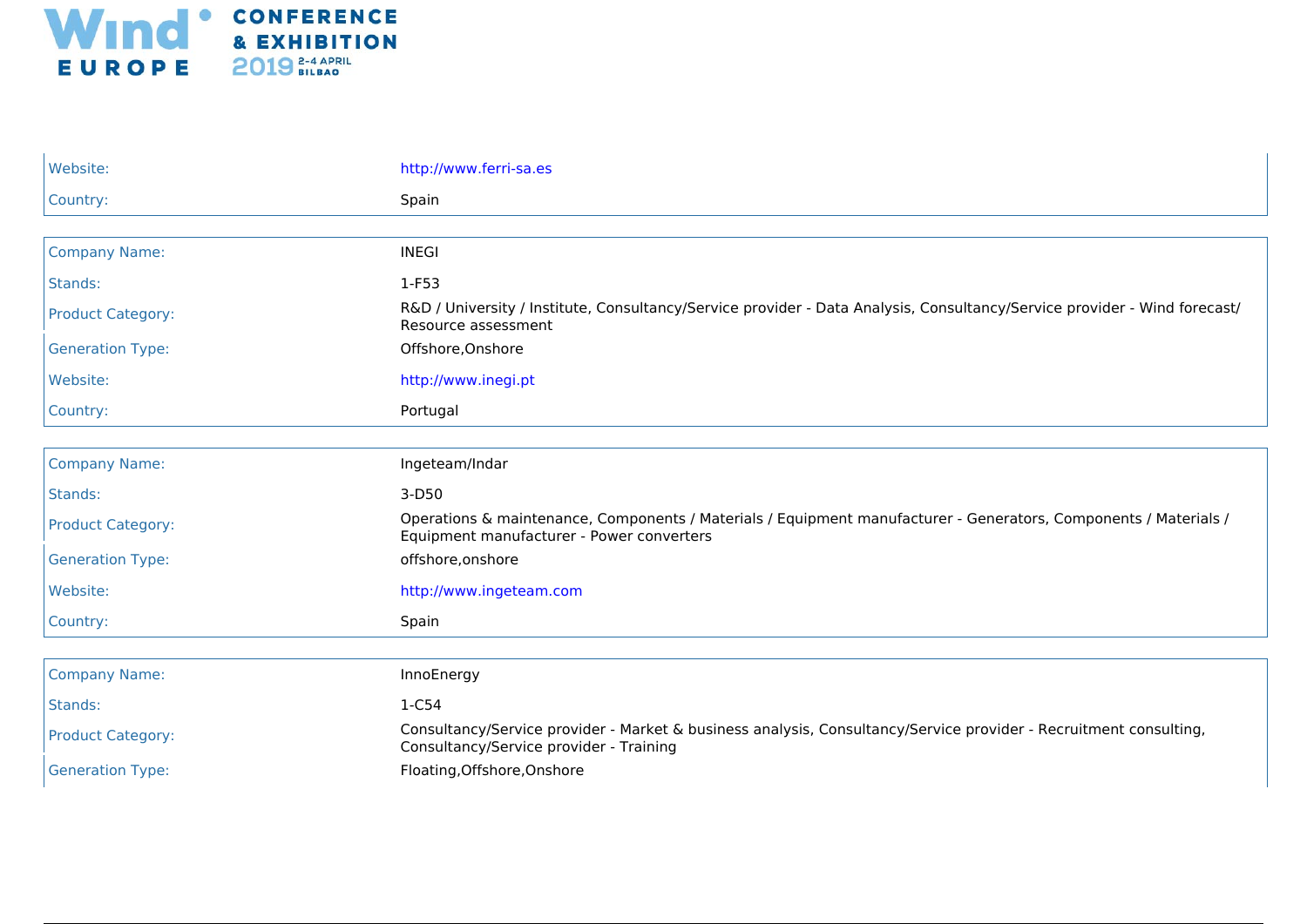

| Website:                 | http://www.kic-innoenergy.com                                                                                                                                                                                                                 |
|--------------------------|-----------------------------------------------------------------------------------------------------------------------------------------------------------------------------------------------------------------------------------------------|
| Country:                 | Spain                                                                                                                                                                                                                                         |
|                          |                                                                                                                                                                                                                                               |
| <b>Company Name:</b>     | Intertrust Technologies                                                                                                                                                                                                                       |
| Stands:                  | $3-F28$                                                                                                                                                                                                                                       |
| <b>Product Category:</b> | Consultancy/Service provider - Computer software, Internet of Things (IoT) and communications, Consultancy/Service<br>provider - Data Analysis                                                                                                |
| <b>Generation Type:</b>  | Onshore                                                                                                                                                                                                                                       |
| Website:                 | https://www.intertrust.com/                                                                                                                                                                                                                   |
| Country:                 | <b>United States</b>                                                                                                                                                                                                                          |
|                          |                                                                                                                                                                                                                                               |
| <b>Company Name:</b>     | Intza Lubrication Systems                                                                                                                                                                                                                     |
| Stands:                  | $1-D22$                                                                                                                                                                                                                                       |
| <b>Product Category:</b> | Operations & maintenance, Components / Materials / Equipment manufacturer - Lubricants, Components / Materials /<br>Equipment manufacturer - Other - Lubrication systems                                                                      |
| <b>Generation Type:</b>  | Offshore, Onshore                                                                                                                                                                                                                             |
| Website:                 | http://www.intza.com                                                                                                                                                                                                                          |
| Country:                 | Spain                                                                                                                                                                                                                                         |
|                          |                                                                                                                                                                                                                                               |
| <b>Company Name:</b>     | <b>IRUÑA AUTOMATION</b>                                                                                                                                                                                                                       |
| Stands:                  | $3-B51$                                                                                                                                                                                                                                       |
| <b>Product Category:</b> | Components / Materials / Equipment manufacturer - Control systems, Components / Materials / Equipment manufacturer -<br>Other - Moulds, tooling and equipment for Wind Blades, Components / Materials / Equipment manufacturer - Rotor blades |
| <b>Generation Type:</b>  | Floating, Offshore, Onshore                                                                                                                                                                                                                   |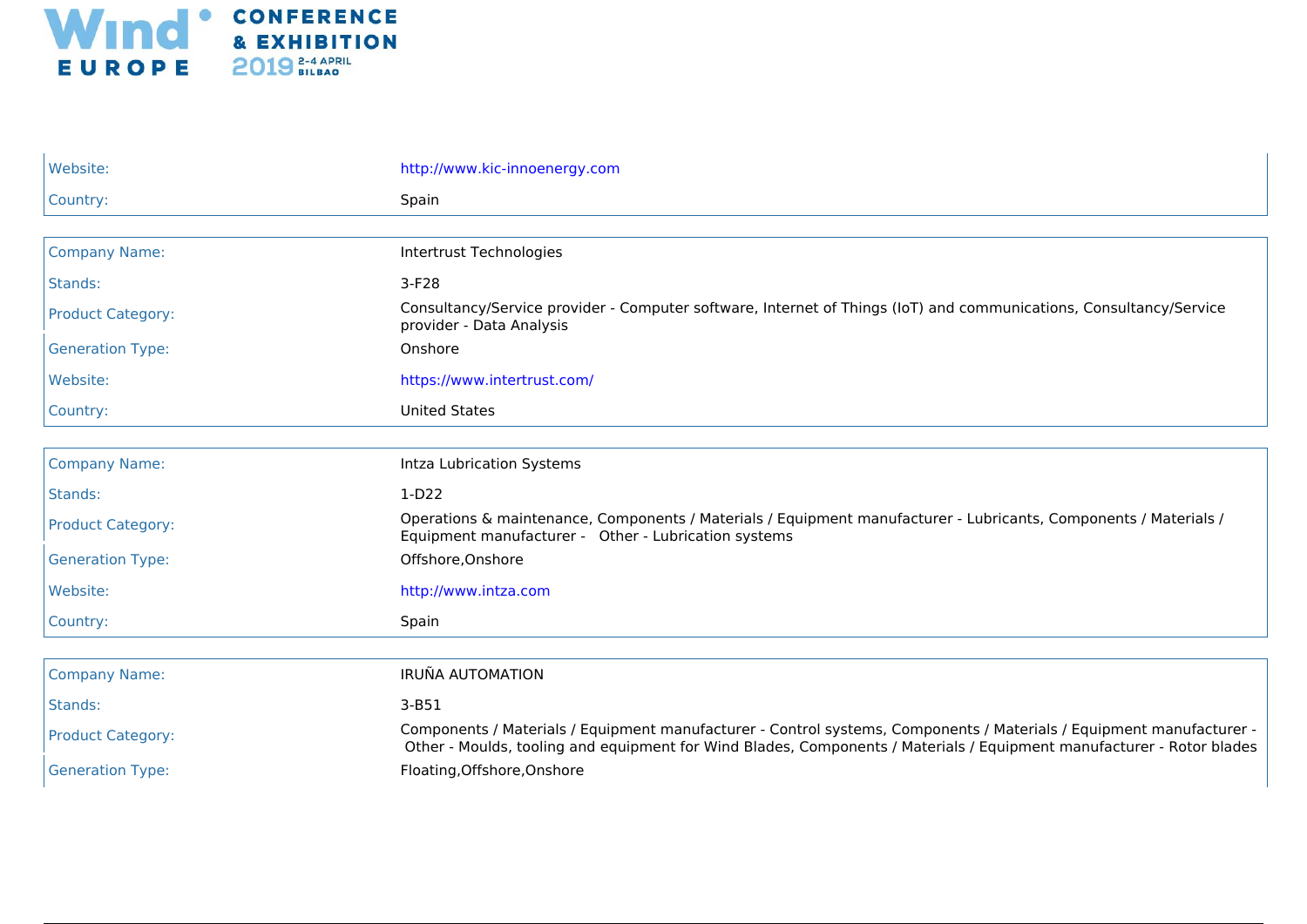

| Website:                 | http://www.iruna-automation.com                                                                                                                                           |
|--------------------------|---------------------------------------------------------------------------------------------------------------------------------------------------------------------------|
| Country:                 | Spain                                                                                                                                                                     |
|                          |                                                                                                                                                                           |
| <b>Company Name:</b>     | <b>ISOTROL</b>                                                                                                                                                            |
| Stands:                  | $3 - B54$                                                                                                                                                                 |
| <b>Product Category:</b> | Consultancy/Service provider - Computer software, Internet of Things (IoT) and communications                                                                             |
| <b>Generation Type:</b>  | Onshore                                                                                                                                                                   |
| Website:                 | http://www.isotrol.com                                                                                                                                                    |
| Country:                 | Spain                                                                                                                                                                     |
|                          |                                                                                                                                                                           |
| <b>Company Name:</b>     | ITH - Bolting Technology                                                                                                                                                  |
| Stands:                  | 1-B59                                                                                                                                                                     |
| <b>Product Category:</b> | Components / Materials / Equipment manufacturer - Other - Hydraulic Bolt Tensiong Tools, Components / Materials /<br>Equipment manufacturer - Screws/Bolts                |
| <b>Generation Type:</b>  | Offshore, Onshore                                                                                                                                                         |
| Website:                 | http://www.ith.com                                                                                                                                                        |
| Country:                 | Spain                                                                                                                                                                     |
|                          |                                                                                                                                                                           |
| <b>Company Name:</b>     | IVSolar (JVV Grup, S.L)                                                                                                                                                   |
| Stands:                  | $1-B54$                                                                                                                                                                   |
| <b>Product Category:</b> | Operations & maintenance, Components / Materials / Equipment manufacturer - Electrical systems/ connections,<br>Installation / Logistics - Electrical systems/connections |
| <b>Generation Type:</b>  | Floating, Offshore, Onshore                                                                                                                                               |
| Website:                 | http://www.ivsolar.com                                                                                                                                                    |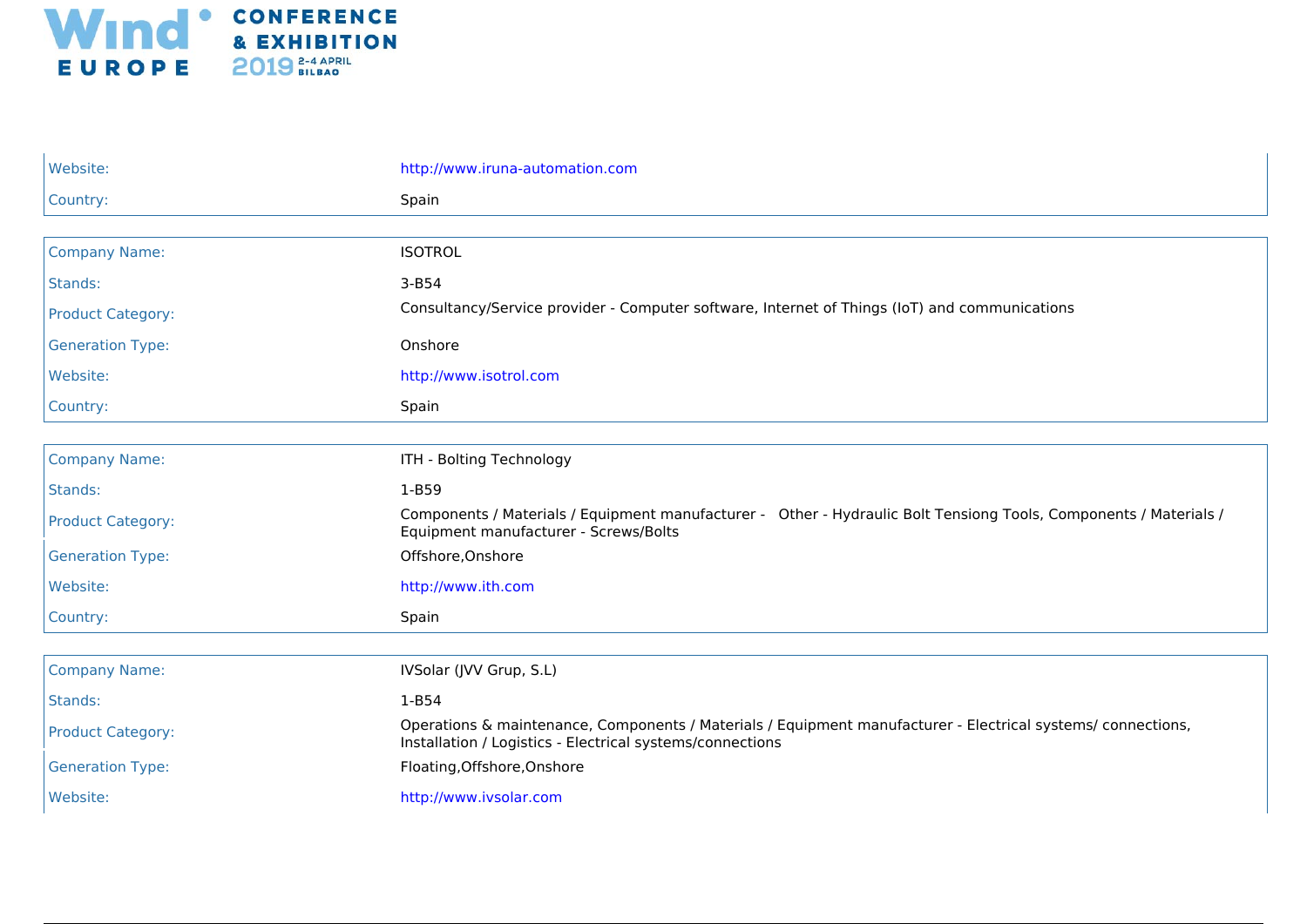

| Country:                 | Spain                                                                                                                                                                                                               |
|--------------------------|---------------------------------------------------------------------------------------------------------------------------------------------------------------------------------------------------------------------|
|                          |                                                                                                                                                                                                                     |
| <b>Company Name:</b>     | JAC coupling                                                                                                                                                                                                        |
| Stands:                  | $1-A51$                                                                                                                                                                                                             |
| <b>Product Category:</b> | Components / Materials / Equipment manufacturer - Gearboxes, Components / Materials / Equipment manufacturer -<br>Generators, Components / Materials / Equipment manufacturer - Other - Power transmission coupling |
| <b>Generation Type:</b>  | Offshore, Onshore                                                                                                                                                                                                   |
| Website:                 | http://www.jacoup.co.kr                                                                                                                                                                                             |
| Country:                 | South Korea                                                                                                                                                                                                         |
|                          |                                                                                                                                                                                                                     |
| <b>Company Name:</b>     | JATORMAN S.L.                                                                                                                                                                                                       |
| Stands:                  | $1-F54$                                                                                                                                                                                                             |
| <b>Product Category:</b> | Components / Materials / Equipment manufacturer - Other - EQUIPMENTS FOR WIND TURBINE MANUFACTURING                                                                                                                 |
| <b>Generation Type:</b>  | Offshore, Onshore                                                                                                                                                                                                   |
| Website:                 | http://www.jatorman.com                                                                                                                                                                                             |
| Country:                 | Spain                                                                                                                                                                                                               |
|                          |                                                                                                                                                                                                                     |
| <b>Company Name:</b>     | Jaure-Regal Beloit Spain, S.A.                                                                                                                                                                                      |
| Stands:                  | $1-C20$                                                                                                                                                                                                             |
| <b>Product Category:</b> | Certification / Classification body, Other - ., Components / Materials / Equipment manufacturer - Other - Couplings                                                                                                 |
| <b>Generation Type:</b>  | Offshore, Onshore                                                                                                                                                                                                   |
| Website:                 | http://www.jaure.com                                                                                                                                                                                                |
| Country:                 | Spain                                                                                                                                                                                                               |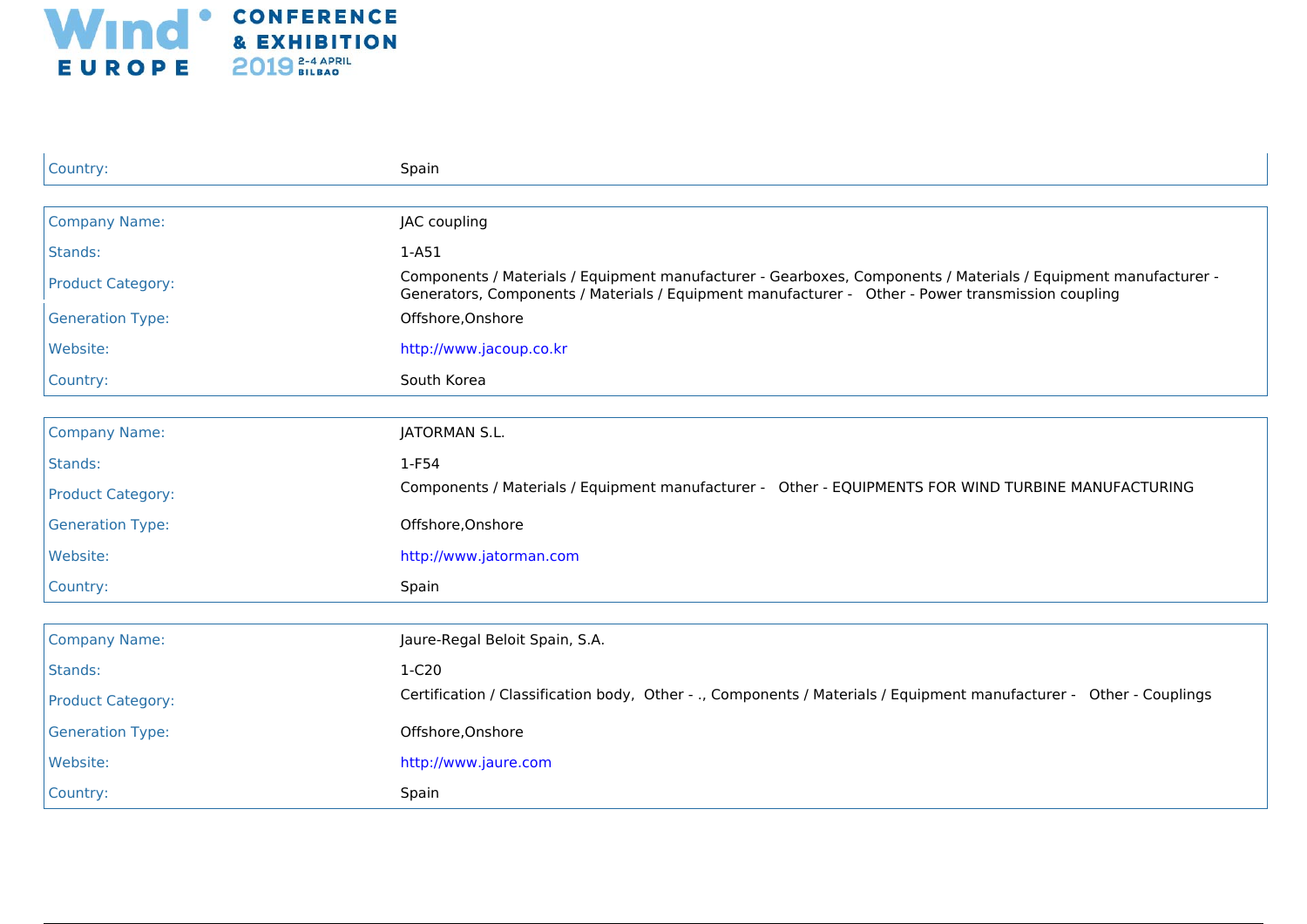

| <b>Company Name:</b>     | K2 Management A/S                                                                                                                                                                                   |
|--------------------------|-----------------------------------------------------------------------------------------------------------------------------------------------------------------------------------------------------|
| Stands:                  | 1-E54                                                                                                                                                                                               |
| <b>Product Category:</b> | Consultancy/Service provider - Civil/Mechanical services providers, Consultancy/Service provider - Other - Project<br>Management, Consultancy/Service provider - Wind forecast/ Resource assessment |
| <b>Generation Type:</b>  | Floating, Offshore, Onshore                                                                                                                                                                         |
| Website:                 | http://www.k2management.com                                                                                                                                                                         |
| Country:                 | Denmark                                                                                                                                                                                             |
|                          |                                                                                                                                                                                                     |
| <b>Company Name:</b>     | Karl Storz NDTec                                                                                                                                                                                    |
| Stands:                  | 3-E51b                                                                                                                                                                                              |
| <b>Product Category:</b> | Operations & maintenance                                                                                                                                                                            |
| <b>Generation Type:</b>  | Offshore, Onshore                                                                                                                                                                                   |
| Website:                 | http://www.karlstorzndtec.com                                                                                                                                                                       |
| Country:                 | Germany                                                                                                                                                                                             |
|                          |                                                                                                                                                                                                     |
| <b>Company Name:</b>     | Kimua Group                                                                                                                                                                                         |
| Stands:                  | $1-D20$                                                                                                                                                                                             |
| <b>Product Category:</b> | Operations & maintenance, Components / Materials / Equipment manufacturer - Other - Heavy Lift Tools, Installation /<br>Logistics - Other - Transport, Assembly and Installation Tools,             |
| <b>Generation Type:</b>  | Offshore, Onshore                                                                                                                                                                                   |
| Website:                 | https://www.kimuagroup.com/en/                                                                                                                                                                      |
| Country:                 | Spain                                                                                                                                                                                               |
|                          |                                                                                                                                                                                                     |

**Company Name:** Company Name: Company Name: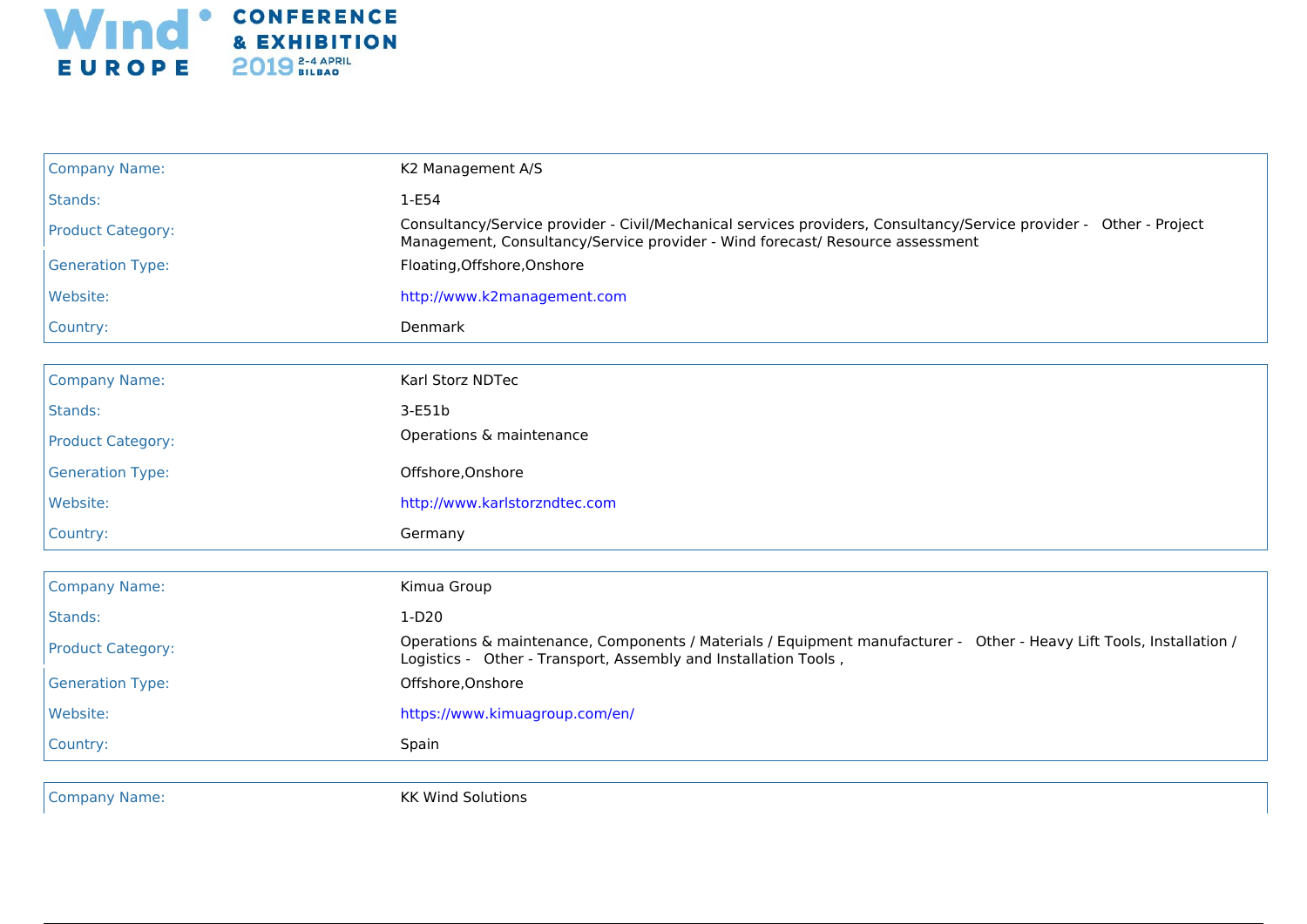

| Stands:                  | 1-C56                                                                                                                                                                                                                       |
|--------------------------|-----------------------------------------------------------------------------------------------------------------------------------------------------------------------------------------------------------------------------|
| <b>Product Category:</b> | Components / Materials / Equipment manufacturer - Control systems, Components / Materials / Equipment manufacturer -<br>Electrical systems/ connections, Components / Materials / Equipment manufacturer - Power converters |
| <b>Generation Type:</b>  | Floating, Offshore, Onshore                                                                                                                                                                                                 |
| Website:                 | http://www.kkwindsolutions.com                                                                                                                                                                                              |
| Country:                 | Denmark                                                                                                                                                                                                                     |
|                          |                                                                                                                                                                                                                             |
| <b>Company Name:</b>     | Klüber Lubrication                                                                                                                                                                                                          |
| Stands:                  | 3-B20                                                                                                                                                                                                                       |
| <b>Product Category:</b> | Components / Materials / Equipment manufacturer - Corrosion protection materials, Components / Materials / Equipment<br>manufacturer - Lubricants, Consultancy/Service provider - Training                                  |
| <b>Generation Type:</b>  | Floating, Offshore, Onshore                                                                                                                                                                                                 |
| Website:                 | http://www.klueber.com                                                                                                                                                                                                      |
| Country:                 | Spain                                                                                                                                                                                                                       |
| <b>Company Name:</b>     | Kongsberg Digital                                                                                                                                                                                                           |
| Stands:                  | $3-F52$                                                                                                                                                                                                                     |
| <b>Product Category:</b> | Components / Materials / Equipment manufacturer - Control systems, Consultancy/Service provider - Computer software,<br>Internet of Things (IoT) and communications, Consultancy/Service provider - Data Analysis           |
| <b>Generation Type:</b>  | Offshore, Onshore                                                                                                                                                                                                           |
| Website:                 | http://www.kongsberg.com                                                                                                                                                                                                    |
| Country:                 | Norway                                                                                                                                                                                                                      |
|                          |                                                                                                                                                                                                                             |

Company Name: La Tene Maps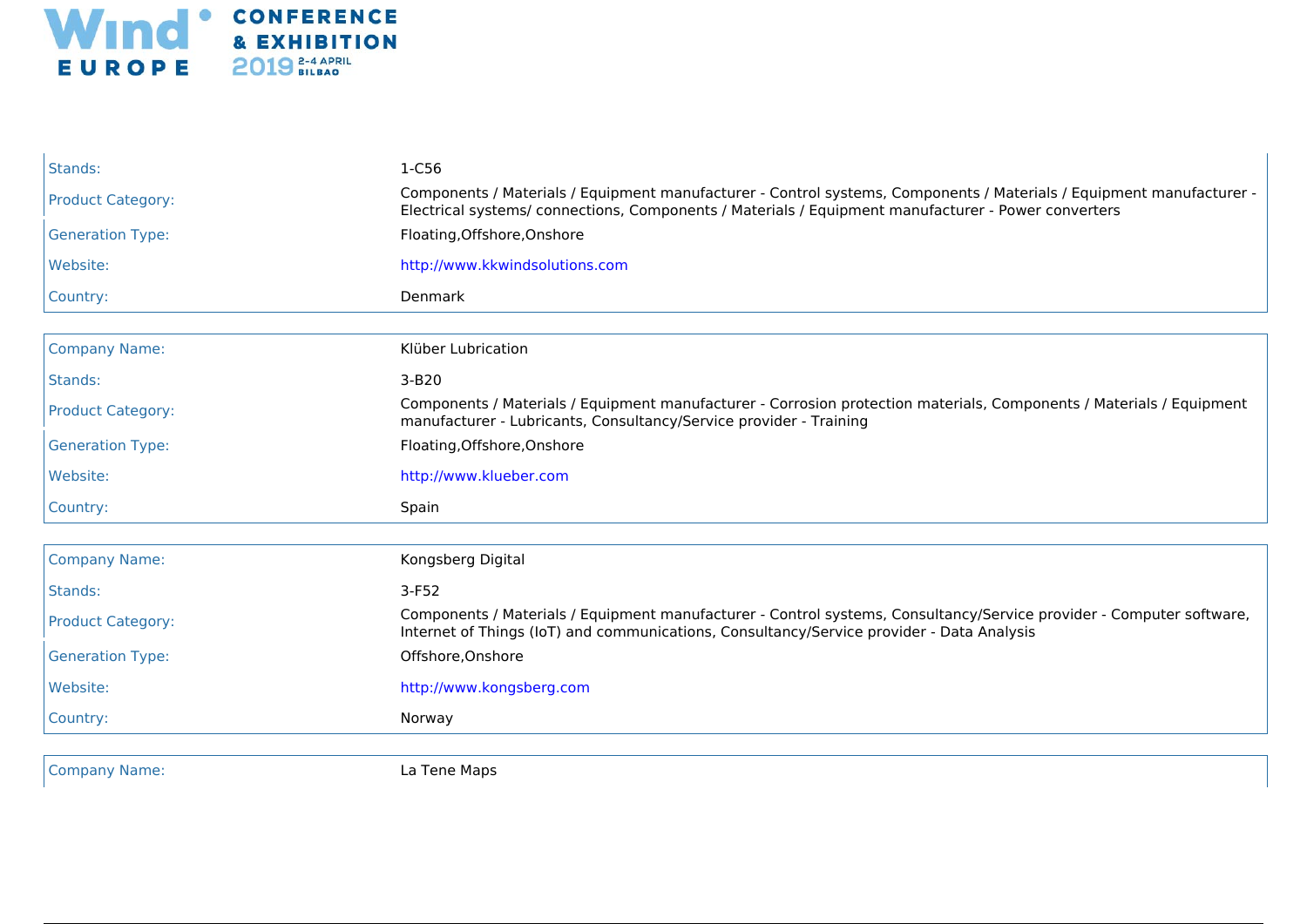

| Stands:                  | 1-B58                                                                                                                                                                                           |
|--------------------------|-------------------------------------------------------------------------------------------------------------------------------------------------------------------------------------------------|
| <b>Product Category:</b> | Event organiser/Media, Consultancy/Service provider - Computer software, Internet of Things (IoT) and communications,<br>Consultancy/Service provider - Data Analysis                           |
| <b>Generation Type:</b>  | Floating, Offshore, Onshore                                                                                                                                                                     |
| Website:                 | http://www.latenemaps.com                                                                                                                                                                       |
| Country:                 | Ireland                                                                                                                                                                                         |
|                          |                                                                                                                                                                                                 |
| <b>Company Name:</b>     | Labkotec Oy                                                                                                                                                                                     |
| Stands:                  | 1-F40                                                                                                                                                                                           |
| <b>Product Category:</b> | Components / Materials / Equipment manufacturer - Control systems                                                                                                                               |
| <b>Generation Type:</b>  | Offshore, Onshore                                                                                                                                                                               |
| Website:                 | http://www.labkotec.com                                                                                                                                                                         |
|                          |                                                                                                                                                                                                 |
| Country:                 | Finland                                                                                                                                                                                         |
|                          |                                                                                                                                                                                                 |
| <b>Company Name:</b>     | Lancor                                                                                                                                                                                          |
| Stands:                  | 3-C54                                                                                                                                                                                           |
| <b>Product Category:</b> | Components / Materials / Equipment manufacturer - Generators, Components / Materials / Equipment manufacturer - Pitch<br>systems, Components / Materials / Equipment manufacturer - Yaw systems |
| <b>Generation Type:</b>  | Floating, Offshore, Onshore                                                                                                                                                                     |
| Website:                 | http://www.lancor.es                                                                                                                                                                            |
| Country:                 | Spain                                                                                                                                                                                           |
|                          |                                                                                                                                                                                                 |
| <b>Company Name:</b>     | <b>LAULAGUN BEARINGS</b>                                                                                                                                                                        |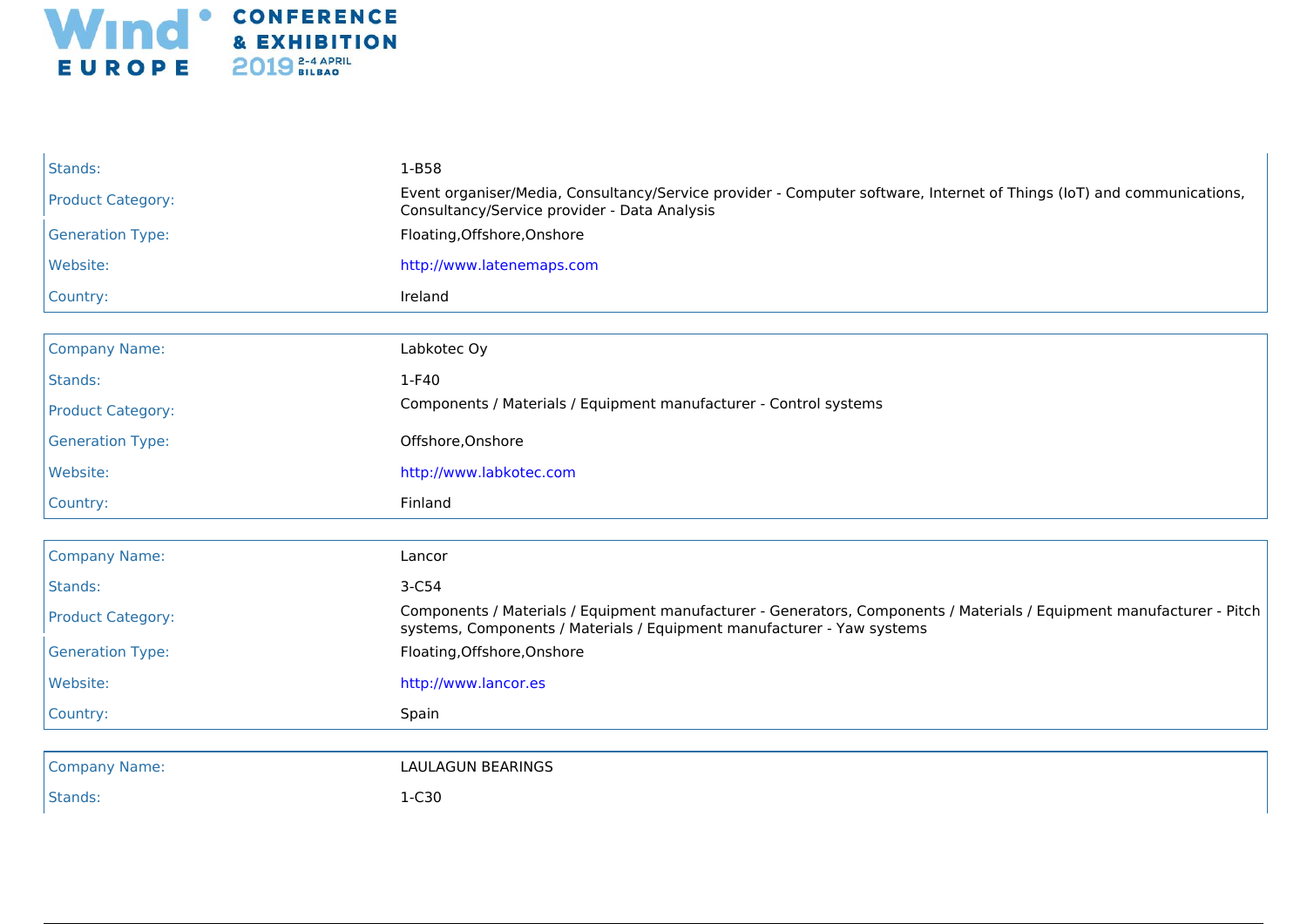

| <b>Product Category:</b> | Components / Materials / Equipment manufacturer - Pitch systems, Components / Materials / Equipment manufacturer -<br>Rotor bearings, Components / Materials / Equipment manufacturer - Yaw systems |
|--------------------------|-----------------------------------------------------------------------------------------------------------------------------------------------------------------------------------------------------|
| <b>Generation Type:</b>  | Offshore, Onshore                                                                                                                                                                                   |
| Website:                 | http://www.laulagun.com                                                                                                                                                                             |
| Country:                 | Spain                                                                                                                                                                                               |
|                          |                                                                                                                                                                                                     |
| <b>Company Name:</b>     | LEADERNET                                                                                                                                                                                           |
| Stands:                  | 1-F54                                                                                                                                                                                               |
| <b>Product Category:</b> | Consultancy/Service provider - Computer software, Internet of Things (IoT) and communications                                                                                                       |
| <b>Generation Type:</b>  | Offshore, Onshore                                                                                                                                                                                   |
| Website:                 | http://www.leadernet.es                                                                                                                                                                             |
| Country:                 | Spain                                                                                                                                                                                               |
|                          |                                                                                                                                                                                                     |
| <b>Company Name:</b>     | Leosphere                                                                                                                                                                                           |
| Stands:                  | 3-C50                                                                                                                                                                                               |
| <b>Product Category:</b> | Other - Lidars manufacturer, Components / Materials / Equipment manufacturer - Control systems, Consultancy/Service<br>provider - Wind forecast/ Resource assessment                                |
| <b>Generation Type:</b>  | Floating, Offshore, Onshore                                                                                                                                                                         |
| Website:                 | http://www.leosphere.com                                                                                                                                                                            |
| Country:                 | France                                                                                                                                                                                              |
|                          |                                                                                                                                                                                                     |
| <b>Company Name:</b>     | LIFT-TEX® HEAVY-LIFT SLINGS                                                                                                                                                                         |
| Stands:                  | $3-A45$                                                                                                                                                                                             |
| <b>Product Category:</b> | Components / Materials / Equipment manufacturer - Other - Lifting equipment                                                                                                                         |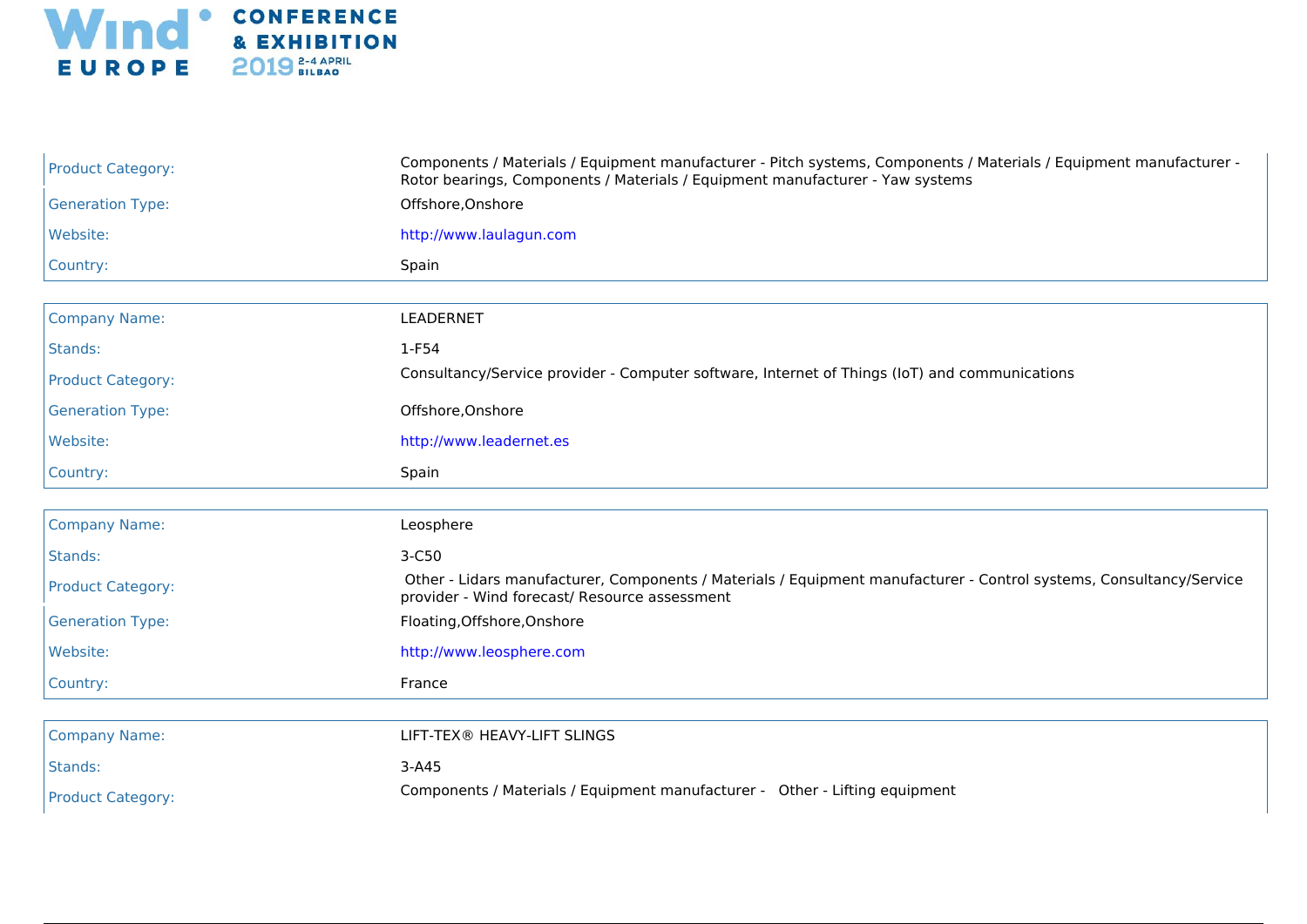

| <b>Generation Type:</b>  | Offshore, Onshore                                                                                      |
|--------------------------|--------------------------------------------------------------------------------------------------------|
| Website:                 | http://www.lift-tex.nl                                                                                 |
| Country:                 | Netherlands                                                                                            |
|                          |                                                                                                        |
| <b>Company Name:</b>     | Liftra ApS                                                                                             |
| Stands:                  | $1-E54$                                                                                                |
| <b>Product Category:</b> | Operations & maintenance, Installation / Logistics - Cranes, Installation / Logistics - Transportation |
| <b>Generation Type:</b>  | Offshore, Onshore                                                                                      |
| Website:                 | http://www.liftra.com                                                                                  |
| Country:                 | Denmark                                                                                                |
|                          |                                                                                                        |
| <b>Company Name:</b>     | <b>LM Wind Power</b>                                                                                   |
| Stands:                  | 1-F30                                                                                                  |
| <b>Product Category:</b> | Components / Materials / Equipment manufacturer - Rotor blades                                         |
| <b>Generation Type:</b>  | Offshore, Onshore                                                                                      |
| Website:                 | http://www.lmwindpower.com                                                                             |
| Country:                 | Denmark                                                                                                |
|                          |                                                                                                        |
| <b>Company Name:</b>     | Lockheed Martin                                                                                        |
| Stands:                  | $3-D21$                                                                                                |
| <b>Product Category:</b> | Other - ., Utility / Power generation / Energy company                                                 |
| <b>Generation Type:</b>  | Offshore, Onshore                                                                                      |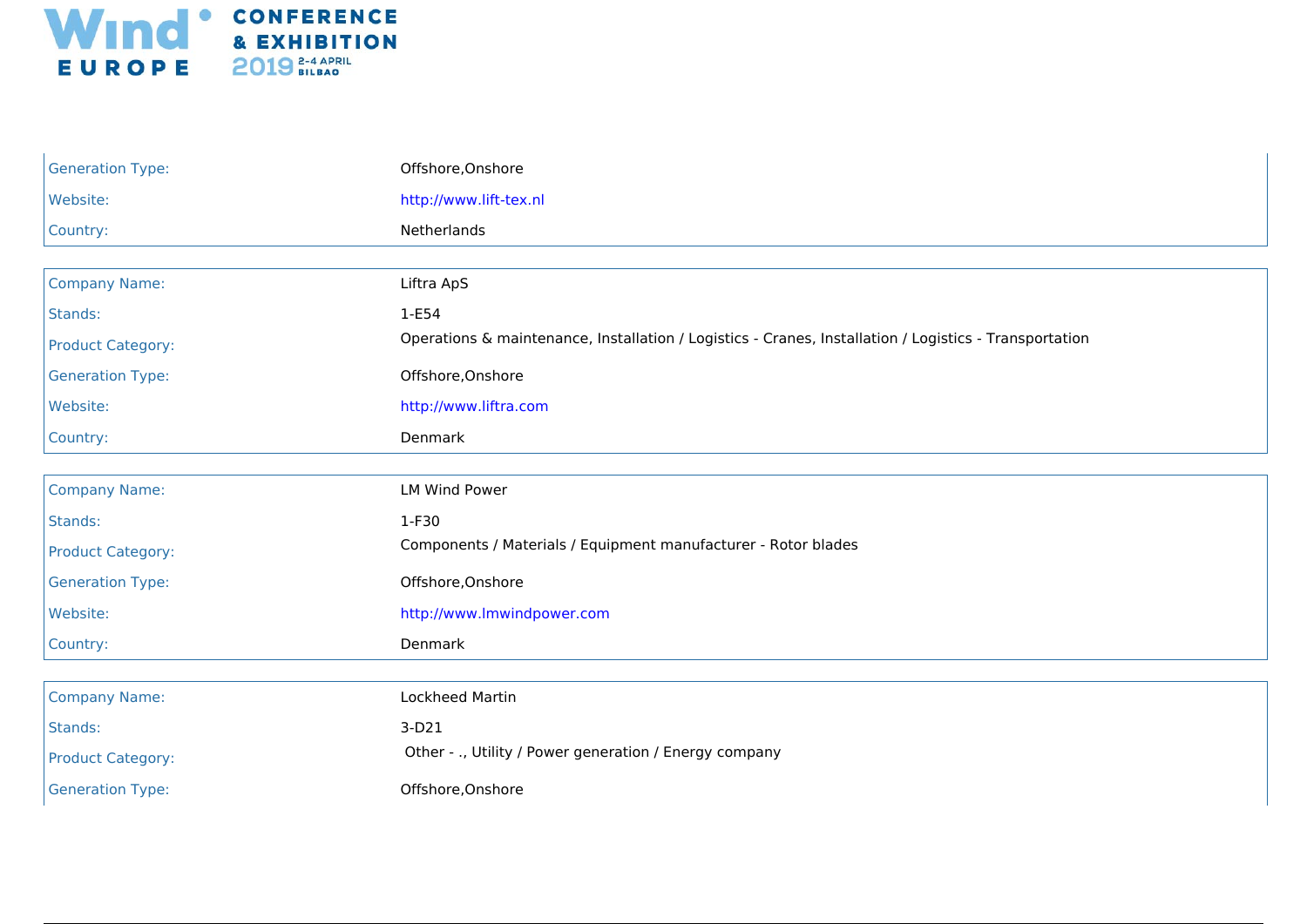

| Website:                 | https://www.lockheedmartin.com/                                                                                                                                        |
|--------------------------|------------------------------------------------------------------------------------------------------------------------------------------------------------------------|
| Country:                 | <b>United States</b>                                                                                                                                                   |
|                          |                                                                                                                                                                        |
| <b>Company Name:</b>     | <b>LTI Motion</b>                                                                                                                                                      |
| Stands:                  | $3-F44$                                                                                                                                                                |
| <b>Product Category:</b> | Certification / Classification body, Components / Materials / Equipment manufacturer - Pitch systems, Components /<br>Materials / Equipment manufacturer - Yaw systems |
| <b>Generation Type:</b>  | Offshore, Onshore                                                                                                                                                      |
| Website:                 | http://www.keba-lti.com                                                                                                                                                |
| Country:                 | Germany                                                                                                                                                                |
|                          |                                                                                                                                                                        |
| <b>Company Name:</b>     | MAN PrimeServ On-site Recovery                                                                                                                                         |
| Stands:                  | $1-E54$                                                                                                                                                                |
| <b>Product Category:</b> | Operations & maintenance                                                                                                                                               |
| <b>Generation Type:</b>  | Floating, Offshore, Onshore                                                                                                                                            |
| Website:                 | http://www.man-es.com                                                                                                                                                  |
| Country:                 | Denmark                                                                                                                                                                |
|                          |                                                                                                                                                                        |
| <b>Company Name:</b>     | <b>MECWIND</b>                                                                                                                                                         |
| Stands:                  | $3-F43$                                                                                                                                                                |
| <b>Product Category:</b> | Consultancy/Service provider - Civil/Mechanical services providers, Installation / Logistics - Construction, Installation /<br>Logistics - Foundations                 |
| <b>Generation Type:</b>  | Onshore                                                                                                                                                                |
| Website:                 | http://www.mecwind.com                                                                                                                                                 |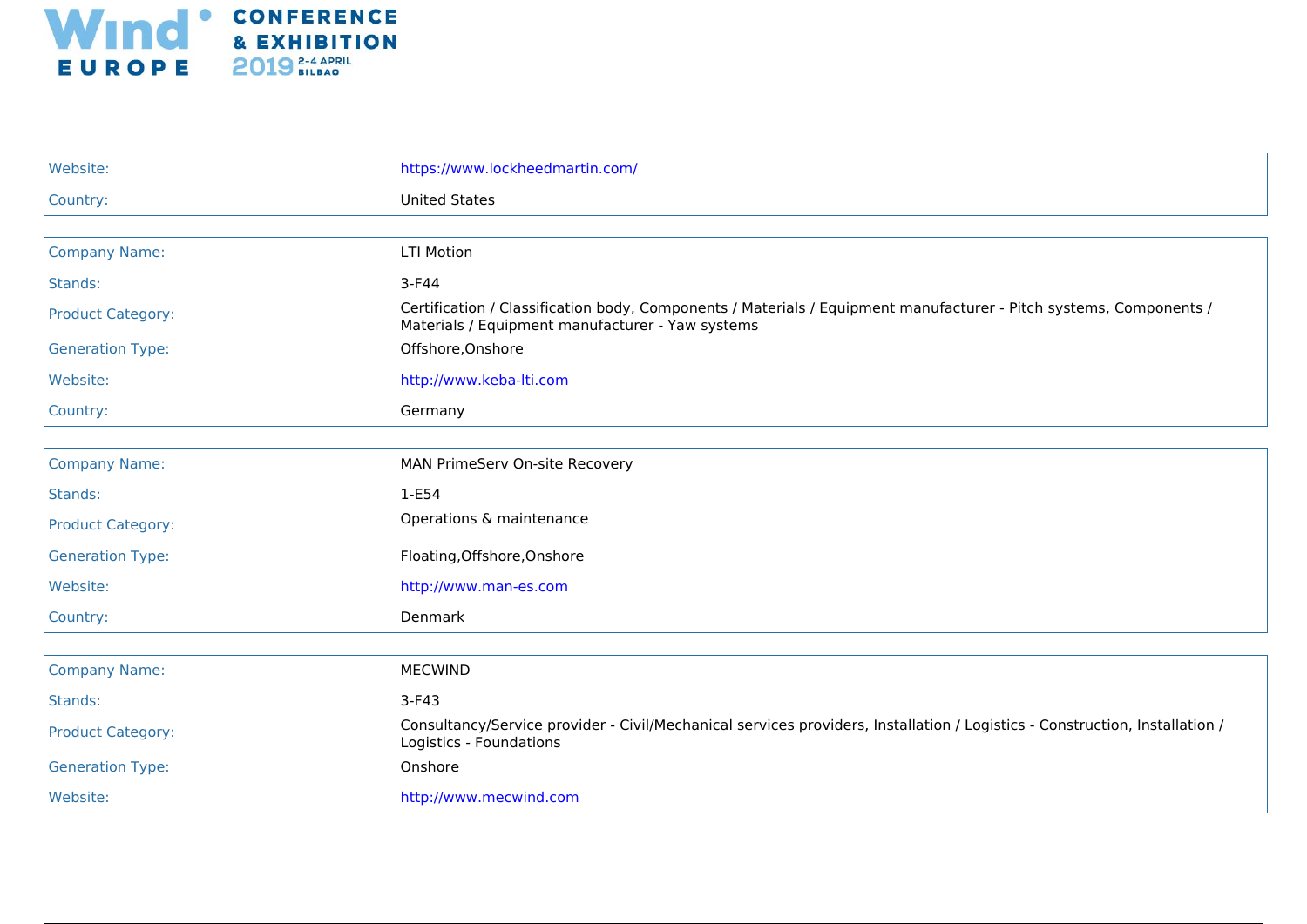

| Country:                 | Portugal                                                                                                                                                                     |
|--------------------------|------------------------------------------------------------------------------------------------------------------------------------------------------------------------------|
|                          |                                                                                                                                                                              |
| <b>Company Name:</b>     | <b>MEGAJOULE</b>                                                                                                                                                             |
| Stands:                  | $3-F43$                                                                                                                                                                      |
| <b>Product Category:</b> | Consultancy/Service provider - Data Analysis, Consultancy/Service provider - Training, Consultancy/Service provider -<br>Wind forecast/ Resource assessment                  |
| <b>Generation Type:</b>  | Onshore                                                                                                                                                                      |
| Website:                 | http://www.megajoule.pt                                                                                                                                                      |
| Country:                 | Portugal                                                                                                                                                                     |
|                          |                                                                                                                                                                              |
| <b>Company Name:</b>     | Metek GmbH                                                                                                                                                                   |
| Stands:                  | $1-C51$                                                                                                                                                                      |
| <b>Product Category:</b> | Consultancy/Service provider - Wind forecast/ Resource assessment                                                                                                            |
| <b>Generation Type:</b>  | Offshore, Onshore                                                                                                                                                            |
| Website:                 | http://www.metek.de                                                                                                                                                          |
| Country:                 | Germany                                                                                                                                                                      |
|                          |                                                                                                                                                                              |
| <b>Company Name:</b>     | <b>METEODYN</b>                                                                                                                                                              |
| Stands:                  | 1-C50                                                                                                                                                                        |
| <b>Product Category:</b> | Other - Wind resource assessment and production forecast, Consultancy/Service provider - Data Analysis,<br>Consultancy/Service provider - Wind forecast/ Resource assessment |
| <b>Generation Type:</b>  | Onshore                                                                                                                                                                      |
| Website:                 | http://www.meteodyn.com                                                                                                                                                      |
| Country:                 | France                                                                                                                                                                       |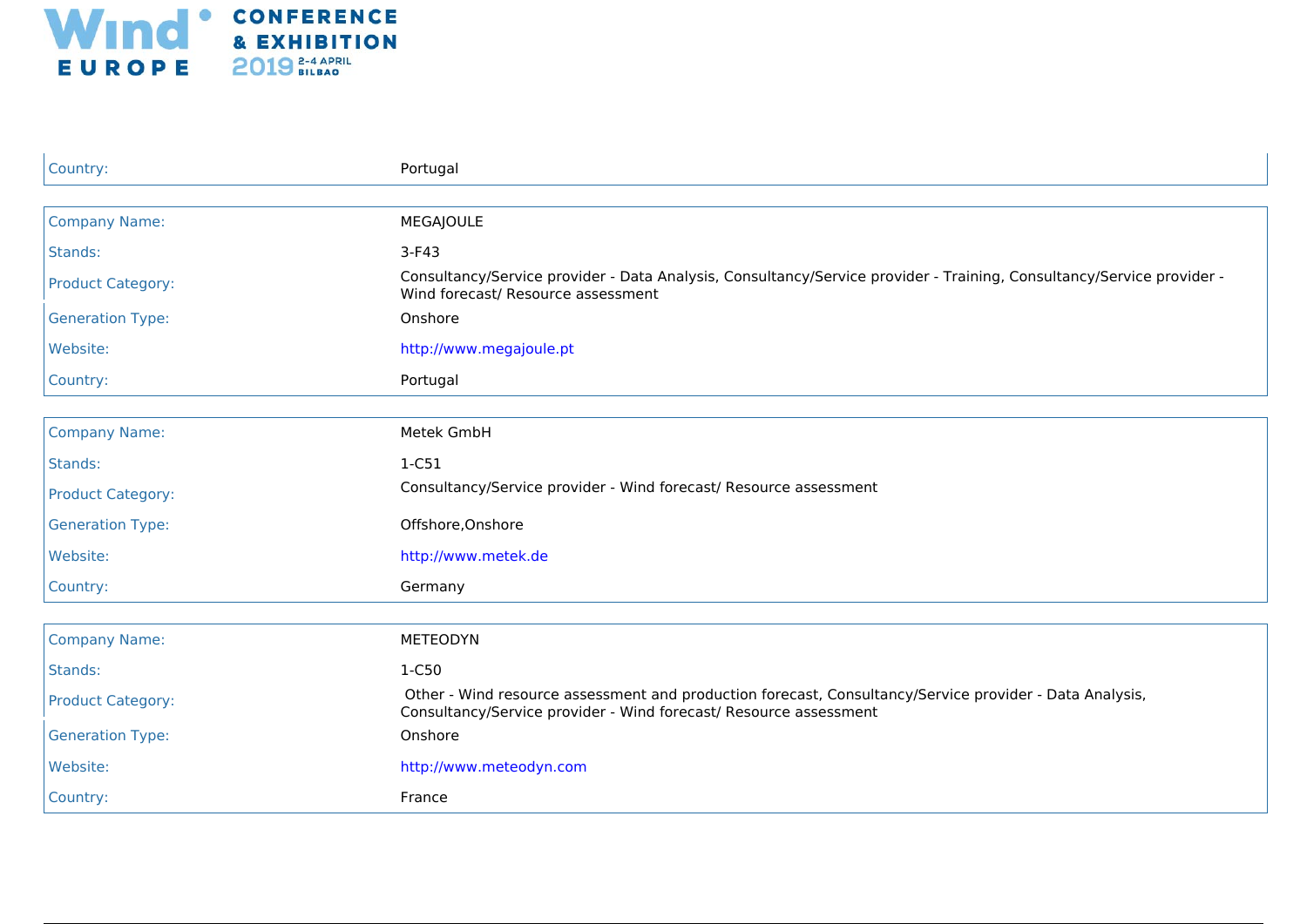

| <b>Company Name:</b>     | Meteorage                                                                                                                                                                                                                                  |
|--------------------------|--------------------------------------------------------------------------------------------------------------------------------------------------------------------------------------------------------------------------------------------|
| Stands:                  | 1-D60                                                                                                                                                                                                                                      |
| <b>Product Category:</b> | Consultancy/Service provider - Health & safety                                                                                                                                                                                             |
| <b>Generation Type:</b>  | Floating, Offshore, Onshore                                                                                                                                                                                                                |
| Website:                 | http://www.meteorage.com                                                                                                                                                                                                                   |
| Country:                 | France                                                                                                                                                                                                                                     |
|                          |                                                                                                                                                                                                                                            |
| <b>Company Name:</b>     | Mitsubishi Electric Corporation                                                                                                                                                                                                            |
| Stands:                  | $3-E63$                                                                                                                                                                                                                                    |
| <b>Product Category:</b> | Other association                                                                                                                                                                                                                          |
| <b>Generation Type:</b>  | Offshore, Onshore                                                                                                                                                                                                                          |
| Website:                 | http://www.mitsubushielectric.com                                                                                                                                                                                                          |
| Country:                 | Japan                                                                                                                                                                                                                                      |
| <b>Company Name:</b>     | Morteng Technology (Shanghai) CO., LTD                                                                                                                                                                                                     |
| Stands:                  | 3-B47                                                                                                                                                                                                                                      |
| <b>Product Category:</b> | Components / Materials / Equipment manufacturer - Control systems, Components / Materials / Equipment manufacturer -<br>Other - carbon brushes, slip rings, brush holders, Components / Materials / Equipment manufacturer - Pitch systems |
| <b>Generation Type:</b>  | Offshore                                                                                                                                                                                                                                   |
| Website:                 | http://www.morteng.com                                                                                                                                                                                                                     |
| Country:                 | China                                                                                                                                                                                                                                      |
|                          |                                                                                                                                                                                                                                            |
| <b>Company Name:</b>     | Motofil                                                                                                                                                                                                                                    |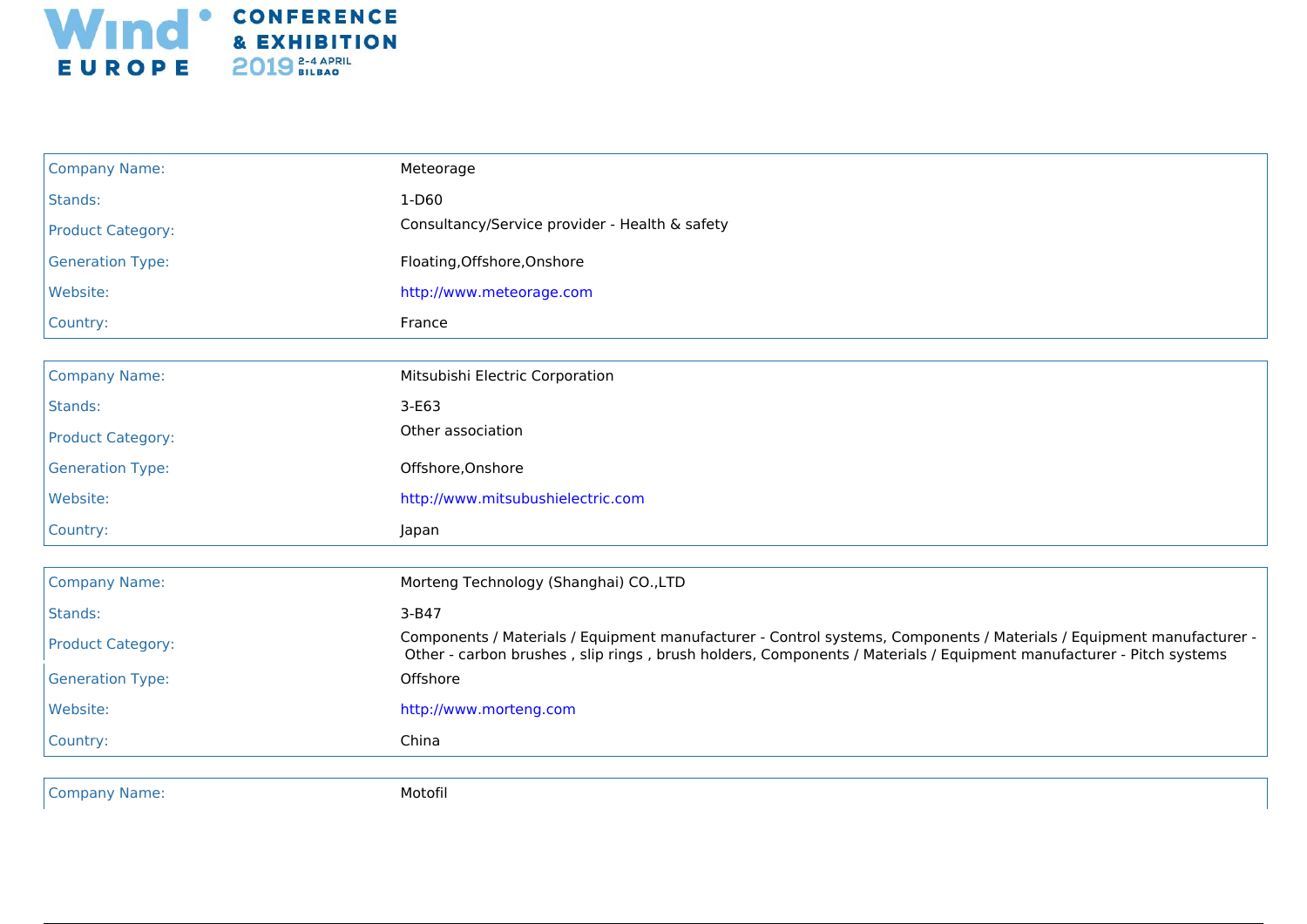

| Stands:                  | 1-G50                                                                                                                                                      |
|--------------------------|------------------------------------------------------------------------------------------------------------------------------------------------------------|
| <b>Product Category:</b> | Components / Materials / Equipment manufacturer - Other - Automation Systems                                                                               |
| <b>Generation Type:</b>  | Onshore                                                                                                                                                    |
| Website:                 | http://www.grupomotofil.com                                                                                                                                |
| Country:                 | Portugal                                                                                                                                                   |
|                          |                                                                                                                                                            |
| <b>Company Name:</b>     | <b>MPC Industries</b>                                                                                                                                      |
| Stands:                  | $1-C62$                                                                                                                                                    |
| <b>Product Category:</b> | Components / Materials / Equipment manufacturer - Other - Fixing system for hydraulic accumulators and cylinders,<br>worm drive clamps, ventilation clamps |
| <b>Generation Type:</b>  | Offshore, Onshore                                                                                                                                          |
| Website:                 | http://www.mpcindustries.fr                                                                                                                                |
|                          |                                                                                                                                                            |
| Country:                 | France                                                                                                                                                     |
|                          |                                                                                                                                                            |
| <b>Company Name:</b>     | Mugape, S.L.                                                                                                                                               |
| Stands:                  | $1-D20$                                                                                                                                                    |
| <b>Product Category:</b> | Certification / Classification body, Other - ., Components / Materials / Equipment manufacturer - Corrosion protection<br>materials                        |
| <b>Generation Type:</b>  | Offshore, Onshore                                                                                                                                          |
| Website:                 | http://www.mugape.com                                                                                                                                      |
| Country:                 | Spain                                                                                                                                                      |
| <b>Company Name:</b>     | Murrplastik, S.L.                                                                                                                                          |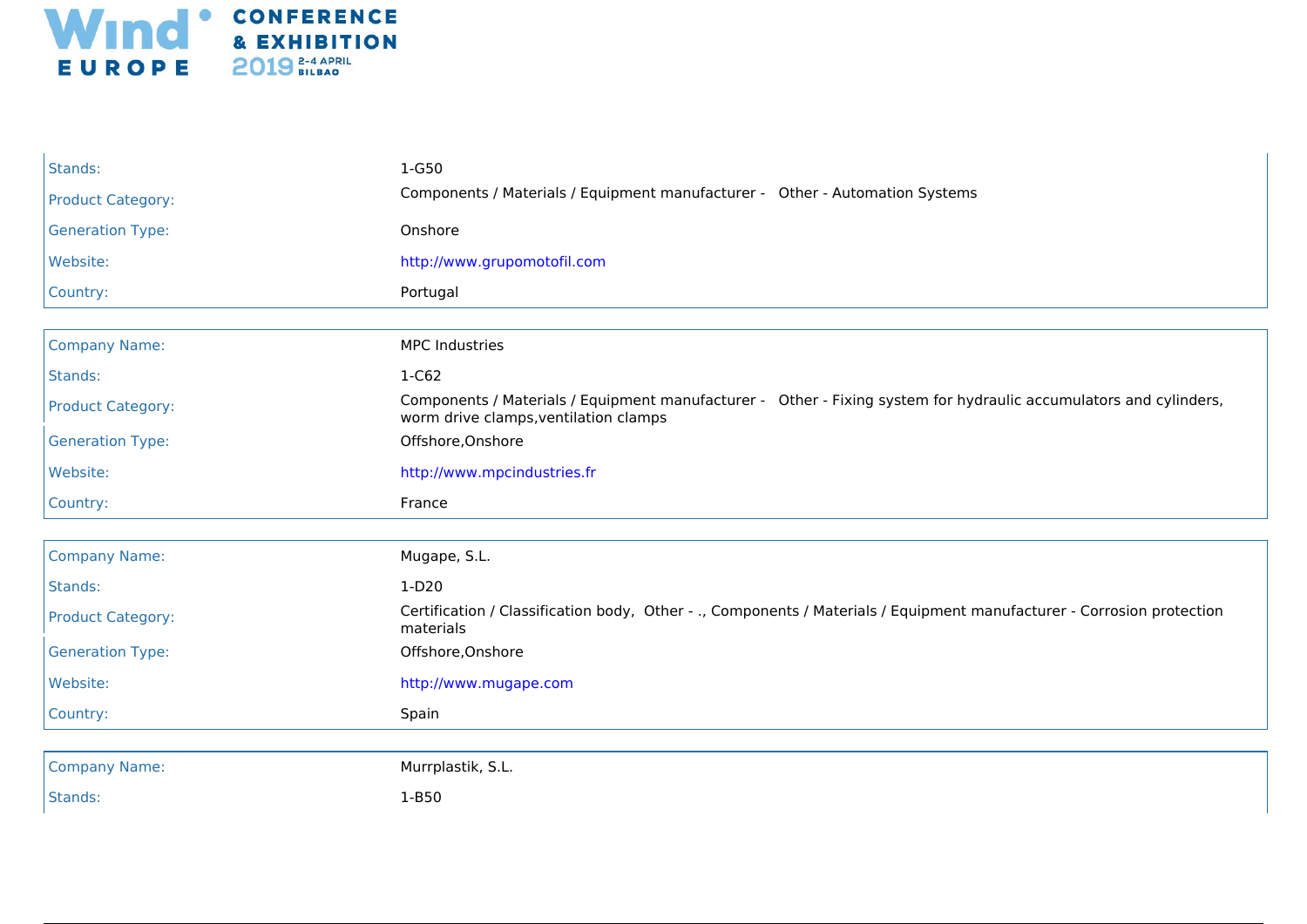

| <b>Product Category:</b> | Installation / Logistics - Electrical systems/connections                                                                   |
|--------------------------|-----------------------------------------------------------------------------------------------------------------------------|
| <b>Generation Type:</b>  | Offshore, Onshore                                                                                                           |
| Website:                 | http://www.murrplastik.es                                                                                                   |
| Country:                 | Spain                                                                                                                       |
|                          |                                                                                                                             |
| <b>Company Name:</b>     | Mywindparts                                                                                                                 |
| Stands:                  | $1-D60$                                                                                                                     |
| <b>Product Category:</b> | Components / Materials / Equipment manufacturer - Other - Supplier of all spare parts for Wind Turbine                      |
| <b>Generation Type:</b>  | Onshore                                                                                                                     |
| Website:                 | http://www.mywindparts.com                                                                                                  |
| Country:                 | France                                                                                                                      |
|                          |                                                                                                                             |
| <b>Company Name:</b>     | N.C. NIELSEN A/S                                                                                                            |
| Stands:                  | $1-D54$                                                                                                                     |
| <b>Product Category:</b> | Installation / Logistics - Other - Logistics ,, Installation / Logistics - Transportation, Marine/Shipyard - Ports          |
| <b>Generation Type:</b>  | Onshore                                                                                                                     |
| Website:                 | http://www.nc-nielsen.dk                                                                                                    |
| Country:                 | Denmark                                                                                                                     |
|                          |                                                                                                                             |
| <b>Company Name:</b>     | NABRAWIND TECHNOLOGIES                                                                                                      |
| Stands:                  | 1-F54                                                                                                                       |
| <b>Product Category:</b> | Components / Materials / Equipment manufacturer - Rotor blades, Components / Materials / Equipment manufacturer -<br>Towers |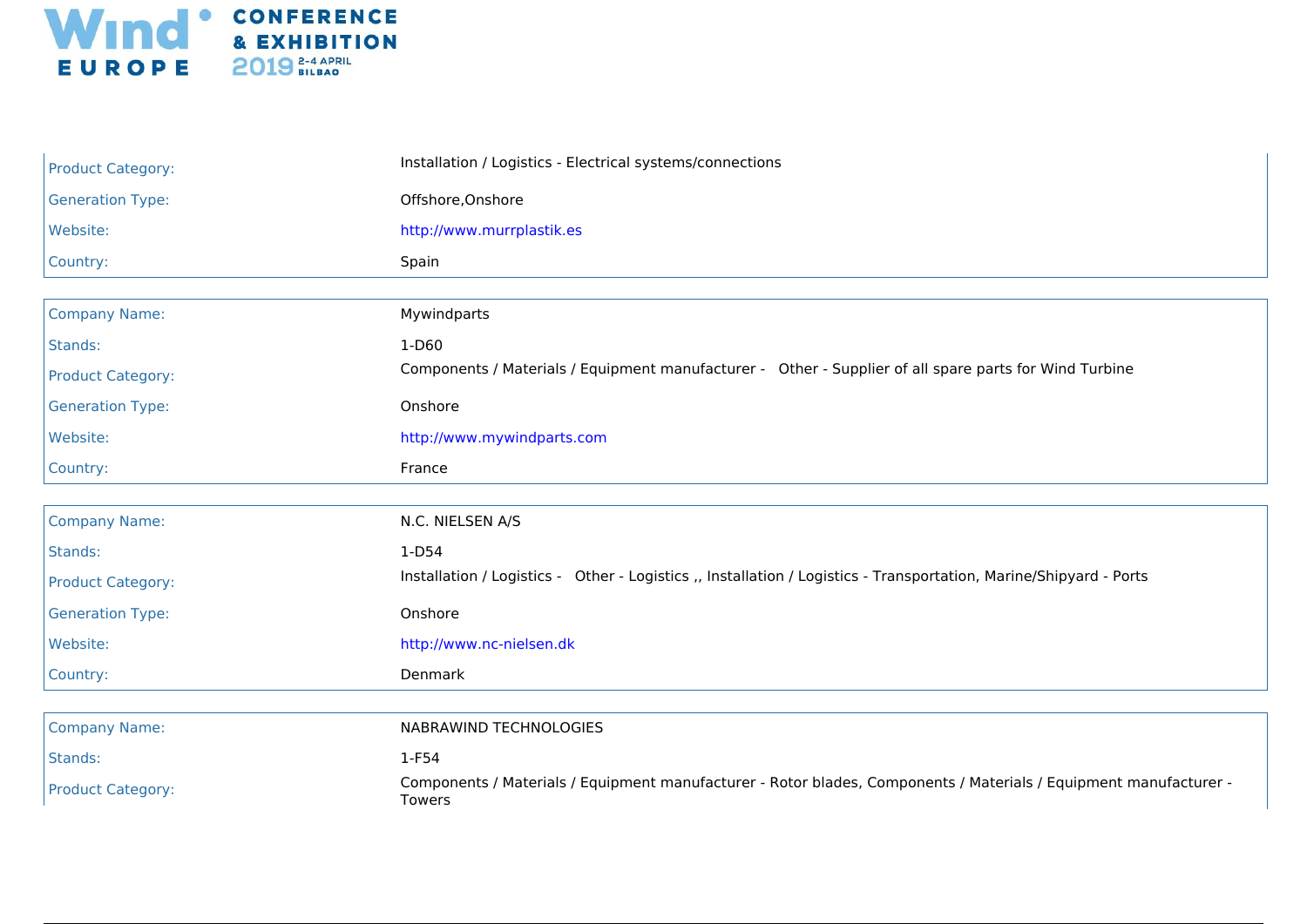

| <b>Generation Type:</b>  | Onshore                                                                                                                                                                                                            |
|--------------------------|--------------------------------------------------------------------------------------------------------------------------------------------------------------------------------------------------------------------|
| Website:                 | http://www.nabrawind.com                                                                                                                                                                                           |
| Country:                 | Spain                                                                                                                                                                                                              |
|                          |                                                                                                                                                                                                                    |
| <b>Company Name:</b>     | <b>NAUTILUS Floating Solutions</b>                                                                                                                                                                                 |
| Stands:                  | 1-B30                                                                                                                                                                                                              |
| <b>Product Category:</b> | Components / Materials / Equipment manufacturer - Foundations, Installation / Logistics - Foundations                                                                                                              |
| <b>Generation Type:</b>  | Offshore                                                                                                                                                                                                           |
| Website:                 | http://www.nautilusfs.com                                                                                                                                                                                          |
| Country:                 | Spain                                                                                                                                                                                                              |
|                          |                                                                                                                                                                                                                    |
| <b>Company Name:</b>     | <b>NAVACEL Process Industries</b>                                                                                                                                                                                  |
| Stands:                  | 1-B30                                                                                                                                                                                                              |
| <b>Product Category:</b> | Components / Materials / Equipment manufacturer - Foundations, Components / Materials / Equipment manufacturer -<br>Other - TP's, OSS, Components / Materials / Equipment manufacturer - Yaw systems               |
| <b>Generation Type:</b>  | Floating, Offshore                                                                                                                                                                                                 |
| Website:                 | http://www.navacel.com/                                                                                                                                                                                            |
| Country:                 | Spain                                                                                                                                                                                                              |
|                          |                                                                                                                                                                                                                    |
| <b>Company Name:</b>     | <b>Naval Energies</b>                                                                                                                                                                                              |
| Stands:                  | 1-D60                                                                                                                                                                                                              |
| <b>Product Category:</b> | Components / Materials / Equipment manufacturer - Electrical systems/ connections, Components / Materials / Equipment<br>manufacturer - Foundations, Components / Materials / Equipment manufacturer - Main frames |
| <b>Generation Type:</b>  | Floating, Offshore                                                                                                                                                                                                 |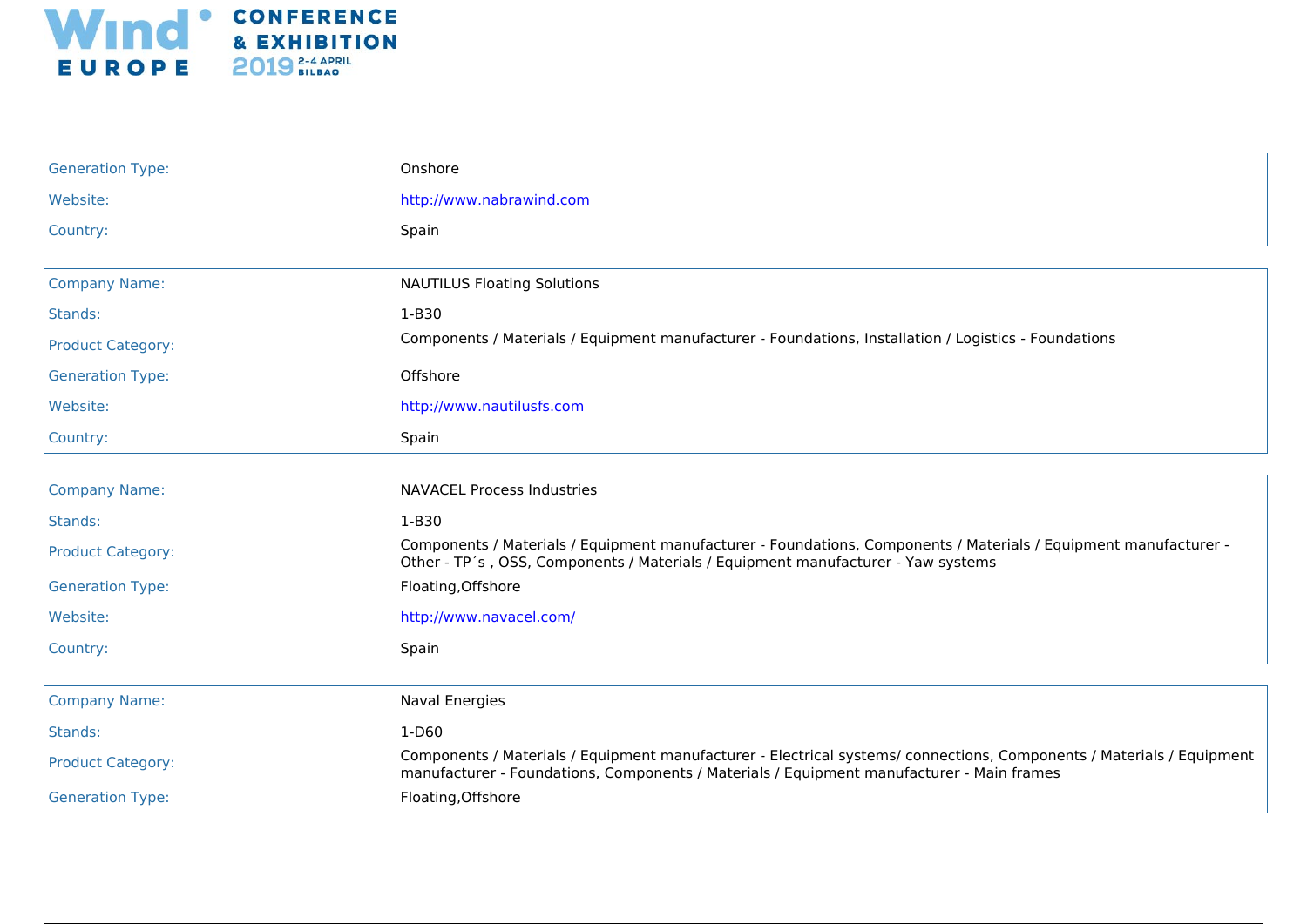

| Website:                 | http://www.naval-energies.com                                                                                                                                             |
|--------------------------|---------------------------------------------------------------------------------------------------------------------------------------------------------------------------|
| Country:                 | France                                                                                                                                                                    |
|                          |                                                                                                                                                                           |
| <b>Company Name:</b>     | Navantia S.A., S.M.E.                                                                                                                                                     |
| Stands:                  | 3-D64                                                                                                                                                                     |
| <b>Product Category:</b> | Installation / Logistics - Construction, Installation / Logistics - Foundations                                                                                           |
| <b>Generation Type:</b>  | Offshore                                                                                                                                                                  |
| Website:                 | http://www.navantia.es                                                                                                                                                    |
| Country:                 | Spain                                                                                                                                                                     |
|                          |                                                                                                                                                                           |
| <b>Company Name:</b>     | Navarra de técnicas de soldadura y fijación S.L.                                                                                                                          |
| Stands:                  | 3-E36                                                                                                                                                                     |
| <b>Product Category:</b> | Components / Materials / Equipment manufacturer - Rotor blades, Components / Materials / Equipment manufacturer -<br>Screws/Bolts, Installation / Logistics - Foundations |
| <b>Generation Type:</b>  | Onshore                                                                                                                                                                   |
| Website:                 | http://www.tsftsh.com                                                                                                                                                     |
| Country:                 | Spain                                                                                                                                                                     |
|                          |                                                                                                                                                                           |
| <b>Company Name:</b>     | <b>NEM Solutions</b>                                                                                                                                                      |
| Stands:                  | $1-C44$                                                                                                                                                                   |
| <b>Product Category:</b> | Consultancy/Service provider - Computer software, Internet of Things (IoT) and communications, Consultancy/Service<br>provider - Data Analysis                            |
| <b>Generation Type:</b>  | Offshore, Onshore                                                                                                                                                         |
| Website:                 | http://www.nemsolutions.com                                                                                                                                               |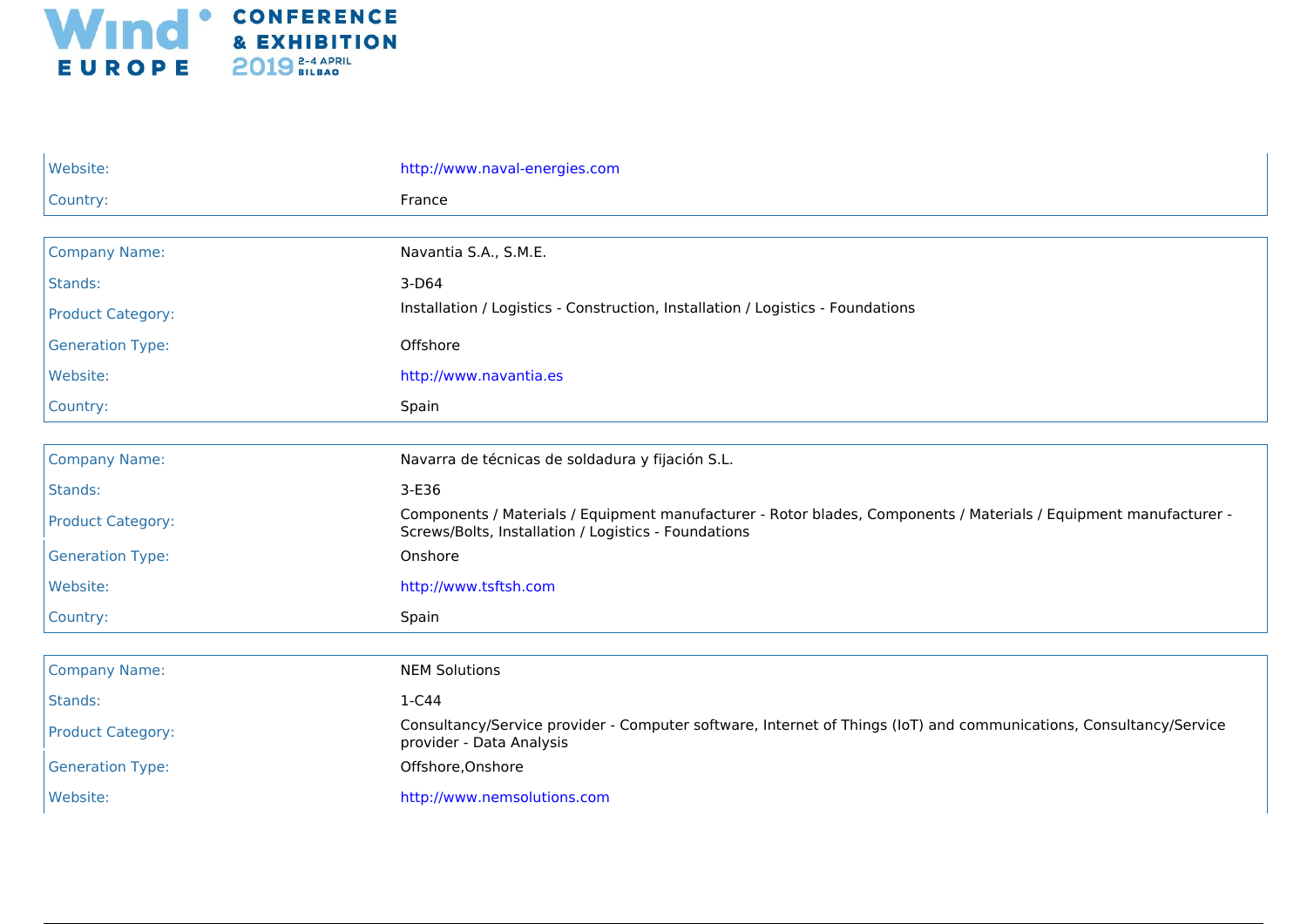

| Country:                 | Spain                                                                                                                                          |
|--------------------------|------------------------------------------------------------------------------------------------------------------------------------------------|
|                          |                                                                                                                                                |
| <b>Company Name:</b>     | Net-Wind                                                                                                                                       |
| Stands:                  | 1-D60                                                                                                                                          |
| <b>Product Category:</b> | Operations & maintenance                                                                                                                       |
| <b>Generation Type:</b>  | Onshore                                                                                                                                        |
| Website:                 | http://www.net-wind.com                                                                                                                        |
| Country:                 | France                                                                                                                                         |
|                          |                                                                                                                                                |
| <b>Company Name:</b>     | Nexans                                                                                                                                         |
| Stands:                  | $1-F22$                                                                                                                                        |
| <b>Product Category:</b> | Components / Materials / Equipment manufacturer - Cables and accessories                                                                       |
| <b>Generation Type:</b>  | Offshore, Onshore                                                                                                                              |
| Website:                 | http://www.nexans.com                                                                                                                          |
| Country:                 | France                                                                                                                                         |
|                          |                                                                                                                                                |
| <b>Company Name:</b>     | Nispera                                                                                                                                        |
| Stands:                  | $1 - B47$                                                                                                                                      |
| <b>Product Category:</b> | Consultancy/Service provider - Computer software, Internet of Things (IoT) and communications, Consultancy/Service<br>provider - Data Analysis |
| <b>Generation Type:</b>  | Floating, Offshore, Onshore                                                                                                                    |
| Website:                 | http://nispera.com                                                                                                                             |
| Country:                 | Switzerland                                                                                                                                    |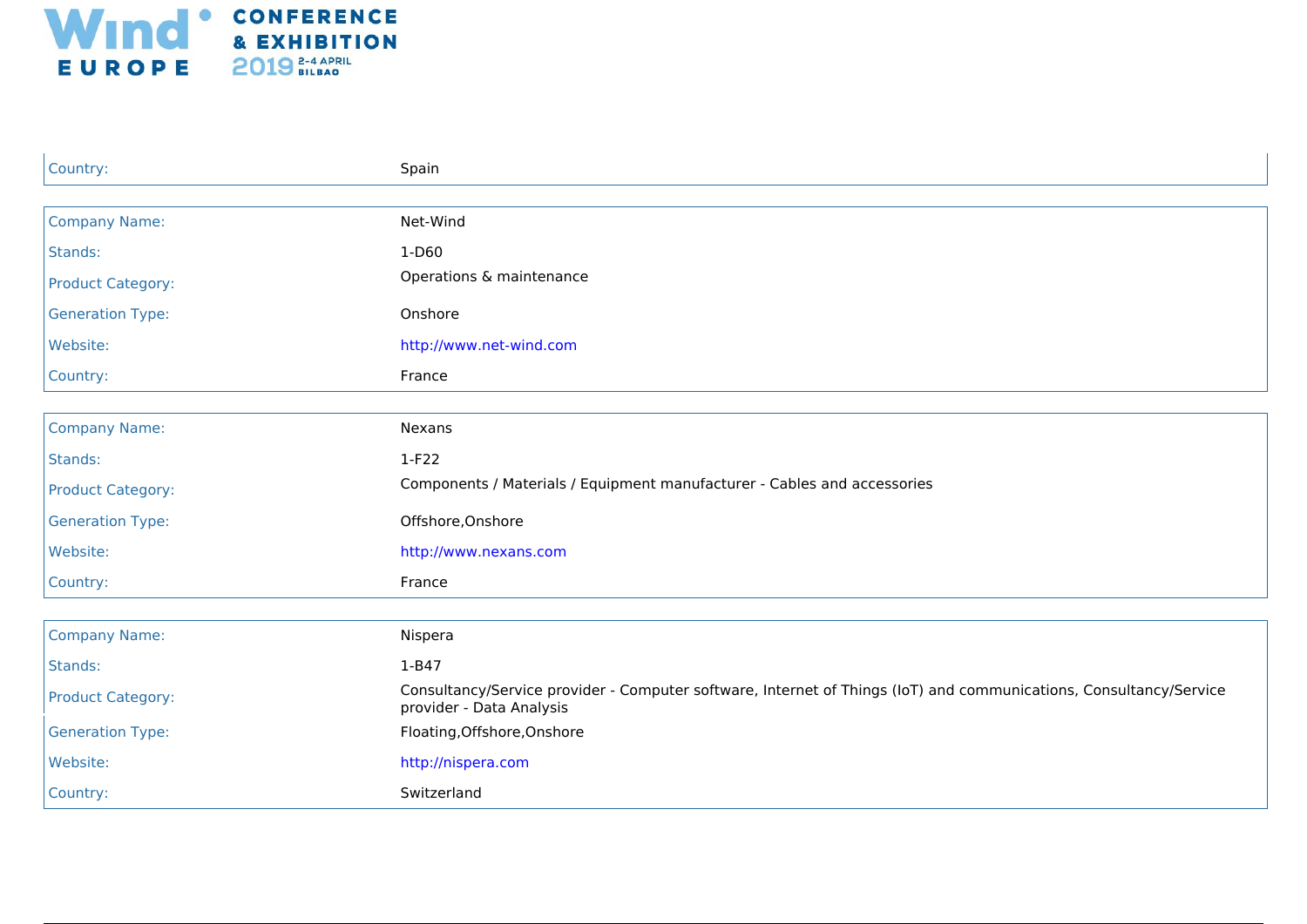

| <b>Company Name:</b>     | Nordex Group                                                                                                                                 |
|--------------------------|----------------------------------------------------------------------------------------------------------------------------------------------|
| Stands:                  | 3-C40                                                                                                                                        |
| <b>Product Category:</b> | Wind turbine manufacturer                                                                                                                    |
| <b>Generation Type:</b>  | Onshore                                                                                                                                      |
| Website:                 | http://www.nordex-online.com                                                                                                                 |
| Country:                 | Germany                                                                                                                                      |
|                          |                                                                                                                                              |
| <b>Company Name:</b>     | NovaWind                                                                                                                                     |
| Stands:                  | $1-D70$                                                                                                                                      |
| <b>Product Category:</b> | Components / Materials / Equipment manufacturer - Power converters                                                                           |
| <b>Generation Type:</b>  | Onshore                                                                                                                                      |
| Website:                 | http://novawind.ru/eng                                                                                                                       |
| Country:                 | Russia                                                                                                                                       |
| <b>Company Name:</b>     | <b>NRG Systems</b>                                                                                                                           |
| Stands:                  | $3-E54$                                                                                                                                      |
| <b>Product Category:</b> | Operations & maintenance, Consultancy/Service provider - Data Analysis, Consultancy/Service provider - Wind forecast/<br>Resource assessment |
| <b>Generation Type:</b>  | Offshore, Onshore                                                                                                                            |
| Website:                 | http://www.nrgsystems.com                                                                                                                    |
| Country:                 | <b>United States</b>                                                                                                                         |
|                          |                                                                                                                                              |
| <b>Company Name:</b>     | <b>OBSTA</b>                                                                                                                                 |
|                          |                                                                                                                                              |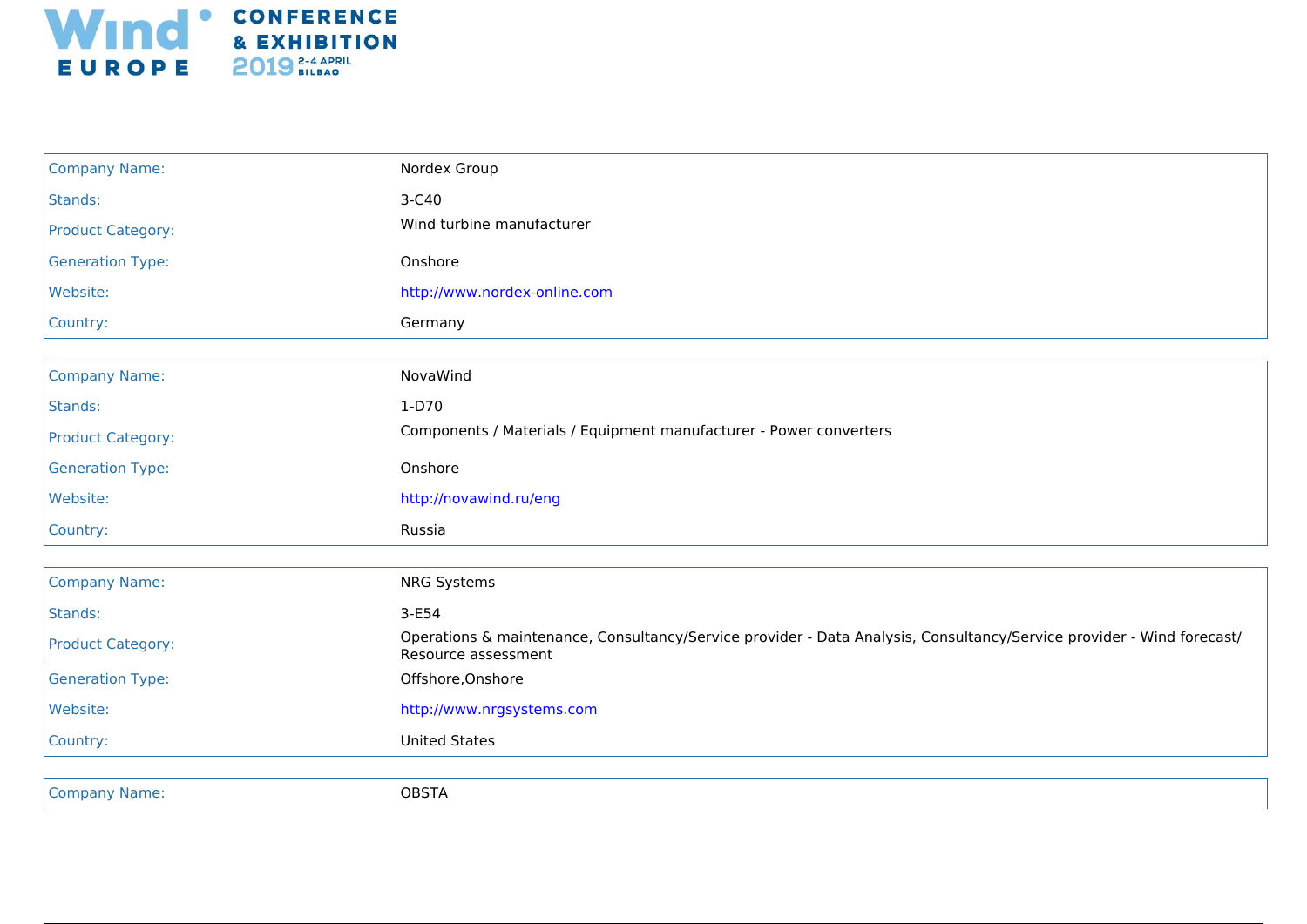

| Stands:                  | 3-B48                                                                                                                                                                                                                   |
|--------------------------|-------------------------------------------------------------------------------------------------------------------------------------------------------------------------------------------------------------------------|
| <b>Product Category:</b> | Components / Materials / Equipment manufacturer - Cables and accessories, Components / Materials / Equipment<br>manufacturer - Electrical systems/connections, Components / Materials / Equipment manufacturer - Towers |
| <b>Generation Type:</b>  | Offshore, Onshore                                                                                                                                                                                                       |
| Website:                 | http://www.obsta.com                                                                                                                                                                                                    |
| Country:                 | France                                                                                                                                                                                                                  |
|                          |                                                                                                                                                                                                                         |
| <b>Company Name:</b>     | <b>ONYX InSight</b>                                                                                                                                                                                                     |
| Stands:                  | $3-F56$                                                                                                                                                                                                                 |
| <b>Product Category:</b> | Consultancy/Service provider - Computer software, Internet of Things (IoT) and communications, Consultancy/Service<br>provider - Health & safety, Consultancy/Service provider - Training                               |
| <b>Generation Type:</b>  | Offshore, Onshore                                                                                                                                                                                                       |
| Website:                 | http://onyxinsight.com                                                                                                                                                                                                  |
| Country:                 | United Kingdom                                                                                                                                                                                                          |
|                          |                                                                                                                                                                                                                         |
| <b>Company Name:</b>     | Orga Aviation bv                                                                                                                                                                                                        |
| Stands:                  | $3-C24$                                                                                                                                                                                                                 |
| <b>Product Category:</b> | Consultancy/Service provider - Health & safety                                                                                                                                                                          |
| <b>Generation Type:</b>  | Floating, Offshore, Onshore                                                                                                                                                                                             |
| Website:                 | http://www.orga.nl                                                                                                                                                                                                      |
| Country:                 | Netherlands                                                                                                                                                                                                             |
|                          |                                                                                                                                                                                                                         |
| <b>Company Name:</b>     | ORMAZABAL                                                                                                                                                                                                               |
| Stands:                  | $1-B30$                                                                                                                                                                                                                 |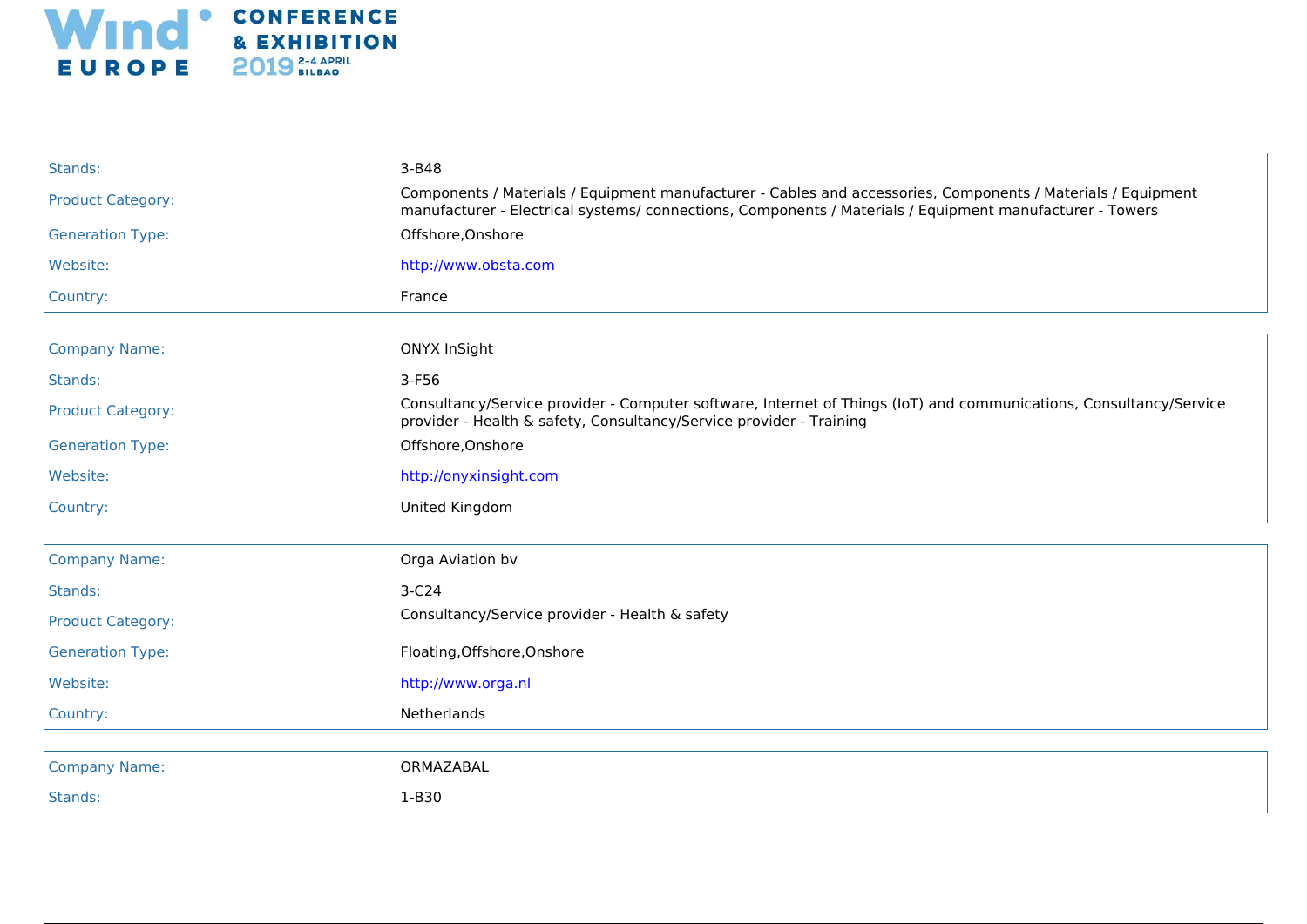

| <b>Product Category:</b> | Utility / Power generation / Energy company                                                                                                                                                                                                                         |
|--------------------------|---------------------------------------------------------------------------------------------------------------------------------------------------------------------------------------------------------------------------------------------------------------------|
| <b>Generation Type:</b>  | Offshore, Onshore                                                                                                                                                                                                                                                   |
| Website:                 | http://WWW.ORMAZABAL.COM                                                                                                                                                                                                                                            |
| Country:                 | Spain                                                                                                                                                                                                                                                               |
|                          |                                                                                                                                                                                                                                                                     |
| <b>Company Name:</b>     | Pall Corporation                                                                                                                                                                                                                                                    |
| Stands:                  | 3-B49                                                                                                                                                                                                                                                               |
| <b>Product Category:</b> | Operations & maintenance, Components / Materials / Equipment manufacturer - Other - Hydraulic and Lube Oil filtration,<br>Remote Monitoring Systems, Fluid Purification Systems, Consultancy/Service provider - Other - Fluid Management and<br>Monitoring services |
| <b>Generation Type:</b>  | Floating, Offshore, Onshore                                                                                                                                                                                                                                         |
| Website:                 | http://www.pall.com                                                                                                                                                                                                                                                 |
| Country:                 | Spain                                                                                                                                                                                                                                                               |
|                          |                                                                                                                                                                                                                                                                     |
| <b>Company Name:</b>     | Pavilion of Denmark (DWEA)                                                                                                                                                                                                                                          |
| Stands:                  | 1-C56, 1-D52, 1-D54, 1-D56, 1-E50, 1-E54                                                                                                                                                                                                                            |
| <b>Product Category:</b> | Other - Organizer of national pavilions abroad, Wind energy association                                                                                                                                                                                             |
| <b>Generation Type:</b>  | Offshore, Onshore                                                                                                                                                                                                                                                   |
| Website:                 | http://www.dwea.dk                                                                                                                                                                                                                                                  |
| Country:                 | Denmark                                                                                                                                                                                                                                                             |
|                          |                                                                                                                                                                                                                                                                     |
| <b>Company Name:</b>     | Peikko Group Corporation                                                                                                                                                                                                                                            |
| Stands:                  |                                                                                                                                                                                                                                                                     |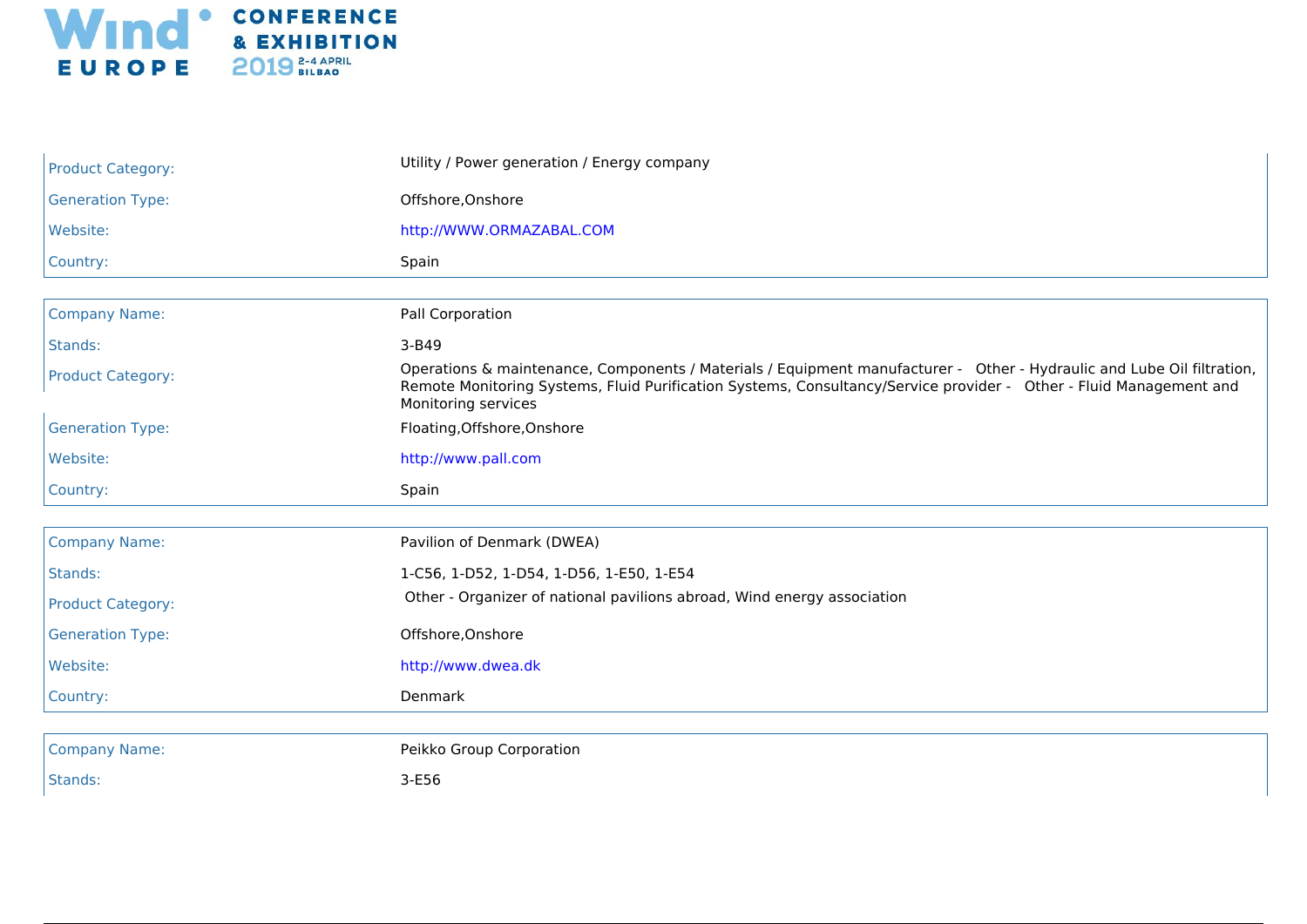

| <b>Product Category:</b> | Components / Materials / Equipment manufacturer - Foundations, Components / Materials / Equipment manufacturer -<br>Screws/Bolts                                                                                                  |
|--------------------------|-----------------------------------------------------------------------------------------------------------------------------------------------------------------------------------------------------------------------------------|
| <b>Generation Type:</b>  | Onshore                                                                                                                                                                                                                           |
| Website:                 | http://www.peikko.com                                                                                                                                                                                                             |
| Country:                 | Finland                                                                                                                                                                                                                           |
|                          |                                                                                                                                                                                                                                   |
| <b>Company Name:</b>     | PEREZ TORRES GROUP                                                                                                                                                                                                                |
| Stands:                  | $1-G38$                                                                                                                                                                                                                           |
| <b>Product Category:</b> | Installation / Logistics - Cranes, Installation / Logistics - Transportation, Marine/Shipyard - Ports                                                                                                                             |
| <b>Generation Type:</b>  | Offshore, Onshore                                                                                                                                                                                                                 |
| Website:                 | http://www.ptmar.com                                                                                                                                                                                                              |
| Country:                 | Spain                                                                                                                                                                                                                             |
|                          |                                                                                                                                                                                                                                   |
| <b>Company Name:</b>     | <b>PETZL</b>                                                                                                                                                                                                                      |
| Stands:                  | 3-F39                                                                                                                                                                                                                             |
| <b>Product Category:</b> | Components / Materials / Equipment manufacturer - Other - ROPE ACCESS                                                                                                                                                             |
| <b>Generation Type:</b>  | Floating, Offshore, Onshore                                                                                                                                                                                                       |
| Website:                 | http://www.petzl.com                                                                                                                                                                                                              |
| Country:                 | France                                                                                                                                                                                                                            |
|                          |                                                                                                                                                                                                                                   |
| <b>Company Name:</b>     | PHOENIX CONTACT                                                                                                                                                                                                                   |
| Stands:                  | $1-F21$                                                                                                                                                                                                                           |
| <b>Product Category:</b> | Components / Materials / Equipment manufacturer - Cables and accessories, Components / Materials / Equipment<br>manufacturer - Control systems, Components / Materials / Equipment manufacturer - Electrical systems/ connections |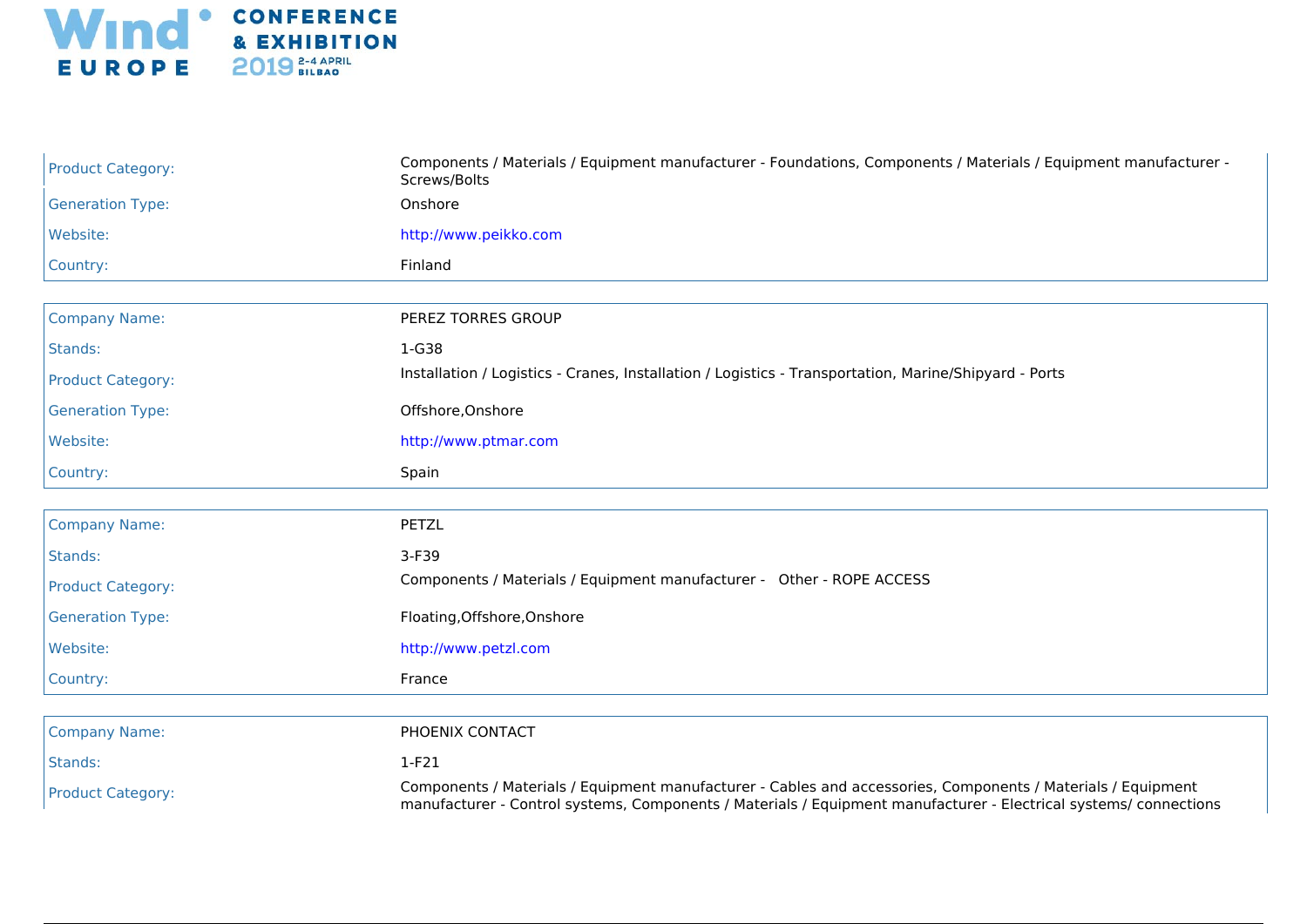

| <b>Generation Type:</b>  | Offshore, Onshore                                                                                                                                |
|--------------------------|--------------------------------------------------------------------------------------------------------------------------------------------------|
| Website:                 | http://www.phoenixcontact.com                                                                                                                    |
| Country:                 | Germany                                                                                                                                          |
|                          |                                                                                                                                                  |
| <b>Company Name:</b>     | <b>PINILLA</b>                                                                                                                                   |
| Stands:                  | $3-D53$                                                                                                                                          |
| <b>Product Category:</b> | Components / Materials / Equipment manufacturer - Other - TOOLS DESIGNER, Consultancy/Service provider - Other -<br>TOOLS MAINTENANCE AND REPAIR |
| <b>Generation Type:</b>  | Onshore                                                                                                                                          |
| Website:                 | http://www.pinilla.com                                                                                                                           |
| Country:                 | Spain                                                                                                                                            |
|                          |                                                                                                                                                  |
| <b>Company Name:</b>     | Polish Wind Energy Association                                                                                                                   |
| Stands:                  | $3-F41$                                                                                                                                          |
| <b>Product Category:</b> | Event organiser/Media, Wind energy association                                                                                                   |
| <b>Generation Type:</b>  | Offshore, Onshore                                                                                                                                |
| Website:                 | http://www.psew.pl                                                                                                                               |
| Country:                 | Poland                                                                                                                                           |
|                          |                                                                                                                                                  |
| <b>Company Name:</b>     | PORT ATLANTIQUE LA ROCHELLE                                                                                                                      |
| Stands:                  | 1-G48                                                                                                                                            |
| <b>Product Category:</b> | Marine/Shipyard - Ports                                                                                                                          |
| <b>Generation Type:</b>  | Offshore, Onshore                                                                                                                                |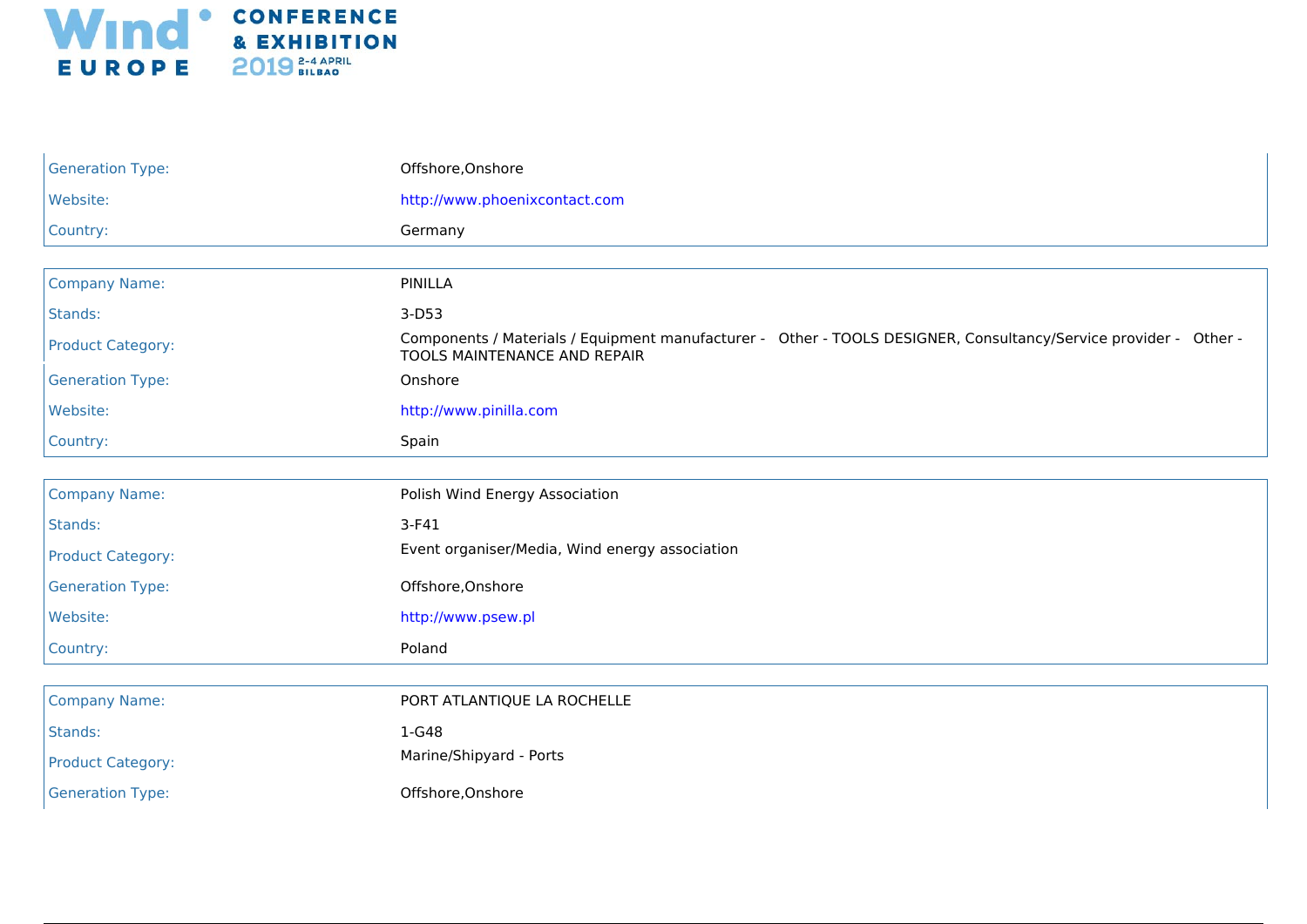

| Website:                 | http://www.larochelle.port.fr                                                                                                         |
|--------------------------|---------------------------------------------------------------------------------------------------------------------------------------|
| Country:                 | France                                                                                                                                |
|                          |                                                                                                                                       |
| <b>Company Name:</b>     | Port of Amsterdam                                                                                                                     |
| Stands:                  | $3-F20$                                                                                                                               |
| <b>Product Category:</b> | Marine/Shipyard - Ports                                                                                                               |
| <b>Generation Type:</b>  | Offshore                                                                                                                              |
| Website:                 | http://www.portofamsterdam.com                                                                                                        |
| Country:                 | Netherlands                                                                                                                           |
|                          |                                                                                                                                       |
| <b>Company Name:</b>     | PORT OF BILBAO                                                                                                                        |
| Stands:                  | $1-B20$                                                                                                                               |
| <b>Product Category:</b> | Public authorities, Marine/Shipyard - Ports                                                                                           |
| <b>Generation Type:</b>  | Offshore, Onshore                                                                                                                     |
| Website:                 | http://www.bilbaoport.eus                                                                                                             |
| Country:                 | Spain                                                                                                                                 |
|                          |                                                                                                                                       |
| <b>Company Name:</b>     | PORT OF BILBAO - UNIPORTBILBAO                                                                                                        |
| Stands:                  | 1-B30                                                                                                                                 |
| <b>Product Category:</b> | Consultancy/Service provider - Other - Transport and logistics, Installation / Logistics - Transportation, Marine/Shipyard -<br>Ports |
| <b>Generation Type:</b>  | Floating, Offshore, Onshore                                                                                                           |
| Website:                 | http://uniportbilbao.eus                                                                                                              |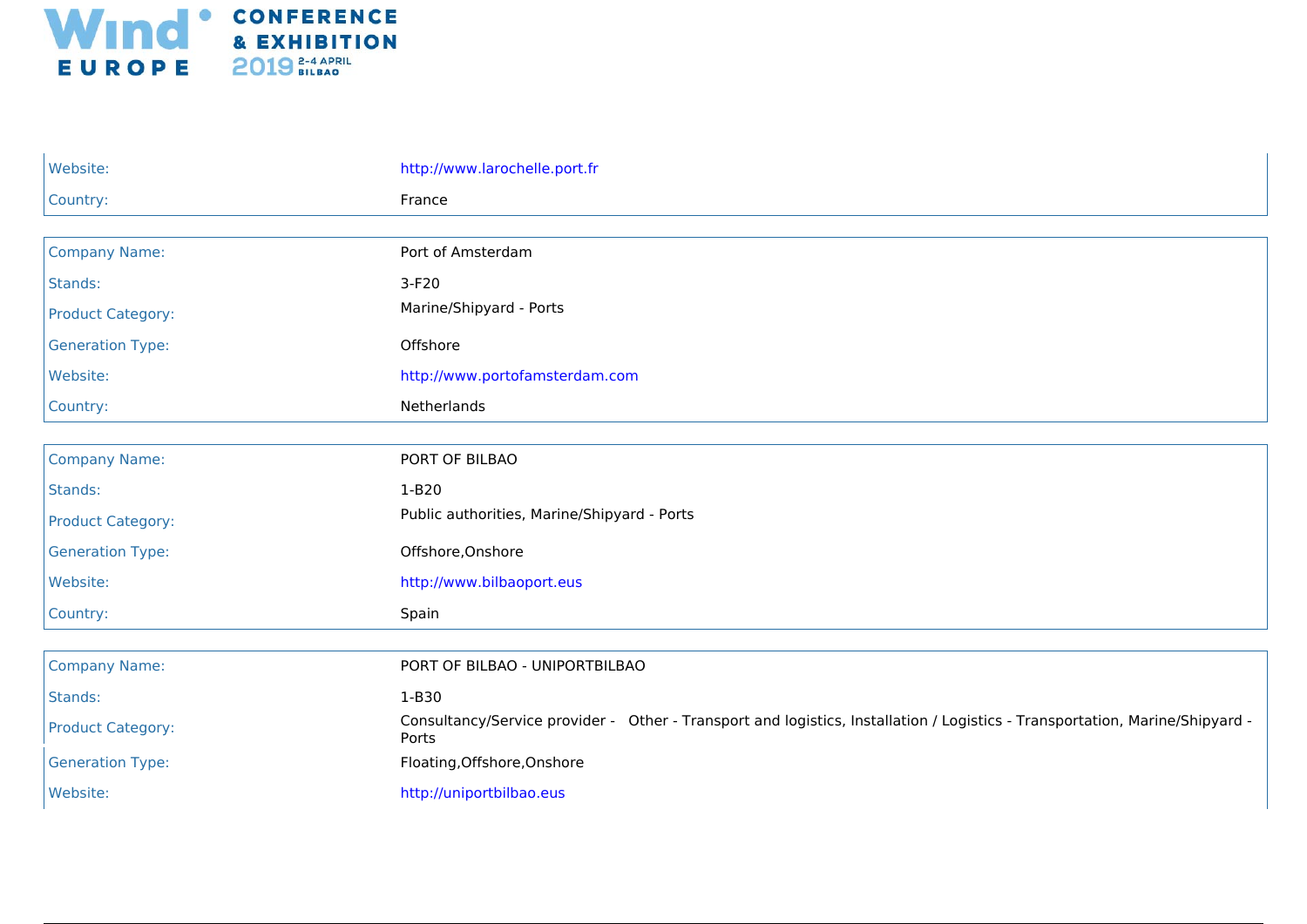

| Country:                 | Spain                         |
|--------------------------|-------------------------------|
|                          |                               |
| <b>Company Name:</b>     | Port of Den Helder            |
| Stands:                  | 3-F20                         |
| <b>Product Category:</b> | Marine/Shipyard - Ports       |
| <b>Generation Type:</b>  | Offshore                      |
| Website:                 | http://www.portofdenhelder.eu |
| Country:                 | Netherlands                   |
|                          |                               |
| <b>Company Name:</b>     | Port of Esbjerg               |
| Stands:                  | $3-F20$                       |
| <b>Product Category:</b> | Marine/Shipyard - Ports       |
| <b>Generation Type:</b>  | Offshore                      |
| Website:                 | http://www.portesbjerg.dk     |
| Country:                 | Denmark                       |
|                          |                               |
| <b>Company Name:</b>     | Port of Grenaa                |
| Stands:                  | $3-F20$                       |
| <b>Product Category:</b> | Marine/Shipyard - Ports       |
| <b>Generation Type:</b>  | Offshore                      |
| Website:                 | http://www.port-of-grenaa.com |
| Country:                 | Denmark                       |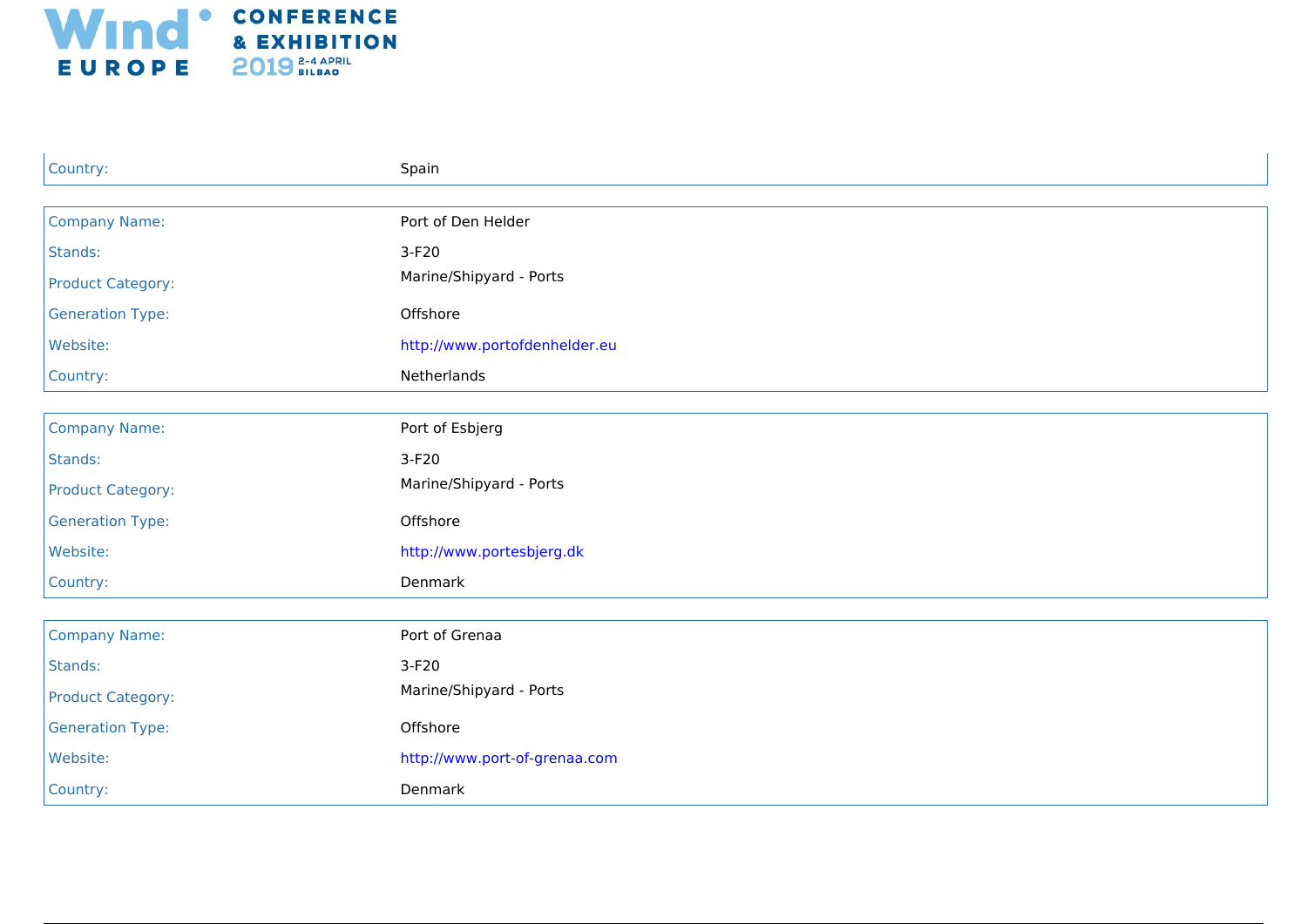

| <b>Company Name:</b>     | Port of Oostende                                                                                                                                                         |
|--------------------------|--------------------------------------------------------------------------------------------------------------------------------------------------------------------------|
| Stands:                  | $3-F20$                                                                                                                                                                  |
| <b>Product Category:</b> | Marine/Shipyard - Ports                                                                                                                                                  |
| <b>Generation Type:</b>  | Offshore                                                                                                                                                                 |
| Website:                 | http://www.portofoostende.be                                                                                                                                             |
| Country:                 | Belgium                                                                                                                                                                  |
|                          |                                                                                                                                                                          |
| <b>Company Name:</b>     | Port-La Nouvelle                                                                                                                                                         |
| Stands:                  | $3-F20$                                                                                                                                                                  |
| <b>Product Category:</b> | Marine/Shipyard - Ports                                                                                                                                                  |
| <b>Generation Type:</b>  | Floating, Offshore                                                                                                                                                       |
| Website:                 | https://www.port-la-nouvelle.com/future-port/                                                                                                                            |
| Country:                 | France                                                                                                                                                                   |
| <b>Company Name:</b>     | Power Factors LLC                                                                                                                                                        |
| Stands:                  | 1-G68                                                                                                                                                                    |
| <b>Product Category:</b> | Operations & maintenance, Consultancy/Service provider - Computer software, Internet of Things (IoT) and<br>communications, Consultancy/Service provider - Data Analysis |
| <b>Generation Type:</b>  | Onshore                                                                                                                                                                  |
| Website:                 | http://www.pfdrive.com                                                                                                                                                   |
| Country:                 | <b>United States</b>                                                                                                                                                     |
|                          |                                                                                                                                                                          |
| <b>Company Name:</b>     | PREDYCSA                                                                                                                                                                 |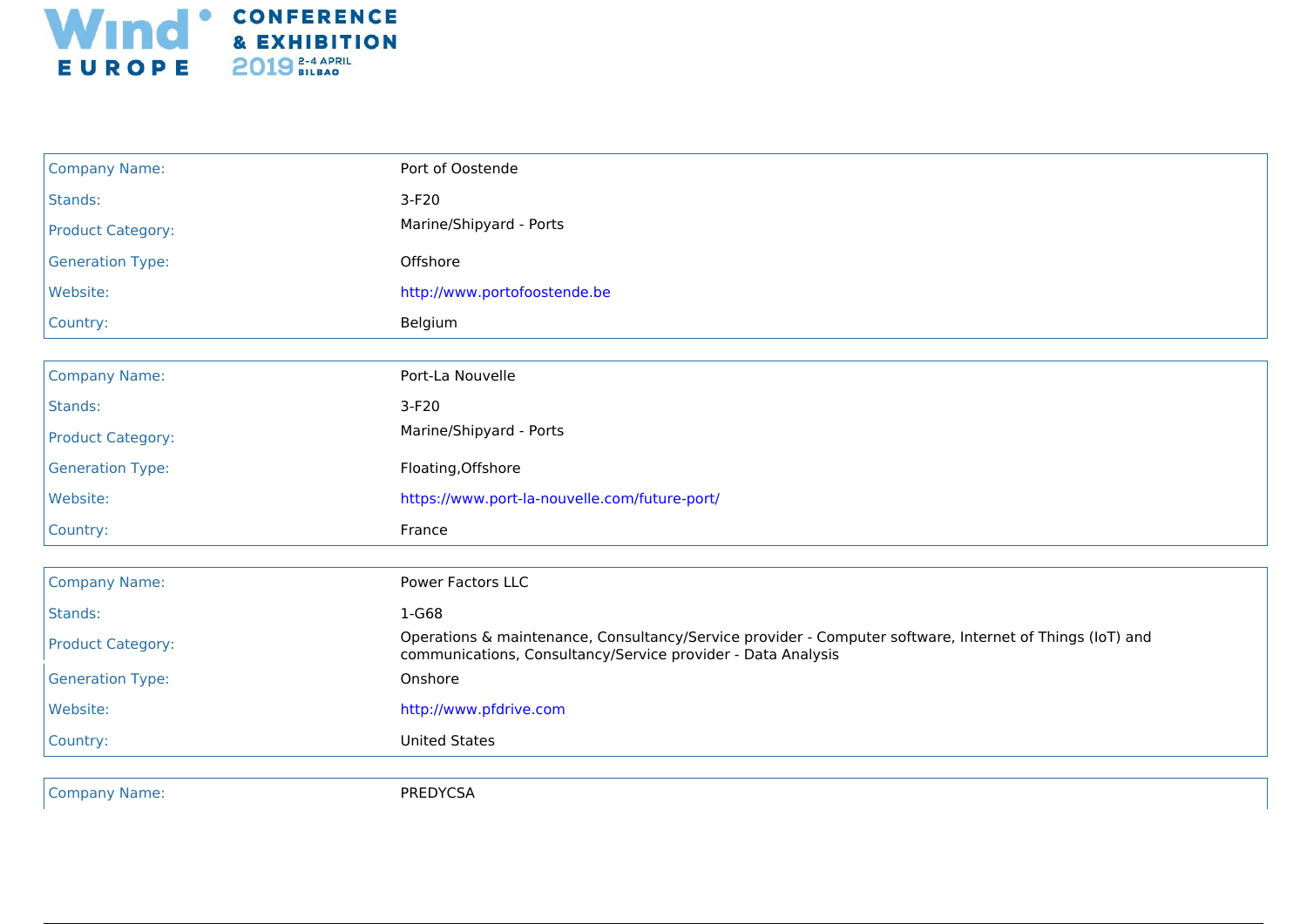

| Stands:                  | $1-B51$                                                                                                                                                                                                                |
|--------------------------|------------------------------------------------------------------------------------------------------------------------------------------------------------------------------------------------------------------------|
| <b>Product Category:</b> | Components / Materials / Equipment manufacturer - Control systems, Consultancy/Service provider - Data Analysis,<br>Consultancy/Service provider - Training                                                            |
| <b>Generation Type:</b>  | Floating, Offshore, Onshore                                                                                                                                                                                            |
| Website:                 | http://www.predycsa.com                                                                                                                                                                                                |
| Country:                 | Spain                                                                                                                                                                                                                  |
|                          |                                                                                                                                                                                                                        |
| <b>Company Name:</b>     | Principle Power Portugal Lda.                                                                                                                                                                                          |
| Stands:                  | 1-C54                                                                                                                                                                                                                  |
| <b>Product Category:</b> | Operations & maintenance, Other - Technology provider, Installation / Logistics - Infrastructure                                                                                                                       |
| <b>Generation Type:</b>  | Floating, Offshore                                                                                                                                                                                                     |
| Website:                 | http://www.principlepowerinc.com                                                                                                                                                                                       |
| Country:                 | Portugal                                                                                                                                                                                                               |
|                          |                                                                                                                                                                                                                        |
| <b>Company Name:</b>     | Product & Process Development (P&PD)                                                                                                                                                                                   |
| Stands:                  | $1-B20$                                                                                                                                                                                                                |
| <b>Product Category:</b> | Consultancy/Service provider - Civil/Mechanical services providers, Consultancy/Service provider - Data Analysis,<br>Installation / Logistics - Other - Tooling Engineering & Maintenance plan for Offshore Wind Farm, |
| <b>Generation Type:</b>  | Floating, Offshore, Onshore                                                                                                                                                                                            |
| Website:                 | http://www.ppdingenieros.es                                                                                                                                                                                            |
| Country:                 | Spain                                                                                                                                                                                                                  |
|                          |                                                                                                                                                                                                                        |
| <b>Company Name:</b>     | ProPlanEn                                                                                                                                                                                                              |
| Stands:                  | $1-B52$                                                                                                                                                                                                                |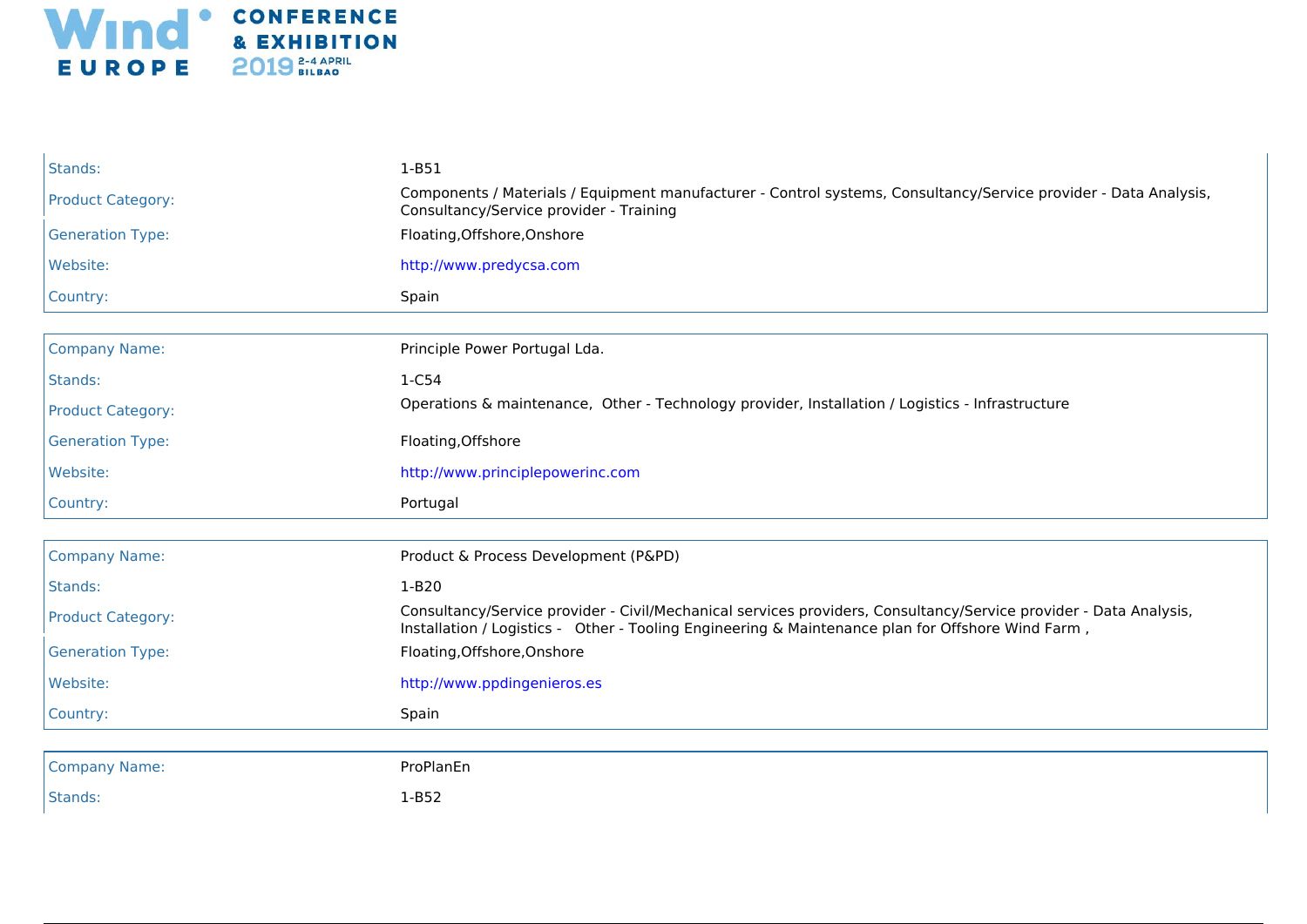

| <b>Product Category:</b> | R&D / University / Institute, Consultancy/Service provider - Computer software, Internet of Things (IoT) and<br>communications, Consultancy/Service provider - Wind forecast/ Resource assessment                         |
|--------------------------|---------------------------------------------------------------------------------------------------------------------------------------------------------------------------------------------------------------------------|
| <b>Generation Type:</b>  | Floating, Offshore, Onshore                                                                                                                                                                                               |
| Website:                 | http://www.proplanen.com                                                                                                                                                                                                  |
| Country:                 | United Kingdom                                                                                                                                                                                                            |
|                          |                                                                                                                                                                                                                           |
| <b>Company Name:</b>     | Protecttion Protección Técnica S.L.                                                                                                                                                                                       |
| Stands:                  | $1-D32$                                                                                                                                                                                                                   |
| <b>Product Category:</b> | Operations & maintenance, Consultancy/Service provider - Health & safety, Consultancy/Service provider - Training                                                                                                         |
| <b>Generation Type:</b>  | Floating, Offshore, Onshore                                                                                                                                                                                               |
| Website:                 | http://www.protecttion.com                                                                                                                                                                                                |
| Country:                 | Spain                                                                                                                                                                                                                     |
|                          |                                                                                                                                                                                                                           |
| <b>Company Name:</b>     | Prysmian Group                                                                                                                                                                                                            |
| Stands:                  | $1-C42$                                                                                                                                                                                                                   |
| <b>Product Category:</b> | Components / Materials / Equipment manufacturer - Cables and accessories, Components / Materials / Equipment<br>manufacturer - Electrical systems/ connections, Installation / Logistics - Electrical systems/connections |
| <b>Generation Type:</b>  | Offshore, Onshore                                                                                                                                                                                                         |
| Website:                 | http://www.prysmiangroup.com                                                                                                                                                                                              |
| Country:                 | Italy                                                                                                                                                                                                                     |
|                          |                                                                                                                                                                                                                           |
| <b>Company Name:</b>     | <b>QOS ENERGY</b>                                                                                                                                                                                                         |
| Stands:                  | 3-E62                                                                                                                                                                                                                     |
| <b>Product Category:</b> | Consultancy/Service provider - Computer software, Internet of Things (IoT) and communications                                                                                                                             |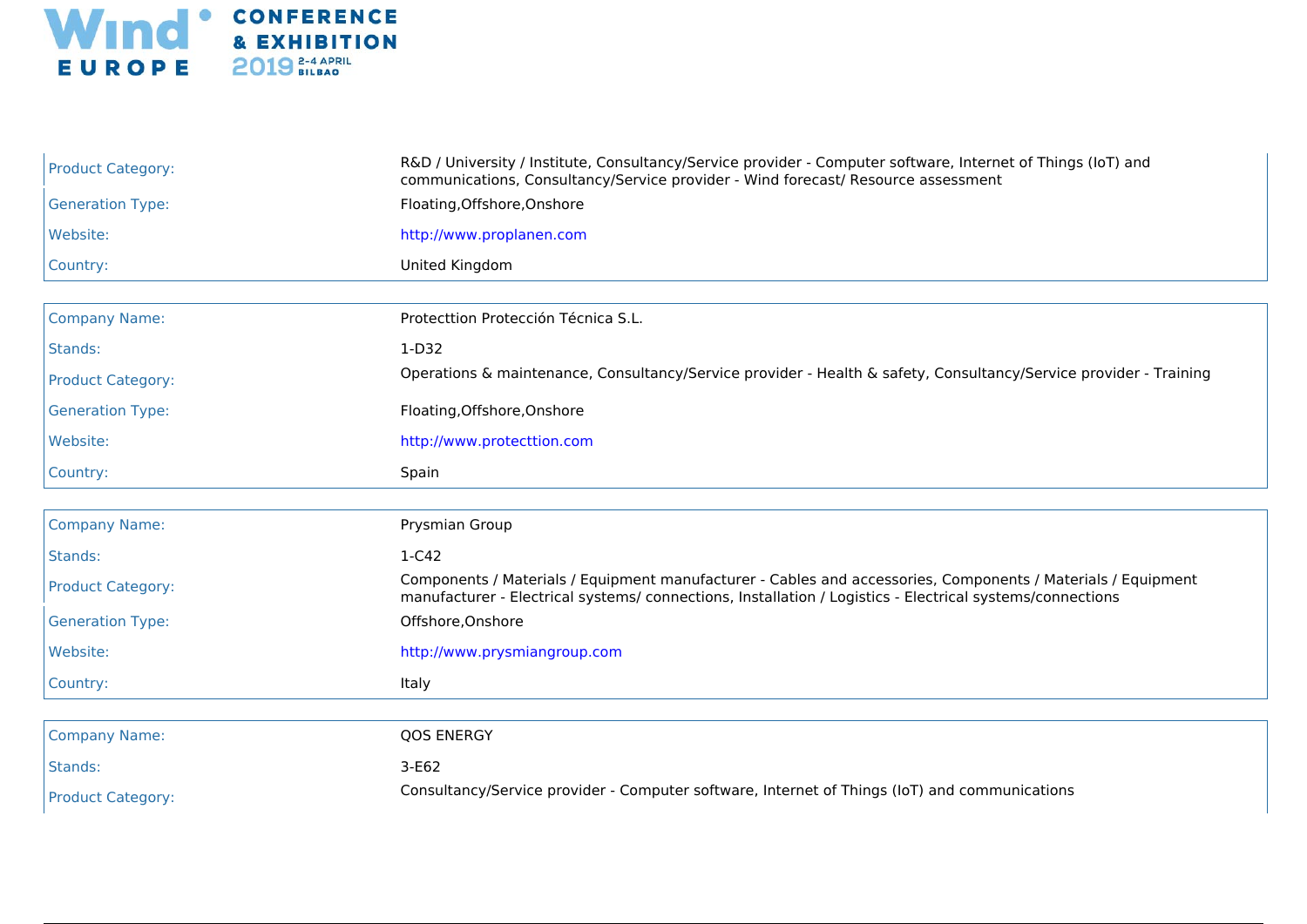

| <b>Generation Type:</b>  | Floating, Offshore, Onshore                                                                                                                                                        |
|--------------------------|------------------------------------------------------------------------------------------------------------------------------------------------------------------------------------|
| Website:                 | http://www.qosenergy.com                                                                                                                                                           |
| Country:                 | France                                                                                                                                                                             |
|                          |                                                                                                                                                                                    |
| <b>Company Name:</b>     | Qualisys                                                                                                                                                                           |
| Stands:                  | $1-B51$                                                                                                                                                                            |
| <b>Product Category:</b> | Components / Materials / Equipment manufacturer - Control systems                                                                                                                  |
| <b>Generation Type:</b>  | Floating, Offshore, Onshore                                                                                                                                                        |
| Website:                 | https://www.qualisys.com                                                                                                                                                           |
| Country:                 | Sweden                                                                                                                                                                             |
|                          |                                                                                                                                                                                    |
| <b>Company Name:</b>     | <b>REBO</b>                                                                                                                                                                        |
| Stands:                  | $3-F20$                                                                                                                                                                            |
| <b>Product Category:</b> | Marine/Shipyard - Ports                                                                                                                                                            |
| <b>Generation Type:</b>  | Offshore                                                                                                                                                                           |
| Website:                 | http://www.reboostende.be                                                                                                                                                          |
| Country:                 | Belgium                                                                                                                                                                            |
|                          |                                                                                                                                                                                    |
| <b>Company Name:</b>     | <b>RECHARGE</b>                                                                                                                                                                    |
| Stands:                  | $3-B22$                                                                                                                                                                            |
| <b>Product Category:</b> | Consultancy/Service provider - Data Analysis, Consultancy/Service provider - Environmental impact assessment,<br>Consultancy/Service provider - Wind forecast/ Resource assessment |
| <b>Generation Type:</b>  | Floating, Offshore, Onshore                                                                                                                                                        |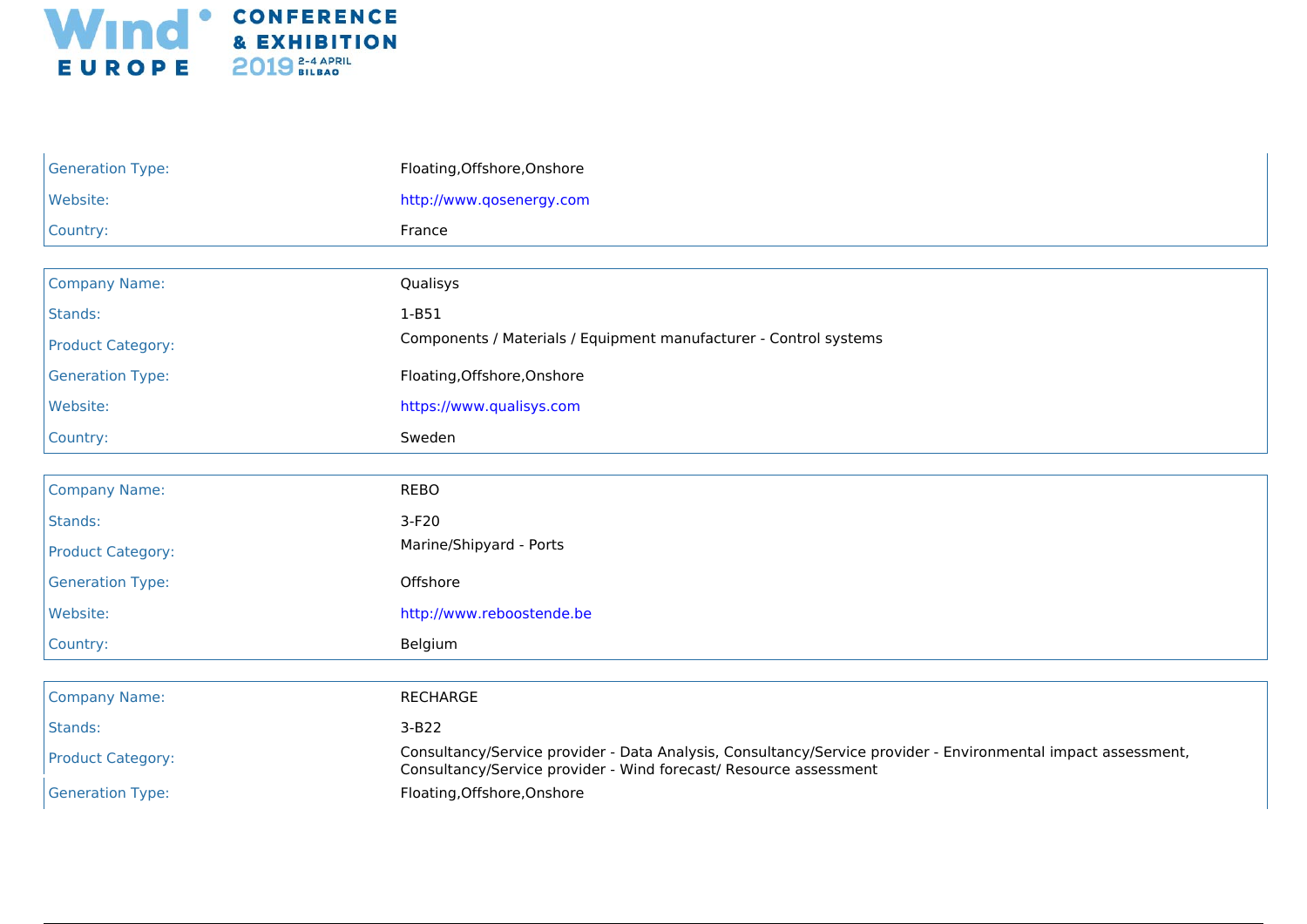

| Website:                 | https://www.rechargenews.com/                                                                                                     |
|--------------------------|-----------------------------------------------------------------------------------------------------------------------------------|
| Country:                 | United Kingdom                                                                                                                    |
|                          |                                                                                                                                   |
| <b>Company Name:</b>     | Remtech                                                                                                                           |
| Stands:                  | 1-D60                                                                                                                             |
| <b>Product Category:</b> | Other - ., Components / Materials / Equipment manufacturer - Other - Sodar acoustic wind profiler, wind energy site<br>assessment |
| <b>Generation Type:</b>  | Floating, Offshore, Onshore                                                                                                       |
| Website:                 | http://www.remtechinc.com                                                                                                         |
| Country:                 | France                                                                                                                            |
|                          |                                                                                                                                   |
| <b>Company Name:</b>     | Renewable Energy Sources of Croatia                                                                                               |
| Stands:                  | 1-E70                                                                                                                             |
| <b>Product Category:</b> | Wind energy association                                                                                                           |
| <b>Generation Type:</b>  | Offshore, Onshore                                                                                                                 |
| Website:                 | http://www.oie.hr                                                                                                                 |
| Country:                 | Croatia                                                                                                                           |
|                          |                                                                                                                                   |
| <b>Company Name:</b>     | reNEWS - Renewable Energy News                                                                                                    |
| Stands:                  | $3-D51$                                                                                                                           |
| <b>Product Category:</b> | Event organiser/Media                                                                                                             |
| <b>Generation Type:</b>  | Floating, Offshore, Onshore                                                                                                       |
| Website:                 | http://www.renews.biz                                                                                                             |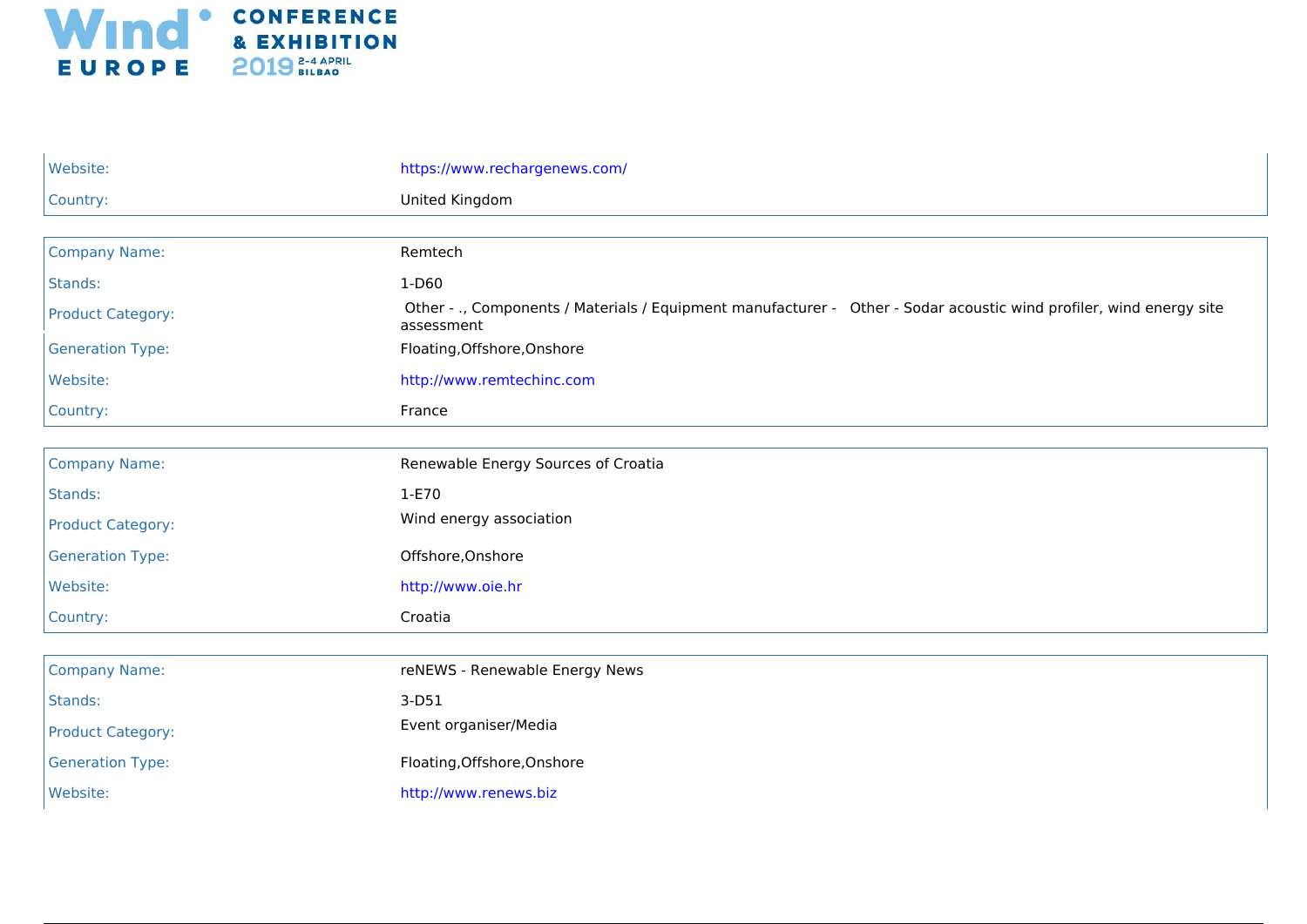

| Country:                 | United Kingdom                                                                                                                                                                                                              |
|--------------------------|-----------------------------------------------------------------------------------------------------------------------------------------------------------------------------------------------------------------------------|
|                          |                                                                                                                                                                                                                             |
| <b>Company Name:</b>     | <b>RES</b>                                                                                                                                                                                                                  |
| Stands:                  | $3-C52$                                                                                                                                                                                                                     |
| <b>Product Category:</b> | Operations & maintenance, Project developer / Operator                                                                                                                                                                      |
| <b>Generation Type:</b>  | Offshore, Onshore                                                                                                                                                                                                           |
| Website:                 | http://www.res-group.com                                                                                                                                                                                                    |
| Country:                 | United Kingdom                                                                                                                                                                                                              |
|                          |                                                                                                                                                                                                                             |
| <b>Company Name:</b>     | <b>RINA</b>                                                                                                                                                                                                                 |
| Stands:                  | 3-F30                                                                                                                                                                                                                       |
| <b>Product Category:</b> | Certification / Classification body, Consultancy/Service provider - Wind forecast/ Resource assessment                                                                                                                      |
| <b>Generation Type:</b>  | Offshore, Onshore                                                                                                                                                                                                           |
| Website:                 | http://www.rina.org                                                                                                                                                                                                         |
| Country:                 | Italy                                                                                                                                                                                                                       |
|                          |                                                                                                                                                                                                                             |
| <b>Company Name:</b>     | Rittal                                                                                                                                                                                                                      |
| Stands:                  | 3-F50                                                                                                                                                                                                                       |
| <b>Product Category:</b> | Components / Materials / Equipment manufacturer - Control systems, Components / Materials / Equipment manufacturer -<br>Electrical systems/ connections, Components / Materials / Equipment manufacturer - Nacelle housings |
| <b>Generation Type:</b>  | Floating, Offshore, Onshore                                                                                                                                                                                                 |
| Website:                 | http://www.rittal.es                                                                                                                                                                                                        |
| Country:                 | Spain                                                                                                                                                                                                                       |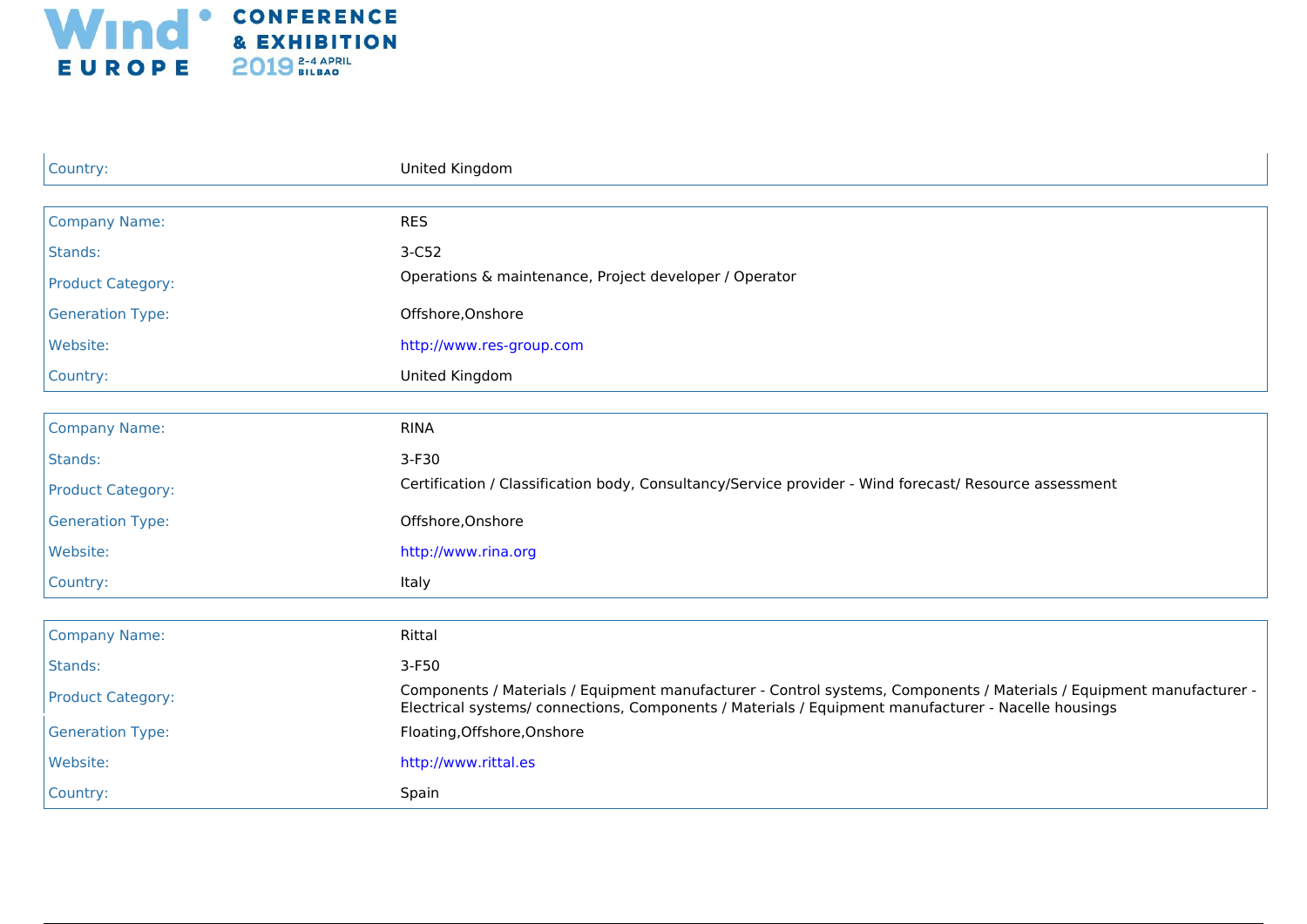

| <b>Company Name:</b>     | Rollix                                                                                                                                                                                                                                      |
|--------------------------|---------------------------------------------------------------------------------------------------------------------------------------------------------------------------------------------------------------------------------------------|
| Stands:                  | 1-D60                                                                                                                                                                                                                                       |
| <b>Product Category:</b> | Components / Materials / Equipment manufacturer - Other - blade bearings, service and expertise solution, Components /<br>Materials / Equipment manufacturer - Pitch systems, Components / Materials / Equipment manufacturer - Yaw systems |
| <b>Generation Type:</b>  | Floating, Offshore, Onshore                                                                                                                                                                                                                 |
| Website:                 | http://www.rollix.com                                                                                                                                                                                                                       |
| Country:                 | France                                                                                                                                                                                                                                      |
| <b>Company Name:</b>     | Romo Wind                                                                                                                                                                                                                                   |
| Stands:                  | 1-E50                                                                                                                                                                                                                                       |
| <b>Product Category:</b> | Components / Materials / Equipment manufacturer - Electrical systems/ connections, Consultancy/Service provider - Data<br>Analysis, Consultancy/Service provider - Wind forecast/ Resource assessment                                       |
| <b>Generation Type:</b>  | Offshore, Onshore                                                                                                                                                                                                                           |
| Website:                 | http://www.romowind.com                                                                                                                                                                                                                     |
| Country:                 | Switzerland                                                                                                                                                                                                                                 |
| <b>Company Name:</b>     | Rosseti Engenharia                                                                                                                                                                                                                          |
| Stands:                  | $3 - B50$                                                                                                                                                                                                                                   |
| <b>Product Category:</b> | Installation / Logistics - Construction, Installation / Logistics - Contractors, Installation / Logistics - Foundations                                                                                                                     |
| <b>Generation Type:</b>  | Onshore                                                                                                                                                                                                                                     |
| Website:                 | http://www.rosseti.eu                                                                                                                                                                                                                       |
| Country:                 | Portugal                                                                                                                                                                                                                                    |
|                          |                                                                                                                                                                                                                                             |
| <b>Company Name:</b>     | <b>ROXTEC</b>                                                                                                                                                                                                                               |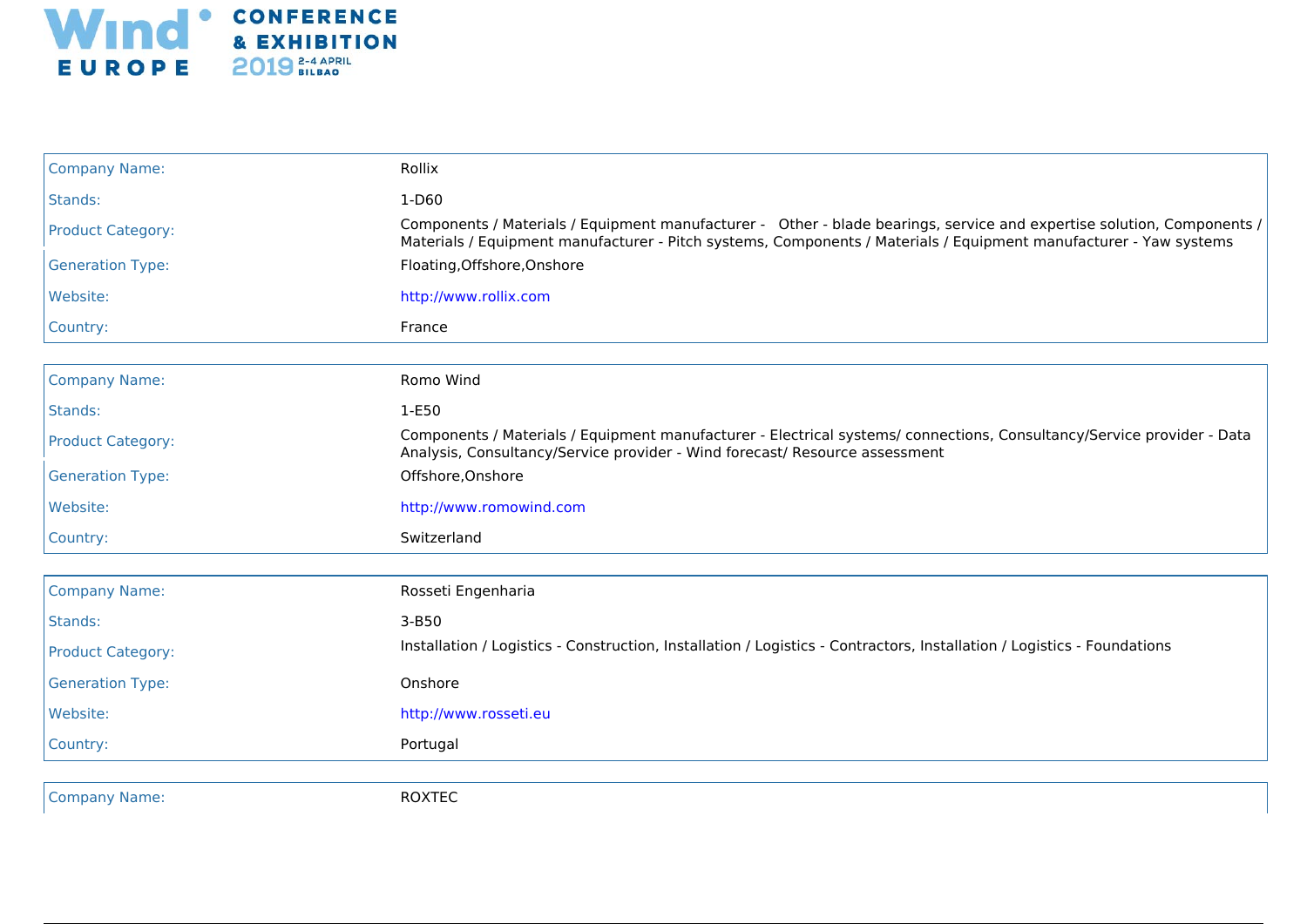

| Stands:                  | $1-F45$                                                                                                                                                                                    |
|--------------------------|--------------------------------------------------------------------------------------------------------------------------------------------------------------------------------------------|
| <b>Product Category:</b> | Components / Materials / Equipment manufacturer - Foundations, Components / Materials / Equipment manufacturer -<br>Towers, Components / Materials / Equipment manufacturer - Transformers |
| <b>Generation Type:</b>  | Offshore, Onshore                                                                                                                                                                          |
| Website:                 | https://www.roxtec.com/es/                                                                                                                                                                 |
| Country:                 | Spain                                                                                                                                                                                      |
| <b>Company Name:</b>     | S.G.I. Galea, S.L                                                                                                                                                                          |
| Stands:                  | $1-C20$                                                                                                                                                                                    |
| <b>Product Category:</b> | Wind energy association, Consultancy/Service provider - Civil/Mechanical services providers, Consultancy/Service provider<br>- Training                                                    |
| <b>Generation Type:</b>  | Floating, Offshore, Onshore                                                                                                                                                                |
| Website:                 | http://www.Galea.es                                                                                                                                                                        |
| Country:                 | Spain                                                                                                                                                                                      |
| <b>Company Name:</b>     | Saitec Offshore Technologies, S.L.                                                                                                                                                         |
| Stands:                  | $1-D20$                                                                                                                                                                                    |
| <b>Product Category:</b> | Project developer / Operator, Consultancy/Service provider - Civil/Mechanical services providers, Consultancy/Service<br>provider - Other - Floating Offshore Wind                         |
| <b>Generation Type:</b>  | Floating, Offshore                                                                                                                                                                         |
| Website:                 | http://www.saitec-offshore.com                                                                                                                                                             |
| Country:                 | Spain                                                                                                                                                                                      |
| <b>Company Name:</b>     | <b>SCADA International</b>                                                                                                                                                                 |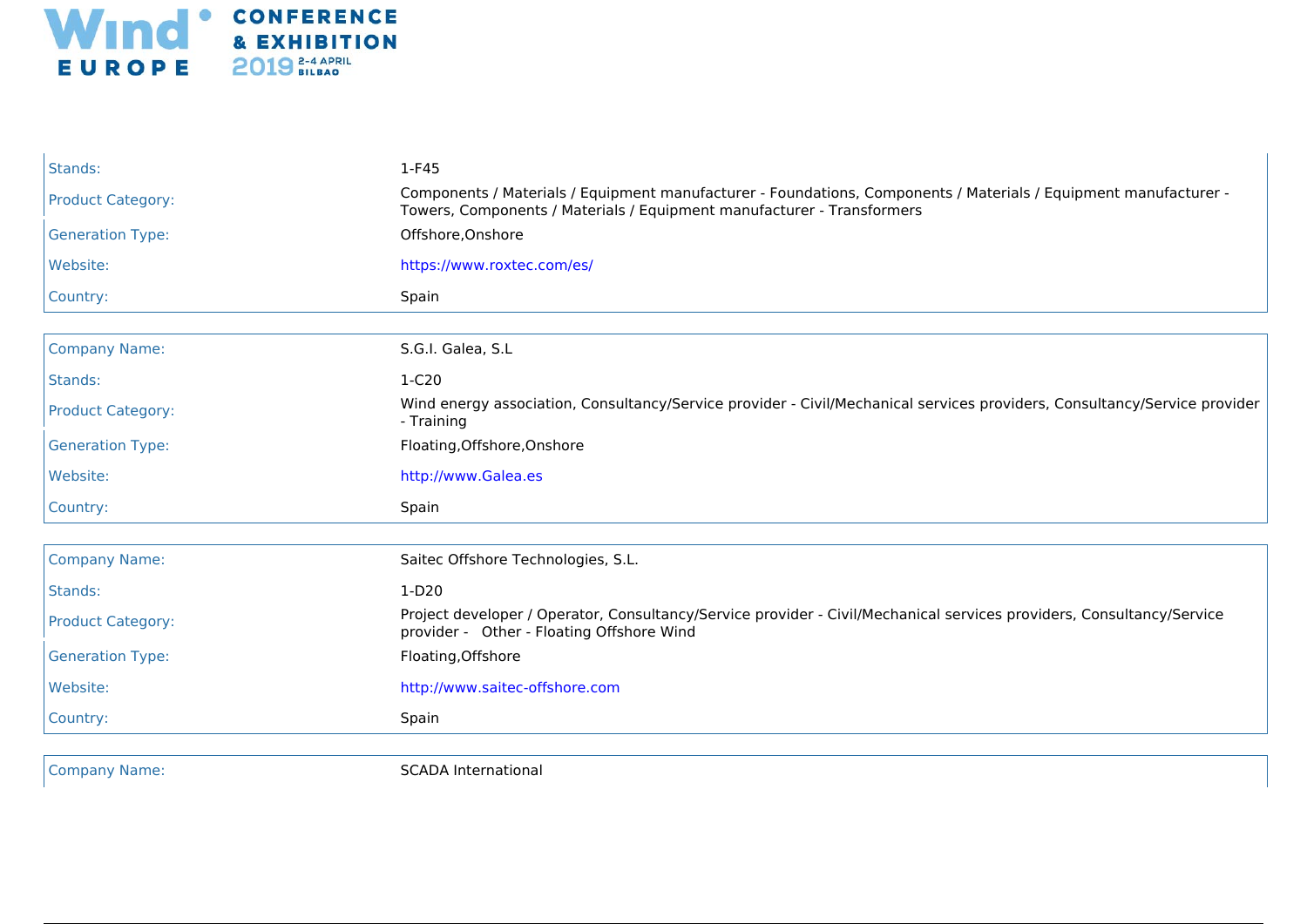

| Stands:                  | $1 - B60$                                                                                                                                                                           |
|--------------------------|-------------------------------------------------------------------------------------------------------------------------------------------------------------------------------------|
| <b>Product Category:</b> | Components / Materials / Equipment manufacturer - Control systems, Consultancy/Service provider - Computer software,<br>Internet of Things (IoT) and communications                 |
| <b>Generation Type:</b>  | Floating, Offshore, Onshore                                                                                                                                                         |
| Website:                 | http://scada-international.com/                                                                                                                                                     |
| Country:                 | Denmark                                                                                                                                                                             |
|                          |                                                                                                                                                                                     |
| <b>Company Name:</b>     | Schunk Carbon Technology                                                                                                                                                            |
| Stands:                  | $1-C61$                                                                                                                                                                             |
| <b>Product Category:</b> | Components / Materials / Equipment manufacturer - Brake systems, Components / Materials / Equipment manufacturer -<br>Other - Carbon Brushes & Brush Holders, Grounding Systems     |
| <b>Generation Type:</b>  | Offshore, Onshore                                                                                                                                                                   |
| Website:                 | http://www.schunk-carbontechnology.com                                                                                                                                              |
| Country:                 | Germany                                                                                                                                                                             |
| <b>Company Name:</b>     | Segula Technologies                                                                                                                                                                 |
|                          |                                                                                                                                                                                     |
| Stands:                  | $1-C68$                                                                                                                                                                             |
| <b>Product Category:</b> | Consultancy/Service provider - Civil/Mechanical services providers, Consultancy/Service provider - Data Analysis,<br>Consultancy/Service provider - Environmental impact assessment |
| <b>Generation Type:</b>  | Floating, Offshore, Onshore                                                                                                                                                         |
| Website:                 | http://www.segulatechnologies.com/es/                                                                                                                                               |
| Country:                 | Spain                                                                                                                                                                               |
|                          |                                                                                                                                                                                     |
| <b>Company Name:</b>     |                                                                                                                                                                                     |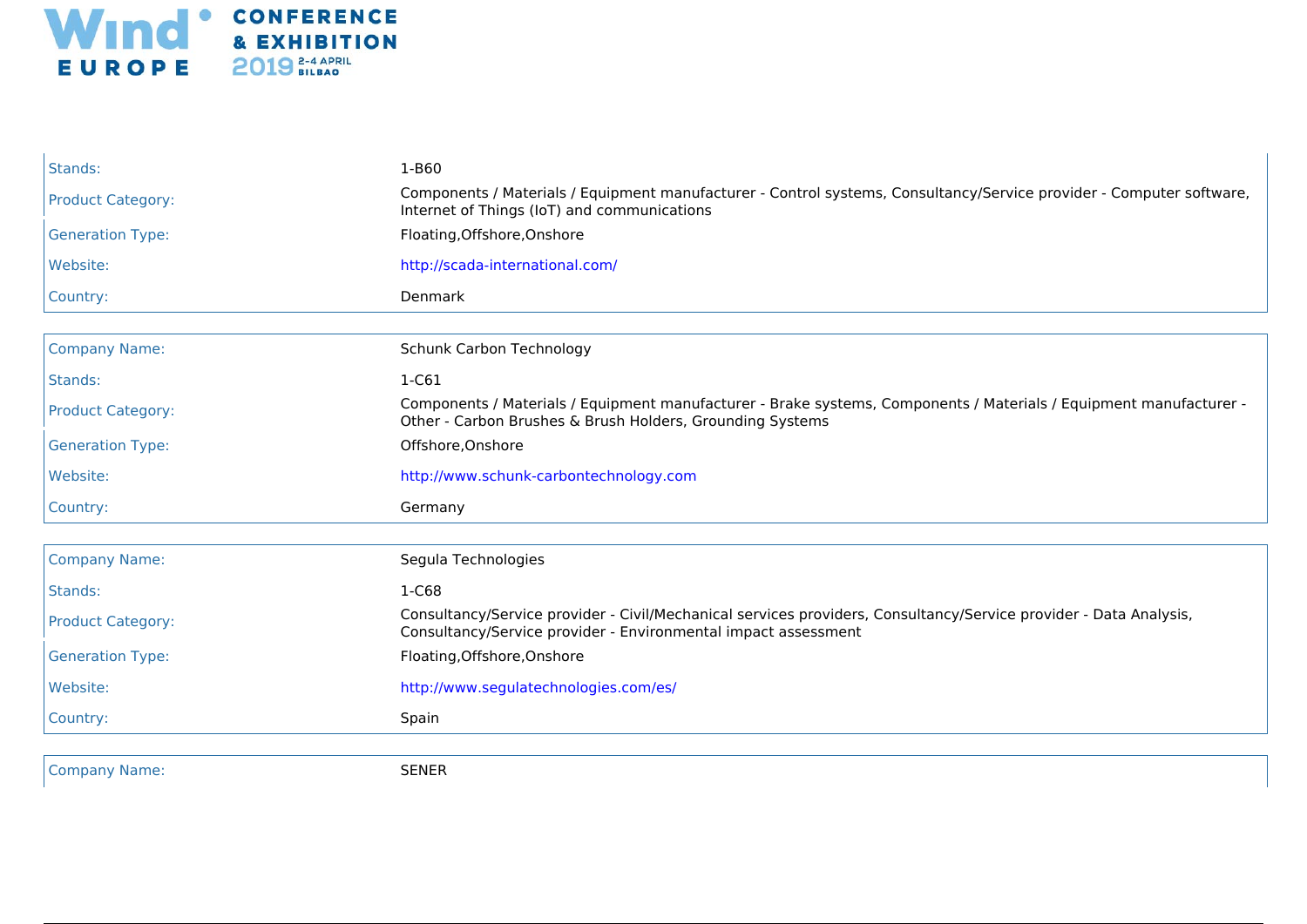

| Stands:                  | $1-B30$                                                                                                                                                             |
|--------------------------|---------------------------------------------------------------------------------------------------------------------------------------------------------------------|
| <b>Product Category:</b> | Other - EPC - EPCM Contractor, Components / Materials / Equipment manufacturer - Foundations, Consultancy/Service<br>provider - Civil/Mechanical services providers |
| <b>Generation Type:</b>  | Floating, Offshore                                                                                                                                                  |
| Website:                 | http://www.sener.es/                                                                                                                                                |
| Country:                 | Spain                                                                                                                                                               |
|                          |                                                                                                                                                                     |
| <b>Company Name:</b>     | Sentient Science                                                                                                                                                    |
| Stands:                  | 3-E40                                                                                                                                                               |
| <b>Product Category:</b> | Consultancy/Service provider - Computer software, Internet of Things (IoT) and communications                                                                       |
| <b>Generation Type:</b>  | Onshore                                                                                                                                                             |
| Website:                 | http://www.sentientscience.com                                                                                                                                      |
| Country:                 | <b>United States</b>                                                                                                                                                |
|                          |                                                                                                                                                                     |
| <b>Company Name:</b>     | Senvion GmbH                                                                                                                                                        |
| Stands:                  | 1-E30                                                                                                                                                               |
| <b>Product Category:</b> | Wind turbine manufacturer                                                                                                                                           |
| <b>Generation Type:</b>  |                                                                                                                                                                     |
| Website:                 | http://www.senvion.com                                                                                                                                              |
| Country:                 | Germany                                                                                                                                                             |
|                          |                                                                                                                                                                     |
| <b>Company Name:</b>     | Sereema                                                                                                                                                             |
| Stands:                  | $1-D60$                                                                                                                                                             |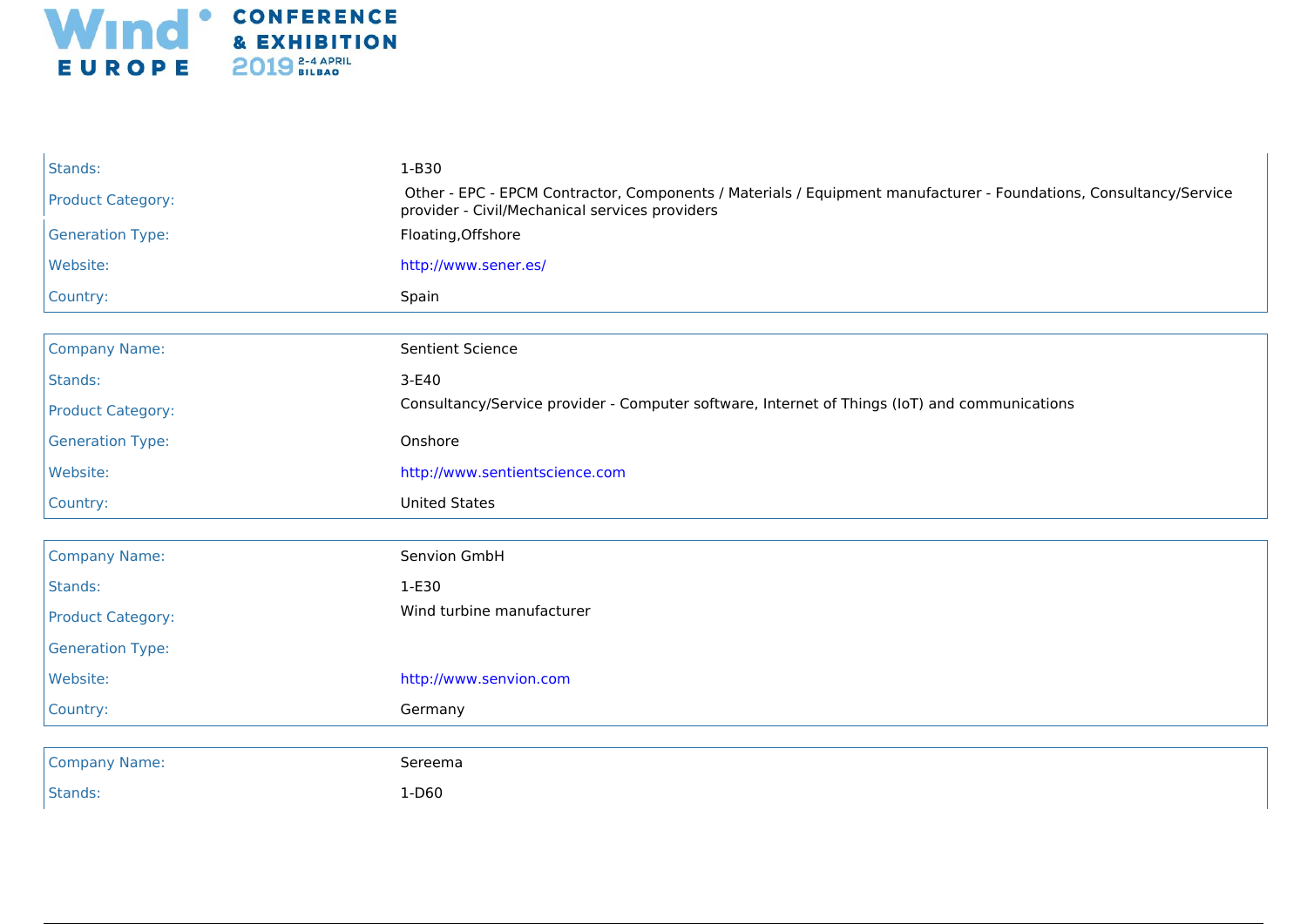

| <b>Product Category:</b> | Operations & maintenance, Consultancy/Service provider - Computer software, Internet of Things (IoT) and<br>communications, Consultancy/Service provider - Data Analysis |
|--------------------------|--------------------------------------------------------------------------------------------------------------------------------------------------------------------------|
| <b>Generation Type:</b>  | Offshore, Onshore                                                                                                                                                        |
| Website:                 | http://www.sereema.com                                                                                                                                                   |
| Country:                 | France                                                                                                                                                                   |
|                          |                                                                                                                                                                          |
| <b>Company Name:</b>     | SGL GELTER, S.A.                                                                                                                                                         |
| Stands:                  | $3-F34$                                                                                                                                                                  |
| <b>Product Category:</b> | Certification / Classification body, Components / Materials / Equipment manufacturer - Generators, Consultancy/Service<br>provider - Electrical                          |
| <b>Generation Type:</b>  | Onshore                                                                                                                                                                  |
| Website:                 | http://www.sglcarbon.com                                                                                                                                                 |
| Country:                 | Spain                                                                                                                                                                    |
|                          |                                                                                                                                                                          |
| <b>Company Name:</b>     | Shell                                                                                                                                                                    |
| Stands:                  | 1-C52                                                                                                                                                                    |
| <b>Product Category:</b> | Utility / Power generation / Energy company, Components / Materials / Equipment manufacturer - Lubricants,<br>Consultancy/Service provider - Electrical                  |
| <b>Generation Type:</b>  | Offshore, Onshore                                                                                                                                                        |
| Website:                 | http://www.shell.com/see                                                                                                                                                 |
| Country:                 | United Kingdom                                                                                                                                                           |
| <b>Company Name:</b>     | Shoreline AS                                                                                                                                                             |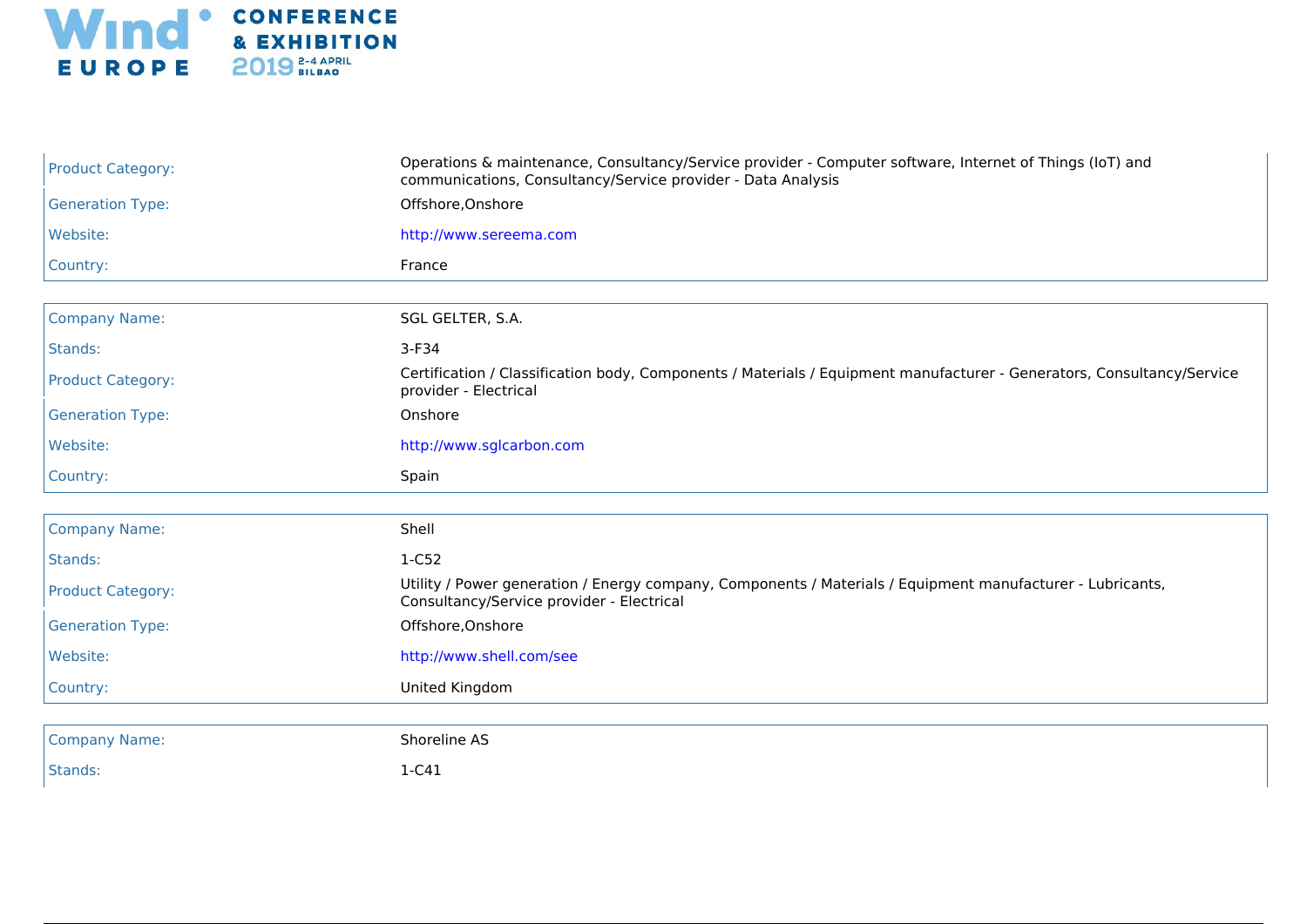

| <b>Product Category:</b> | Operations & maintenance, Consultancy/Service provider - Other - Cloud based simulation and data analytics solutions,<br>Installation / Logistics - Construction                                                   |
|--------------------------|--------------------------------------------------------------------------------------------------------------------------------------------------------------------------------------------------------------------|
| <b>Generation Type:</b>  | Floating, Offshore, Onshore                                                                                                                                                                                        |
| Website:                 | https://www.shoreline.no/                                                                                                                                                                                          |
| Country:                 | Norway                                                                                                                                                                                                             |
| <b>Company Name:</b>     | Siemens Gamesa Renewable Energy                                                                                                                                                                                    |
|                          |                                                                                                                                                                                                                    |
| Stands:                  | 1-E40                                                                                                                                                                                                              |
| <b>Product Category:</b> | Wind turbine manufacturer                                                                                                                                                                                          |
| <b>Generation Type:</b>  | Offshore, Onshore                                                                                                                                                                                                  |
| Website:                 | http://www.siemensgamesa.com                                                                                                                                                                                       |
| Country:                 | Spain                                                                                                                                                                                                              |
| <b>Company Name:</b>     | <b>SIKA</b>                                                                                                                                                                                                        |
| Stands:                  | $3-E53$                                                                                                                                                                                                            |
| <b>Product Category:</b> | Components / Materials / Equipment manufacturer - Corrosion protection materials, Components / Materials / Equipment<br>manufacturer - Foundations, Components / Materials / Equipment manufacturer - Rotor blades |
| <b>Generation Type:</b>  | Offshore, Onshore                                                                                                                                                                                                  |
| Website:                 | http://esp.sika.com                                                                                                                                                                                                |
| Country:                 | Spain                                                                                                                                                                                                              |
|                          |                                                                                                                                                                                                                    |
| <b>Company Name:</b>     | Sirris / OWI-Lab                                                                                                                                                                                                   |
| Stands:                  | 3-E42, 3-F32                                                                                                                                                                                                       |
| <b>Product Category:</b> | R&D / University / Institute                                                                                                                                                                                       |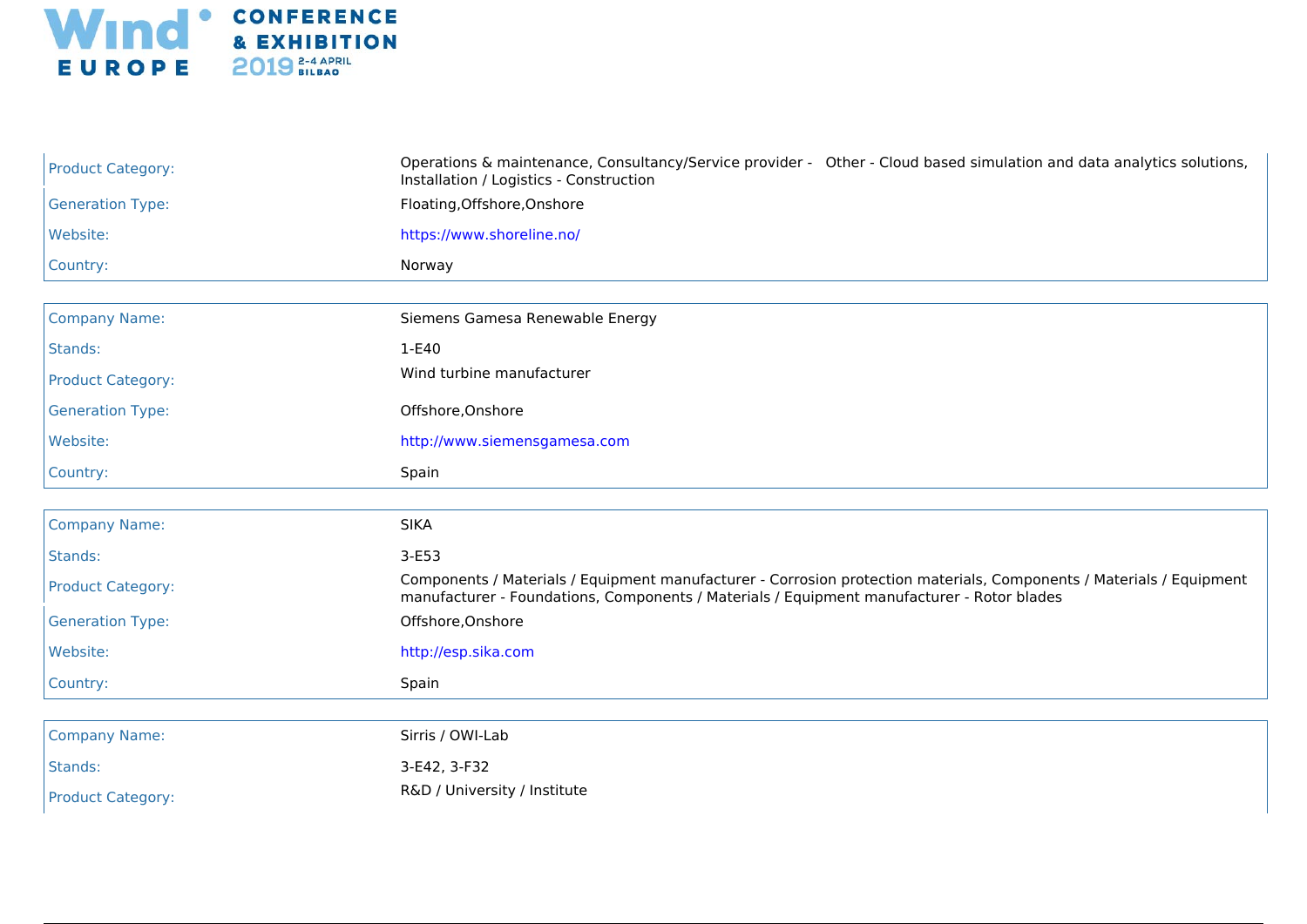

| <b>Generation Type:</b>  | Offshore, Onshore                                                                                                                                                                                                                                 |
|--------------------------|---------------------------------------------------------------------------------------------------------------------------------------------------------------------------------------------------------------------------------------------------|
| Website:                 | http://www.owi-lab.be                                                                                                                                                                                                                             |
| Country:                 | Belgium                                                                                                                                                                                                                                           |
|                          |                                                                                                                                                                                                                                                   |
| <b>Company Name:</b>     | <b>SKF</b>                                                                                                                                                                                                                                        |
| Stands:                  | 3-B30                                                                                                                                                                                                                                             |
| <b>Product Category:</b> | Components / Materials / Equipment manufacturer - Lubricants, Components / Materials / Equipment manufacturer -<br>Other - Lubrication systems, Condition monitoring systems, Components / Materials / Equipment manufacturer - Rotor<br>bearings |
| <b>Generation Type:</b>  | Offshore, Onshore                                                                                                                                                                                                                                 |
| Website:                 | http://www.skf.com/wind                                                                                                                                                                                                                           |
| Country:                 | Sweden                                                                                                                                                                                                                                            |
|                          |                                                                                                                                                                                                                                                   |
| <b>Company Name:</b>     | Slingsintt                                                                                                                                                                                                                                        |
| Stands:                  | 3-D19                                                                                                                                                                                                                                             |
| <b>Product Category:</b> | Operations & maintenance, Installation / Logistics - Construction, Installation / Logistics - Cranes                                                                                                                                              |
| <b>Generation Type:</b>  | Offshore, Onshore                                                                                                                                                                                                                                 |
| Website:                 | http://www.slingsintt.com                                                                                                                                                                                                                         |
| Country:                 | Spain                                                                                                                                                                                                                                             |
|                          |                                                                                                                                                                                                                                                   |
| <b>Company Name:</b>     | <b>SLX MET MASTS</b>                                                                                                                                                                                                                              |
| Stands:                  | $3-A44$                                                                                                                                                                                                                                           |
| <b>Product Category:</b> | Installation / Logistics - Other - Met Masts, Met Towers, Meteorological instrument, Equipment shelter support bracketry,                                                                                                                         |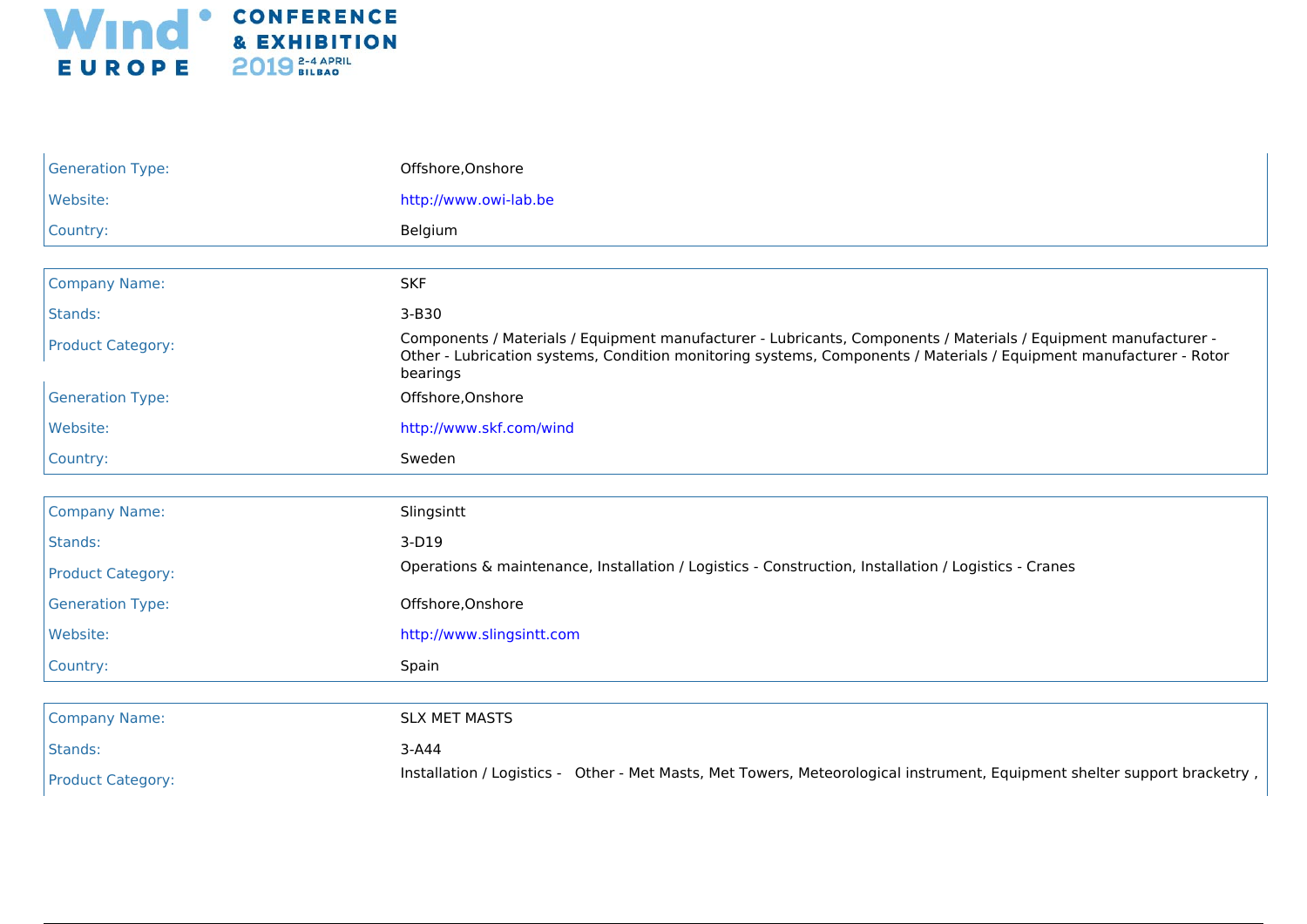

| <b>Generation Type:</b>  | Onshore                                                                                                                                                                  |
|--------------------------|--------------------------------------------------------------------------------------------------------------------------------------------------------------------------|
| Website:                 | http://www.datastructures.ie                                                                                                                                             |
| Country:                 | Ireland                                                                                                                                                                  |
|                          |                                                                                                                                                                          |
| <b>Company Name:</b>     | Smartive                                                                                                                                                                 |
| Stands:                  | $1-B53$                                                                                                                                                                  |
| <b>Product Category:</b> | Operations & maintenance, Consultancy/Service provider - Computer software, Internet of Things (IoT) and<br>communications, Consultancy/Service provider - Data Analysis |
| <b>Generation Type:</b>  | Offshore, Onshore                                                                                                                                                        |
| Website:                 | http://www.smartive.eu                                                                                                                                                   |
| Country:                 | Spain                                                                                                                                                                    |
|                          |                                                                                                                                                                          |
| <b>Company Name:</b>     | SOLARC Innovative Solarprodukte GmbH                                                                                                                                     |
| Stands:                  | $3-F40$                                                                                                                                                                  |
| <b>Product Category:</b> | Consultancy/Service provider - Other - Optimisation                                                                                                                      |
| <b>Generation Type:</b>  | Offshore, Onshore                                                                                                                                                        |
| Website:                 | http://www.solarc.de                                                                                                                                                     |
| Country:                 | Germany                                                                                                                                                                  |
|                          |                                                                                                                                                                          |
| <b>Company Name:</b>     | Sparksis                                                                                                                                                                 |
| Stands:                  | $3-F54$                                                                                                                                                                  |
| <b>Product Category:</b> | Components / Materials / Equipment manufacturer - Control systems, Consultancy/Service provider - Computer software,<br>Internet of Things (IoT) and communications      |
| <b>Generation Type:</b>  | Onshore                                                                                                                                                                  |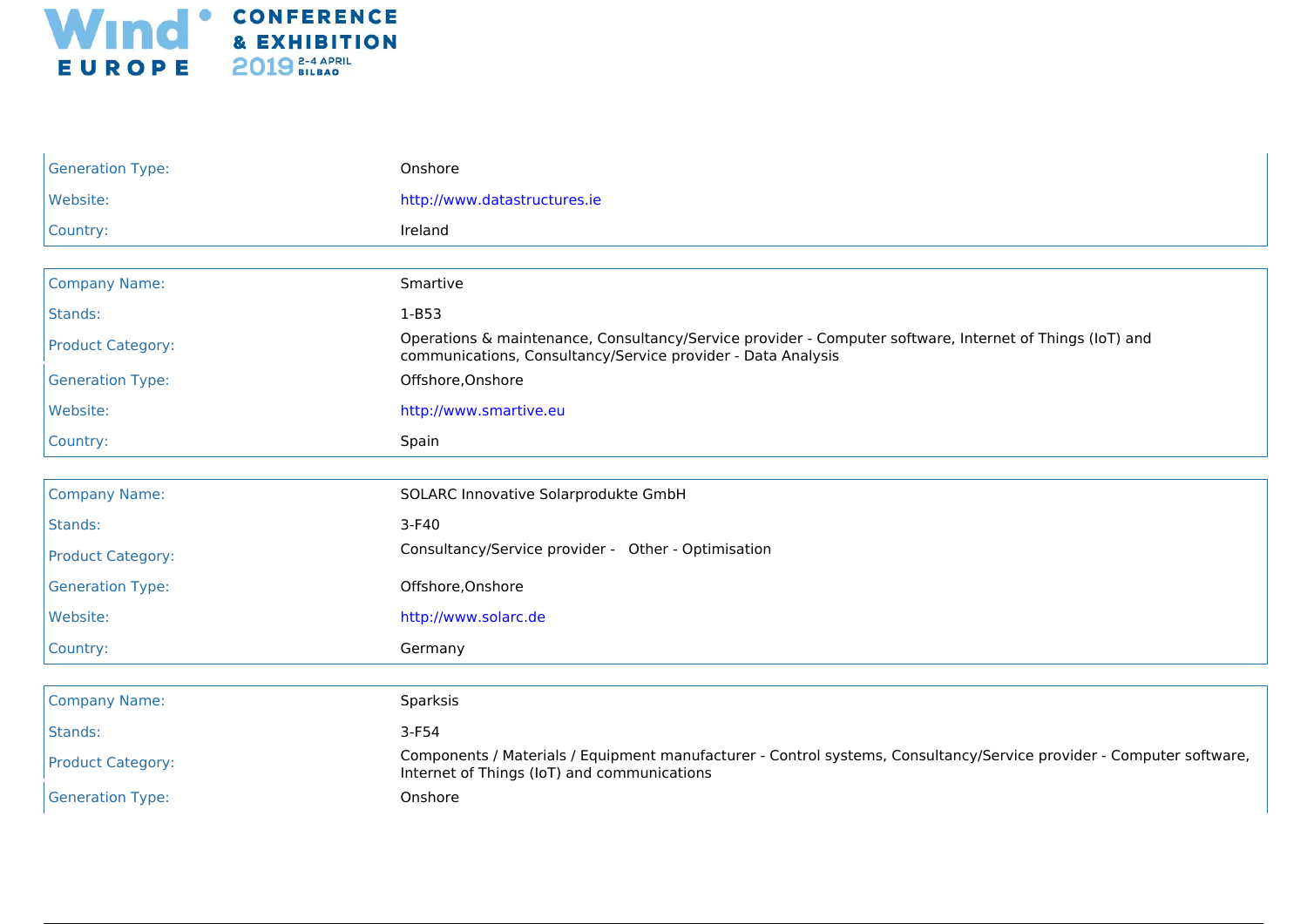

| Website:                 | http://www.sparksis.eu                                                                                                                                                            |
|--------------------------|-----------------------------------------------------------------------------------------------------------------------------------------------------------------------------------|
| Country:                 | France                                                                                                                                                                            |
|                          |                                                                                                                                                                                   |
| <b>Company Name:</b>     | Specma Wiro AB                                                                                                                                                                    |
| Stands:                  | 1-F43                                                                                                                                                                             |
| <b>Product Category:</b> | Components / Materials / Equipment manufacturer - Gearboxes, Components / Materials / Equipment manufacturer -<br>Lubricants                                                      |
| <b>Generation Type:</b>  |                                                                                                                                                                                   |
| Website:                 | http://www.wiro.se                                                                                                                                                                |
| Country:                 | Sweden                                                                                                                                                                            |
|                          |                                                                                                                                                                                   |
| <b>Company Name:</b>     | Spica Technology                                                                                                                                                                  |
| Stands:                  | $1-D52$                                                                                                                                                                           |
| <b>Product Category:</b> | Operations & maintenance, Components / Materials / Equipment manufacturer - Control systems, Components / Materials<br>/ Equipment manufacturer - Electrical systems/ connections |
| <b>Generation Type:</b>  | Offshore, Onshore                                                                                                                                                                 |
| Website:                 | http://www.spicatech.dk                                                                                                                                                           |
| Country:                 | Denmark                                                                                                                                                                           |
|                          |                                                                                                                                                                                   |
| <b>Company Name:</b>     | Sterblue                                                                                                                                                                          |
| Stands:                  | $3-F42$                                                                                                                                                                           |
| <b>Product Category:</b> | Components / Materials / Equipment manufacturer - Facilities management, Consultancy/Service provider - Data Analysis,<br>Consultancy/Service provider - Health & safety          |
| <b>Generation Type:</b>  | Floating, Offshore, Onshore                                                                                                                                                       |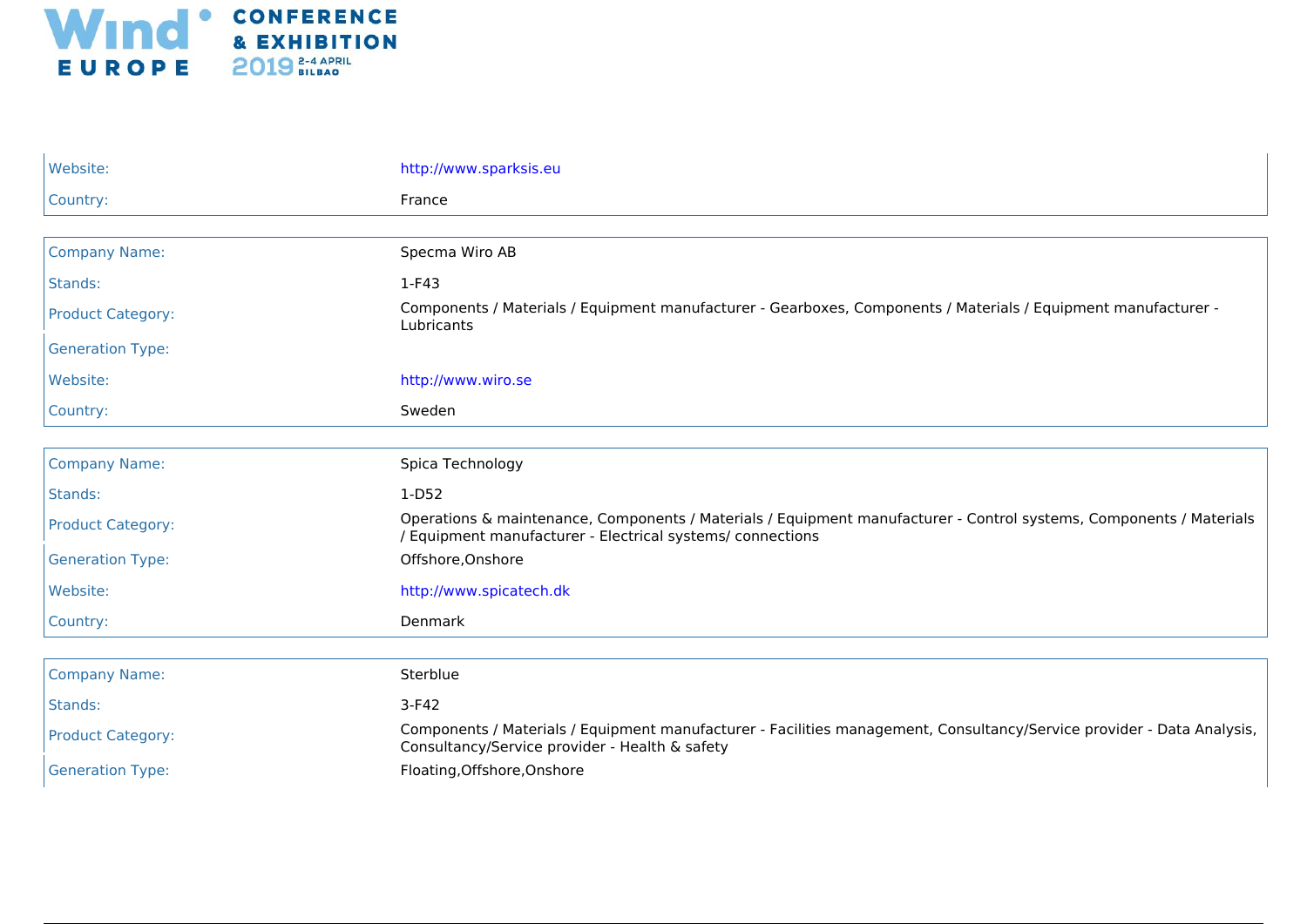

| Website:                 | https://www.sterblue.com/en/                                                                                                                                      |
|--------------------------|-------------------------------------------------------------------------------------------------------------------------------------------------------------------|
| Country:                 | France                                                                                                                                                            |
|                          |                                                                                                                                                                   |
| <b>Company Name:</b>     | Supergen Wind                                                                                                                                                     |
| Stands:                  | $1 - B43$                                                                                                                                                         |
| <b>Product Category:</b> | R&D / University / Institute, Components / Materials / Equipment manufacturer - Control systems, Components / Materials /<br>Equipment manufacturer - Foundations |
| <b>Generation Type:</b>  | Offshore, Onshore                                                                                                                                                 |
| Website:                 | https://www.supergen-wind.org.uk/                                                                                                                                 |
| Country:                 | United Kingdom                                                                                                                                                    |
|                          |                                                                                                                                                                   |
| <b>Company Name:</b>     | Supra                                                                                                                                                             |
| Stands:                  | $1-D22$                                                                                                                                                           |
| <b>Product Category:</b> | Components / Materials / Equipment manufacturer - Control systems                                                                                                 |
| <b>Generation Type:</b>  | Onshore                                                                                                                                                           |
| Website:                 | http://www.suprasystems.com                                                                                                                                       |
| Country:                 | Spain                                                                                                                                                             |
|                          |                                                                                                                                                                   |
| <b>Company Name:</b>     | Survitec                                                                                                                                                          |
| Stands:                  | $3-B44$                                                                                                                                                           |
| <b>Product Category:</b> | Operations & maintenance, Consultancy/Service provider - Health & safety, Installation / Logistics - Other - Critical Safety<br>Systems OEM,                      |
| <b>Generation Type:</b>  | Floating, Offshore, Onshore                                                                                                                                       |
| Website:                 | http://www.survitecgroup.com                                                                                                                                      |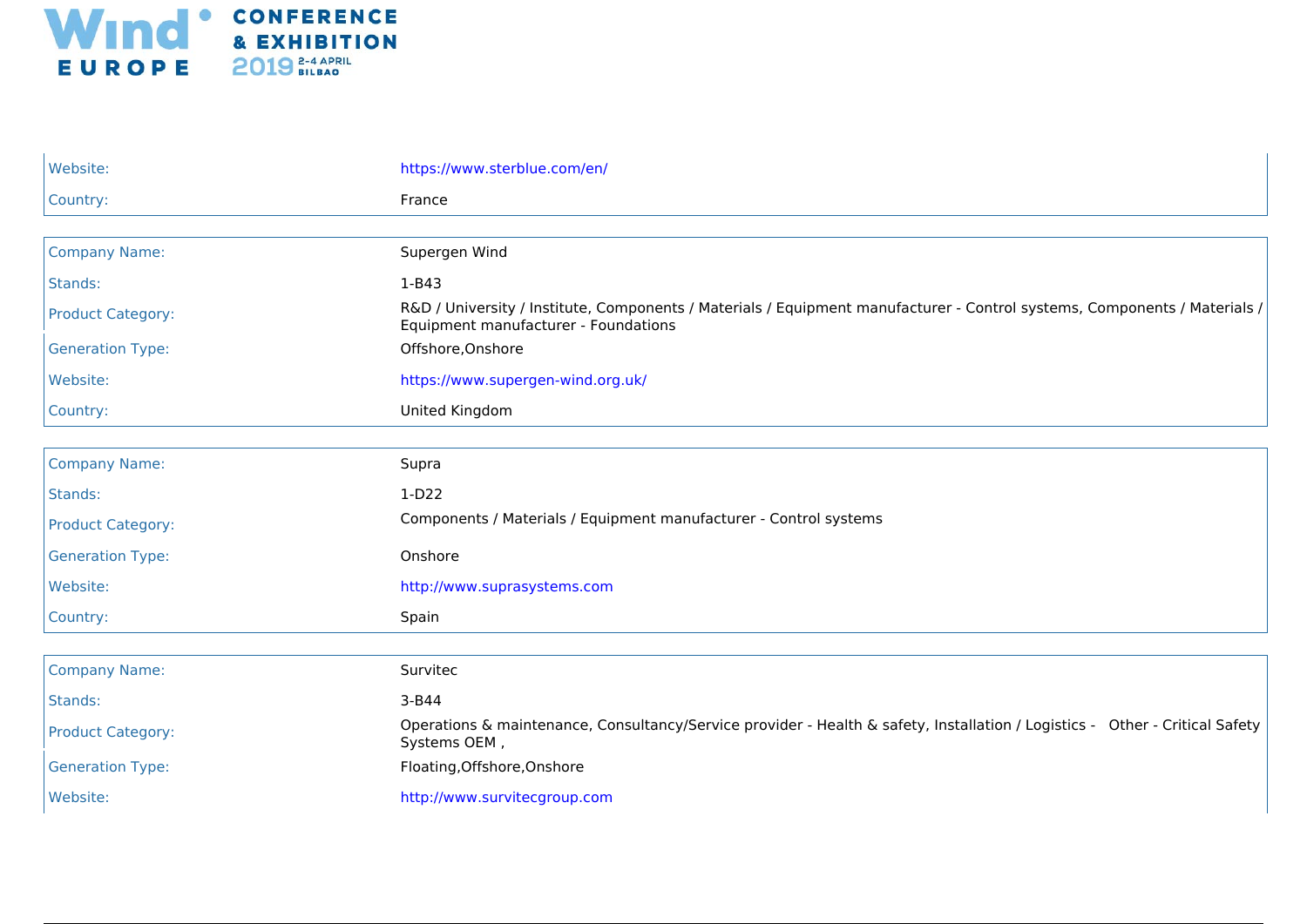

| Country:                 | United Kingdom                                                                                                                              |
|--------------------------|---------------------------------------------------------------------------------------------------------------------------------------------|
|                          |                                                                                                                                             |
| <b>Company Name:</b>     | <b>TAMOIN</b>                                                                                                                               |
| Stands:                  | 3-E32                                                                                                                                       |
| <b>Product Category:</b> | Operations & maintenance, Installation / Logistics - Construction, Installation / Logistics - Decommissioning                               |
| <b>Generation Type:</b>  | Onshore                                                                                                                                     |
| Website:                 | http://WWW.TAMOIN.COM                                                                                                                       |
| Country:                 | Spain                                                                                                                                       |
|                          |                                                                                                                                             |
| <b>Company Name:</b>     | Technical University of Denmark, DTU Wind Energy                                                                                            |
| Stands:                  | $1-F41$                                                                                                                                     |
| <b>Product Category:</b> | Consultancy/Service provider - Wind forecast/ Resource assessment                                                                           |
| <b>Generation Type:</b>  | Onshore                                                                                                                                     |
| Website:                 | http://www.vindenergi.dtu.dk                                                                                                                |
| Country:                 | Denmark                                                                                                                                     |
|                          |                                                                                                                                             |
| <b>Company Name:</b>     | <b>TECNALIA Research and Innovation</b>                                                                                                     |
| Stands:                  | $1-C22$                                                                                                                                     |
| <b>Product Category:</b> | Operations & maintenance, R&D / University / Institute, Components / Materials / Equipment manufacturer - Corrosion<br>protection materials |
| <b>Generation Type:</b>  | Floating, Offshore, Onshore                                                                                                                 |
| Website:                 | http://www.tecnalia.com                                                                                                                     |
| Country:                 | Spain                                                                                                                                       |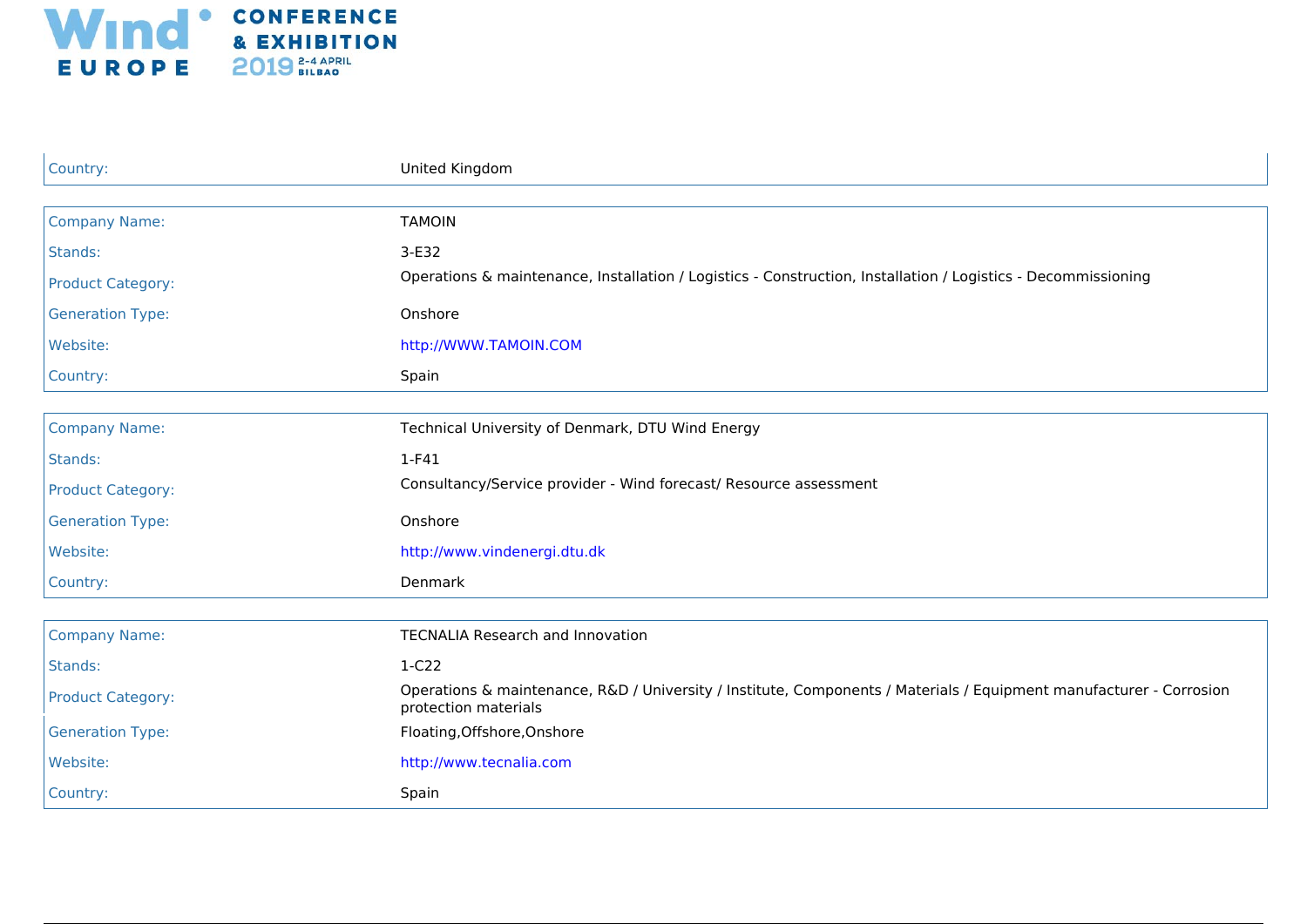

| <b>Company Name:</b>     | Tecnorenova                                                                                                                                                                                                                                         |
|--------------------------|-----------------------------------------------------------------------------------------------------------------------------------------------------------------------------------------------------------------------------------------------------|
| Stands:                  | $3-B59$                                                                                                                                                                                                                                             |
| <b>Product Category:</b> | Installation / Logistics - Construction, Installation / Logistics - Cranes, Installation / Logistics - Transportation                                                                                                                               |
| <b>Generation Type:</b>  | Offshore                                                                                                                                                                                                                                            |
| Website:                 | http://www.tecnorenova.com                                                                                                                                                                                                                          |
| Country:                 | Spain                                                                                                                                                                                                                                               |
|                          |                                                                                                                                                                                                                                                     |
| <b>Company Name:</b>     | Terma A/S                                                                                                                                                                                                                                           |
| Stands:                  | $1-D54$                                                                                                                                                                                                                                             |
| <b>Product Category:</b> | Other - ., Components / Materials / Equipment manufacturer - Other - Radar mitigation and surveillance,<br>Consultancy/Service provider - Other - Radar mitigation and surveillance                                                                 |
| <b>Generation Type:</b>  | Onshore                                                                                                                                                                                                                                             |
| Website:                 | http://www.terma.com                                                                                                                                                                                                                                |
| Country:                 | Denmark                                                                                                                                                                                                                                             |
|                          |                                                                                                                                                                                                                                                     |
| <b>Company Name:</b>     | Texas Controls S.L.                                                                                                                                                                                                                                 |
| Stands:                  | $3-B21$                                                                                                                                                                                                                                             |
| <b>Product Category:</b> | Components / Materials / Equipment manufacturer - Other - Bolting Equipment, Consultancy/Service provider - Computer<br>software, Internet of Things (IoT) and communications, Consultancy/Service provider - Wind forecast/ Resource<br>assessment |
| <b>Generation Type:</b>  | Onshore                                                                                                                                                                                                                                             |
| Website:                 | http://www.texascontrols.com                                                                                                                                                                                                                        |
| Country:                 | Spain                                                                                                                                                                                                                                               |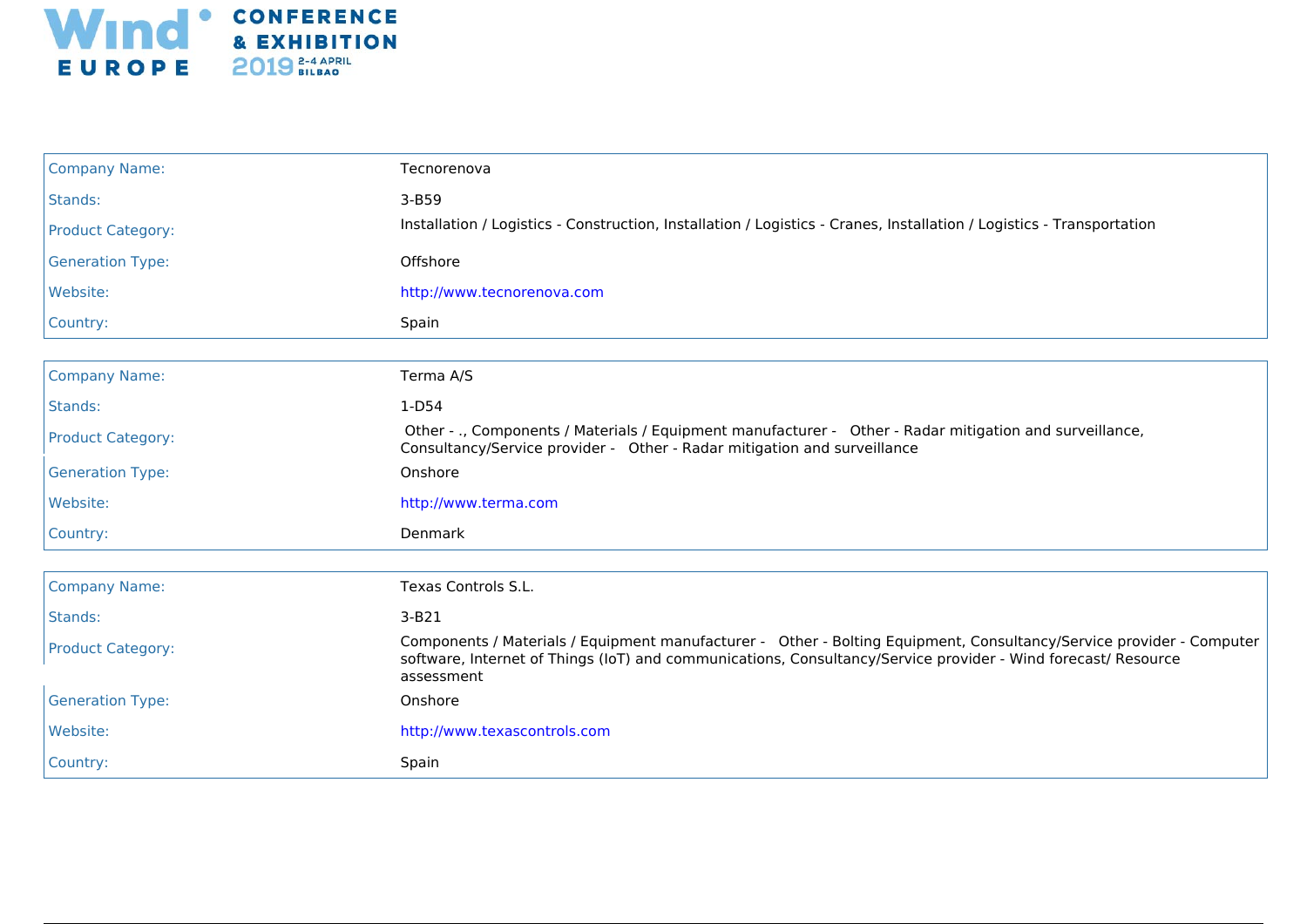

| <b>Company Name:</b>     | TPI Composites, Inc.                                                                                                                                                                                                        |
|--------------------------|-----------------------------------------------------------------------------------------------------------------------------------------------------------------------------------------------------------------------------|
| Stands:                  | $3-E52$                                                                                                                                                                                                                     |
| <b>Product Category:</b> | Components / Materials / Equipment manufacturer - Rotor blades                                                                                                                                                              |
| <b>Generation Type:</b>  | Onshore                                                                                                                                                                                                                     |
| Website:                 | http://tpicomposites.com                                                                                                                                                                                                    |
| Country:                 | <b>United States</b>                                                                                                                                                                                                        |
|                          |                                                                                                                                                                                                                             |
| <b>Company Name:</b>     | Tractebel                                                                                                                                                                                                                   |
| Stands:                  | $3 - B46$                                                                                                                                                                                                                   |
| <b>Product Category:</b> | Components / Materials / Equipment manufacturer - Electrical systems/ connections, Consultancy/Service provider -<br>Civil/Mechanical services providers, Consultancy/Service provider - Wind forecast/ Resource assessment |
| <b>Generation Type:</b>  | Floating, Offshore, Onshore                                                                                                                                                                                                 |
| Website:                 | http://www.tractebel-engie.com                                                                                                                                                                                              |
| Country:                 | Belgium                                                                                                                                                                                                                     |
| <b>Company Name:</b>     | Trafag España                                                                                                                                                                                                               |
| Stands:                  | $1-D20$                                                                                                                                                                                                                     |
| <b>Product Category:</b> | Components / Materials / Equipment manufacturer - Brake systems, Components / Materials / Equipment manufacturer -<br>Gearboxes, Components / Materials / Equipment manufacturer - Pitch systems                            |
| <b>Generation Type:</b>  | Onshore                                                                                                                                                                                                                     |
| Website:                 | http://www.trafag.es                                                                                                                                                                                                        |
| Country:                 | Spain                                                                                                                                                                                                                       |
|                          |                                                                                                                                                                                                                             |

Company Name: Transgruma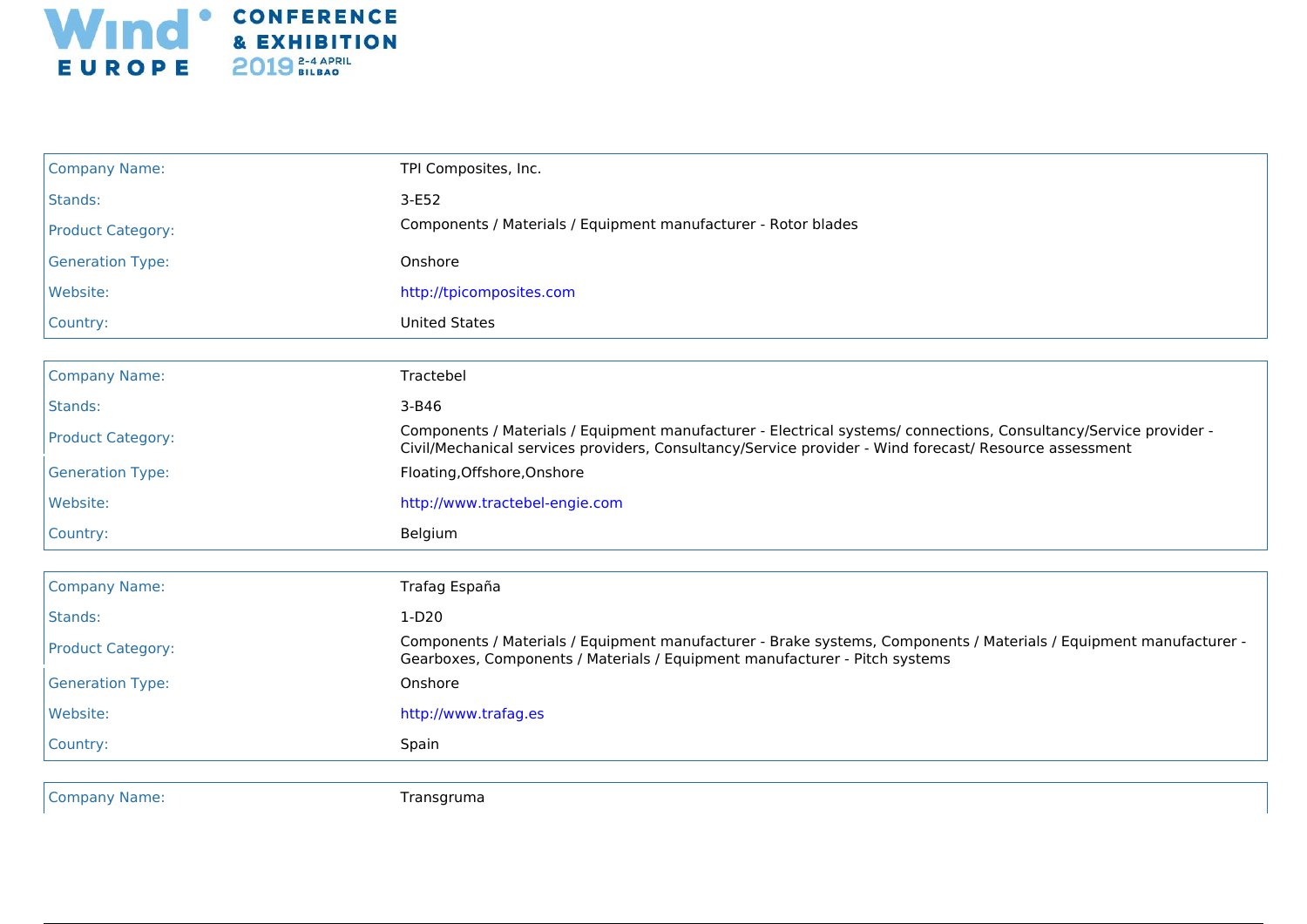

| Stands:                  | 1-F70                                                                                                                                                  |
|--------------------------|--------------------------------------------------------------------------------------------------------------------------------------------------------|
| <b>Product Category:</b> | Components / Materials / Equipment manufacturer - Other - Repair and maintenance of wind towers, Installation /<br>Logistics - Cranes                  |
| <b>Generation Type:</b>  | Onshore                                                                                                                                                |
| Website:                 | http://www.transgruma.com                                                                                                                              |
| Country:                 | Spain                                                                                                                                                  |
|                          |                                                                                                                                                        |
| <b>Company Name:</b>     | <b>Trauma Resus</b>                                                                                                                                    |
| Stands:                  | $1-C67$                                                                                                                                                |
| <b>Product Category:</b> | Consultancy/Service provider - Health & safety, Consultancy/Service provider - Other - Clinical Governance,<br>Consultancy/Service provider - Training |
| <b>Generation Type:</b>  | Floating, Offshore, Onshore                                                                                                                            |
| Website:                 | http://www.traumaresus.com                                                                                                                             |
| Country:                 | United Kingdom                                                                                                                                         |
|                          |                                                                                                                                                        |
| <b>Company Name:</b>     | <b>TSE Induction Bending</b>                                                                                                                           |
| Stands:                  | 1-C66                                                                                                                                                  |
| <b>Product Category:</b> | Components / Materials / Equipment manufacturer - Foundations, Components / Materials / Equipment manufacturer -<br><b>Towers</b>                      |
| <b>Generation Type:</b>  | Floating, Offshore, Onshore                                                                                                                            |
| Website:                 | http://tse-sa.com/                                                                                                                                     |
| Country:                 | Spain                                                                                                                                                  |
|                          |                                                                                                                                                        |
| <b>Company Name:</b>     | <b>TSR WIND</b>                                                                                                                                        |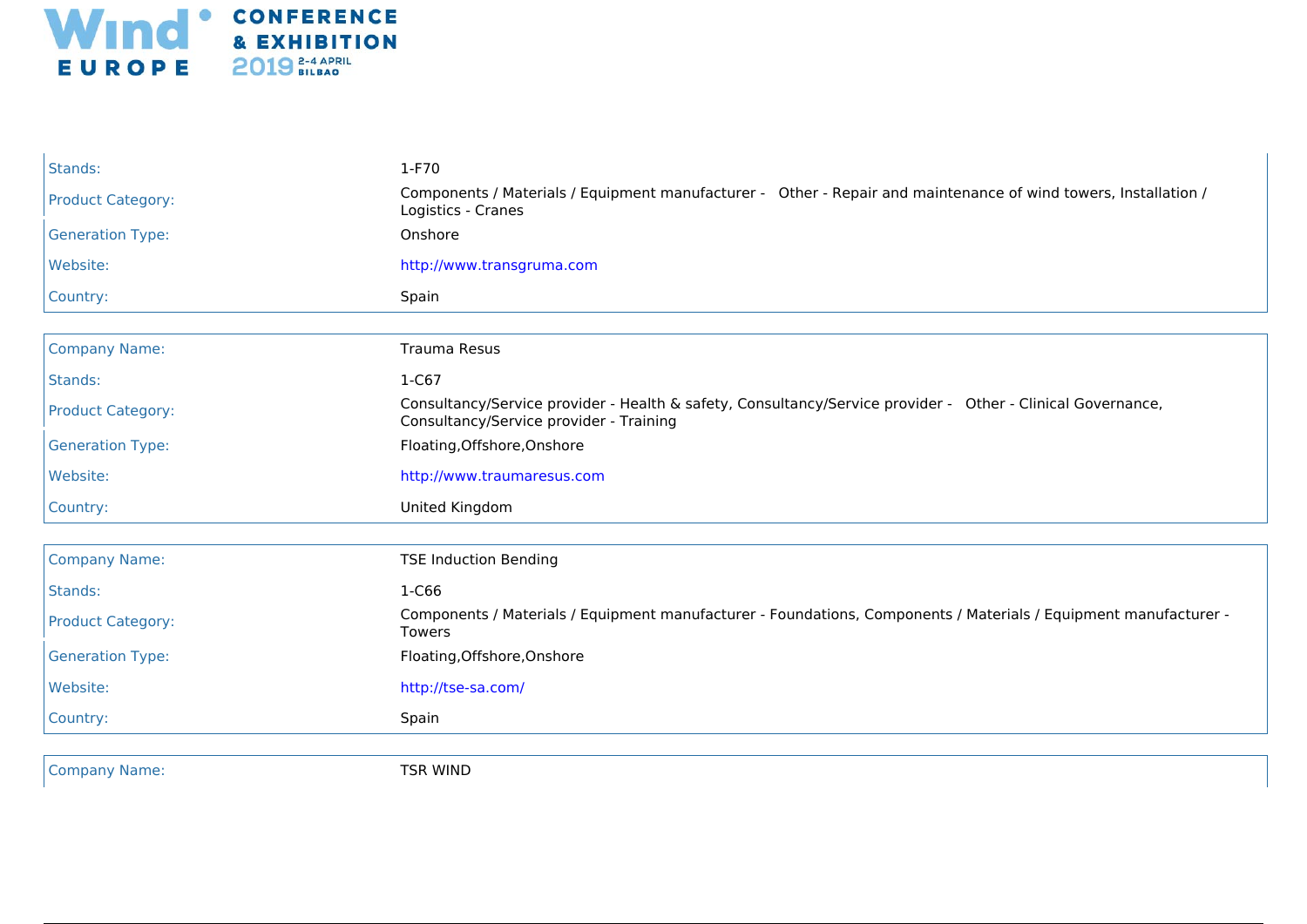

| Stands:                  | 3-E50<br>Operations & maintenance, R&D / University / Institute, Consultancy/Service provider - Computer software, Internet of                                                   |
|--------------------------|----------------------------------------------------------------------------------------------------------------------------------------------------------------------------------|
| <b>Product Category:</b> | Things (IoT) and communications                                                                                                                                                  |
| <b>Generation Type:</b>  | Floating, Offshore, Onshore                                                                                                                                                      |
| Website:                 | http://www.tsrwind.com                                                                                                                                                           |
| Country:                 | Spain                                                                                                                                                                            |
| <b>Company Name:</b>     | <b>TUV SUD</b>                                                                                                                                                                   |
| Stands:                  | 1-C46                                                                                                                                                                            |
| <b>Product Category:</b> | Certification / Classification body, Components / Materials / Equipment manufacturer - Foundations, Components /<br>Materials / Equipment manufacturer - Rotor blades            |
| <b>Generation Type:</b>  | Offshore, Onshore                                                                                                                                                                |
| Website:                 | http://www.tuev-sued.de/is                                                                                                                                                       |
| Country:                 | Germany                                                                                                                                                                          |
| <b>Company Name:</b>     | <b>TYPSA</b>                                                                                                                                                                     |
| Stands:                  | $3-D52$                                                                                                                                                                          |
| <b>Product Category:</b> | Consultancy/Service provider - Civil/Mechanical services providers, Consultancy/Service provider - Electrical,<br>Consultancy/Service provider - Environmental impact assessment |
| <b>Generation Type:</b>  | Floating, Offshore, Onshore                                                                                                                                                      |
| Website:                 | http://www.typsa.com                                                                                                                                                             |
| Country:                 | Spain                                                                                                                                                                            |
| <b>Company Name:</b>     | UL Renewables                                                                                                                                                                    |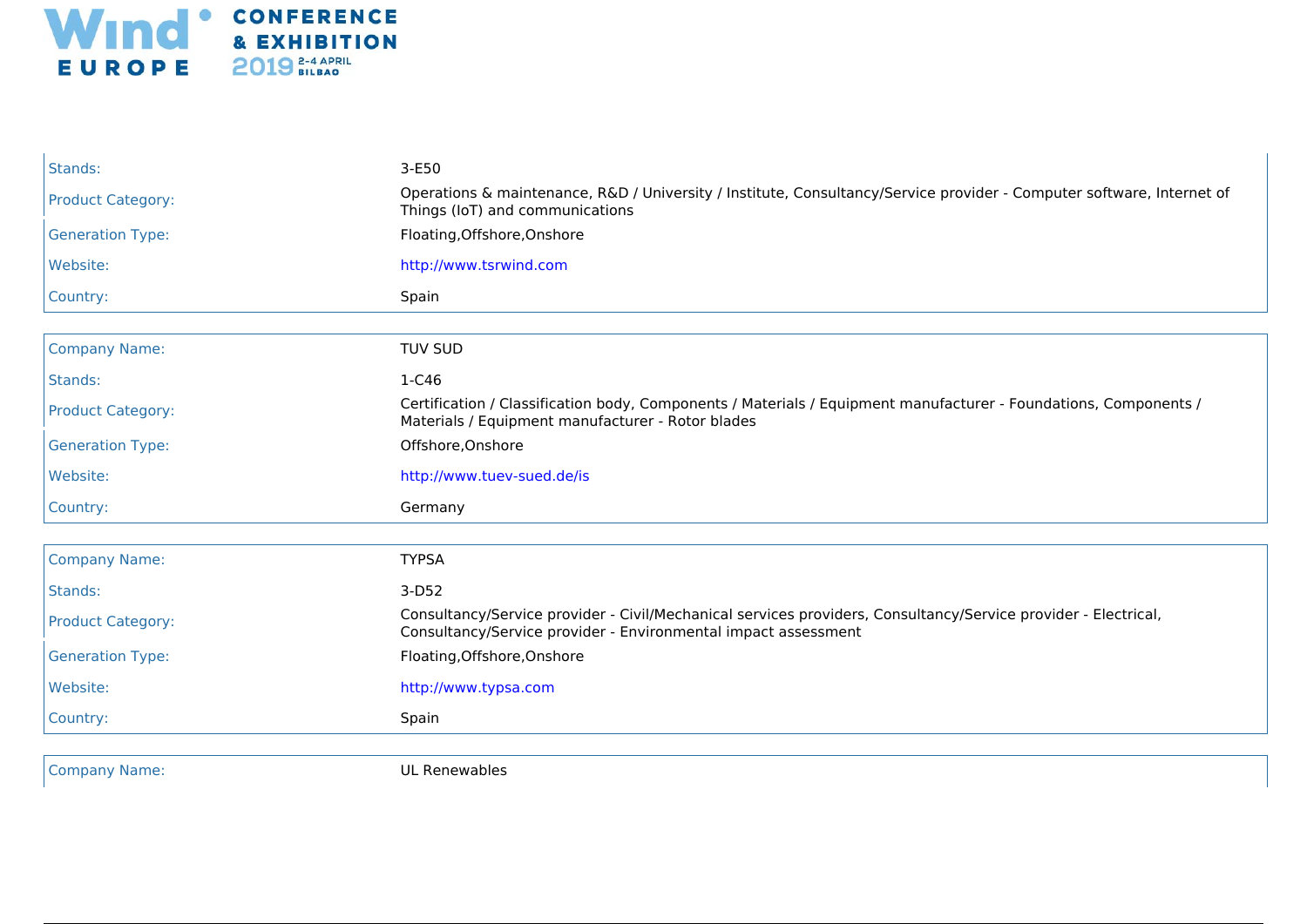

| Stands:                  | $1-F20$                                                                                                                                                                                                  |
|--------------------------|----------------------------------------------------------------------------------------------------------------------------------------------------------------------------------------------------------|
| <b>Product Category:</b> | Certification / Classification body, Consultancy/Service provider - Computer software, Internet of Things (IoT) and<br>communications, Consultancy/Service provider - Wind forecast/ Resource assessment |
| <b>Generation Type:</b>  | Offshore, Onshore                                                                                                                                                                                        |
| Website:                 | http://www.ul.com/renewables                                                                                                                                                                             |
| Country:                 | Germany                                                                                                                                                                                                  |
|                          |                                                                                                                                                                                                          |
| <b>Company Name:</b>     | University of the Basque Country                                                                                                                                                                         |
| Stands:                  | 1-C20                                                                                                                                                                                                    |
| <b>Product Category:</b> | R&D / University / Institute, Components / Materials / Equipment manufacturer - Other - University, Consultancy/Service<br>provider - Other - University                                                 |
| <b>Generation Type:</b>  | Floating, Offshore, Onshore                                                                                                                                                                              |
| Website:                 | http://www.ehu.eus                                                                                                                                                                                       |
| Country:                 | Spain                                                                                                                                                                                                    |
|                          |                                                                                                                                                                                                          |
| <b>Company Name:</b>     | Vaisala                                                                                                                                                                                                  |
| Stands:                  | $3-B52$                                                                                                                                                                                                  |
|                          |                                                                                                                                                                                                          |
| <b>Product Category:</b> | Consultancy/Service provider - Wind forecast/ Resource assessment                                                                                                                                        |
| <b>Generation Type:</b>  | Onshore                                                                                                                                                                                                  |
| Website:                 | http://www.vaisala.com/energy                                                                                                                                                                            |
| Country:                 | Finland                                                                                                                                                                                                  |
|                          |                                                                                                                                                                                                          |
| <b>Company Name:</b>     | VALEMO                                                                                                                                                                                                   |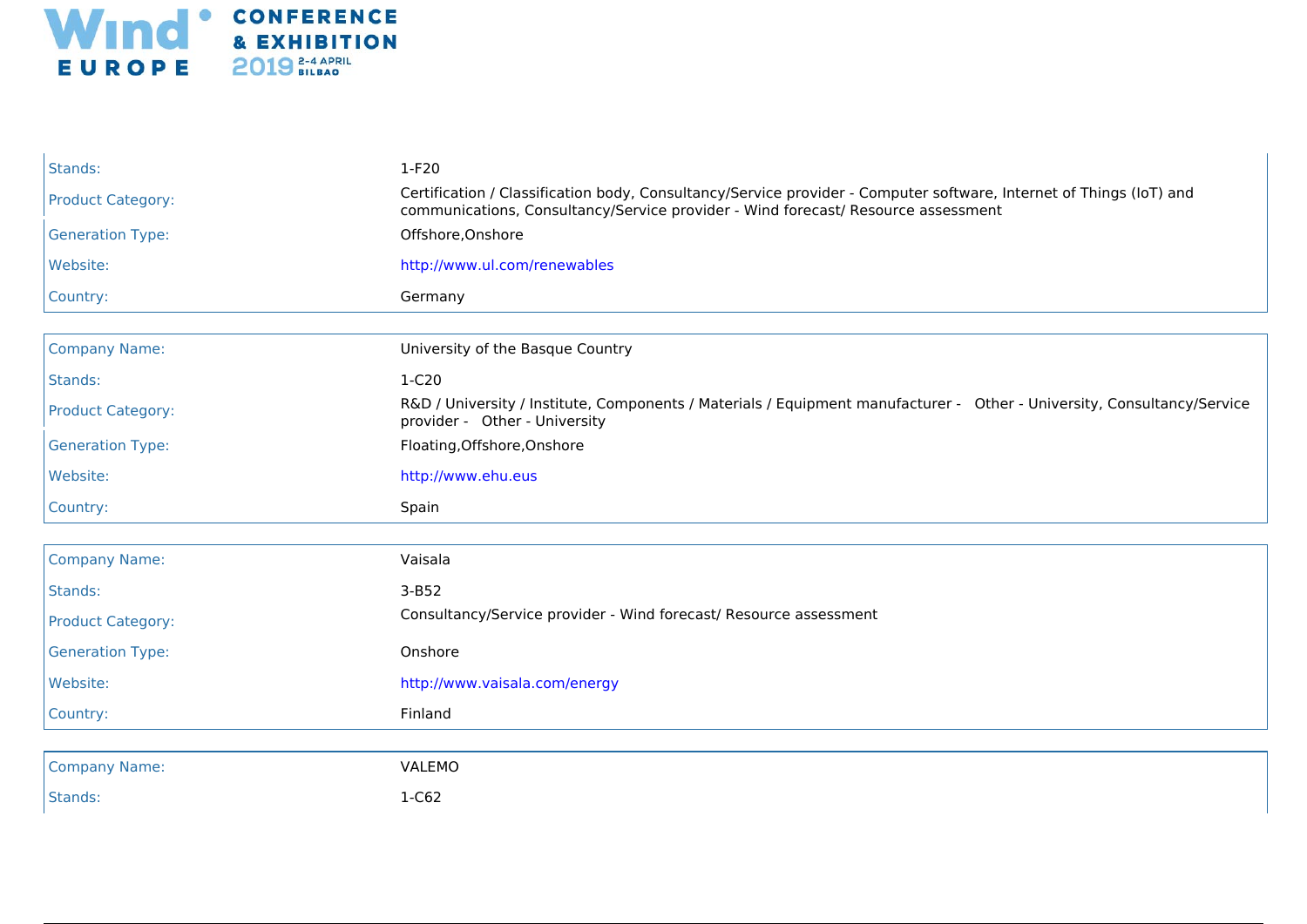

| <b>Product Category:</b> | Operations & maintenance                                                                                                                                       |
|--------------------------|----------------------------------------------------------------------------------------------------------------------------------------------------------------|
| <b>Generation Type:</b>  | Floating, Offshore, Onshore                                                                                                                                    |
| Website:                 | http://www.valemo.fr                                                                                                                                           |
| Country:                 | France                                                                                                                                                         |
|                          |                                                                                                                                                                |
| <b>Company Name:</b>     | Valorem                                                                                                                                                        |
| Stands:                  | 1-C62                                                                                                                                                          |
| <b>Product Category:</b> | Operations & maintenance, Project developer / Operator, Installation / Logistics - Construction                                                                |
| <b>Generation Type:</b>  | Onshore                                                                                                                                                        |
| Website:                 | http://www.valorem-energie.com                                                                                                                                 |
| Country:                 | France                                                                                                                                                         |
|                          |                                                                                                                                                                |
| <b>Company Name:</b>     | VALOREM MARINE SOLUTIONS                                                                                                                                       |
| Stands:                  | 1-C62                                                                                                                                                          |
| <b>Product Category:</b> | Operations & maintenance, Consultancy/Service provider - Environmental impact assessment, Consultancy/Service<br>provider - Wind forecast/ Resource assessment |
| <b>Generation Type:</b>  | Floating, Offshore                                                                                                                                             |
| Website:                 | http://www.valorem-marine-solutions.com                                                                                                                        |
| Country:                 | France                                                                                                                                                         |
|                          |                                                                                                                                                                |
| <b>Company Name:</b>     | VALREA                                                                                                                                                         |
| Stands:                  | 1-C62                                                                                                                                                          |
| <b>Product Category:</b> | Installation / Logistics - Construction, Installation / Logistics - Transportation                                                                             |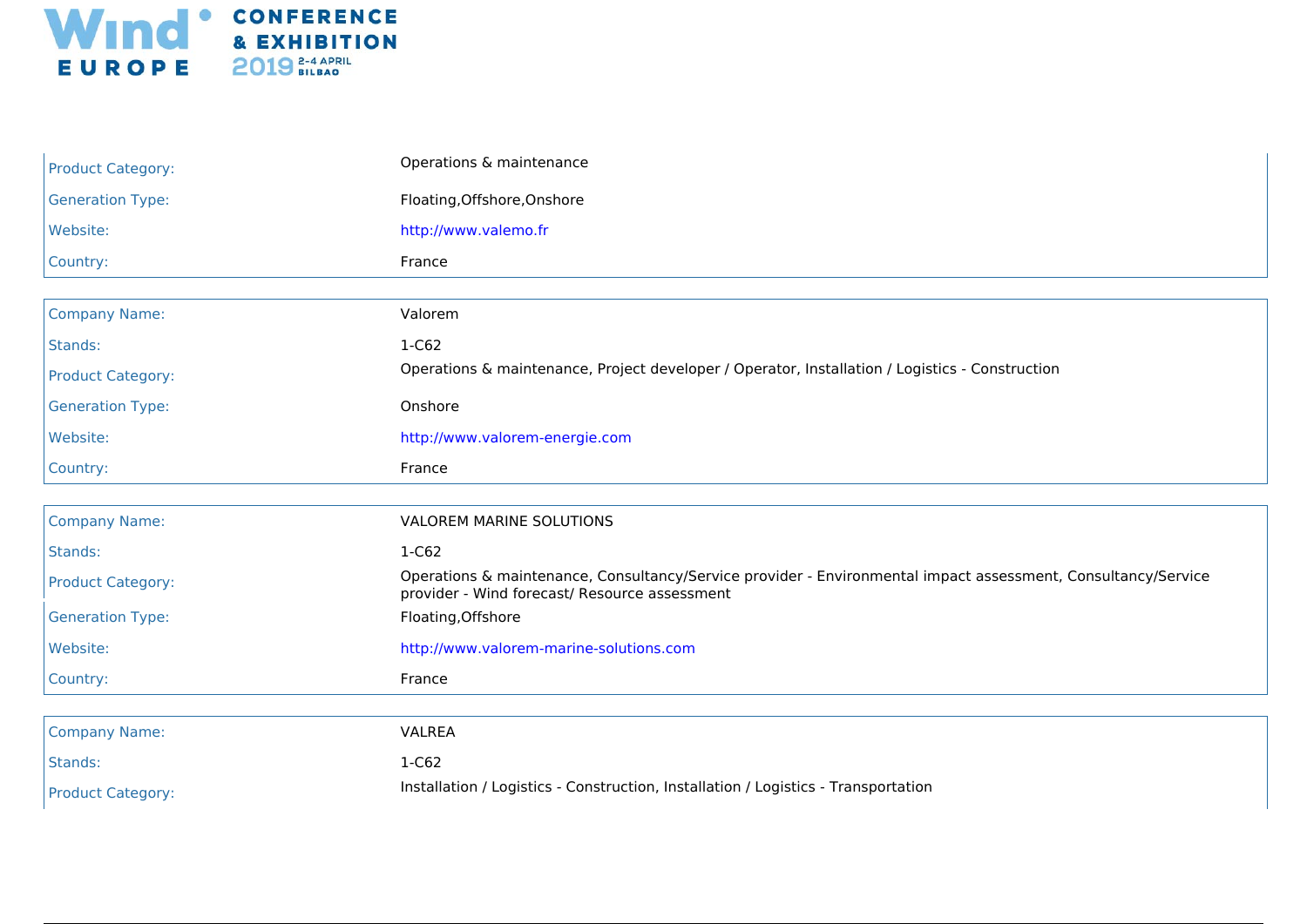

| <b>Generation Type:</b>  | Onshore                                                              |
|--------------------------|----------------------------------------------------------------------|
| Website:                 | http://www.valrea.fr                                                 |
| Country:                 | France                                                               |
|                          |                                                                      |
| <b>Company Name:</b>     | <b>VENSYS</b>                                                        |
| Stands:                  | 1-B44                                                                |
| <b>Product Category:</b> | Wind turbine manufacturer                                            |
| <b>Generation Type:</b>  |                                                                      |
| Website:                 | http://www.vensys.de                                                 |
| Country:                 | Germany                                                              |
|                          |                                                                      |
| <b>Company Name:</b>     | Vestas                                                               |
| Stands:                  | 3-C30                                                                |
| <b>Product Category:</b> | Wind turbine manufacturer                                            |
| <b>Generation Type:</b>  | Onshore                                                              |
| Website:                 | http://www.vestas.com                                                |
| Country:                 | Denmark                                                              |
|                          |                                                                      |
| <b>Company Name:</b>     | Vestfind                                                             |
| Stands:                  | 1-C65                                                                |
| <b>Product Category:</b> | Consultancy/Service provider - Other - Renewable Connection Platform |
| <b>Generation Type:</b>  | Floating, Offshore, Onshore                                          |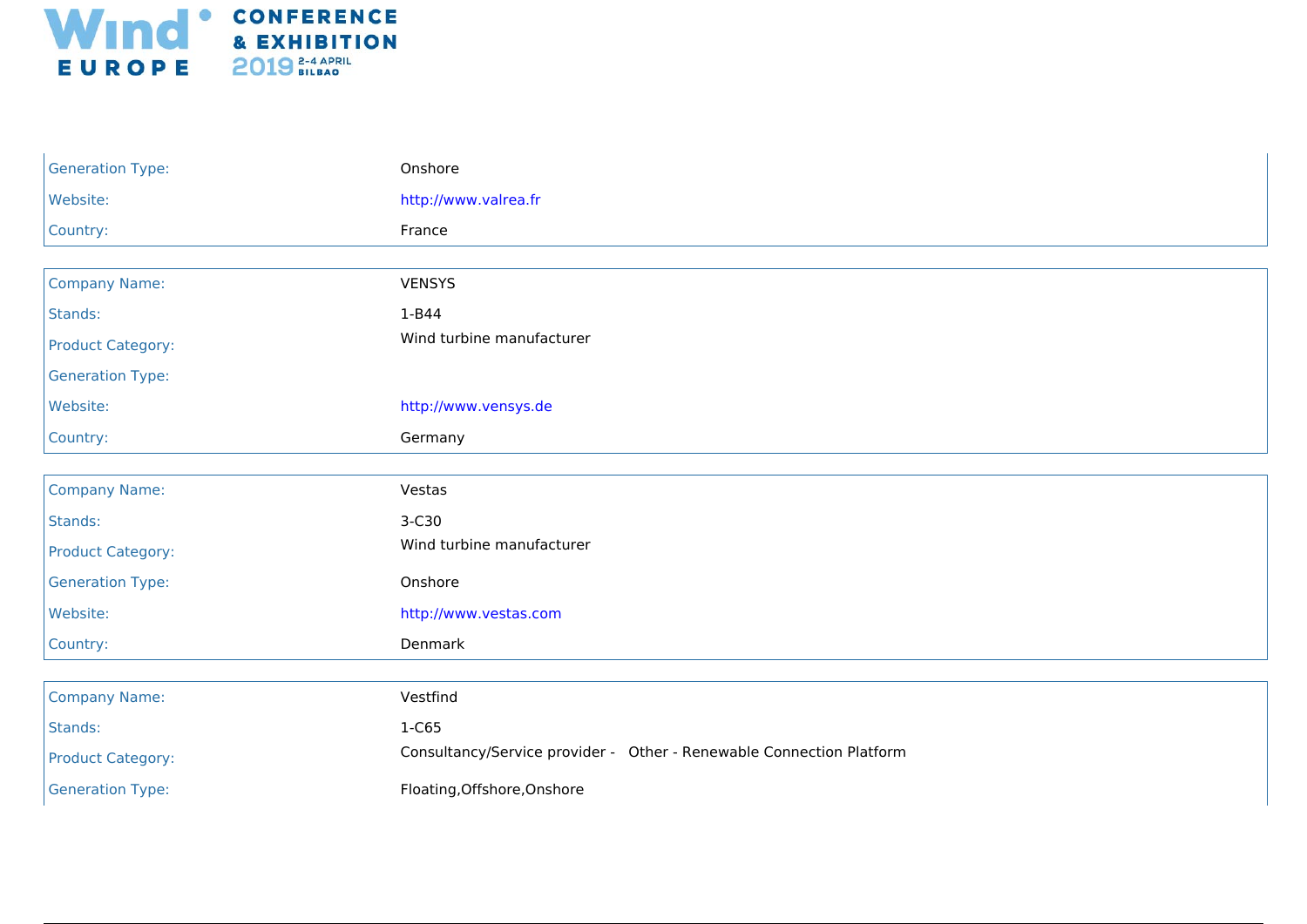

| Website:                 | http://vestfind.com                                                                                                                      |
|--------------------------|------------------------------------------------------------------------------------------------------------------------------------------|
| Country:                 | Sweden                                                                                                                                   |
|                          |                                                                                                                                          |
| <b>Company Name:</b>     | <b>Vicinay Marine</b>                                                                                                                    |
| Stands:                  | $1-C22$                                                                                                                                  |
| <b>Product Category:</b> | Components / Materials / Equipment manufacturer - Foundations                                                                            |
| <b>Generation Type:</b>  | Floating                                                                                                                                 |
| Website:                 | http://vicinaymarine.com                                                                                                                 |
| Country:                 | Spain                                                                                                                                    |
|                          |                                                                                                                                          |
| <b>Company Name:</b>     | VIRLAB - Vibration and shock testing laboratory                                                                                          |
| Stands:                  | $3-F53$                                                                                                                                  |
| <b>Product Category:</b> | Certification / Classification body, R&D / University / Institute, Consultancy/Service provider - Other - Vibration and shock<br>testing |
| <b>Generation Type:</b>  | Floating, Offshore, Onshore                                                                                                              |
| Website:                 | http://www.virlab.es                                                                                                                     |
| Country:                 | Spain                                                                                                                                    |
|                          |                                                                                                                                          |
| <b>Company Name:</b>     | Vortex Factoria de Calculs SL                                                                                                            |
| Stands:                  | 1-E44                                                                                                                                    |
| <b>Product Category:</b> | Consultancy/Service provider - Wind forecast/ Resource assessment                                                                        |
| <b>Generation Type:</b>  | Floating, Offshore, Onshore                                                                                                              |
| Website:                 | http://www.vortexfdc.com                                                                                                                 |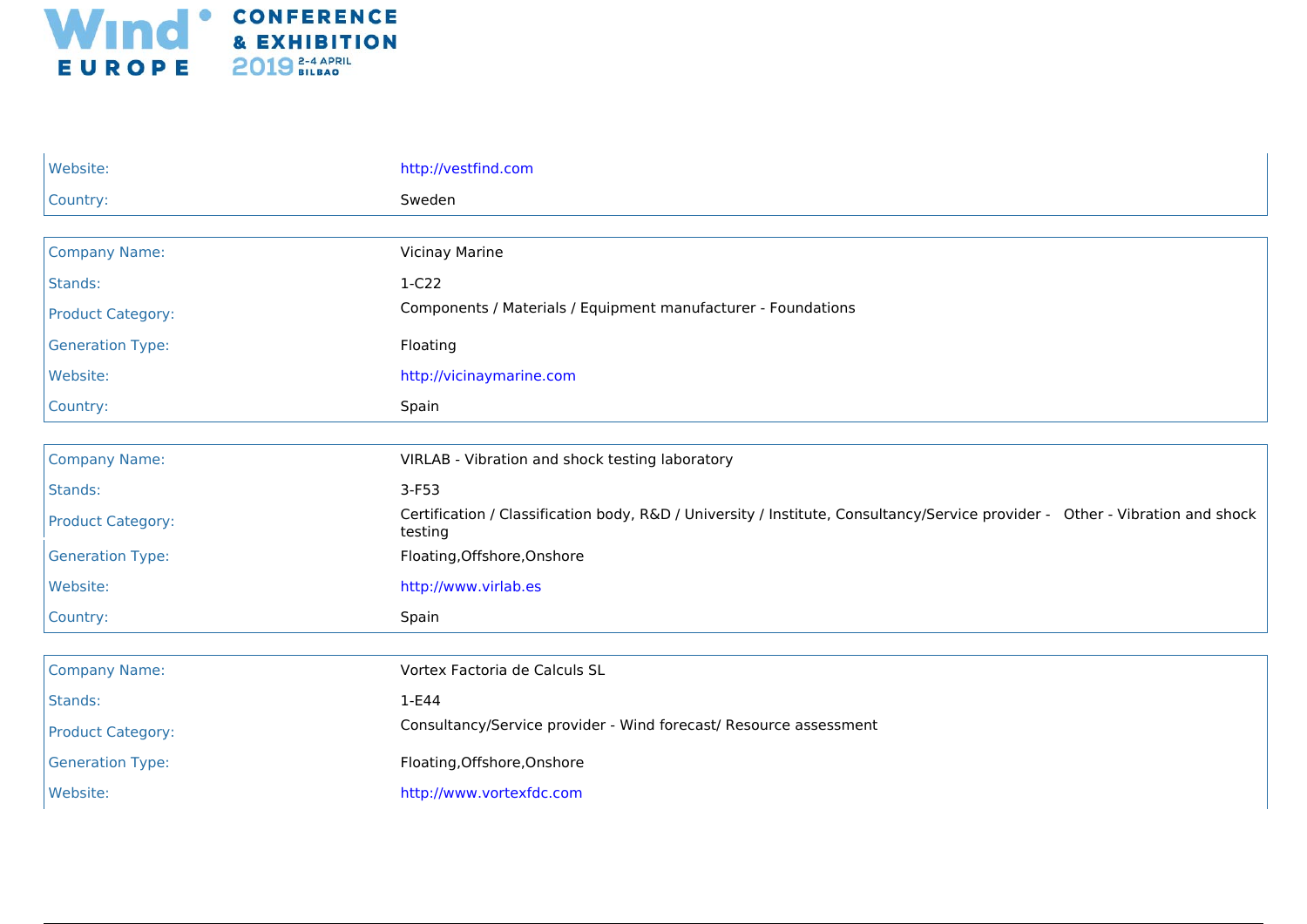

| Country:                 | Spain                                                                                                                                                                                                                                                                                |
|--------------------------|--------------------------------------------------------------------------------------------------------------------------------------------------------------------------------------------------------------------------------------------------------------------------------------|
|                          |                                                                                                                                                                                                                                                                                      |
| <b>Company Name:</b>     | Weidmüller                                                                                                                                                                                                                                                                           |
| Stands:                  | $3-D22$                                                                                                                                                                                                                                                                              |
| <b>Product Category:</b> | Components / Materials / Equipment manufacturer - Electrical systems/ connections, Components / Materials / Equipment<br>manufacturer - Other - Indoor Facilities Lighting, Consultancy/Service provider - Other - Rotor Blade Monitoring;<br>Automation Solutions for Wind Industry |
| <b>Generation Type:</b>  | Floating, Offshore, Onshore                                                                                                                                                                                                                                                          |
| Website:                 | http://www.weidmuller.es                                                                                                                                                                                                                                                             |
| Country:                 | Spain                                                                                                                                                                                                                                                                                |
|                          |                                                                                                                                                                                                                                                                                      |
| <b>Company Name:</b>     | <b>WINDAR</b>                                                                                                                                                                                                                                                                        |
| Stands:                  | $3-D64$                                                                                                                                                                                                                                                                              |
| <b>Product Category:</b> | Components / Materials / Equipment manufacturer - Foundations, Components / Materials / Equipment manufacturer -<br><b>Towers</b>                                                                                                                                                    |
| <b>Generation Type:</b>  | Floating, Offshore, Onshore                                                                                                                                                                                                                                                          |
| Website:                 | http://www.windar-renovables.es                                                                                                                                                                                                                                                      |
| Country:                 | Spain                                                                                                                                                                                                                                                                                |
|                          |                                                                                                                                                                                                                                                                                      |
| <b>Company Name:</b>     | WindEnergy Hamburg 2020 / Hamburg Messe und Congress GmbH                                                                                                                                                                                                                            |
| Stands:                  | $3-F26$                                                                                                                                                                                                                                                                              |
| <b>Product Category:</b> | Event organiser/Media, Consultancy/Service provider - Other - Organizer WindEnergy Hamburg 2020                                                                                                                                                                                      |
| <b>Generation Type:</b>  | Offshore, Onshore                                                                                                                                                                                                                                                                    |
| Website:                 | http://windenergyhamburg.com                                                                                                                                                                                                                                                         |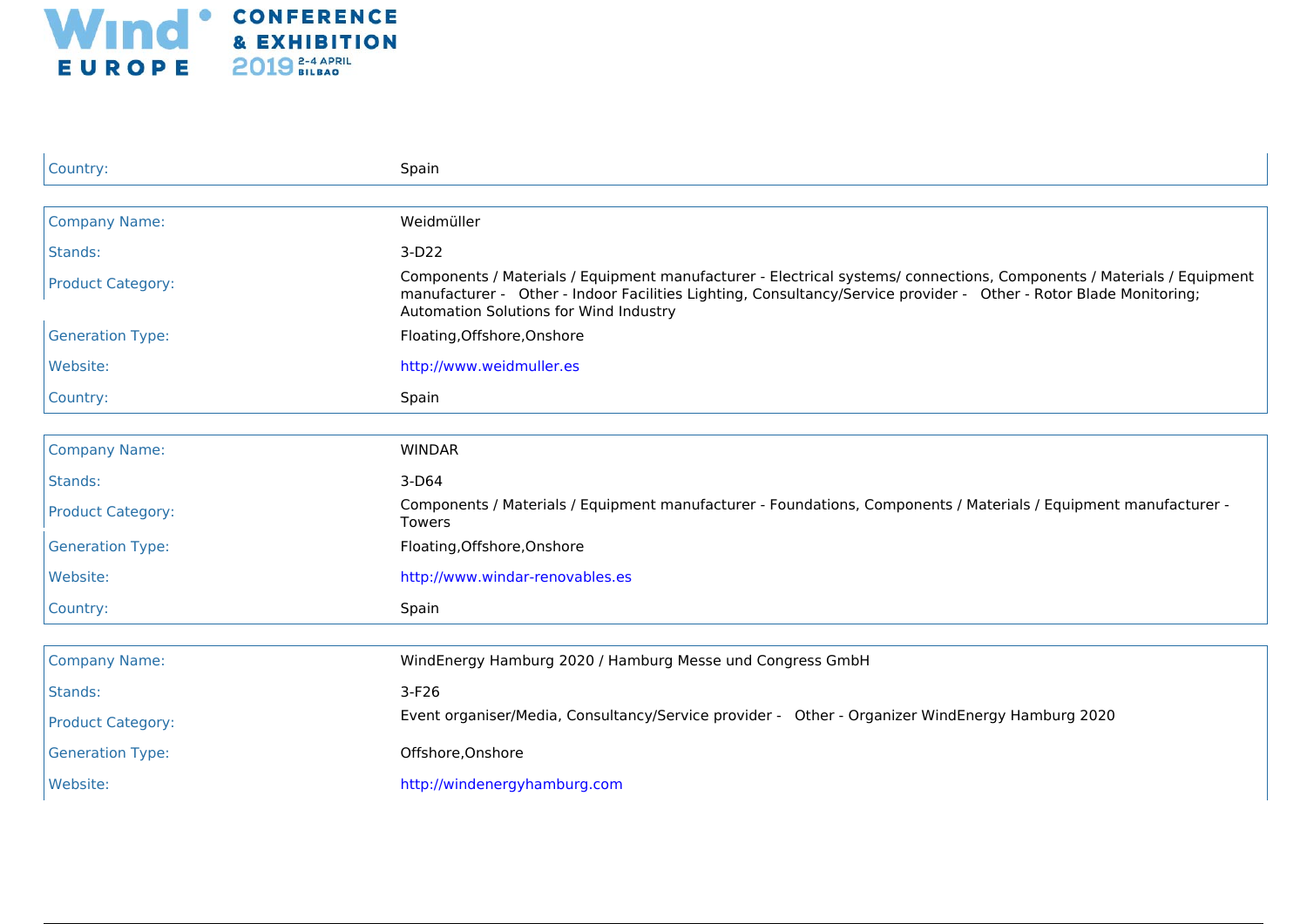

| Country:                 | Germany                                                                                                                                                     |
|--------------------------|-------------------------------------------------------------------------------------------------------------------------------------------------------------|
|                          |                                                                                                                                                             |
| <b>Company Name:</b>     | WindEurope                                                                                                                                                  |
| Stands:                  | 3-E22                                                                                                                                                       |
| <b>Product Category:</b> | Wind energy association                                                                                                                                     |
| <b>Generation Type:</b>  | Floating, Offshore, Onshore                                                                                                                                 |
| Website:                 | https://windeurope.org/                                                                                                                                     |
| Country:                 | Belgium                                                                                                                                                     |
|                          |                                                                                                                                                             |
| <b>Company Name:</b>     | WindEurope Offshore Wind Ports Platform                                                                                                                     |
| Stands:                  | $3-F20$                                                                                                                                                     |
| <b>Product Category:</b> | Marine/Shipyard - Ports                                                                                                                                     |
| <b>Generation Type:</b>  | Offshore                                                                                                                                                    |
| Website:                 | https://windeurope.org/ports                                                                                                                                |
| Country:                 | Belgium                                                                                                                                                     |
|                          |                                                                                                                                                             |
| <b>Company Name:</b>     | Windpower Monthly                                                                                                                                           |
| Stands:                  | 3-E64                                                                                                                                                       |
| <b>Product Category:</b> | Event organiser/Media, Consultancy/Service provider - Environmental impact assessment, Consultancy/Service provider -<br>Wind forecast/ Resource assessment |
| <b>Generation Type:</b>  | Floating, Offshore, Onshore                                                                                                                                 |
| Website:                 | http://www.windpowermonthly.com                                                                                                                             |
| Country:                 | United Kingdom                                                                                                                                              |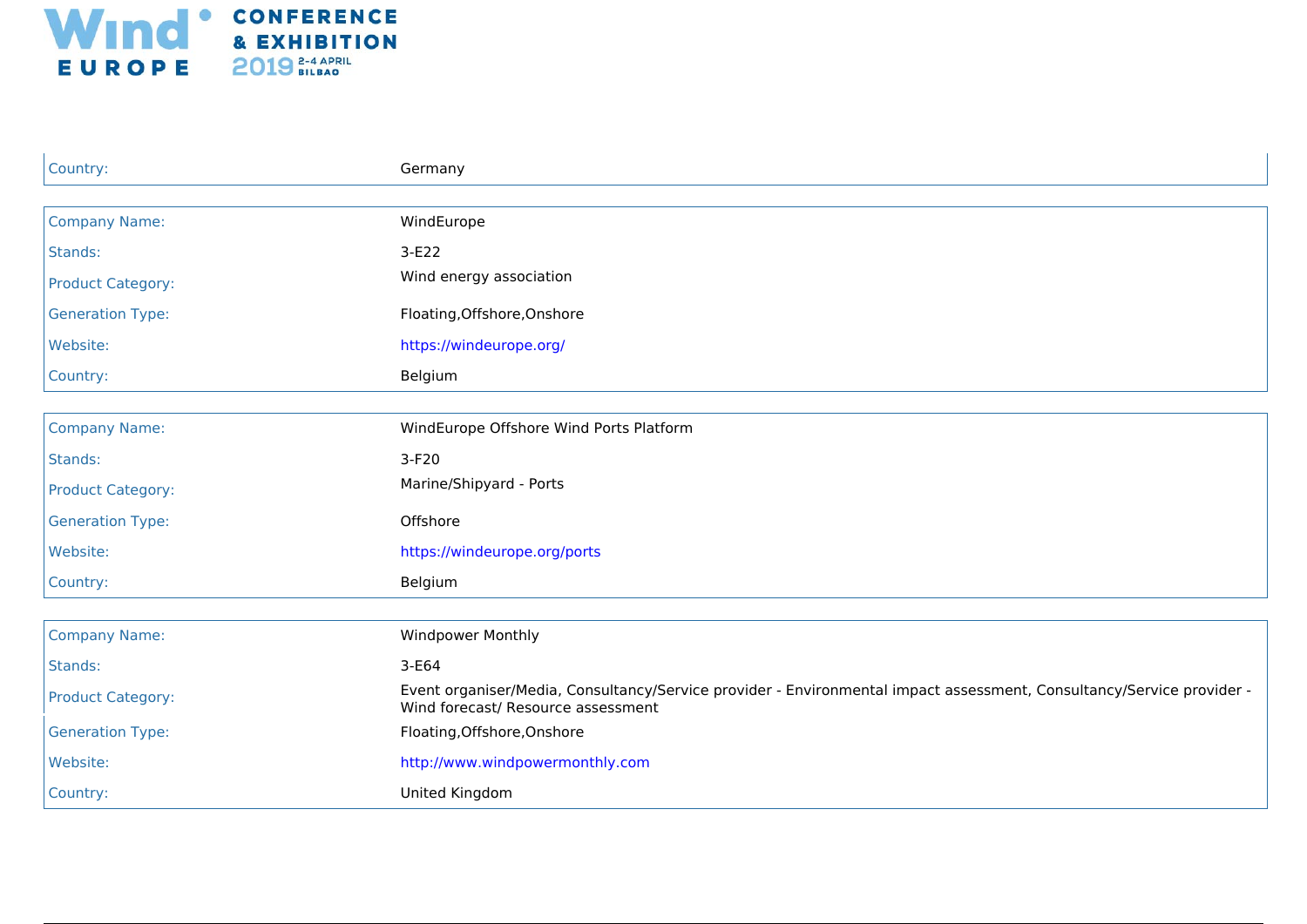

| <b>Company Name:</b>     | Wood                                                                                                                                                                            |
|--------------------------|---------------------------------------------------------------------------------------------------------------------------------------------------------------------------------|
| Stands:                  | $1-F61$                                                                                                                                                                         |
| <b>Product Category:</b> | Consultancy/Service provider - Electrical, Consultancy/Service provider - Environmental impact assessment,<br>Consultancy/Service provider - Wind forecast/ Resource assessment |
| <b>Generation Type:</b>  | Floating, Offshore, Onshore                                                                                                                                                     |
| Website:                 | http://www.woodplc.com                                                                                                                                                          |
| Country:                 | United Kingdom                                                                                                                                                                  |
|                          |                                                                                                                                                                                 |
| <b>Company Name:</b>     | Wood Mackenzie Power & Renewables                                                                                                                                               |
| Stands:                  | 1-F50                                                                                                                                                                           |
| <b>Product Category:</b> | Consultancy/Service provider - Data Analysis, Consultancy/Service provider - Market & business analysis,<br>Consultancy/Service provider - Wind forecast/ Resource assessment   |
| <b>Generation Type:</b>  | Floating, Offshore, Onshore                                                                                                                                                     |
| Website:                 | http://woodmac.com/renewables                                                                                                                                                   |
| Country:                 | Denmark                                                                                                                                                                         |
|                          |                                                                                                                                                                                 |
| <b>Company Name:</b>     | wpd AG                                                                                                                                                                          |
| Stands:                  | $3 - B40$                                                                                                                                                                       |
| <b>Product Category:</b> | Project developer / Operator                                                                                                                                                    |
| <b>Generation Type:</b>  | Onshore                                                                                                                                                                         |
| Website:                 | http://www.wpd.de                                                                                                                                                               |
| Country:                 | Germany                                                                                                                                                                         |

Company Name: wpd windmanager GmbH & Co. KG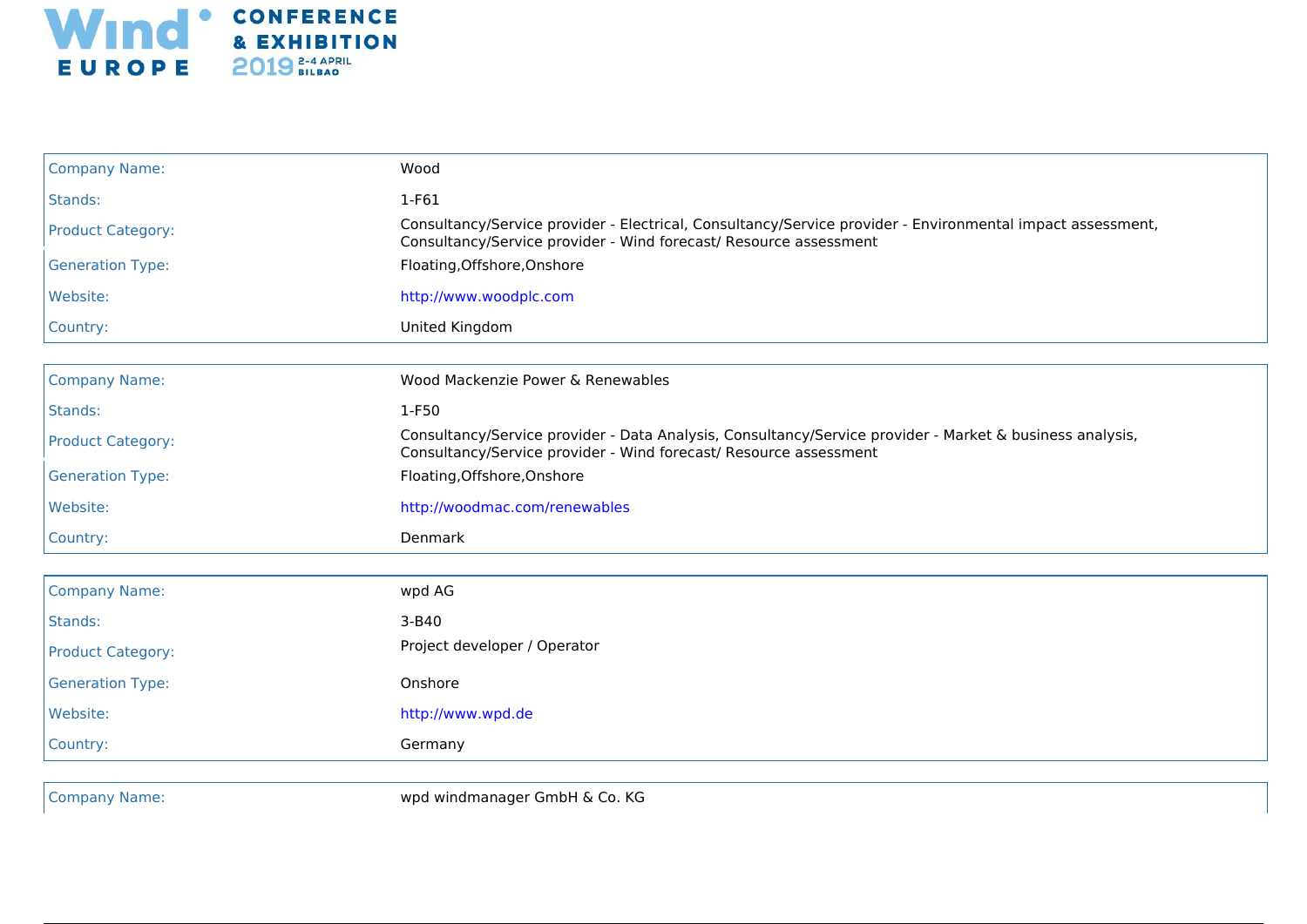

| Stands:                  | $3 - B40$                                                                                                                                                                                      |
|--------------------------|------------------------------------------------------------------------------------------------------------------------------------------------------------------------------------------------|
| <b>Product Category:</b> | Operations & maintenance, Consultancy/Service provider - Environmental impact assessment, Consultancy/Service<br>provider - Health & safety                                                    |
| <b>Generation Type:</b>  | Onshore                                                                                                                                                                                        |
| Website:                 | http://www.windmanager.de                                                                                                                                                                      |
| Country:                 | Germany                                                                                                                                                                                        |
|                          |                                                                                                                                                                                                |
| <b>Company Name:</b>     | <b>WPO</b>                                                                                                                                                                                     |
| Stands:                  | $3-F55$                                                                                                                                                                                        |
| <b>Product Category:</b> | Operations & maintenance, Consultancy/Service provider - Market & business analysis, Consultancy/Service provider -<br>Other - Asset Management                                                |
| <b>Generation Type:</b>  | Offshore, Onshore                                                                                                                                                                              |
| Website:                 | http://www.wpo.eu                                                                                                                                                                              |
| Country:                 | France                                                                                                                                                                                         |
|                          |                                                                                                                                                                                                |
| <b>Company Name:</b>     | <b>XUBI RENOGEAR</b>                                                                                                                                                                           |
| Stands:                  | $1-B20$                                                                                                                                                                                        |
| <b>Product Category:</b> | Components / Materials / Equipment manufacturer - Gearboxes, Components / Materials / Equipment manufacturer - Pitch<br>systems, Components / Materials / Equipment manufacturer - Yaw systems |
| <b>Generation Type:</b>  | Offshore, Onshore                                                                                                                                                                              |
| Website:                 | http://www.xubi.com                                                                                                                                                                            |
| Country:                 | Spain                                                                                                                                                                                          |
|                          |                                                                                                                                                                                                |

Company Name: Zephy-Science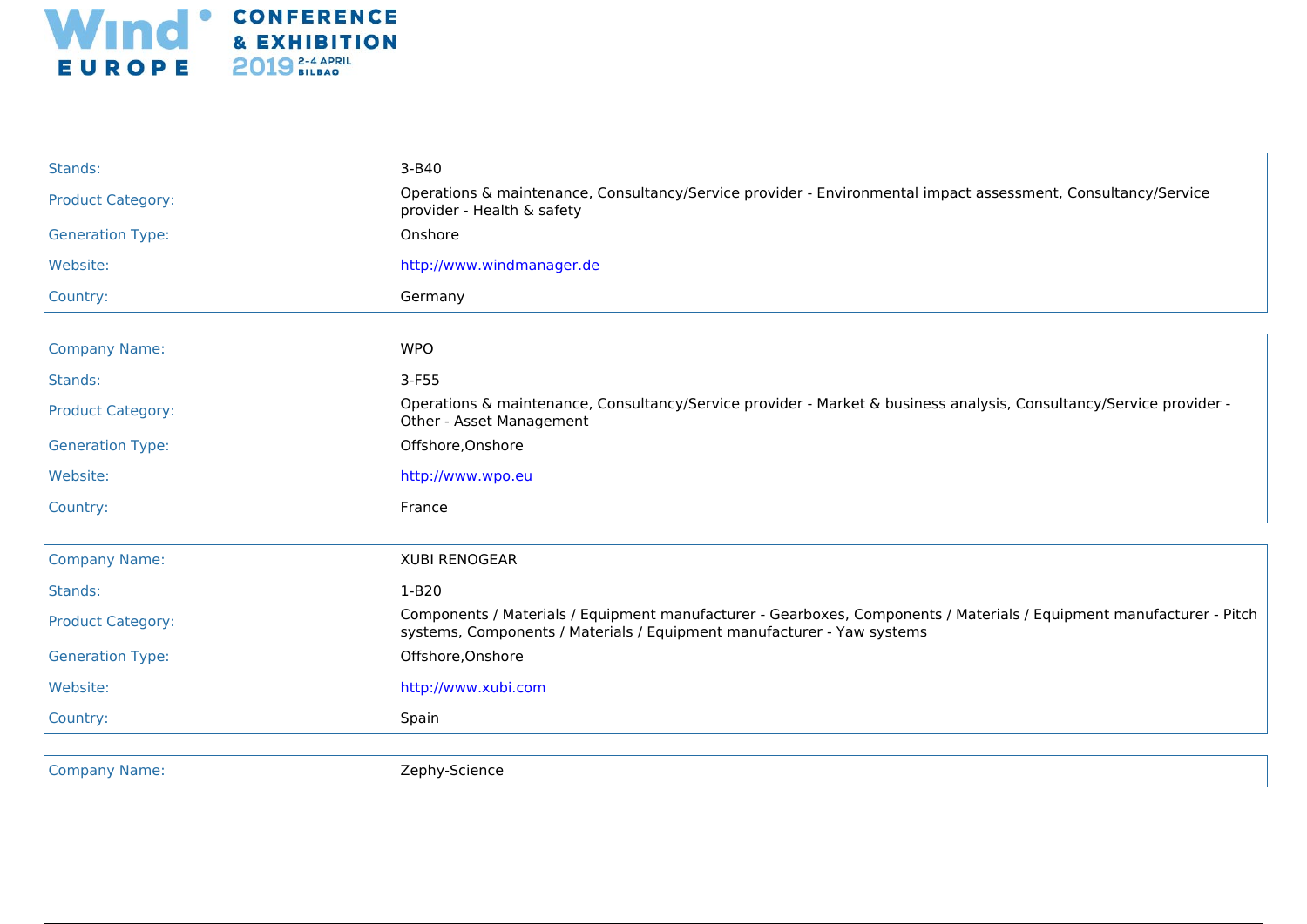

| Stands:                  | 1-F60                                                                                                                                                                                                             |
|--------------------------|-------------------------------------------------------------------------------------------------------------------------------------------------------------------------------------------------------------------|
| <b>Product Category:</b> | Consultancy/Service provider - Computer software, Internet of Things (IoT) and communications, Consultancy/Service<br>provider - Data Analysis, Consultancy/Service provider - Wind forecast/ Resource assessment |
| <b>Generation Type:</b>  | Floating, Offshore, Onshore                                                                                                                                                                                       |
| Website:                 | http://www.zephy-science.com                                                                                                                                                                                      |
| Country:                 | France                                                                                                                                                                                                            |
|                          |                                                                                                                                                                                                                   |
| <b>Company Name:</b>     | <b>ZF Wind Power</b>                                                                                                                                                                                              |
| Stands:                  | 3-C60                                                                                                                                                                                                             |
| <b>Product Category:</b> | Components / Materials / Equipment manufacturer - Gearboxes                                                                                                                                                       |
| <b>Generation Type:</b>  | Offshore, Onshore                                                                                                                                                                                                 |
| Website:                 | http://www.zf.com/windpower                                                                                                                                                                                       |
| Country:                 | Belgium                                                                                                                                                                                                           |
|                          |                                                                                                                                                                                                                   |
| <b>Company Name:</b>     | ZOPF Energieanlagen GmbH                                                                                                                                                                                          |
| Stands:                  | 3-E59                                                                                                                                                                                                             |
| <b>Product Category:</b> | Components / Materials / Equipment manufacturer - Power converters                                                                                                                                                |
| <b>Generation Type:</b>  | Onshore                                                                                                                                                                                                           |
| Website:                 | http://www.zopf-energie.de                                                                                                                                                                                        |
| Country:                 | Germany                                                                                                                                                                                                           |
|                          |                                                                                                                                                                                                                   |
| <b>Company Name:</b>     | <b>ZX Lidars</b>                                                                                                                                                                                                  |
| Stands:                  | 1-B40                                                                                                                                                                                                             |